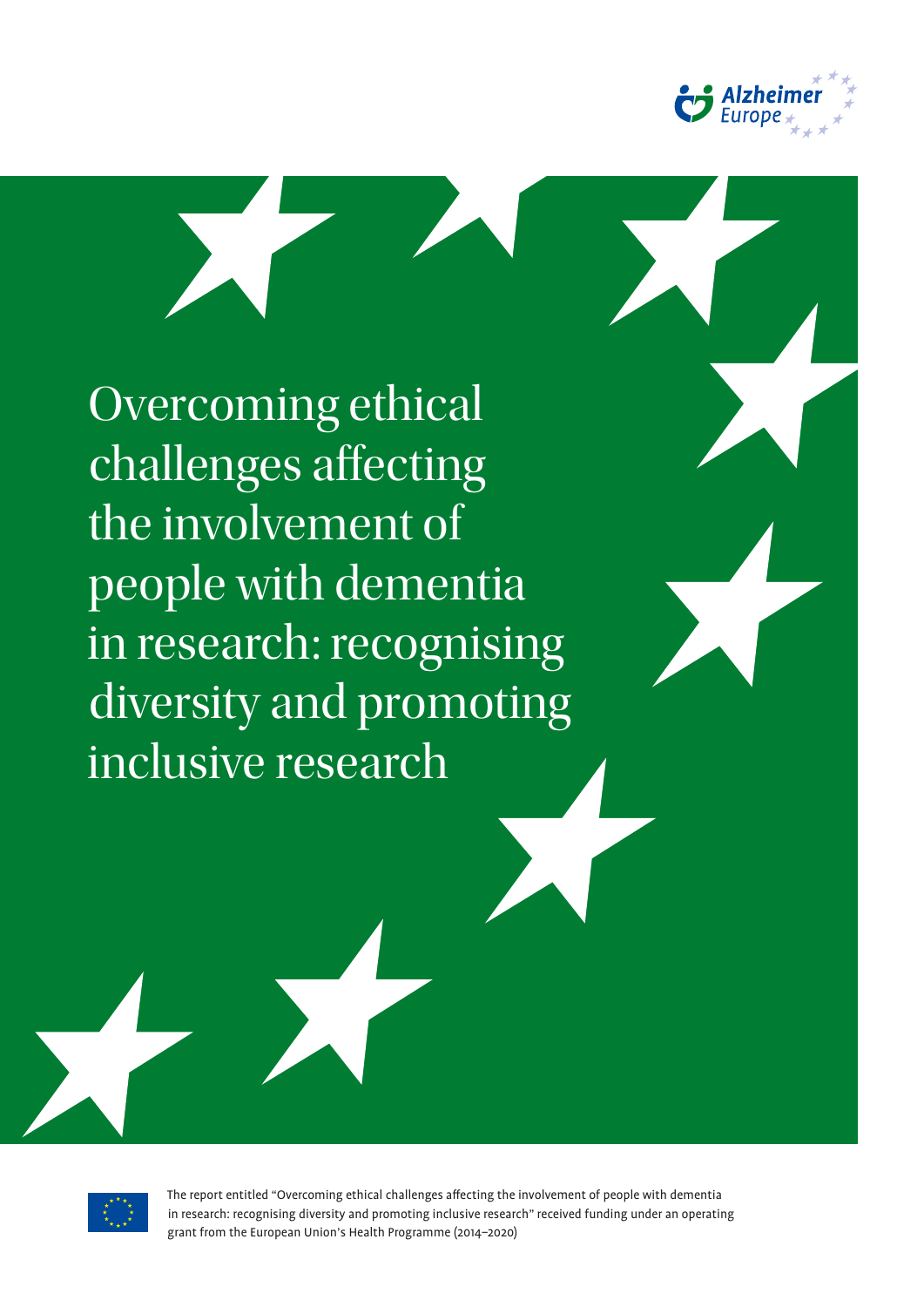

The report entitled "Overcoming ethical challenges affecting the involvement of people with dementia in research: recognising diversity and promoting inclusive research" received funding under an operating grant from the European Union's Health Programme (2014–2020)

The content of this publication represents the views of the author only and is his/her sole responsibility. It cannot be considered to reflect the views of the European Commission, the Consumers, Health, Agriculture and Food Executive Agency or any other body of the European Union. The European Commission and the Agency do not accept any responsibility for use that may be made of the information it contains.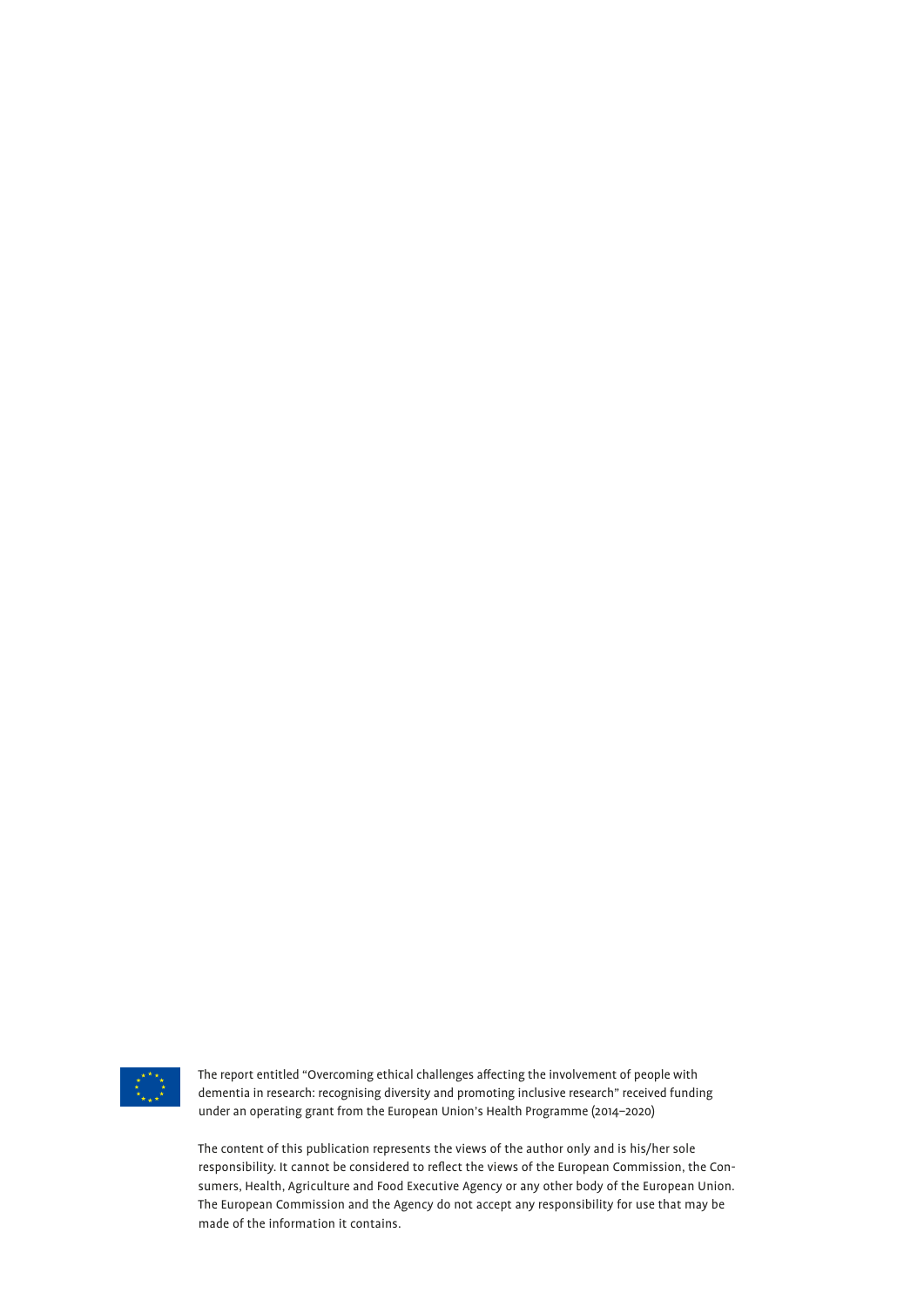Overcoming ethical challenges affecting the involvement of people with dementia in research: recognising diversity and promoting inclusive research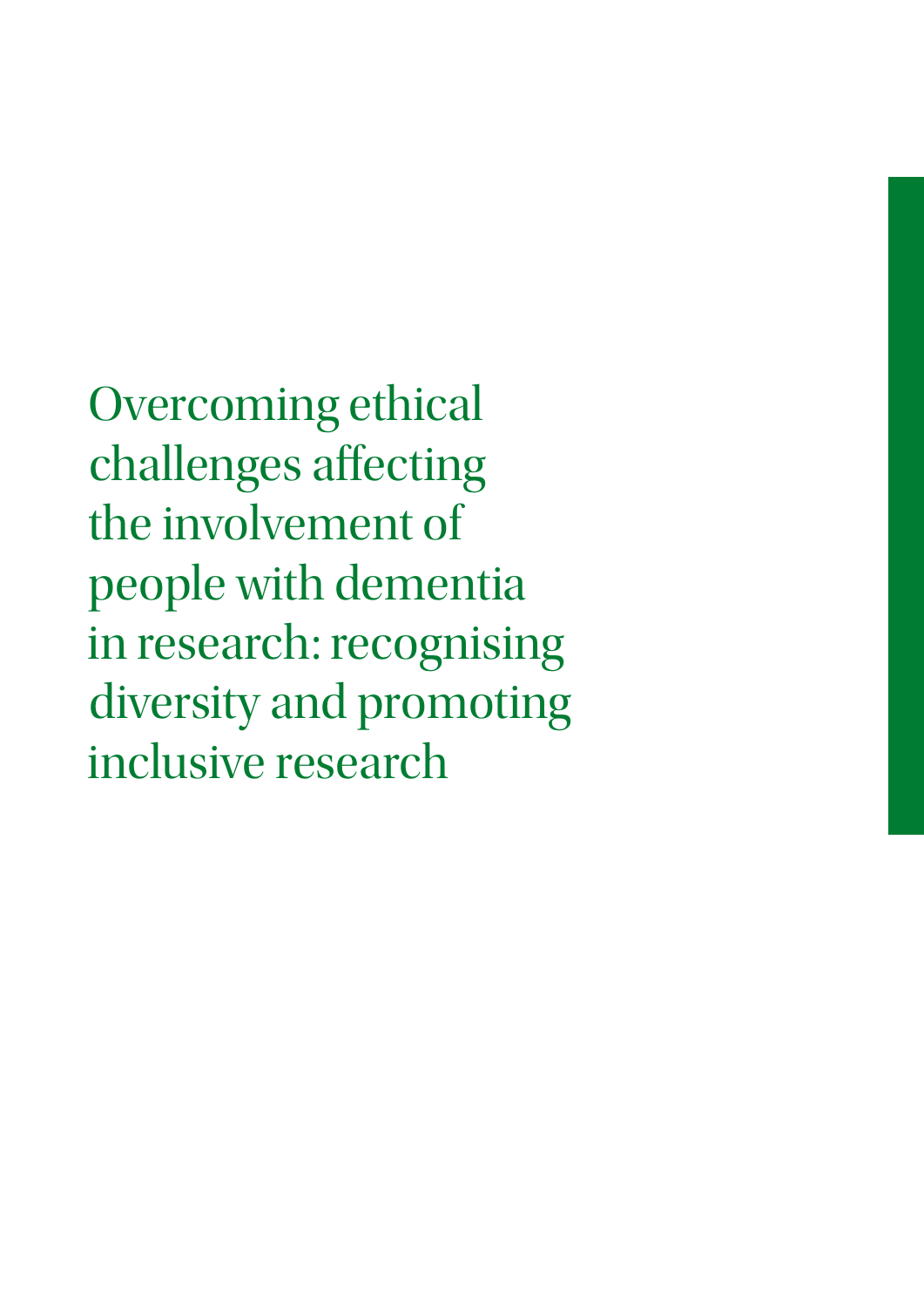# **Contents**

| Why is further reflection on the ethical involvement of people with dementia in research needed? 7     |  |
|--------------------------------------------------------------------------------------------------------|--|
|                                                                                                        |  |
|                                                                                                        |  |
|                                                                                                        |  |
|                                                                                                        |  |
|                                                                                                        |  |
|                                                                                                        |  |
|                                                                                                        |  |
|                                                                                                        |  |
|                                                                                                        |  |
|                                                                                                        |  |
|                                                                                                        |  |
|                                                                                                        |  |
|                                                                                                        |  |
|                                                                                                        |  |
|                                                                                                        |  |
|                                                                                                        |  |
|                                                                                                        |  |
| Part 3: Ethical Challenges during Participation in Research: promoting wellbeing and avoiding harm  76 |  |
|                                                                                                        |  |
|                                                                                                        |  |
|                                                                                                        |  |
|                                                                                                        |  |
|                                                                                                        |  |
|                                                                                                        |  |
|                                                                                                        |  |
|                                                                                                        |  |
|                                                                                                        |  |
|                                                                                                        |  |
|                                                                                                        |  |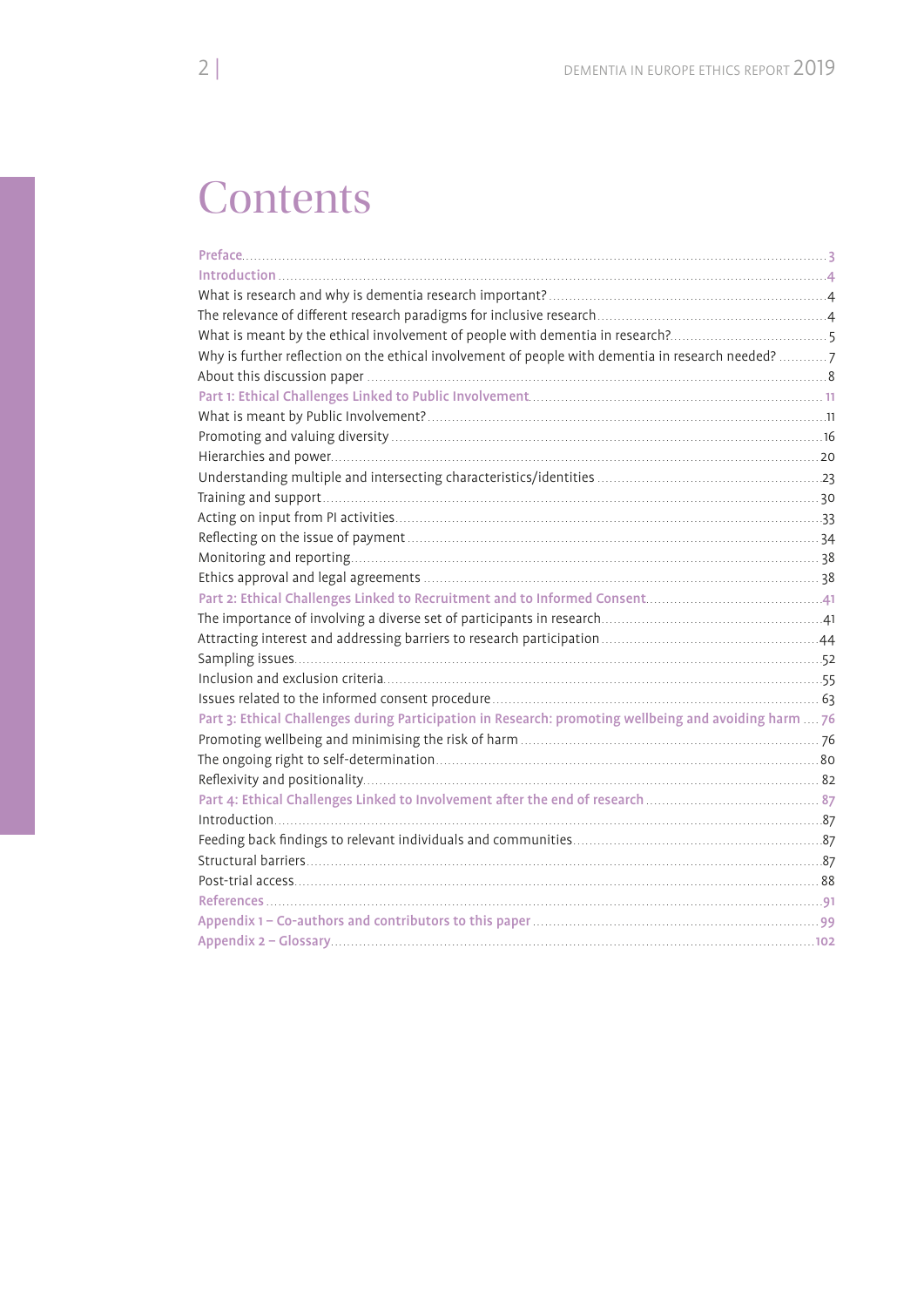# Preface



I believe my involvement in research saved my life following my diagnosis of dementia and I am passionate about public involvement.

Research ethics is a positive challenge; it forces us all, clinicians, academics and people affected

by dementia, to think about dementia research in a critical and holistic manner. This paper by Alzheimer Europe is a timely response to that challenge.

I am immensely proud that the European Working Group of People with Dementia (EWGPWD) were key contributors to this work – in particular that our input allowed an improved understanding of a broader view of the benefit of research participation.

Research is about more than the topic being researched; it is about placing a value on our voice, realising that people with dementia have insights and worthwhile contributions. Research ethics are important but we must not get so concerned about ethics that we take an overly paternalistic view and exclude people living with dementia.

Researchers must understand that people living with dementia don't simply want to answer questions, we would like to set the research question and to do that we must have robust and ethical public involvement.

I am particularly delighted to see the issues of diversity and inclusion being addressed in this paper. There are millions of people living with dementia throughout Europe; people living in rural areas with no transport, people living alone with no support to prepare for and travel to meetings; people who do not use email, or whose sight is poor and need support with documents; people who live in a country where they do not speak the language. And they have lost their voice. I hope that this paper will support researchers to help them find their voice once again.

Alzheimer Europe is a leader in promoting a diverse dementia voice and this paper further supports that. Thank you to members of the ethics working group, chaired by Dianne Gove, for their work on this project and for drafting this paper, and to the members of the EWGPWD and the external advisors for their valuable input.

#### Helen Rochford-Brennan,

*Chair of the European Working Group of People with Dementia*

On behalf of the European Working Group of People with Dementia

European **Working Group**<br>of People with **Dementia** ALZHEIMER EUROPE \* + \*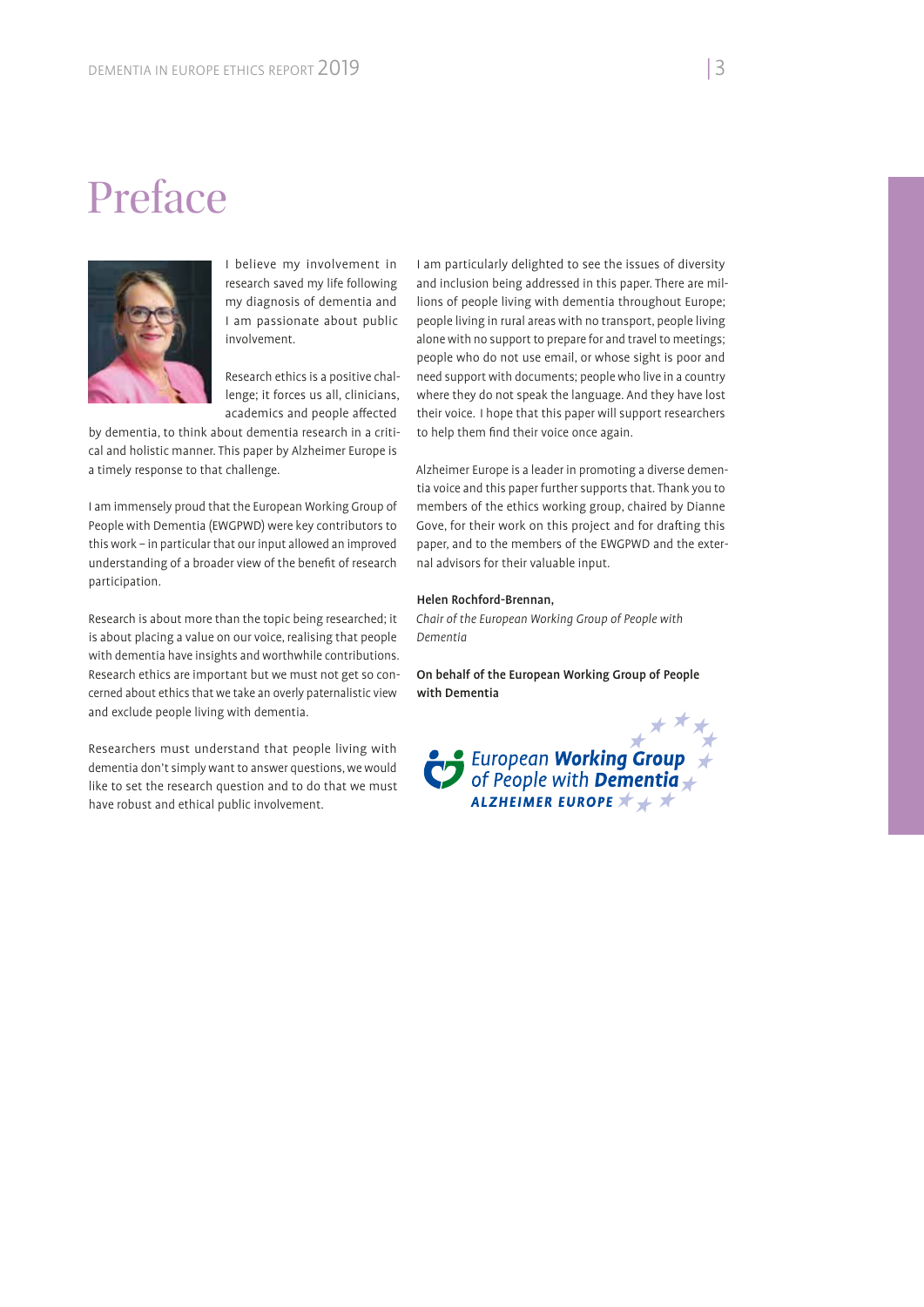# Introduction

# What is research and why is dementia research important?

Research consists of a systematic, organised inquiry to find answers to worthwhile questions, using predefined methods or procedures which are clearly documented. The answers to such questions should contribute towards a body of knowledge or theory and it should be possible for other people to understand exactly what researchers did to arrive at their conclusions and any limitations there may have been to the study.

Research into the care, treatment and support of people with dementia is essential for the lives and wellbeing of millions of people who have or at some point will develop dementia. Such research often provides a means to develop new drugs and treatments, promote good health, find out what kinds of services and care people want, explore the needs and experience of professional and informal carers, and better understand what it means to live with dementia. Very often, research provides a basis for government policies, the development of guidelines and the creation or improvement of products, services, support, medication and procedures.

This discussion paper is about all kinds of research involving people with dementia. Involvement in research should be understood as including 'Public Involvement' and involvement as a research participant (formerly known as a research subject). Both forms of involvement are equally important and raise ethical issues, which are the focus of this discussion paper.

# The relevance of different research paradigms for inclusive research

For quite some time, there were two main research paradigms', namely the positivist/post positivist paradigm (linked to quantitative research) and the constructivist (or interpretivist) paradigm (linked to qualitative research). A few decades ago, there were huge methodological debates as to which of the two paradigms was 'right'. These debates were based on disagreements about ontology (the nature of knowledge and what counts as knowledge or fact), epistemology (the source of knowledge and how knowledge is determined) and axiology (the aims of research and how researchers' own values are understood in relation to the

research process). Some researchers argued that only the positivist/post positivist paradigm was 'real science'.

Others argued that it was not suited to the study of complex human and social phenomena. This debate came to be known as the paradigm wars<sup>2</sup> and some posited that the two approaches were irreconcilable due to their very different underlying philosophies.

Researchers have largely moved beyond this dispute, adopting a more pragmatic approach. This recognises the strengths and limitations of each and accepts that it is the type of question that determines/justifies which method is appropriate and valid. Pragmatists emphasise that the focus should be on the research problem and that pluralistic approaches should be adopted to derive the necessary knowledge about it (Creswell 2009). Nevertheless, perspectives and concerns reminiscent of these early debates are still sometimes evident amongst researchers, funding bodies and research ethics committees and may sometimes hamper efforts to render research more inclusive with regard to people with dementia. The reason for this is that the definition of science and hence of scientific research was, historically, developed within a positivist context and even now, some definitions still reflect positivist assumptions. Methods used to make research more inclusive, on the other hand, tend to draw on qualitative research methods (i.e. reflecting assumptions from the constructivist paradigm), which are still considered by some as not being 'scientific'. Hence, attempts to be more inclusive may be met by resistance from researchers, funders and research ethics committees who have a narrow perspective of research.

Another important issue of relevance to the promotion of inclusive research is that some researchers feel that the two key paradigms mentioned above do not adequately or appropriately address social injustice or do not go far enough in advocating for marginalised groups. The two key paradigms have been criticised for not actively pursuing the interests of minority groups with the result that members of such groups all too easily fall through the net and consequently are underrepresented in research. There was also a criticism that lay people were involved in research solely as 'subjects' or 'participants' and that they could be involved throughout the research process so as to ensure that their needs and preferences were taken into consideration.

<sup>1</sup> "constellation of beliefs, values, techniques and so on shared by members of a given community" (Kuhn 1970, p. 175)

<sup>2</sup> See Baumgarten M (2012). *Paradigm Wars – Validity and Reliability in Qualitative Research. Grin Verlag and Tashakkori and Teddlie (1998). Mixed methodology. Combining qualitative and quantitative approaches.* London: Sage Publications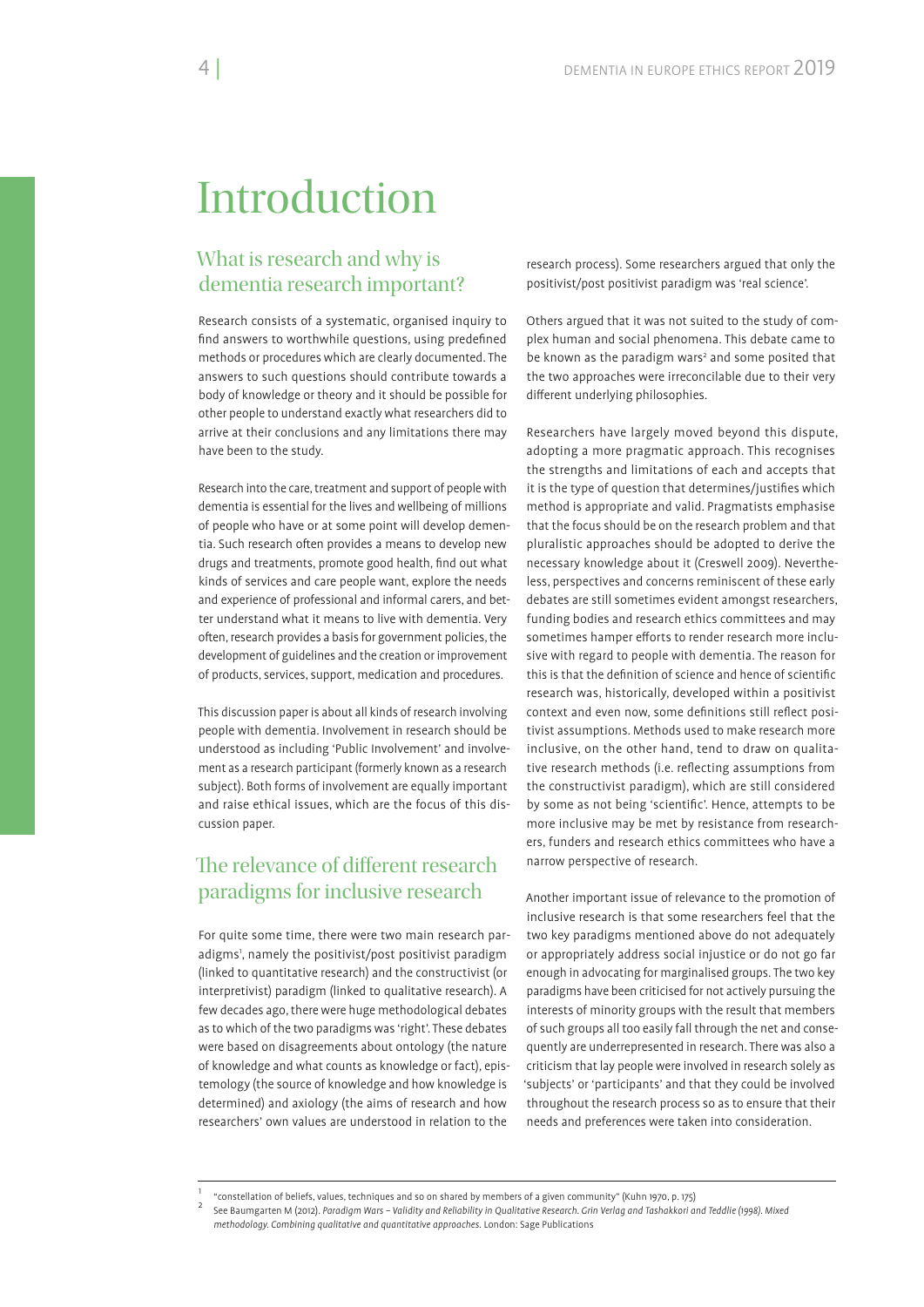This has led to the development of the advocacy and participatory research paradigm in which researchers are often guided by a theoretical perspective (e.g. racialised or disability-based, feminist, critical or queer theory) and seek to engage people from marginalised groups actively in the whole research process as collaborators in research as well as research participants. The key issue is not whether a particular method is used but whether there is a shared commitment to bringing about social change and an emphasis on participants (usually from marginalised communities) benefiting in some way from having participated, particularly if this is not the norm, and from accessible ndings (Pyett 2002). Whilst the participatory aspect of this paradigm shares certain goals with Public Involvement (see Part 1 of this paper), the advocacy and participatory paradigm is based on the premise that "research inquiry needs to be intertwined with politics and a political agenda", should address issues such as inequality, oppression, domination, suppression, and alienation, create political debate and bring about social changes (Creswell 2009, p.9). These are not necessarily aims shared by all researchers who nevertheless strive for a greater involvement of people with dementia in research.

Different research paradigms, types of research and research methodologies represent opportunities to develop an understanding of issues of relevance to the lives and wellbeing of people with dementia. They also come with certain challenges, an important one being how to ensure the ethical involvement of people with dementia in research. Such challenges may be greater with regard to certain issues or to the involvement of minority or marginalised groups. One paradigm is not better or worse than another. The key challenge is to ensure that the research is carried out ethically and in accordance with established procedures, standards and principles, whilst challenging and adapting these if and when necessary in order to involve a diverse set of people with dementia in research.

- $\heartsuit$  What springs to mind when you think of the term 'scientific'?
- $\heartsuit$  What is your world view about research and about what counts as 'knowledge'?
- $\degree$  Do you think this has any impact on your approach to inclusive research?

# What is meant by the ethical involvement of people with dementia in research?

The involvement of people with dementia in research is part of a more global aim to ensure that research *per se* is ethically sound. All research must be worthwhile, effective and conducted in an ethical manner. Throughout history, there have been numerous examples of this not happening and this has led to the publication of various guidelines as well as the obligation for researchers to obtain ethical approval from research ethics committees in order to carry out their research. The Nuremberg Code (1948) was the first internationally agreed set of guidelines on the good conduct of research. It was published shortly after the end of the Second World War, mainly in response to public outcry over medical research carried out under the Nazi regime on people, by force and/or involving a lack of due concern for their wellbeing. However, unethical studies were not limited to the war period and did not stop with the Nuremberg Code. Other cases eventually came to light such as the Tuskegee syphilis study (1932 – 72), the human radiation experiments (1945–72), the Jewish Chronic Disease Hospital New York Study (1963), the Willowbrook study (1956) and several hundred others which were identified in reports by Beecher and Pappworth published in the 1960s (Savelescu and Hope 2010). The protective measures for research participants, laid out in the Nuremberg Code, were later incorporated by the World Medical Association into the Declaration of Helsinki (1964). These protective measures were also incorporated by the Council of Europe into the European Convention for the Protection of Human Rights and Dignity of the Human Being with Regard to the Application of Biology and Medicine (the Oviedo Convention) and supplemented in its Additional Protocol on the Convention of Human Rights and Biomedicine concerning Biomedical Research (2005).

Whilst much of the early emphasis was on protection from harm and respect for autonomy, behaving in an ethical manner towards people with dementia engaged in research is also about empowerment, rights, respect, equity and wellbeing. The biomedical ethical principles described by Beauchamp and Childress (2012) are now widely used by researchers from many disciplines and contexts. These principles represent an important means to help ensure the ethical involvement of people with dementia in research, emphasising not only respect for persons (their autonomy and dignity), beneficence (which could also cover the promotion of wellbeing and empowerment) and non-maleficence (i.e. protection from harm), but also the need for justice/ equity, which is particularly important with regard to the issue of equal inclusion. A possible drawback to this 'principlist' approach is that more than one principle may be relevant and that the four principles do not necessarily capture all moral concerns. However, as suggested by Hunter (2010), such moral decision making on the basis of principles can also be supported by people with different ethical perspectives (e.g. derived from consequentialism or dutybased ethics). Abstract principles cannot be considered in strict isolation of the context and the people involved but may form a useful starting point for a broad ethical consideration incorporating, for example, elements of: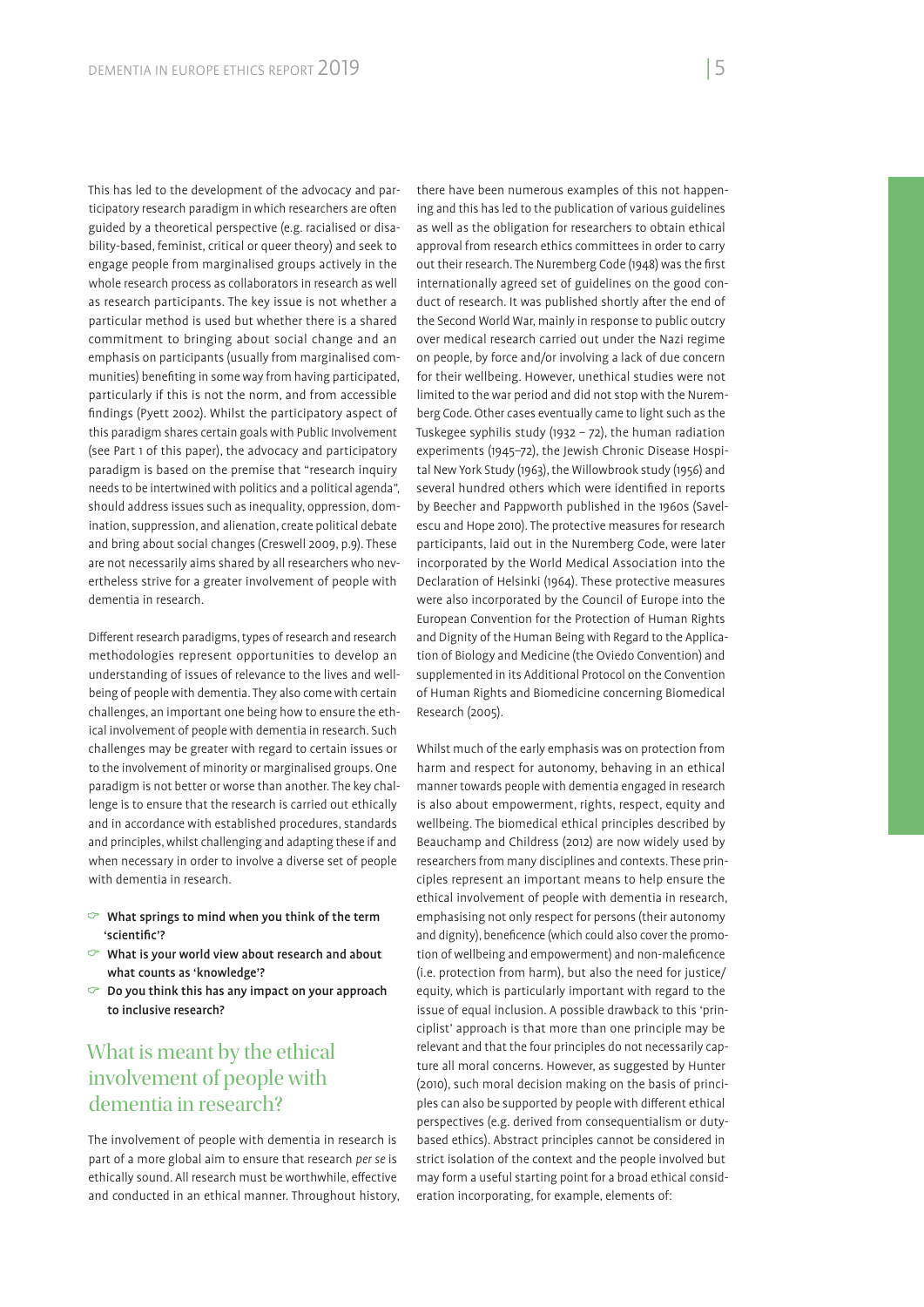- virtue ethics (which focuses on the character of the person carrying out an action),
- ethics of care (which focuses on people within a complex net of relationships and the importance of empathy and solidarity),
- communitarism (which focuses on the maintenance of the community based on recognition that people are embedded within culture and society) and
- discourse ethics (which emphasises the need to ensure that moral norms are established through a fair dialogue in which everyone's perspectives and viewpoints are heard and taken seriously).3

The ethical criteria for clinical research described by Emanuel et al. (2000) are also widely cited and provide guidance to help ensure that clinical research is robust, has value and is meaningful, providing society with accurate answers to questions that were worth asking. They cover: 1. value (linked to the enhancement of health or knowledge), 2. scientific validity (methodologically rigorous), 3. fair subject selection (guided by scientific objectives not vulnerability or privilege, with a fair distribution of risks and benefits), 4. a favourable risk-benefit ratio, 5. independent review (with the possibility to approve, amend or terminate studies), 6. informed consent and 7. respect for enrolled research participants (protection of privacy, possibility to withdraw and monitoring of participants' wellbeing). Emanuel et al. (2000) claim that the requirements are universal but that they must be adapted to the health, economic, cultural and technical conditions in which research is conducted.

Alzheimer Europe promotes a rights-based approach to the involvement of people with dementia in its work and subsequently in all research in which it involves people with dementia. This falls within the scope of a deontological approach based on the notion that there is something morally important about being human, that this gives rise to certain rights shared by all humans and that other people have a duty to respect those rights (Hunter 2010). Article 31 of the United Nations Convention on the Rights of Persons with Disabilities (CRPD)<sup>4</sup>, states that appropriate information, including statistical and research data, must be collected to formulate and implement policies. In keeping with the guiding principle of the Convention, which is that of inclusion, a broad range of people with dementia should be involved. Moreover, reference to the right of people with disabilities<sup>5</sup>

to reasonable accommodation (Article 2) means that appropriate adaptations must be made to ensure that people with dementia, for example, have the same opportunities to take part in research as other people. Under the CRPD, people with disabilities include "those who have long-term physical, mental, intellectual or sensory impairments which in interaction with various barriers may hinder their full and effective participation in society on an equal basis with others" (Article 1). Ethical involvement of people with dementia in research can also be linked to the PANEL principles of Participation, Accountability, Non-Discrimination and Equality, Empowerment and Legality, to the International Ethical Guidelines for Biomedical Research Involving Human Subjects<sup>6</sup> and to the EU Clinical Trials Directive<sup>7</sup>.

The ethically sound conduct of research is further regulated and monitored by national, local and university ethics committees throughout the world in relation to medical and non-medical research involving human participants. Members of research ethics committees are likely to have different approaches and this is important in ensuring that some ethical issues are not overlooked as a result of an over-emphasis on a single approach to ethical decision making (Hunter 2007). Guidelines at national level may also apply in specific or multiple research domains, such as the Code of Human Research Ethics of the British Psychological Society (2014)<sup>8</sup> or the Code of Ethics for Scientific Research in Belgium (2009)<sup>9</sup>.

Ethically sound involvement in research is also about who sets the research agenda, who is involved, at what stage and in what capacity. These issues have been influenced by broad historical developments such as the feminist, disability, intellectual disability and black civil rights movements, and consumerist debates (Gradinger et al. 2013). According to Beresford (2019), feminists and disabled people in particular challenged some of the deeply engrained foundations of positivist research such as distance, neutrality and objectivity, and questioned the independence of mainstream research with regard to funding often based on commercial priorities and reflecting the values of healthcare systems. Awareness of the need to involve people affected by various medical conditions in decisions related to the research agenda has led to some initiatives, such as the James Lind Alliance (funded by the National Institute for Health Research in the UK), which bring together people directly

<sup>3</sup> A clear overview of different ethical perspectives of relevance to the ethics of research can be found in Chapter 1 of the European Textbook on Ethics in Research (European Commission 2010).

Please see: https://www.un.org/development/desa/disabilities/convention-on-the-rights-of-persons-with-disabilities/convention-on-the-rights-ofpersons-with-disabilities-2.html <sup>5</sup>

For a discussion about dementia as a disability, please see Alzheimer Europe's 2017 report on this topic: https://www.alzheimer-europe.org/ Publications/Alzheimer-Europe-Reports 6

Council for International Organizations of Medical Sciences (2002)

<sup>7</sup> This will be replaced by the Clinical Trials Directive which will come into application in 2020. See: https://ec.europa.eu/health/human-use/ clinical-trials\_en 8

https://www.bps.org.uk/sites/bps.org.uk/ les/Policy/Policy%20-%20Files/BPS%20Code%20of%20Human%20Research%20Ethics.pdf 9

https://www.law.kuleuven.be/canon\_law/education/scientific\_integrity/ethischecodeen.pdf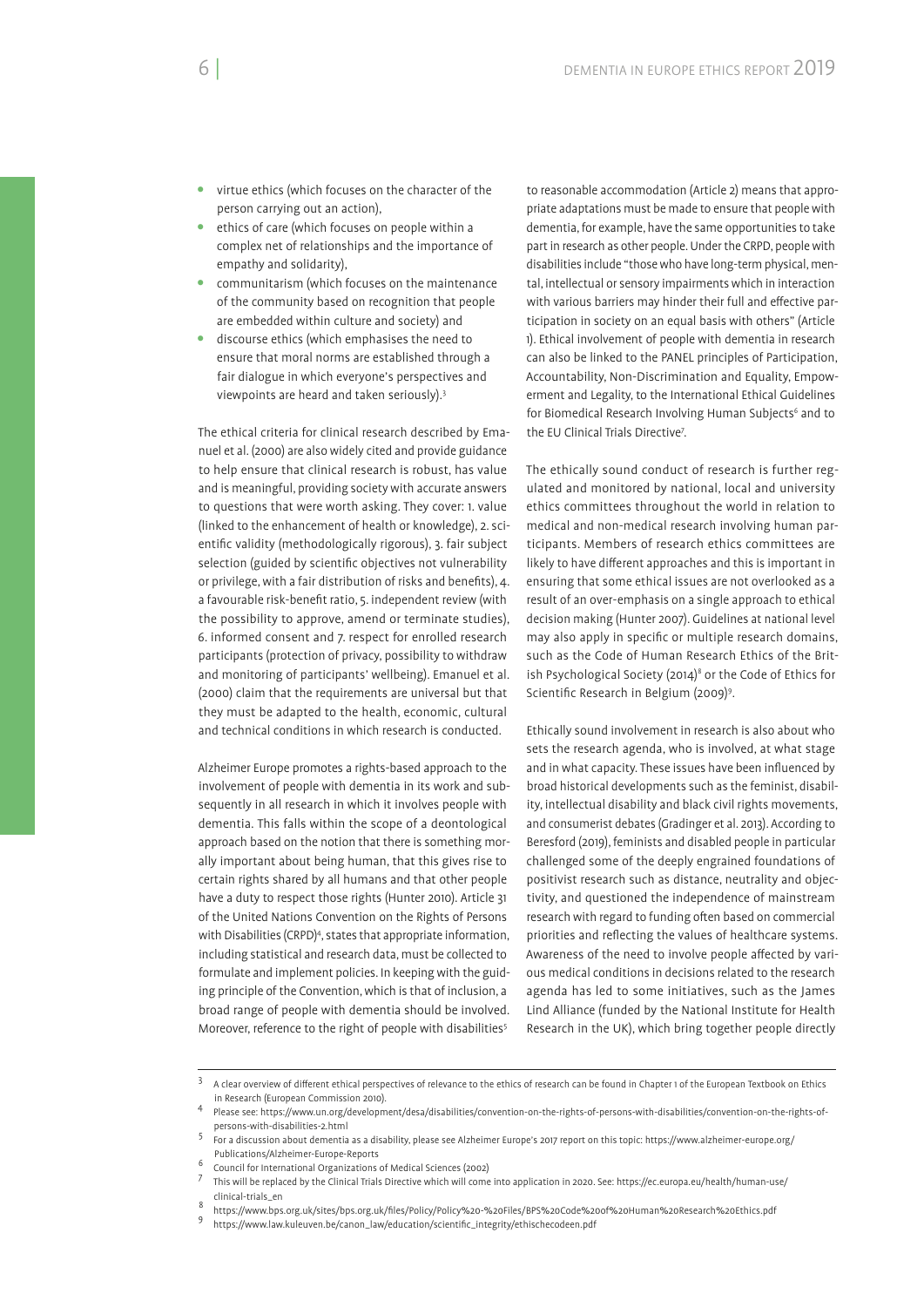affected by the condition, carers and clinicians to influence the choice of issues to be addressed and where possible to influence the funding of such research<sup>10</sup>. The aim of the James Lind Alliance is to create Priority Setting Partnerships (PSPs) to identify and prioritise key unanswered questions in a wide range of medical conditions, thereby ensuring that health research funders are aware of the issues that matter most to the people likely to be affected by research in their everyday lives. This corresponds to the ethical goal of ensuring that research addresses worthwhile questions (including questions that are worthwhile to people with dementia).

Any research involving human participants should have anticipated social value for society. In relation to clinical research, this is defined as being "the nature and magnitude of the improvement [*that*] the intervention is expected to have on the wellbeing of patients, individuals in society or society" (Habets, van Delden and Bredenoord 2014, p.3). However, the necessity to involve people with dementia in decisions related to priority setting for research should not deny or undermine the importance of researchers' right to scientific curiosity. As pointed out by Flinterman, Broerse and Bunders (2007), basic research initiated on this basis with no direct reflection about its relevance to the current interests of patients has sometimes led to important breakthroughs in knowledge development and innovations. Important knowledge gained from research does not have to have immediate practical ramifications for it to be deemed to have value (Emanuel et al. 2000). In a series of articles on increasing value and reducing waste in biomedical research published in the Lancet<sup>11</sup>, Chalmers et al. (2014) suggest that it is in keeping with the nature of science to study things that are uncertain and which do not always result in worthwhile achievements for patients. They add, however, that funders should be more transparent about how they prioritise important uncertainties and how they take into account the needs of people for whose lives the findings of research may be relevant.

The ethically sound involvement of people with dementia in research needs to be considered in relation to Public Involvement (see Part 1 of this paper) and in relation to people who are research participants, stretching from the very beginning of the research process (e.g. during the conceptualisation and design phase) up to and even beyond the end of the research project when the findings are disseminated (see Part 4 of this paper). The people involved should be respected and treated as equals. This means that their input should be taken into consideration and valued, and measures should be taken to empower, where possible, and promote the wellbeing and safety of all involved (i.e. people

with dementia and researchers alike). The ethically sound involvement of people with dementia in research is not limited to the protection of vulnerable research participants but also to the empowerment of people with dementia based on a reciprocal relationship of respect. In this discussion paper, we will be looking at such involvement both in the context of Public Involvement (PI) and as research participants.

# Why is further reflection on the ethical involvement of people with dementia in research needed?

Much of the widely used ethical guidance on research was developed in the context of biomedical and clinical research. The various documents have influenced the actions and thoughts of researchers, research ethics committees and funding bodies for several decades and have been meaningfully applied in numerous other research contexts and domains. However, research is constantly evolving, along with knowledge, understanding of dementia (as a medical condition and a personal experience) and attitudes and practices linked to the involvement of people with cognitive difficulties, such as people with dementia, in research.

Research ethics committees also have a key role to play in promoting the ethically sound involvement of people with dementia in research but concerns about promoting wellbeing and avoiding harm are not always conducive to the effective and meaningful participation of people with dementia in research. Many people with dementia continue to be excluded on the basis of measures actually designed to protect them from harm, on the basis of structural discrimination or inadvertently through lack of awareness of their needs, interests, circumstances or difficulties. This is unfortunate as they have important knowledge to share.

Consequently, it is important to be open to different ways of interpreting and applying ethical guidance to new situations, challenges and goals. It is necessary to look critically at existing guidelines and for research ethics committees, researchers and funders to consider novel ways to involve people with dementia in research, balancing their needs and interests with requirements for good quality research. This should at best promote and at least not hinder the ethically sound involvement of people with dementia in a broad range of research settings and domains.

In accordance with the principle of justice, the bene fits of research should be equally distributed amongst all members of society (Smith 2008). Research findings

In America, the Patient-Centred Outcomes Research Insititute (PCORI) promotes 'PCOR' research. This identifies evidence gaps with patients, researches issues which matter to patients and uses the findings to improve healthcare in a constant cycle in which research and practice constantly inform each other. See https://ahrq.gov/pcor/dissemination-of-pcor/index.html 11<br>
11 These documents can be found at: https://www.thelancet.com/journals/lancet/article/PIIS0140-6736(13)62329-6/fulltext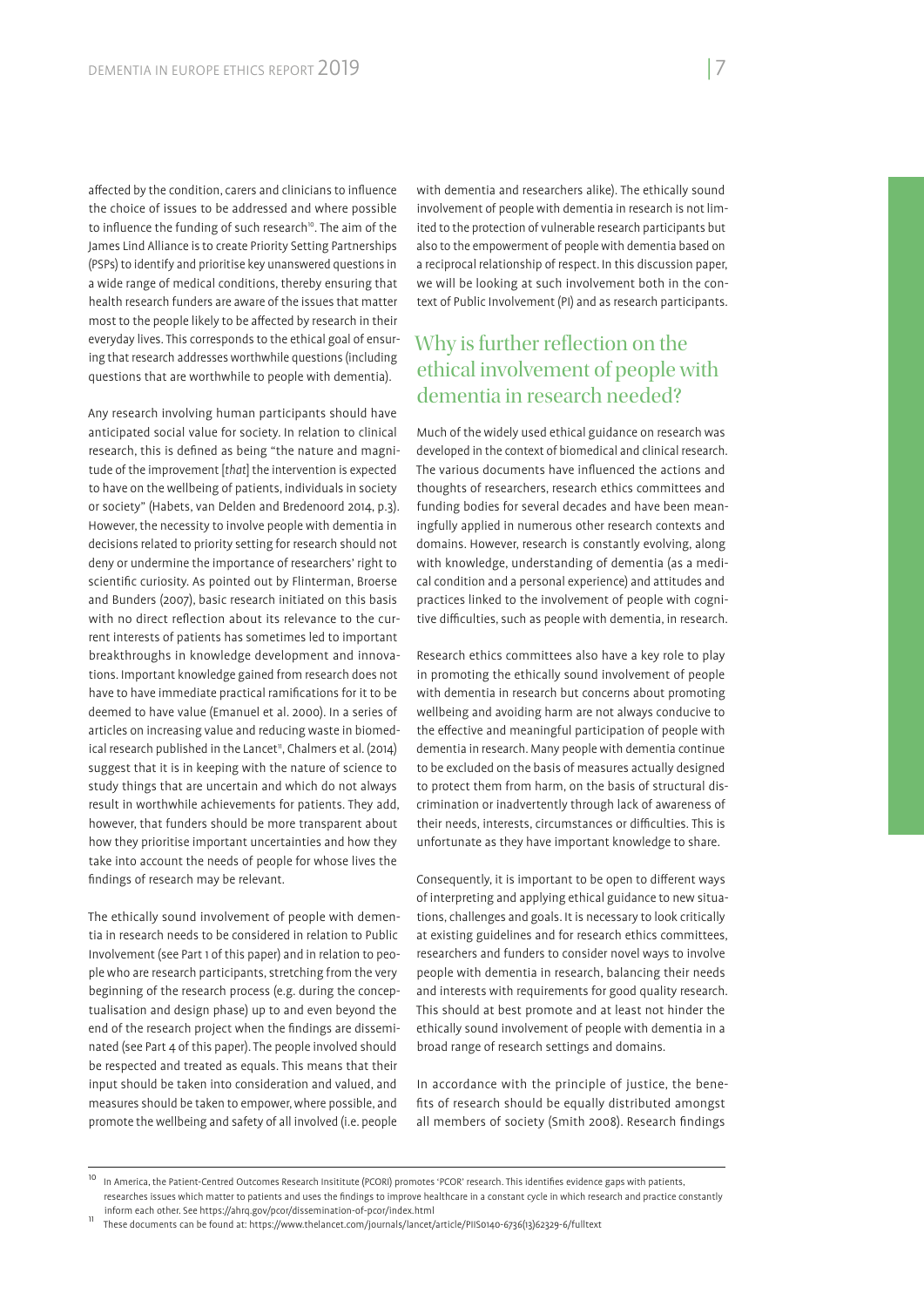must correspond to the needs and interests of everyone with dementia in order to ensure an equal chance of good health, well-being and quality of life for people with dementia from minority groups in Europe. This should also help ensure that the strengths and valuable contribution of people from minority groups to societies are visible and acknowledged. Research findings are used either directly (e.g. in healthcare professionals' daily practice) or indirectly (e.g. in policy or education). However, people from minority ethnic groups, as well as other people in socially vulnerable situations, are underrepresented in research, both in the context of shaping and conducting research, and as research participants. Their lack of involvement in research cannot be dismissed on the grounds that they are not interested in research, would not have the capacity to take part or are 'hard to reach'.

There are numerous factors which hinder inclusive research such as invitations which are full of complex sentences and difficult words, proposing meetings in unfamiliar places, certain inclusion criteria and complicated consent procedures. Even when people are included, research materials, data collection tools and procedures may be culturally inappropriate and not validated, thus reducing the potential value of the involvement of people from some groups. Many of these factors can be addressed directly by researchers, research ethics committees and funders. Some may require a more substantial effort over time (e.g. being inherent in existing structures and procedures of organisations and deeply engrained in attitudes and perceptions).

People with dementia do not form a homogeneous group. They come from all walks of life and may have different needs and experiences based on the underlying conditions and causes of their dementia (e.g. the underlying disease or condition, whether they have early onset, familial or late onset), how far advanced their condition is and different symptoms related to their condition. There are also numerous sub-groups of people with dementia whose experiences and needs should be viewed as the result of dynamic intersections between different shared characteristics and collective experiences (Jubany, Güuell and Davis 2011). Vertovec (2007) highlights the "super diversity" of minority ethnic populations, drawing attention to the rising diversity within groups in relation to country of origin, socio-economic status and religious and cultural traditions. Such differences can, according to Uppal, Bonas and Philpott (2014), impact on defining individual norms, values and experiences. The diversity of the experience of dementia needs to be reflected in research.

## About this discussion paper Purpose, authors, contributors and target group

The purpose of this discussion paper is to promote reflection about the ethical involvement of people with dementia in research. The paper was drafted in 2019 by a group of researchers with expertise in inclusive dementia research and ethics (hereafter referred to as 'the ethics working group'), some of whom also have experience as members of research ethics committees. This working group was set up and chaired by Alzheimer Europe. Please see Appendix 1 for a brief bio of each of the co-authors of this paper and a list of the names of external experts who commented on the paper.

The European Working Group of People with Dementia (hereafter referred to as the EWGPWD) supported the ethics working group by providing input on various sections of the discussion paper and reviewing the recommendations. There were group discussions before and during the drafting of the text which influenced the issues addressed and the recommendations made. This method of involvement was chosen by the members of the EWGPWD. It consisted of a bottom-up approach whereby people with dementia were not provided with a summary of the issues considered as important to the ethics working group but rather were asked about the issues that they considered important. Their views were then fed back to the ethics working group who added their own contribution, debated these and additional issues and reviewed the relevant scientific and grey literature. In view of the length and complexity of the resulting paper, different members of the EWGPWD were invited to contribute further to different parts of the text.

The two groups agreed that in order to promote inclusive research, it was important to reach those who plan, conduct, evaluate and fund research. This discussion paper is therefore targeted at researchers, research ethics committees and funders.

The members of the ethics working group and the EWG-PWD recognise that we, like many researchers, people with dementia, funders and members of research ethics committees, are looking at the issue of the ethical involvement of people with dementia in research through a particular research paradigm or lens. This reflects to some extent dominant Western-orientated values, assumptions and priorities and risks blinding us to the experience of many people with dementia from minority groups. For this reason, we have tried to be objective, to put ourselves in the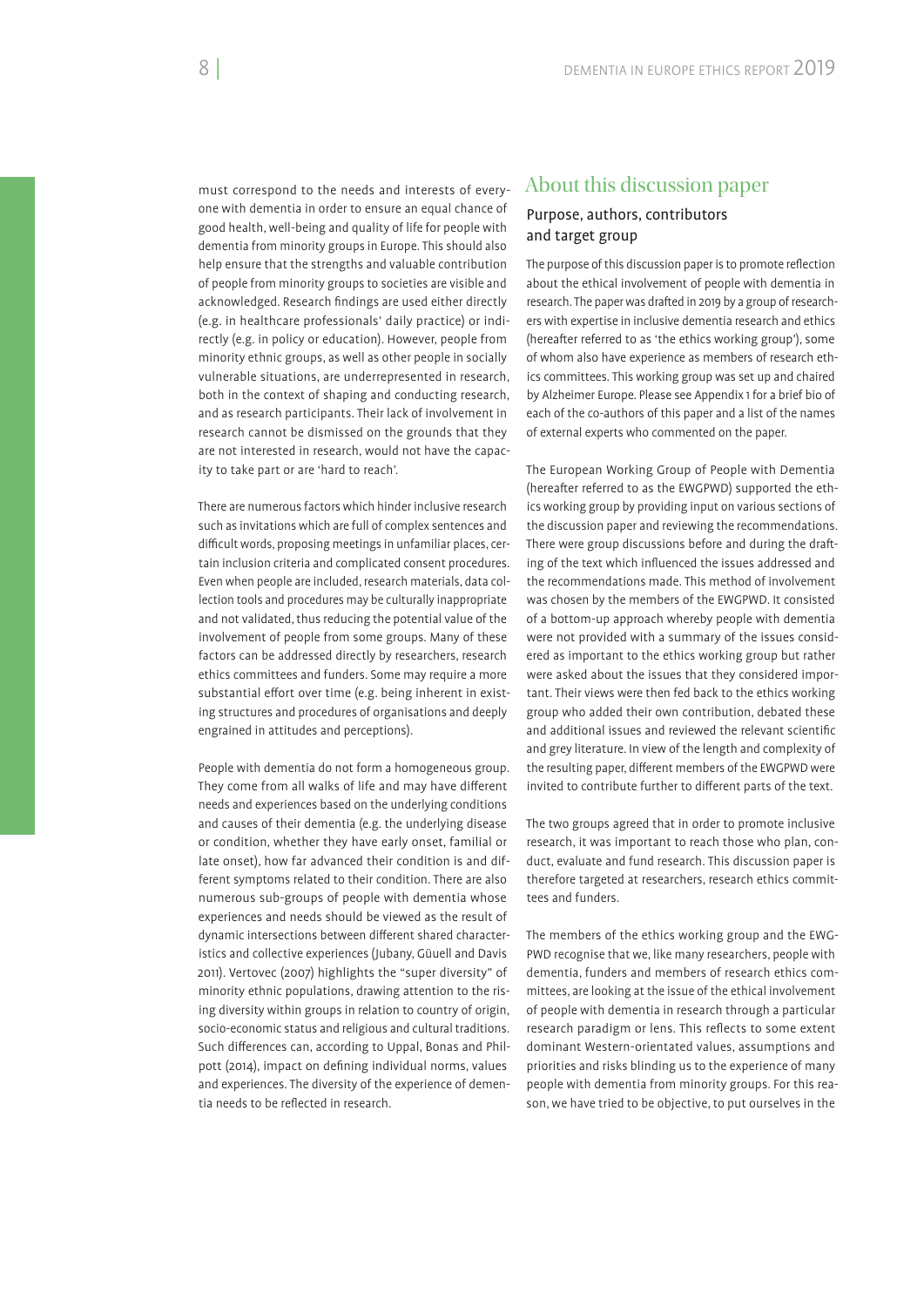shoes of other people and to be reflexive about our own influences, assumptions and attitudes. Part 3 of this paper addresses the issue of reflexivity and positionality and questions for reflection have been included at various points throughout the text. We have also included testimonials from members of the EWGPWD who provide a personal perspective on some of the key issues addressed, which they highlighted in discussions prior to and during the drafting of this paper.

#### Scope

In order to avoid duplication of effort and for the ethics working group to be able to address the many possible issues related to the ethical involvement in research within the timeframe of the project, the scope of this discussion paper has been deliberately limited to people who have dementia. We will therefore not be addressing issues linked to the involvement of people with normal cognition, pre-clinical Alzheimer's disease or mild cognitive impairment in dementia research. This should not in any way be interpreted as overlooking the important contribution that people from these groups who do not have dementia make to dementia research. However, a considerable body of reflection has and is still being carried out into ethical issues linked to the involvement of people from these three groups in dementia research by ethics working groups in the context of recent and current European projects (e.g. EPAD, AMYPAD and ROADMAP, to name but a few12). Similarly, the issue of data protection (covering privacy, confidentiality and other issues relevant to the ethical management of personal data) will not be addressed in this discussion paper as considerable reflection on these topics is currently underway in the context of a 3-year, IMI-funded project called 'Neuronet'.<sup>13</sup>

The paper is about the involvement of people with any kind of dementia in research, not just Alzheimer's dementia. It is relevant to researchers, funders and research ethics committees involved in any kind or branch of research and in any discipline (e.g. quantitative, qualitative, mixed methods, clinical etc.). Whilst much of the focus will be on dementia research, it should not be assumed that the involvement of people with dementia should be limited solely to dementia research.

Frequent reference will be made to minority groups. This should be interpreted as referring to groups of people having one or more characteristics in common which puts them at risk of exclusion in the context of research. This

might, for example, be based on age, ethnicity, health status, gender identity, complex support needs, level of education, socio-economic status, disability, intellectual disability, difficulties with language, learning or literacy (including computer literacy and health literacy), place of residence (including care homes, prisons, being homeless and being a member of traveller communities) and communication issues such as having combinations and degrees of deafness and blindness. The list is not exhaustive. Other terms are occasionally used such as marginalised and disadvantaged (in this paper mainly in relation to discussions about intersectionality), both of which have slightly different connotations. Marginalised, for example, suggests that people are living on the boundaries of or outside society, and this may sometimes be through choice. As Pyett (2002) points out, they are still members of society and may actually consider mainstream society as marginal to their values and lives and there are some powerful minority groups who are not disadvantaged<sup>14</sup>.

Finally, we recognise that most people live within a social web of interdependent relationships with others (e.g. relatives, friends and wider communities). They are not isolated entities. For many people, the views and experience of others are important to them. Moreover, their participation in research may have a psychological, emotional, financial or other impact on close friends and family. Relatives of people with dementia often play an important role in research as participants in their own right, in the context of PI and through the support they provide, which enables people with dementia to participate in research. It is important that they are also engaged in research in an ethical manner. The emphasis of this paper is on the involvement of people with dementia in research, but respect for individuals and families from different ethnic groups also entails recognition of the importance for many people of the family (e.g. in decision making and supporting involvement).

#### Structure of the discussion paper and how to use it

This discussion paper is divided into four sections:

- 1. ethical challenges linked to Public Involvement (PI)<sup>15</sup>
- 2. ethical challenges linked to recruitment and to informed consent
- 3. ethical challenges during participation in research
- 4. ethical challenges linked to involvement after the end of research

12 See http://www.alzheimer-europe.org for information about these projects and links to their respective websites.

<sup>&</sup>lt;sup>13</sup> The Neuronet project will run until 2022, will consolidate the ethics work from 15 IMI-funded neurodegeneration projects, specifically relating to patient privacy, data protection and confidentiality.<br><sup>14</sup> Our focus is not on powerful minority groups as they are unlikely to be excluded from research.

<sup>15</sup> Please see Part 1 for a discussion about this term.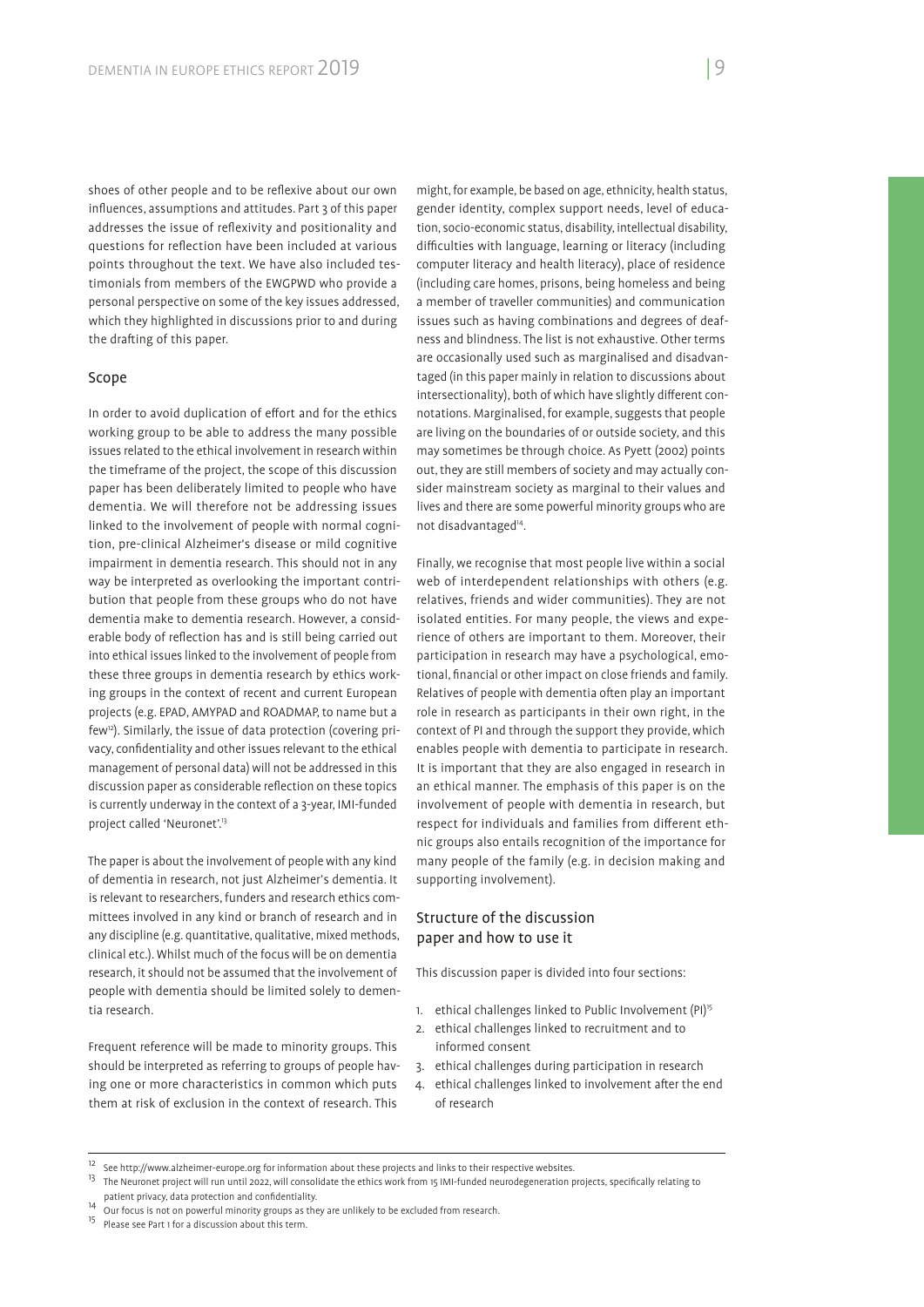The paper addresses a large number of issues and refers to the situation of a broad range of people with dementia. Examples are provided about the experience of people with various characteristics or from specific minority groups. This should not be interpreted as implying that only these groups are concerned. It was not possible to mention every minority group or person affected by non-inclusive research practices. It is nevertheless possible that we (i.e. the authors) have overlooked a particular issue that is important to the topic of this paper. We would welcome feedback from readers about specific issues of relevance to the promotion of inclusive research with people with dementia, which have not been addressed.

Readers may not read each part of the discussion paper or all the sections and sub-sections with the same level of interest and attention. Some may prefer to dip in and out of the different parts of the discussion paper. With this in

mind, we have included several summaries as well as cross references in the text, partly to avoid repetition and partly as readers may have missed the initial discussion of an issue which is revisited later in the text. On the other hand, and in keeping with the concepts of reflexivity and positionality (see Part 3), the lack of interest in particular issues is perhaps revealing in itself and may have some relevance to the issue of inclusive research.

Throughout the text, readers will find testimonials from people with dementia and a few questions to encourage reflection. A glossary can be found in Appendix 2 containing some of the key concepts covered in the paper and there are recommendations interspersed throughout. These are, where appropriate, separated into recommendations for researchers, recommendations for research ethics committees and recommendations for research funders.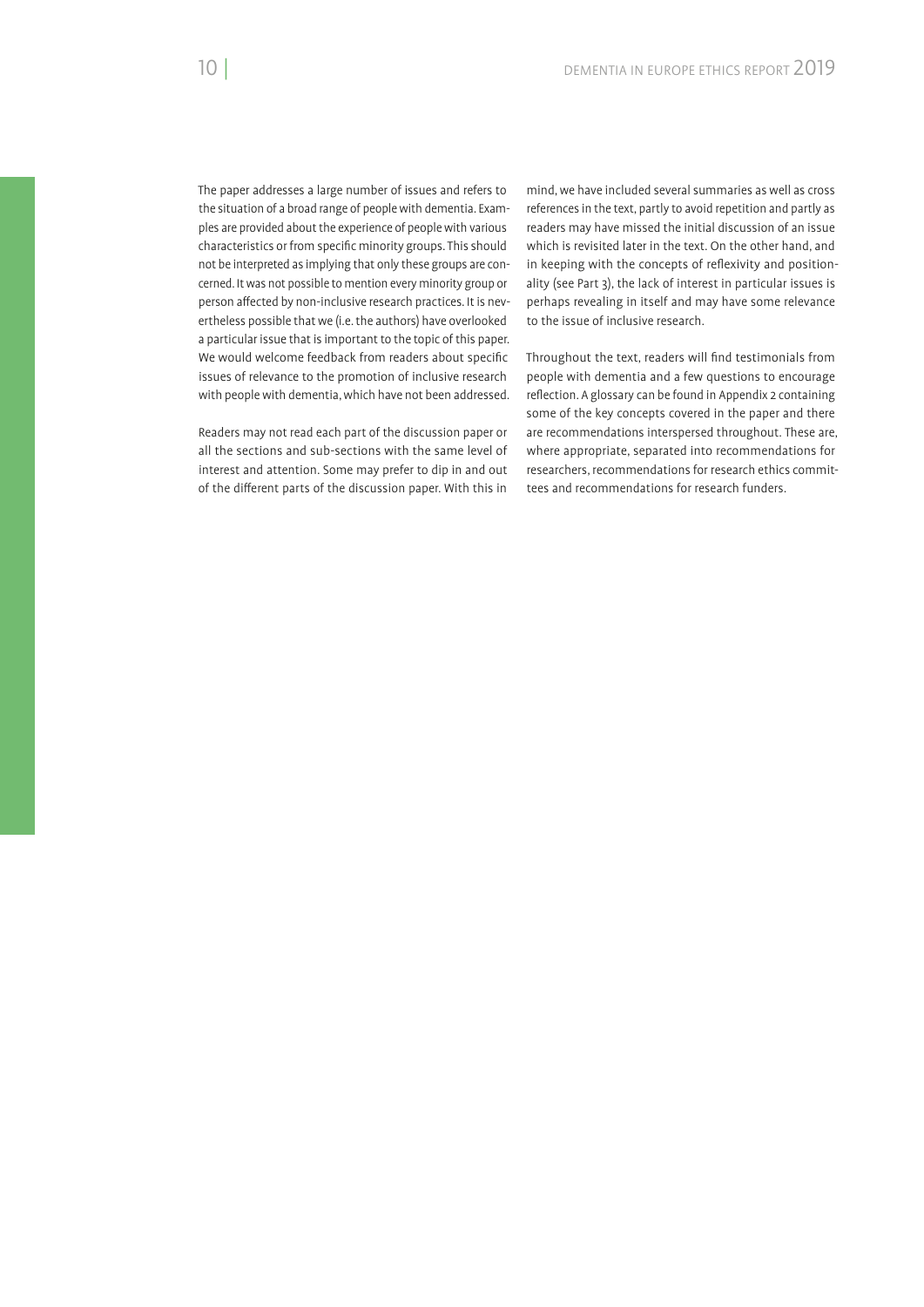# Part 1: Ethical Challenges Linked to Public Involvement

# What is meant by Public Involvement?

People with dementia can contribute towards research in different ways. The organisation 'INVOLVE'<sup>16</sup> makes a useful distinction between three possible ways.

| Involvement   | This consists of the active<br>involvement of people in<br>research projects and in research<br>organisations other than as<br>research participants. |
|---------------|-------------------------------------------------------------------------------------------------------------------------------------------------------|
| Participation | This consists of people taking part<br>in a research study as a research<br>participant (formerly often referred<br>to as a research subject).        |
| Engagement    | This consists of people receiving<br>information and being informed<br>about a research study.                                                        |

The term 'public' is understood as including patients and potential patients, informal (unpaid) carers, parents and guardians, people who use, or have used, health and social care services, people with disabilities, but not people who are employed as health or social care professionals, or academics (INVOLVE 2017).

In Part 1 of this discussion paper, we focus on the contribution of people with dementia to research in the context of Public Involvement and in Part 2 on their contribution as research participants (i.e. providing researchers with data for their studies).

#### The concept of Public Involvement

The term 'Public Involvement' (PI) is usually understood as meaning carrying out research and developing policies with or by members of the public and patients rather than

on or for them. This is how the term is used in much of the literature on this topic. Although the term covers a broad range of people, the scope of this discussion paper is limited to the involvement of people with dementia in PI. Consequently, discussions surrounding PI in this paper relate to the involvement of people with dementia. Please see the sub-section 'a word about terminology' for more details.

PI is not about merely raising awareness or providing information about ongoing or completed research (sometimes referred to as patient engagement) or about being a research participant. Rather, it is about creating a partnership between researchers and the public/patients, whereby all contribute collaboratively in varying degrees towards the research process or the research output. It is not a specific method but an approach to involving people in research other than as research participants. PI could be considered as an overarching term which groups together a wide range of approaches and methods (see Figure 1).

 $\blacktriangleright$  "I share this disease with millions of other people – so why should I be ashamed of it? On the contrary, I want to speak out about how it feels to live with dementia. You might all have a long history of research in the field of dementia but we, who live with dementia, can tell you much better about our demands, needs and wishes. We are the real experts of our condition! Don't use me but involve me!" (Angela, person with dementia, Austria).

PI is not rigidly defined according to the extent of the contribution to a particular research project or to the nature of the task. The nature and extent of the involvement may differ from one research project to the next. It can occur along a continuum from involvement in an isolated task, through involvement at several or all stages of the research process up to full involvement as a core member or leader of the research team. Furthermore, different people may be involved at different stages of the research or in different tasks.

16 Please see the INVOLVE website which contains a wealth of information on this topic: https://www.invo.org.uk/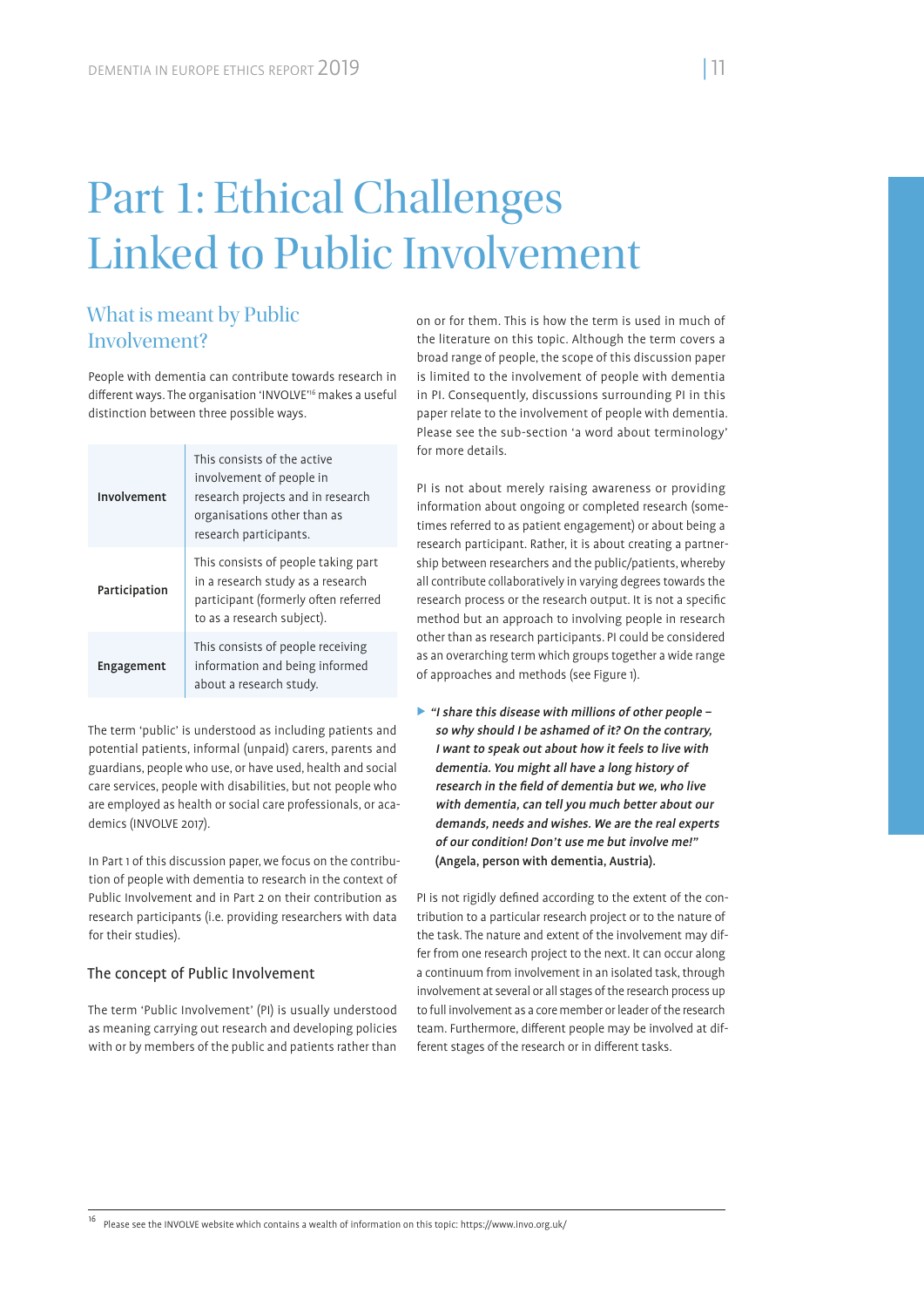

Methods used in PI may sometimes resemble those used in qualitative research such as interviews and focus group discussions. The use of specific methods does not determine whether something is PI or research. Rather, it is the reason for using a particular method and how the information is used that are the determining factors. If the information is used as data to answer a research question, then it is research; if the information is used to develop or improve the research process, or if involvement promotes democracy, the right to voice, justice and fairness, then it is PI. Hoddinott et al. (2018, p. 3) summarise this as follows:

*"Discussion with patients at a workshop can seem similar to collecting data in a focus group, because both involve listening to patients' perspectives, but*  the context and outcomes from listening differ. PPI *means that researchers are in a continuing and reciprocal relationship with patients and make decisions with them about the research. In qualitative research, researchers listen to patients in order to improve their understanding of a topic".*

The following provides a brief overview of some of the key areas in which people with dementia might typically be involved in PI. These activities are ideally planned and organised in such a way that they are accessible to a broad range of people and do not require prior knowledge of research. This is not an exhaustive list.

- Providing insight into the experience of living with dementia (in the context of a consultancy role, not as research data),
- Monitoring plans and the conduct of research in order to help prevent the exploitation and maltreatment of people with dementia,
- Influencing decisions about which studies to fund,
- Helping to shape and define research questions so that they reflect the needs, priorities and interests of people with dementia (e.g. with individual researchers or through priority setting initiatives such as the James Lind Alliance in the UK mentioned in the introduction),<sup>17</sup>
- Sitting on ethics panels and project steering/advisory committees,
- Improving recruitment (especially of people from groups which appear difficult to reach),
- Ensuring transparency and accountability of the research process,
- $\bullet$  Offering the perspective of a person with dementia about the topic, research question or methods,
- Encouraging reflexivity amongst researchers (see Part 3 of this discussion paper),
- Challenging set views and restrictive paradigms (either explicitly or simply by their presence),
- Contributing towards the design of methods and tools which are more appropriate and accessible to people with dementia,
- Contributing towards the collection of data and the interpretation of findings.
- Helping ensure that outcomes will be relevant to people with dementia (e.g. that services will be appropriate and hence used),
- Contributing towards accessible findings,
- Helping disseminate accessible information about the study.
- $\heartsuit$  How can researchers best describe what PI is about and attract people with no prior experience or knowledge about research to it?

<sup>17</sup> More more information and a guidebook, please see: http://www.jla.nihr.ac.uk/jla-guidebook/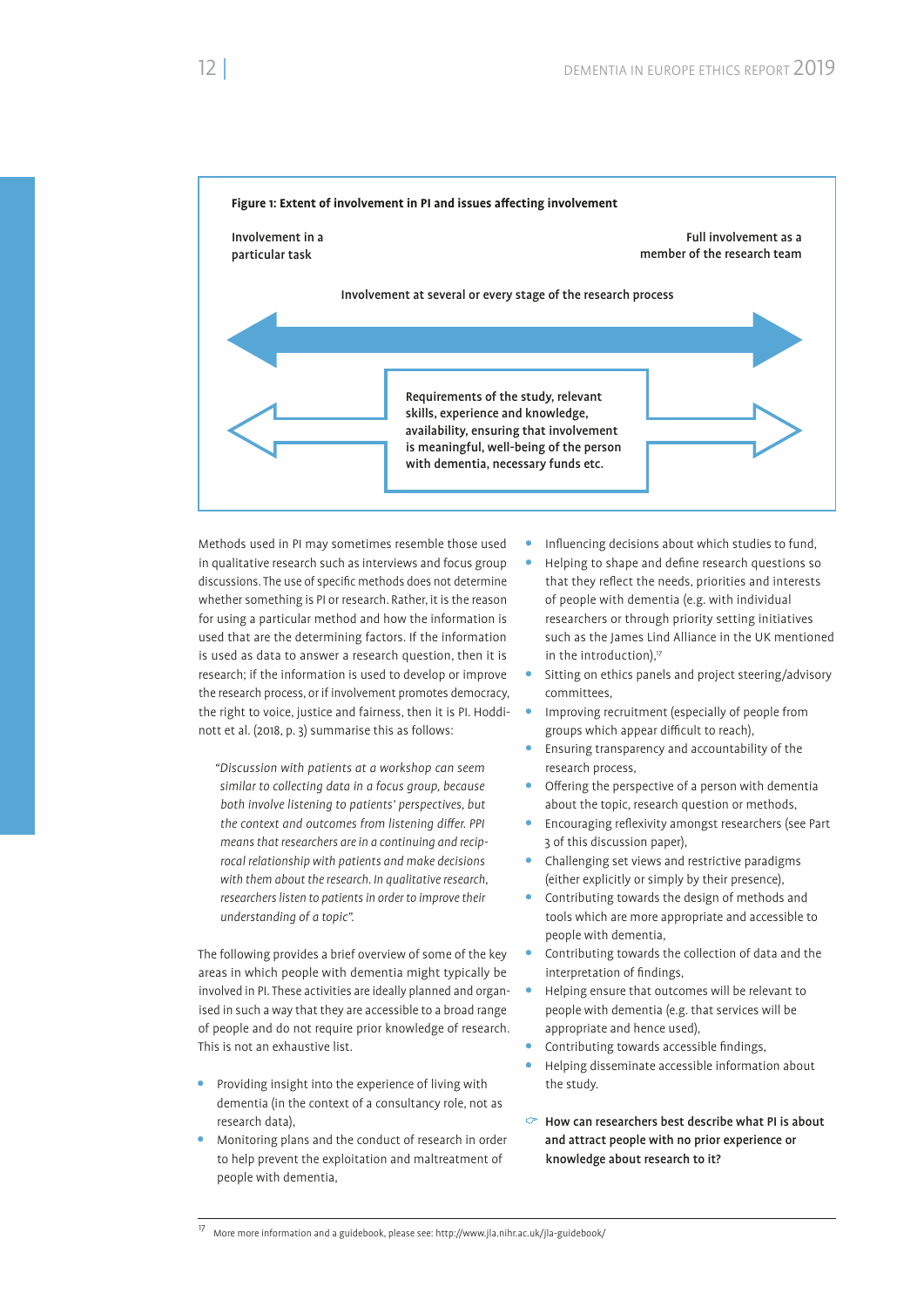#### The rationale for Public Involvement

The above list of areas in which people with dementia contribute towards research through PI provide some indication as to why PI is important for research and researchers. The rationale for PI is broadly based on two key arguments (Ives, Damery and Redwood 2013, Gradinger et al. 2015) which also highlight its importance for people with dementia, members of the public and society in general.

- $\bullet$  The first, based on normative arguments, is sometimes described as ideological or process orientated. It emphasises ethical, social and political concerns. PI is portrayed as 'an end in itself', linking involvement to democracy (e.g. democratic decision making, public accountability, legitimisation and transparency), people having rights (e.g. a right to voice, a right to be involved in research relevant to one's own condition) and to ethical principles of justice and fairness. It has also been argued that research 'done to' rather than 'with' people could be considered a breach of autonomy even though research participants provide informed consent to participate in research and those involved in PI are seldom also participants in the same study (Ives et al. 2013).
- The second, based on substantive arguments, is sometimes described as pragmatic, portraying PI as a 'means to an end', linked to attempts to improve the quality, validity, relevance and/or utility of research (both from a research and user perspective). It can also be considered as instrumental in providing knowledge that might otherwise be missing. This includes, for example, highlighting issues and asking questions about things that researchers have perhaps not considered. Tritter and McCallum (2006) suggest that key contributions often arise from personal experience and a non-medical or technical frame of reference.

#### $\heartsuit$  Do values such as 'democracy' and 'a right to voice' have different meanings for different people?

Some researchers argue that the rationale for involving 'patients' is different to that for involving the public (McCoy et al. 2018). They suggest that people who have experience of a particular disease or condition are well suited to being involved in health research or policy related to their own treatment or care. The public, or so they argue, should be involved in decisions related to research or policy with wider implications (e.g. the allocation of scarce resources or for matters which require the ability to make trade-offs between competing values and interests) for which a degree of neutrality, with no established perspective and a willingness to consider competing perspectives. They associate public involvement with the goals of democratic representation,

accountability and transparency (similar to some of the goals described in the first argument above) and patient involvement with some of the arguments described in the second argument above (e.g. sharing their unique experience of a condition) (McCoy et al. 2018).

However, the two arguments/rationales described above, in the context of involving people with dementia in PI, are equally valid. It may be important to involve a broader set of people (i.e. not restricted to those with a certain condition) in research for some issues (which are of relevance to a broader range of people) but this does not detract from the goal of involving people with dementia in all kinds of research as a means to ensure transparency, legitimacy and accountability. Similarly, it would be wrong to assume that people with dementia (or any other condition) are incapable of considering competing perspectives fairly just because they have a condition which is particularly relevant to the debate.

In the past, it was largely assumed that people with dementia were unable to express their opinions or share their experience. This often resulted in them being silenced and in some cases represented by informal or professional carers who do not always have the same perspectives or fully understand their views and experience. The modern disability movement, which started in the 1960s in America, brought people with disabilities together to fight for a common cause. The people with disabilities, mainly physical disabilities and sensory impairments at the start, argued that they were best placed to determine their needs and voice their interests. They coined the phrase 'nothing about us without us'. People with dementia are now part of this movement and it is important that they have a seat at the table and are listened to.

PI represents a step towards recognition of the importance of hearing the voices of people with dementia and addressing what Flicker describes as 'epistemic injustice'. This consists of 'testimonial injustice' whereby less credibility is granted to people on the basis of social prejudices (e.g. consisting of unjustified beliefs that they are incompetent) and 'hermeneutic injustice' whereby marginalised groups are deprived of the opportunity to contribute their social experiences to a comprehensive understanding of a particular event or condition and are harmed as a consequence (Jongsma, Spaeth and Schicktanz 2017). The harm arising from epistemic injustice in the context of research is that when research is not inclusive of people with dementia (particularly from minority and less heard groups), those people are silenced and thus discriminated against. It is now increasingly accepted that people with dementia have an important contribution to make to research and PI is increasingly required for research funding or ethics approval in some countries. However, whilst the concept is gradually becoming more common in the field of dementia research, the practice is not yet widespread across the whole of Europe.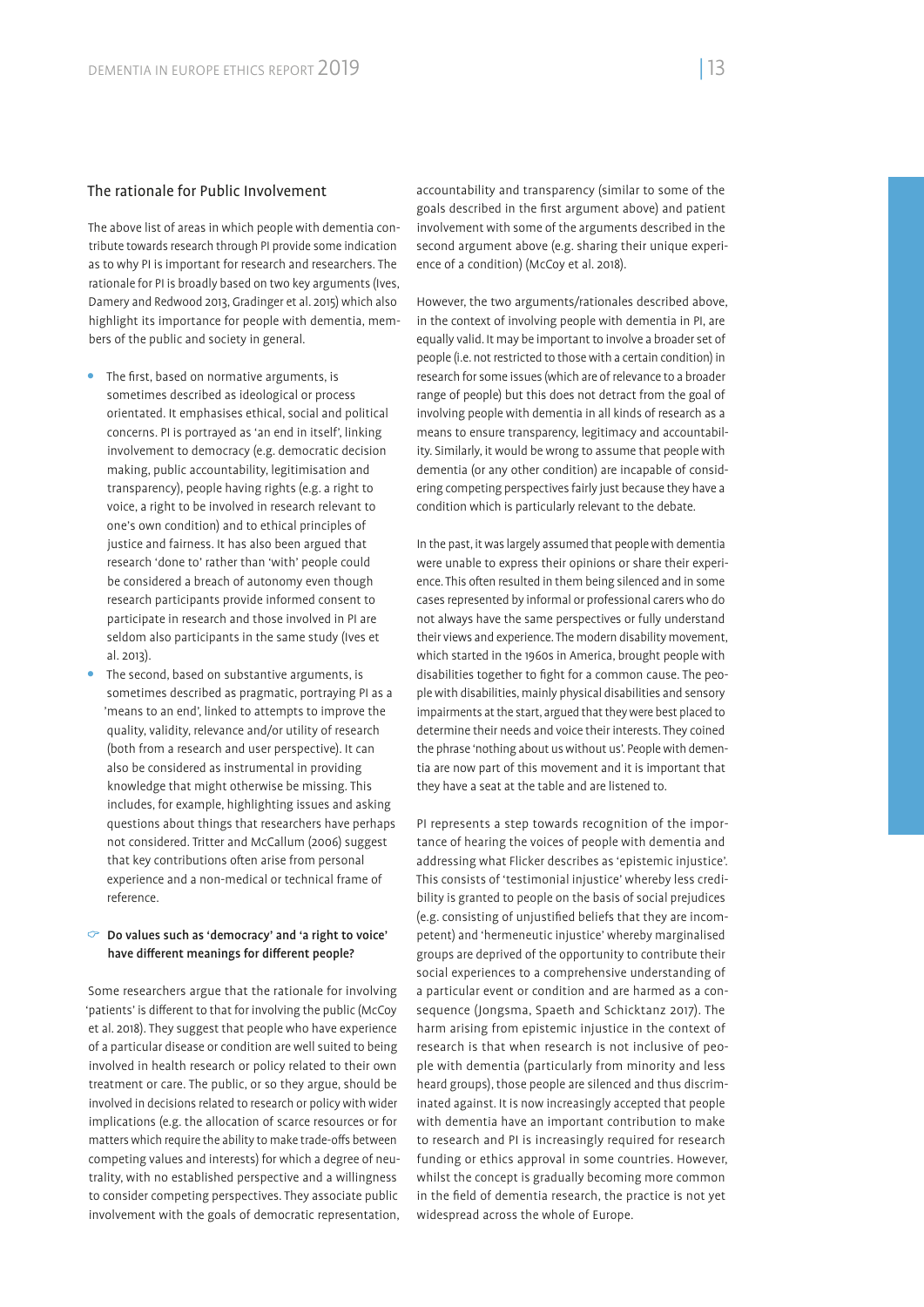#### How Public Involvement differs to other approaches to involvement in the research process

We mentioned earlier possible confusion about the difference between PI and research in relation to the various methods used. There is also sometimes confusion about how PI differs from other related concepts such as co-production, co-design and co-creation which are specific approaches to PI.

To complicate matters, the term 'engagement' is used by some organisations and individuals to describe what others would call 'involvement' and vice versa. In the United States of America and Canada, and in Europe, for example in research linked to the Innovative Medicines Initiative (IMI), the term 'engagement' is typically used to denote what we describe in this paper as 'involvement'.

There are some similarities between participatory research and PI, such as seeking to include and give a voice to people who are typically marginalised. A major difference is that whereas participatory approaches typically seek to involve *all* relevant stakeholders from a particular community, both as advisors and as participants with the aim of bringing about social change (Knowles, Voorhees *and* Planner 2015), PI focuses on people with a direct experience of a particular condition as distinct from people being research participants. Knowles et al (2015) nevertheless suggest that researchers might benefit from looking at areas where one approach could learn from the other (e.g. PI could perhaps learn more about going out into relevant communities and meeting people in their own spaces, doing things their way and on their terms and conditions).

#### Sustainability

Researchers often experience difficulty recruiting a sufficient number of participants for their studies and PI means seeking to involve an even greater number of people in research. It could be argued that there is a need to consider the sustainability of PI and the possible synergetic burden. In other words, does the goal of involving people in research through PI and as research participants risk placing too many demands on people with dementia and would people with dementia who might otherwise have become research participants opt for PI instead? Whilst this issue is worthy of attention, it should not be assumed that the same people are attracted to either role in research or that involvement in the context of PI would rule out being a research participant at another point in time (or vice versa).

On the other hand, PI is a relatively new concept, not only for people with dementia but also for many researchers. Researchers therefore need to be clear about their aims and

needs in relation to their research and to make it clear to people with dementia what these are and what it might bring to those people to contribute to research either through PI or as a research participant. Some people with dementia will be more drawn towards participation in research involving little responsibility, interaction or reflection beyond what is asked of them as research participants, and would not be interested in getting involved in discussions with researchers, for example, about research design and procedures. Some might simply be interested in the topic or the goal of a particular study (e.g. to improve care or test a new drug) or agree to be involved in either PI or as participants based on having been asked by a respected person or gatekeeper. Others might find PI activities more rewarding or motivating but may assume that they need to have experience in or knowledge of research (which should not be necessary). It is therefore important for sustainability to ensure that people with dementia fully understand that there are different ways of contributing towards research, that they have options. The co-existence of both approaches should not be seen as competition for a limited set of people but rather as an opportunity to enable more people to contribute towards research in a way that they consider meaningful and personally rewarding.

 $\triangleright$  "Six months ago, I was diagnosed with dementia and really wanted to do something constructive. I wanted to play a role in finding a solution to this terrible disease. I volunteered for a clinical trial but unfortunately had a bad reaction against the drug and eventually withdrew from the study. Then I heard they were looking for people with dementia to do 'PI' for another study. This was completely new to me but I decided to give it a try. Now, I really feel I'm doing something useful and am pleased to be contributing towards research in this way" (Juan, person with dementia, Spain).

#### A word about terminology

The term 'involvement' is sometimes preceded by the term 'public', 'public and patient' or just 'patient'. The reference to patients is increasingly considered as problematic in that a lot of people with dementia do not see themselves as patients and are voicing their concerns about being 'positioned' in this way. Everyone who consults a medical doctor is at that moment a patient but this is not the sum total of a person's identity. A 'person first' approach to the concept would suggest emphasising the person rather than the fact that they have a medical condition. This, however, would include the entire population, whereas Public Involvement, and variations of this term, is about involving people either because they have lived experience of a particular condition and/or because they are members of the public (i.e. not health or social care professionals or academics).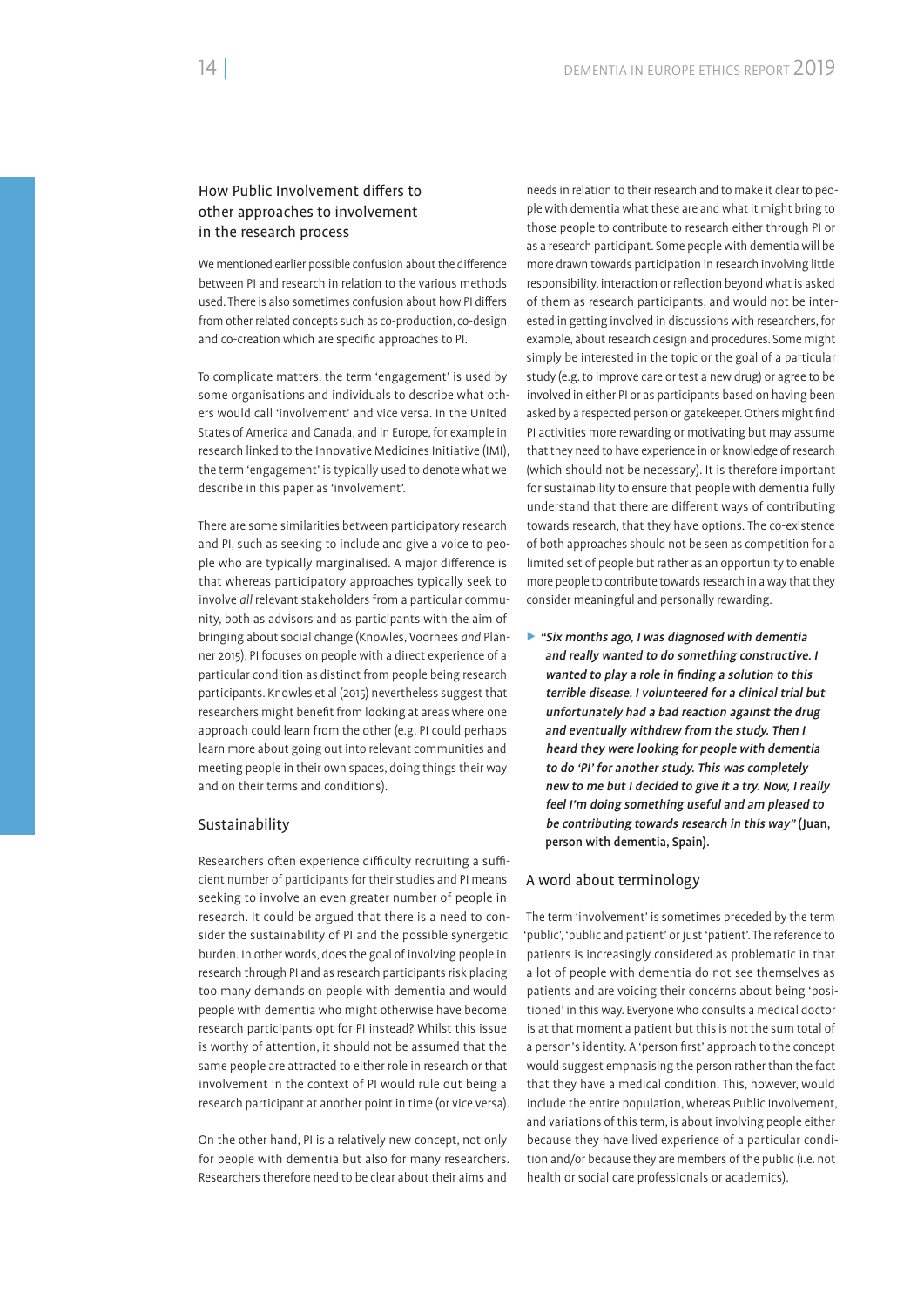In 2017, when Alzheimer Europe published its position paper on this topic, co-authored by INTERDEM<sup>18</sup> and the EWGPWD, the term 'public and patient involvement' was preferred. The topic of terminology was raised in a parallel session at Alzheimer Europe's annual conference in The Hague in 2019, which was chaired by the Vice Chair of the EWGPWD and included presentations from people with dementia about working groups of people with dementia involved in PI. Presenters and members of the audience, including representatives of some Alzheimer Associations, emphasised the desire to move away from 'patient-focused' language. We are therefore using the term Public Involvement in this discussion paper. The fact that public involvement is a term which covers quite a broad range of people should not be interpreted as implying that the involvement of one set of people is interchangeable with that of another. Our focus is on the involvement of people with dementia.

#### Recommendations for researchers

- Be clear with people with dementia what PI is about, why it is important and how it differs from being a research participant.
- Bear in mind that different levels of involvement are possible and that the level and type of involvement should be dependent on a range of requirements linked to the research itself and to the needs, wishes and interests of the people with dementia involved. See section on 'Levels of involvement and the issue of power'.
- Be clear about which groups of people are involved in PI (e.g. just people with dementia or also other people) and about the contribution of each (which should be specified in any subsequent reporting).

#### Recommendations for research ethics committees

- Be clear about the role, purpose and value of PI in research and how this differs from research participation.
- Seek clarification if necessary about how PI is embedded in the study and how those involved will be supported.
- Suggest the implementation of PI activities at different stages of research, including the design of the study.
- Include a person with dementia as an external expert if not already an ordinary member of a research ethics committee.
- Consult a person with dementia when reviewing a protocol and the informational materials.

#### Recommendations for funders

- Invite people with dementia to have a say in prioritising research proposals.
- Integrate patient relevant research questions or outcomes in open calls.
- Assign a score to PI activities when selecting projects for funding.
- Provide a dedicated budget for PI activities.
- Recognise in funding applications the range of roles that PI may play.
- Ensure that PI is explained in enough detail to determine meaningful involvement.

#### Summary

Public Involvement (PI) is about involving people with dementia in the research process, but not as participants. It means doing research with rather than on or to people with dementia. This is based on their right to voice their needs and perspectives and to democratic processes such as legitimisation and transparency. It is also a means to an end in that it enables researchers to benefit from the lived experience and perspectives of people with dementia, thereby fulfilling the criteria for good and hence ethical research. There is not one 'right' way to do PI. Indeed, it must be a flexible process which responds to the needs, possibilities and interests of a diverse set of people with dementia. In this discussion paper, we are using the term 'Public Involvement' (albeit with a unique focus on the involvement of people with dementia) as a move away from 'patient-focused' language.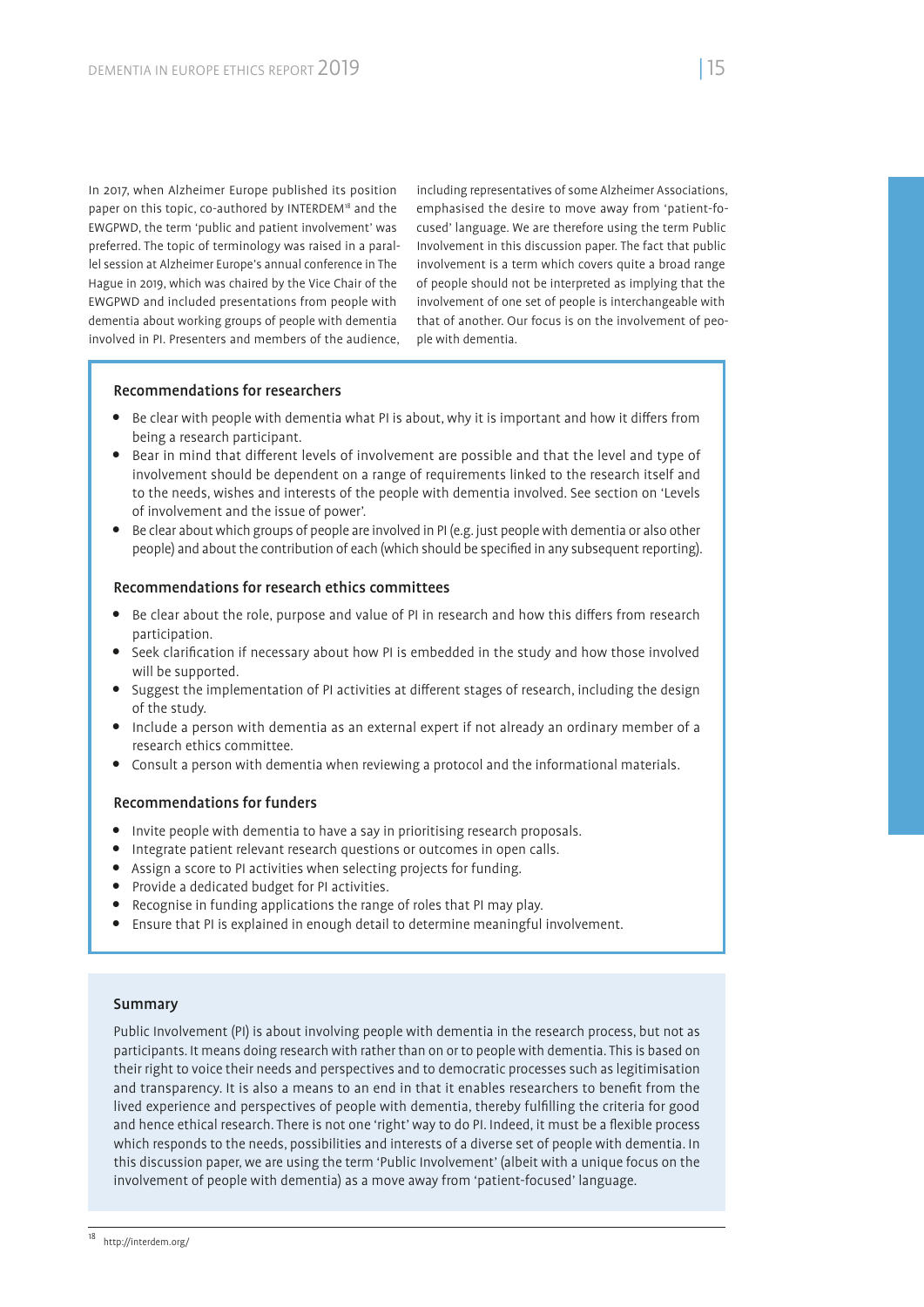## Promoting and valuing diversity

#### Capturing diversity versus seeking representativeness

Through PI, people with dementia can contribute towards research by sharing their unique insight into living with dementia and how this relates to the research topic and to the methodology with researchers. However, concerns about representativeness may block attempts to begin to involve them (Tritter and McCallum 2006) and call into question the value of their contribution. In a synthesis consisting of a mapping of values found in diverse literature on PI in health and social care research, frequent concerns were detected about whether people engaged in PI were representative of the community being studied because of selective recruitment or difficulty reaching certain groups of people (Gradinger et al. 2015).

A systematic review of PI in research<sup>19</sup> revealed that most of the 142 studies included had used convenience sampling<sup>20</sup> and the authors suggested that this was acceptable, adding that random sampling is the least biased approach but can fail for very small numbers (Domecq et al. 2014). The authors commented that despite the risk of convenience sampling and volunteering resulting in "a sample of patients that are not truly representative of the target population", researchers should use the approach best suited to the availability of 'subjects' and based on the research topic. The use of terminology related to quantitative research when referring to people engaged in PI may contribute towards confusion and lack of clarity about their role.

People engaged in PI should not be described in terms of their 'representativeness' in the statistical sense (i.e. with associated assumptions that their views and experience can be generalised to the wider population of people with dementia). People with dementia have knowledge and experience of their condition and should not be considered as representing everyone with dementia. Any information they share about their experience is valuable and it is important to involve a sufficiently broad range of people in order to obtain a sufficiently comprehensive and nuanced understanding of the experience of dementia. However, for some issues just a few people might be sufficient. PI should not be confused with qualitative research for which it is often important to reach a point of saturation (see section on sampling in Part 2 of this paper). In PI, each person is expected to share his/her expertise and unique perspective with the research team (albeit it with appropriate encouragement and support). The perspectives, thoughts, feelings and experience of people living with dementia are valuable. These may be quite different from one person to the next

and this does not make them any less valuable. Rather it enables research to benefit from a greater understanding of the diversity of people's experience of living with dementia and of the complex nature of the condition.

On the other hand, in keeping with the principle of equity/ justice, everyone should have an equal opportunity to be involved in PI. Consequently, if people with very similar characteristics are involved to a much greater extent than others, this suggests that a large proportion of society is being excluded and that PI is not capturing the diversity of experience of people with dementia across Europe. Researchers are sometimes criticised for involving people who are the easiest to find. Indeed, the term 'hard to reach' is increasingly being recognised as serving to blame people from minority groups for low levels of involvement (e.g. reflecting assumptions that they have made themselves inaccessible or are unwilling to get involved) (INVOLVE 2012). Clearly, some forms of PI are more intensive and demanding than others, which requires a trade-off between inclusiveness and 'demandingness' (Jongsma and Friesen 2019). There is a risk that some people with dementia, especially those who are often marginalised, may find the kind of participation proposed too challenging and hence not get involved. Some symptoms of dementia may also result in some people needing extra support or not being able to take part in certain activities (e.g. because of restlessness). Attention must be paid to ensure that different methods and opportunities for inclusion are appropriate and adapted to the needs of a broad range of people with dementia.

Some people have more opportunities to engage in PI than others because they are asked more. Possible reasons for being more frequently solicited include, for example, having connections with researchers or organisations, having certain skills and moving in circles that are familiar to many researchers. The contributions of people who are frequently involved are no less valuable for that reason. Nevertheless, people who share certain characteristics (e.g. linked to level of education, ethnicity and socio-economic status) and are frequently involved in PI may sometimes find themselves referred to in a disparaging manner (INVOLVE 2012) (e.g. as 'the usual suspects' or as 'super patients') (Black et al. 2018, Beresford 2019). Such people are often more experienced, confident and assertive and more likely to make points which the researchers might not want to hear (Beresford 2019). Criticisms have also come from other people engaged in PI that researchers are perhaps too dependent on 'super patients', take their perspectives into account more often and miss the perceptions of a more diverse set of people, including people from marginalised groups (Black et al. 2018). This may also lead to concerns from other people with

<sup>&</sup>lt;sup>19</sup> The review was of Patient Engagement but the authors' definition corresponded to that of PI adopted in this paper.

<sup>20</sup> The issue of sampling for participation in research is addressed in Part 2 of this report.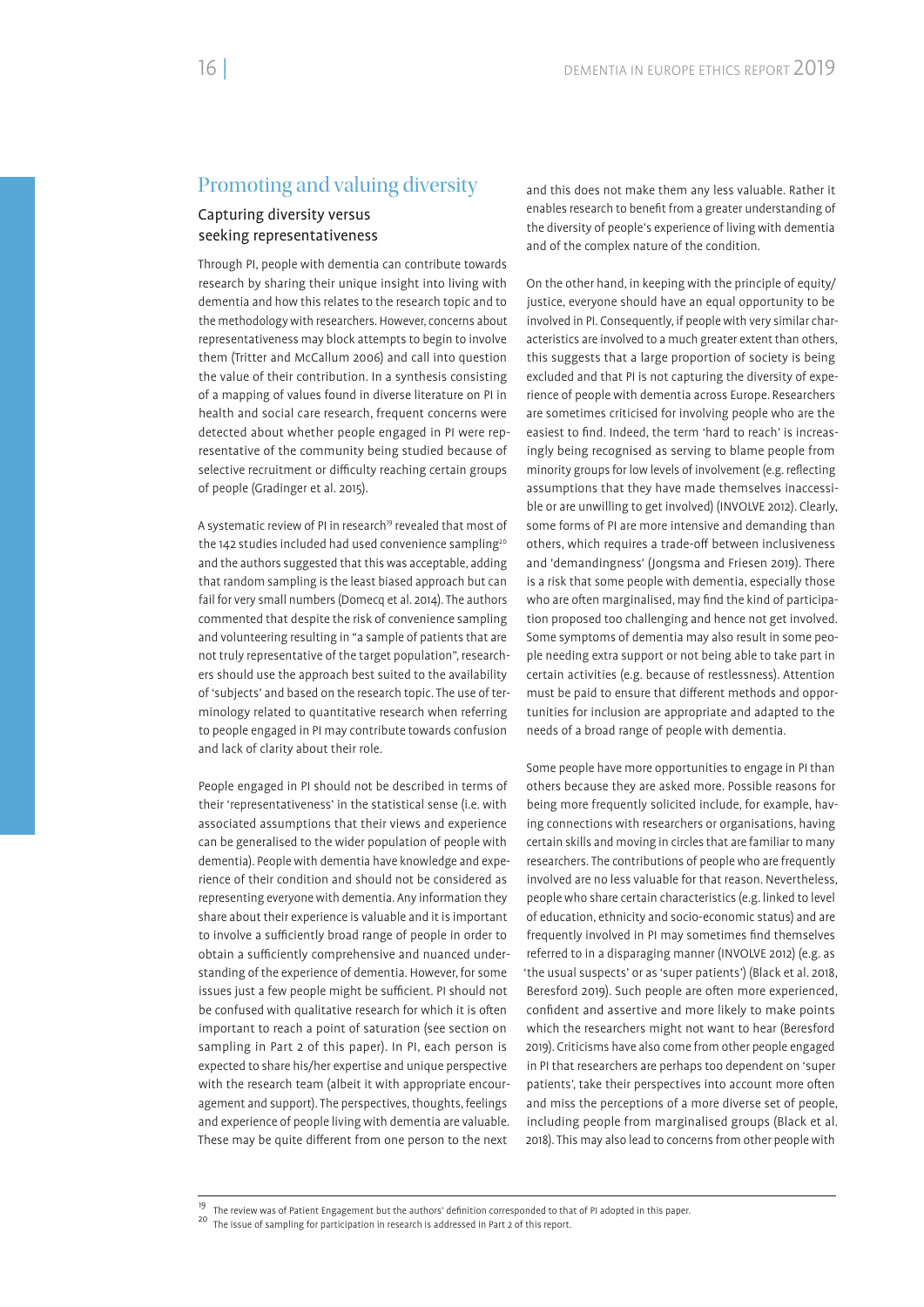dementia. Jongsma, Spaeth and Schicktanz (2017) report criticism from some people with dementia of a lady who was very vocal in PI, but whose experience, whilst acknowledged as being valuable, was not considered by other people with dementia as reflecting their experience. Whilst the views and experience of people engaged in PI are not expected to represent those of other people, if one or a few people dominate discussions, their views may be the only ones heard.

The problem, however, lies not in the people with dementia who are currently involved in PI but in the fact that researchers are often only drawing on people from a narrow section of the population with a valuable but limited range of experience and perspectives, and failing to be inclusive (e.g. overlooking the insights and experience of other people who are also very much affected by the topic of the research and may have a lot to offer) (INVOLVE 2012). This is an issue of relevance to the principle of fairness and to the ethical requirement to conduct good quality research. It should, however, be noted that diversity is not always visible. Assumptions are sometimes made based on ignorance and stereotypical beliefs about what people from minority groups 'look like' without really knowing about those involved (e.g. their ethnicity, life experience, religious beliefs, level of education and gender identities). Moreover, it should not be assumed that people with the same condition or from a particular sub-group have by definition/default the same opinions and interests.

#### Equality and equity

There are also several factors which may make it more dif ficult, and hence less likely, for some people to contribute to PI, some of which are addressed in the next section on 'Understanding multiple and intersecting identities'. An understanding of the difference and relationship between equality and equity is important in this context. In 2012, Craig Froehle produced the following graphic (Figure 2) to illustrate the point that "equal opportunity alone wasn't a satisfactory goal and that we should somehow take into consideration equality of outcomes (i.e. fairness or equity)" (Froehle 2016).

Gillon (1994) emphasises that justice is more than mere equality in that people are sometimes treated unjustly even if they are treated equally. He argues that it is important to treat equals equally and unequals unequally in proportion to morally relevant inequalities. An approach based on equality involves treating everybody in the same way without taking into account differences between people, which may be inherent, linked to circumstances or structurally determined. In the context of PI, this might involve organising PI sessions on a holy day when people from a particular faith would be unlikely to participate, discussing highly technical documents which require a level of literacy that some people do not have or having meetings on the  $5<sup>th</sup>$  floor of a building with no lift, which would exclude people with mobility problems. These are all examples of equality, which when coupled with lack of sensitivity for



*Source: https://medium.com/@CRA1G/the-evolution-of-an-accidental-meme-ddc4e139e0e4*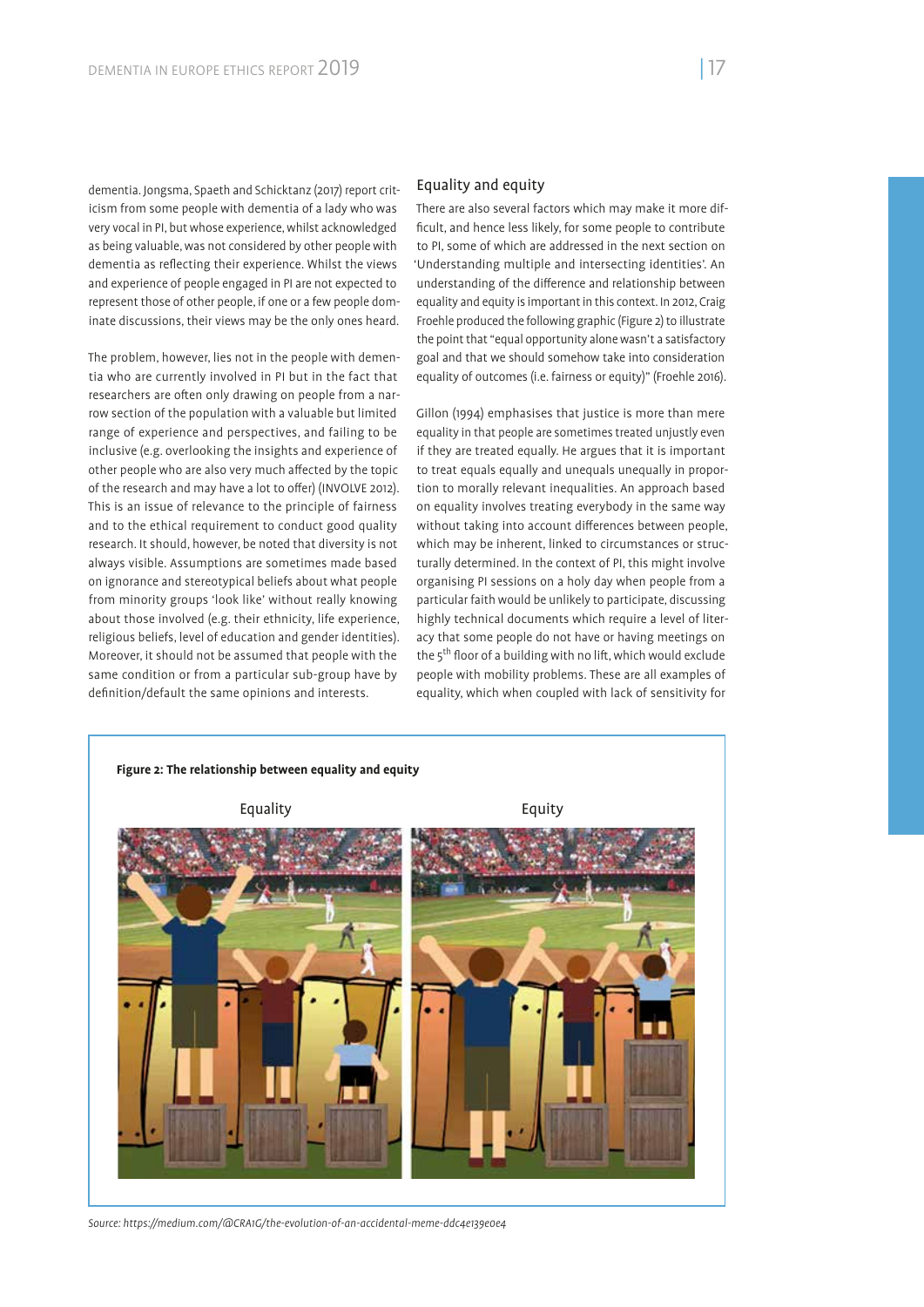individual needs and preferences, are basically unfair and not conducive to attracting and involving a diverse set of people with dementia in PI. Equity is therefore not about simply providing everyone with same opportunities but about fairness and equality in outcomes. Issues related to inequity therefore need to be addressed when striving for equal opportunities and outcomes.

#### Perceptions of the value of Public Involvement

Ensuring meaningful and valuable PI touches on respect for the individual in many ways and if carried out properly contributes towards good quality research of relevance to people with dementia. If approached in a tokenistic way, it involves deception, contempt and exploitation, perhaps providing a seat at the table, but failing to take into consideration people's contribution. Many researchers carry out PI on the basis of ethical, pragmatic and methodological motives (Ball et al. 2019). However, as recognition of the importance of involving people with dementia in research increases, so too does the risk of tokenism (Brett et al. 2014, Hardavella et al. 2015). In the context of mental health research, Patterson, Trite and Weaver (2014) point out that incorporating lived experience into the research process may improve the quality, relevance, acceptability and ethical status of research but is by no means universally accepted. Critics have claimed that conducting PI is time-consuming, challenging and often tokenistic. Researchers sometimes plan for PI simply because it is a necessary requirement for funding or in some cases to obtain ethical approval. It is not uncommon for organisations working with people with dementia to be contacted, often at the last minute shortly before submission of a proposal, by researchers wishing to involve people with dementia in their research without any clear plan or goal, and without appropriate funding. This would most likely result in a half-hearted, tokenistic involvement of people with dementia in PI as these researchers may not be intrinsically motivated to conduct PI or may underestimate the need for the planning of such activities.

#### $\degree$  How could funders encourage researchers to conduct meaningful PI?

People with dementia, particularly people from various minority groups, may sometimes feel that their involvement is simply 'to tick the box' or tokenistic in the sense that they are, for example, the 'representative' Black person or Sikh person or person with an intellectual disability in the PI team. In other words, they feel that they are only there so that researchers can say that someone from their group was involved in the research and that what they have to say is perhaps of little or no importance to the researchers. Researchers should try to ensure that people are not made to feel this way as a result of their treatment or attitude because it is a form of harm and injustice, and may also affect people's willingness to share valuable information

about their experience of dementia. This may sometimes be because researchers do not yet have sufficient cultural awareness or skills to reach out to a more diverse set of people in an appropriate manner so as to make each person feel valued as an individual. As more people with a broader range of characteristics start to take part in PI, their complex identities will hopefully be recognised and their contributions no longer reduced to a narrow, stereotypical understanding of a particular category into which they might otherwise have been placed.

Some researchers may have practical concerns about the time or skills needed to conduct PI properly or about specific challenges linked to the involvement of people with dementia. Some may be unclear about the concept of PI and what it entails. These are valid concerns which need to be addressed for PI to be effectively and meaningfully included in a research project. Lack of enthusiasm or resistance to the concept of PI by some members of the research team, however, not only risks a constant struggle to legitimise and promote the importance of PI in research but also jeopardises its effectiveness and risks tokenism.

Negative attitudes about PI and lack of responsiveness by researchers may also be detrimental to the wellbeing of the people with dementia involved and a major source of frustration. In some cases, people have experienced stigma, prejudice and discrimination. Examples from people involved in PI for mental health research include excessive scrutiny or, conversely, over-valuation of their contribution, undermining of their validity and status as an expert by experience if a research activity is performed too well, being considered as one of 'the usual suspects' (as mentioned in the previous section) or as 'non-representative' and experiencing resistance from researchers wishing to retain traditional research hierarchies (Patterson et al. 2014). There are also reports of positive experiences of PI and of mixed feelings within the same project. Some people with dementia contributing to PI in brain donation projects, for example, have reported feeling valued and involved whereas others, at different sites, described their involvement as tokenistic and frustrating (Hayes et al. 2018).

Tacit assumptions and expectations of people with dementia, carers, researchers, funders and members of research ethics committees about PI need to be addressed and a way forward negotiated (Poland et al. 2019). More research into the impact of PI would also be helpful in convincing some researchers about its value. In addition, it is important to consider what makes people feel valued and respected in some studies or at some research sites and not in others. It may be linked not only to attitudes but also to practices and procedures which do or do not contribute towards a respectful, equal partnership and opportunities to contribute meaningfully to research through PI.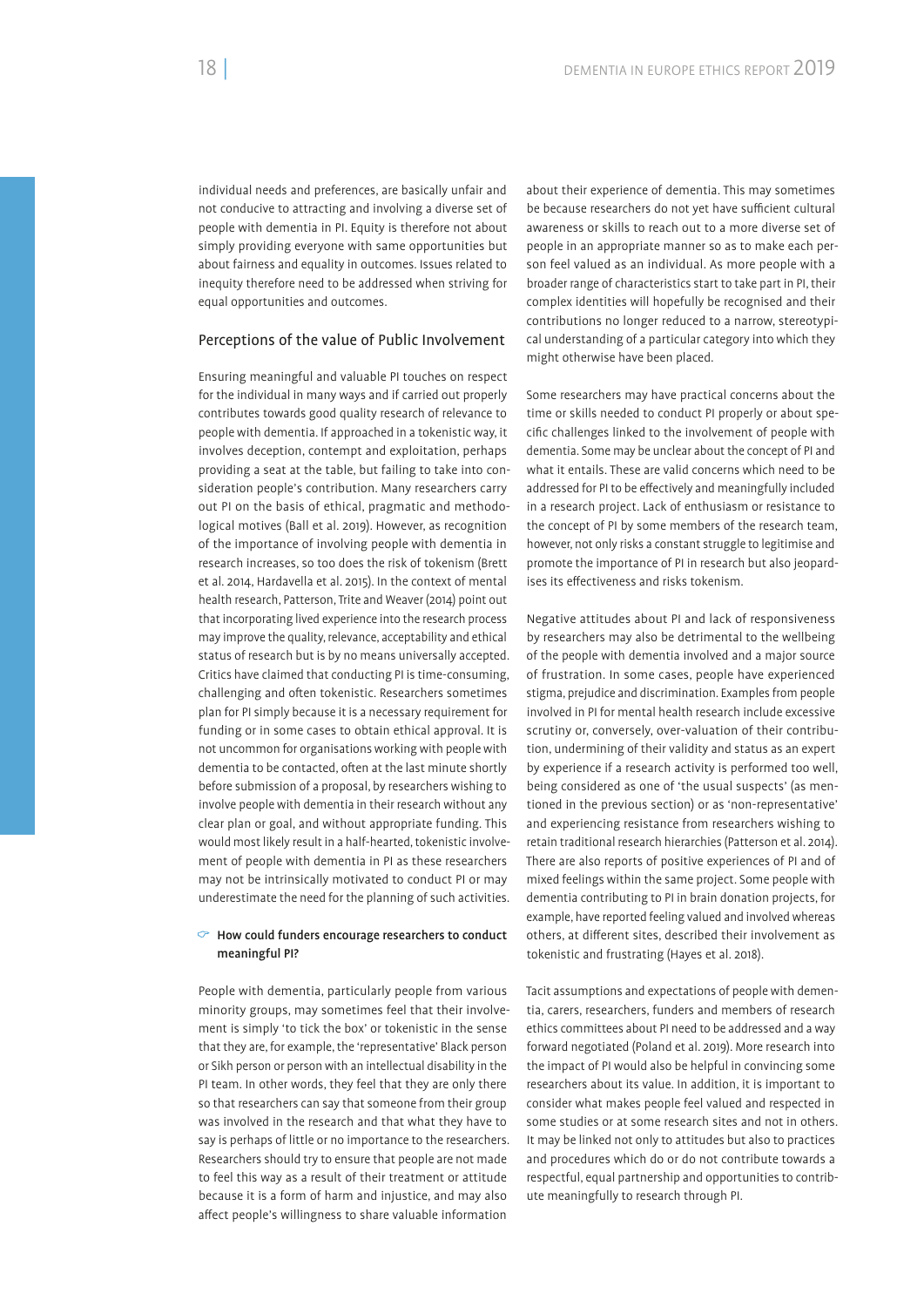#### Recommendations for researchers

- When involved in specific studies, discuss how you and your co-researchers feel about PI, the concept of lived experience and the goal of creating equal partnerships. Acknowledge and discuss different perspectives to agree on how to present PI to the people with dementia who may eventually contribute to your research in this way.
- Communicate your perception of the role and value of PI in research in the most appropriate way to the people with dementia involved and listen to their perspectives.
- Consider how invitations to people with dementia from marginalised or minority groups are interpreted by those concerned and try to ensure that they feel valued as individuals (and not simply 'to tick the box' or as a token gesture).
- Try to ensure that activities are not overly demanding and are inclusive of a variety of perspectives of people with dementia.
- Ask people with dementia directly (e.g. in invitation letters or pictorial adverts for PI) to let you know if there is anything that would make it easier for them to be involved.
- Include the concept of PI in training on research methods.

#### Recommendations for research ethics committees

- Assess whether researchers have a specific training/the required expertise to carry out PI activities.
- Require a detailed description (and not just general statements) of PI activities in research protocols.
- Assess whether methods, times and opportunities for PI are appropriate to promote equity in PI.

#### Recommendations for funders

- Encourage researchers to allocate part of their budget and adequate time to attempts to support ongoing involvement of a more diverse set of people with dementia.
- Take into consideration that more inclusive PI activities may require a higher budget.
- Take into consideration that more inclusive PI activities will increase the social value of research.

#### Summary

Promoting and valuing diversity is about seeking a diverse group of people with dementia for Public Involvement (PI) activities. It is not about representativeness, at least not in the statistical sense (e.g. people with dementia think X, Y or Z) but about listening to the perspectives and learning from the lived experience of very different people. It is too easy to categorise people as being 'hard to reach'. We need to be looking at why people from some groups within society or with certain characteristics are being excluded and at how practices, procedures and structures within society contribute to such exclusion. If we want to promote inclusive research, it is important first to address the issue of inequity.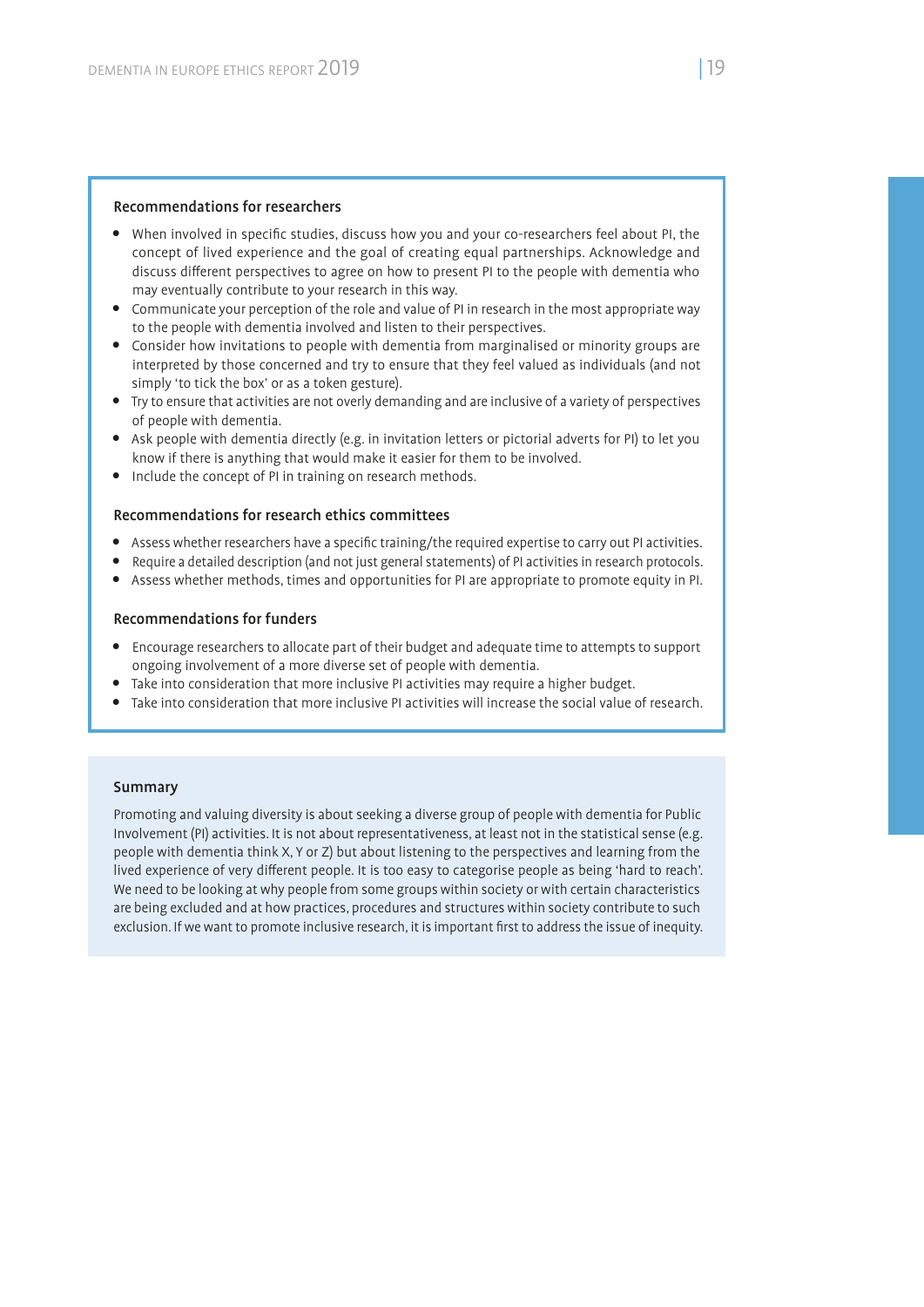### Hierarchies and power

#### Levels of involvement and the issue of power

Research is about producing worthwhile knowledge, yet knowledge is often associated with power<sup>21</sup>. This perhaps partly explains the popularity of Arnstein's (1971) ladder of citizen participation which is frequently evoked as a means to evaluate and in many cases to judge different levels of PI in research, with some forms of PI being considered as better than others. The typology of the ladder was initially proposed by Arnstein in 1971 to be deliberately provocative with each rung of the ladder corresponding to the alleged extent of citizens' power in determining three US federal social programmes, namely urban renewal, antipoverty and Model Cities. Nevertheless, it is frequently reproduced, slightly adapted or used uncritically (in terms of its original purpose, focus and historical context). As a result, consultation (labelled in Arnstein's article as tokenistic) has become almost a dirty word. However, Arnstein only specified that consultation should be considered tokenistic if proffered by power holders as the total extent of participation whereby citizens hear and are heard but lack the power to ensure that their views are heeded "by the powerful". Moreover, as suggested by Maier, "the process of increasing participation should not be simplified to a one-dimensional parallel of climbing a ladder" (2001, p.716) and it should not be assumed that people with dementia engaged in PI are all preoccupied with power.

People with dementia can engage in PI in different ways and to different degrees such as by being involved in consultations about various issues, sharing perspectives and providing advice, collaborating with researchers more directly on specific tasks or by carrying out research. Co-production is one approach to PI which particularly emphasises the sharing of power and responsibility from the start to the end of the project, including the generation of knowledge (INVOLVE 2018). This tends to be perceived in terms of joint ownership of projects and working together in the pursuit of a joint understanding. The term 'empowerment', which is also often associated with co-production, reportedly challenges embedded knowledge hierarchies 'of the expert versus the lay subject', and recognises that communication is not 'a one way transfer from a knowing subject to a supposedly ignorant one' (Porter, 2010) and that there are 'experts by training' and 'experts by experience' (Cheffey, Hill, McCullough and McCullough 2017). Tritter and McCallum describe this as being,

*"not a hierarchy of knowledge – relevant professional versus irrelevant lay – but rather a complementarity between forms of knowing, set within a willingness*  to acknowledge differences" (2006, p.164).

However, whilst certain aspects of involvement are perhaps more central or emphasised in co-production, they should also be present in any form of PI. Key principles such as sharing power, embracing diversity, striving for inclusivity, respecting and valuing the knowledge of all those involved, reciprocity, and building and maintaining relationships (INVOLVE 2018) should be reflected in all PI, without power necessarily being the focal point, the sole measure of participation or the criterion for evaluation of the value of a particular contribution.

As Tritter and McCallum (2006, p.164) suggest in relation to Arnstein's ladder, involvement should not be perceived as a "contest between two parties wrestling for control of a finite amount of power", thereby excluding opportunities for collaboration and shared decision making. People with dementia can contribute towards research in different ways according to their interests, experience and abilities. Not everyone is interested in the same level of involvement and capable of the same level or kind of participation in decision making. One person may wish to contribute to a small part or particular aspect of the research, whereas another might prefer to play a much more active role.

At the level of society, it has been suggested that the very goal of working together in a positive and collaborative manner with some marginalised groups is idealistic and naïve. This is because of assumptions and philosophies underlying much research, particularly in the field of medicine and psychiatry, and because people with mental disorders can still be deprived of their freedom, lose certain rights, be subjected to coercive measures and not be taken seriously. Rose and Kalathil (2019)<sup>22</sup> state that most current research in the fields of medicine and psychiatry still has remnants of Enlightenment thought and Eurocentricity, with a focus on rationality, the thinking, reasoning subject and the alleged 'racial' and cultural superiority of White Europeans and that this undergirds much of health research. For Rose and Kalathil, such a situation is not conducive to the goals of co-production. They suggest that a change in thinking is needed before this can be achieved.

#### Equality and clarity of roles

People engaged in PI and researchers tend to be perceived and defined in dichotomous terms. This is reflected in the social meanings attributed to members of each group, in expectations about who will conduct various tasks, in legal and financial responsibilities (irrespective of the extent to which people with dementia contribute towards key decisions) and in the use of language and titles (Morrow et al. 2010). The constant positioning of the various people

<sup>&</sup>lt;sup>21</sup> The phrase "knowledge is power" can be traced as far back as 599–661 CE to Imam Ali

<sup>22</sup> The context of Rose and Kalathil's argument is co-production involving researchers, policy makers and non-White service users with mental disorders, the latter described as the "mad" and the "racialized mad".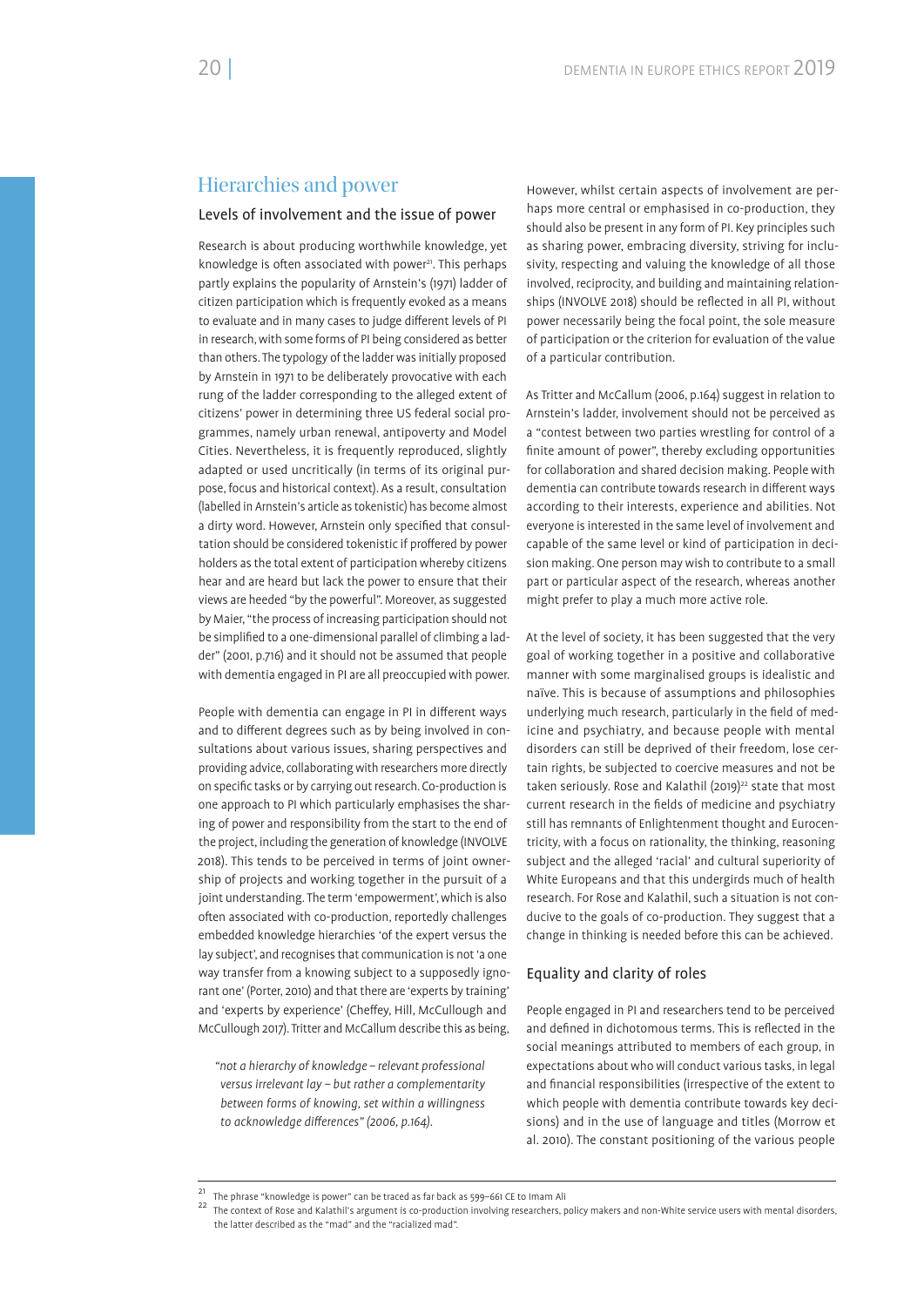contributing to research through language and other means serves as a constant reminder of differences and may raise questions about equality and the role of each.

People with dementia are usually invited by researchers to engage in PI. In many cases, the researchers determine the timing, duration, frequency and nature of involvement of the latter. Flexibility and sensitivity to the needs and interests of people with dementia (e.g. in terms of the timing and preferred mode of involvement) are important but it is often inevitable that PI follows the pace of the development/progress made in a particular research project. For this reason, unless people with dementia have an extremely high level of involvement in the research (e.g. a co-researchers), the researchers will largely determine the timing of PI and the kind of involvement required. Researchers also usually manage the budgets necessary to pay for meeting rooms, travel, accommodation, materials and any out-of-pocket expenses. Academic discussions often revolve around whether PL is valued by the researchers and in many cases, researchers take the lead and have final responsibility for certain tasks (e.g. linked to accounting, safety issues, applications for ethical approval, reporting obligations and statistical analysis), however much shared decision-making there may be. It is therefore important to be aware that terms such as PI, co-researcher and researcher (to name but a few) reflect acquired roles which are actively negotiated and sustained within social contexts and that various constraints may affect how people do and do not act (Morrow et al. 2010).

Respect for equality should not be interpreted as the need to deny differences in people's roles and responsibilities. At the same time, attention should be paid to how people's roles and responsibilities are portrayed and communicated so as to avoid social positioning and the creation of unnecessary friction between people who are all investing their time, skills, energy and experience in the research. Terms such as 'expert by experience' and 'expert by training' may reflect different types of expertise but if each type of expertise is truly valued on an equal basis, this has to be demonstrated through actions not just words. Moreover, the emphasis of these two terms is on expertise, albeit of different kinds. This confirms the belief that different kinds of knowledge can exist side by side but in making this distinction there is also a risk that meanings come to be associated with each and that these do not necessarily reflect an equal value.

#### Tailoring Public Involvement to the interests and abilities of all people with dementia

Ethical involvement of people with dementia in PI calls for mutual respect, different opportunities for involvement and possibilities for shared decision making, which correspond

to individual interests and abilities, and clarity about the roles and responsibilities of everyone involved. Every effort should be made to ensure that all people with dementia with an interest and ability to contribute to PI have an equal opportunity to do so. With regard to ability, efforts should be made to address inequity and to promote inclusion. The concept of 'reasonable accommodation', mentioned earlier, is relevant in this respect. This means that reasonable adjustments/adaptations should be made to enable people with dementia to contribute to research.

Measures to promote inclusiveness need to be balanced against the need for PI to be effective (in terms of contributing towards improving research and giving a broad range of people a voice), the need to promote the wellbeing of those involved and to work within the context of certain constraints (e.g. linked to available funds, group dynamics, progress with a specific study and academic, ethical and administrative formalities). This requires a certain degree of flexibility (in terms of what is considered possible), acceptance of different needs and differences, a readiness to consider various forms of adaptation/adjustment as 'reasonable', and above all, a desire to promote diversity within research<sup>23</sup>.

Researchers should have a clear idea about why and how they wish to involve people with dementia in their research in the context of PI, but a discussion between researchers and the people providing PI about the goals and expectations of each at the start of the project would be helpful (Black et al. 2018). It may also be helpful to consider different types and levels of involvement of people with dementia in PI as occurring along a continuum (see Figure 1 on page 12), perhaps with different people intervening at different points and on different tasks. This would ensure the involvement of people with dementia, in accordance with each person's interests and what they are able to contribute, at every stage of the research. It is not helpful to denigrate anybody's contribution on the grounds that it does not represent a certain type or level of involvement. Furthermore, if a person with dementia wishes to contribute to a certain part of a study and has valuable experience to share, he or she should be encouraged to do so. For some people, participation is the goal of their involvement and that is what they find rewarding and empowering. Others may have a keen desire to take on responsibility and to play a role in decision making.

It should not be assumed that everyone is capable of or interested in the same kind or level of involvement. Parveen et al. (2018) propose a person-centred and culturally sensitive approach to working with minority ethnic communities in PI (which could be equally valuable to the involvement of people with dementia in general). This approach involves providing people who are potentially interested in engaging

 $23$  Also with regard to the trade-off between inclusiveness and demandingness mentioned earlier (Jongsma and Friesen 2019).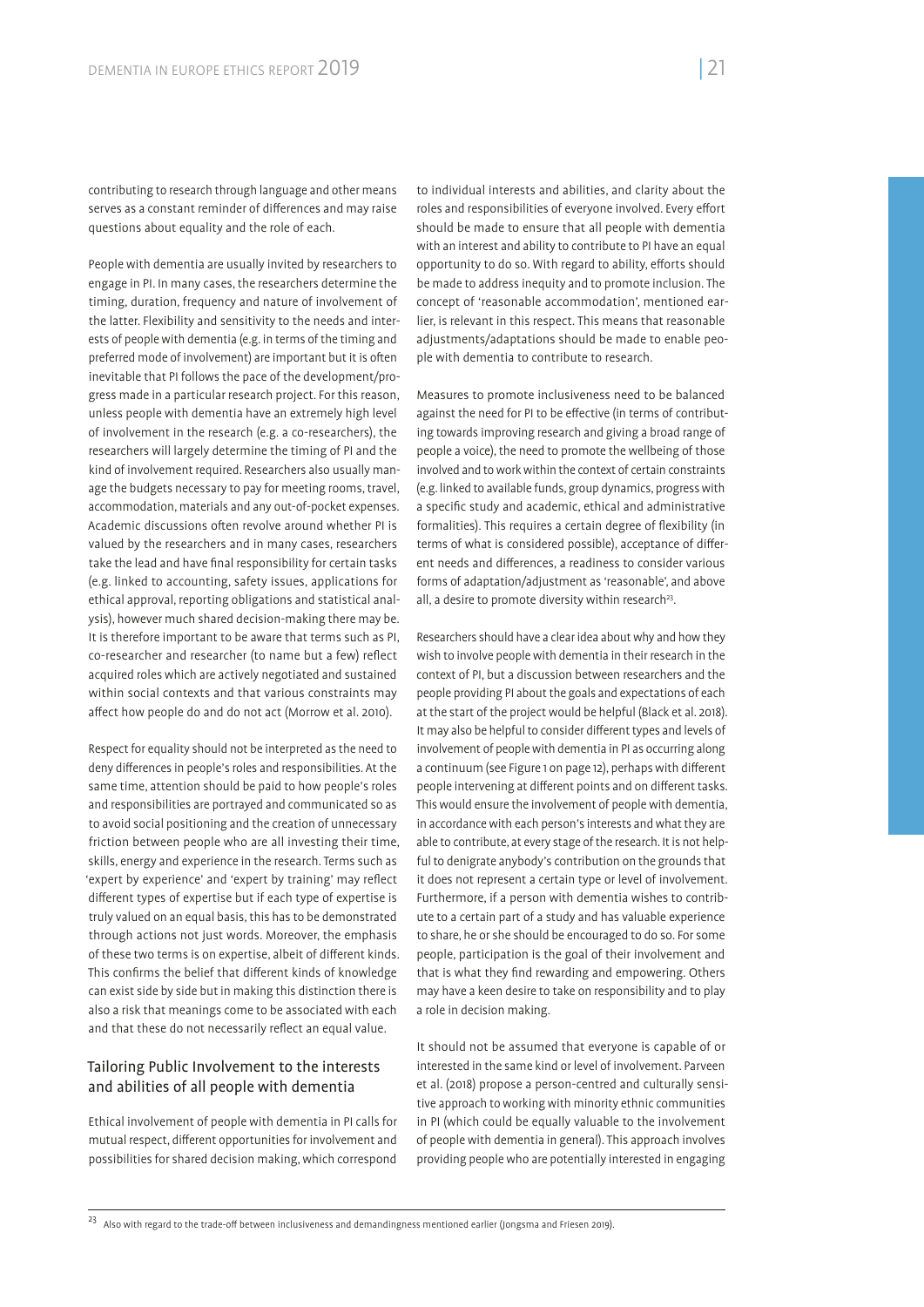in PI with information about the study and opportunities for involvement and encouraging them to reflect on their possible level of involvement and the aspects of the study they would like to be involved in. This helps avoid judgemental and value-laden reflections about different levels of involvement and implicit power relations. This more tailored, person-centred and cultural approach would help ensure that people with the appropriate skills and interest (not necessarily the same ones) are involved throughout the whole research process in a continuous manner. This also creates more of a balance in that the researchers seek the support of people with dementia and people with dementia decide in what way and to what extent they would be willing and able to provide that support.

This was exemplified in a recent IMI-funded research project for which Alzheimer Europe asked members of the European

Working Group of People with Dementia (EWGPWD) if they would like to be part of a Patient Advisory Board (PAB). Some members of the group expressed an interest in contributing towards certain tasks periodically and others were keen on a greater involvement (more regularly, on a wider range of tasks). The latter had a particular interest in the topic of the study. The EWGPWD proposed having a general PAB and a Core PAB. The members of the Core PAB agreed to be contacted at relatively short notice and to provide feedback rapidly by various means (e.g. email, teleconference or through additional meetings). This has enabled a more interactive approach between people with dementia and the researchers within tight timeframes reflecting the demands of the study. This approach has not undermined the continued work of the general PAB on issues which can be planned more in advance and for which more support can be provided to the people with dementia who might need it.

#### Recommendations for researchers

- Formulate a tailored, person-centred and cultural approach to PI.
- Discuss the goals and expectations of PI with people with dementia at the beginning of the process of involvement and revisit as needed.
- Be clear about roles and responsibilities of people engaged in PI and researchers, while avoiding devaluing the contribution of people with dementia.
- Ensure the involvement of people with dementia in accordance with each person's interests and what they are able to contribute.
- Have clarity from the outset about how PI will be included in the study and build this into a project timeline.
- Regularly update people involved in PI on progress with the research and plans for their ongoing involvement.

#### Recommendations for research ethics committees

- Assess whether research protocols clearly describe roles and responsibilities of people engaged in PI and researchers.
- Assess whether research protocols envisage different possibilities of involvement at the different stages of the research process to ensure that the persons' interests and possibilities of contributing are respected.

#### Summary

Public Involvement (PI) needs to embrace diversity, strive for inclusivity and be based on respect for everyone's involvement (irrespective of the type and level of involvement of each person). Flexibility and a readiness to make reasonable adjustments/adaptations are essential to enable a broad range of people with dementia to engage in PI activities. It is important to build and maintain mutually respectful relationships between people with dementia and researchers. An over-emphasis on power and the portrayal of involvement in the form of a hierarchy devalue the meaningful and valuable involvement of many people with dementia. Decision making should be shared wherever possible but the roles and responsibilities of researchers and people with dementia may differ depending on the type and level of involvement of each person in a particular study. It is important to ensure that this does not impact on the perceived value of the contribution of each.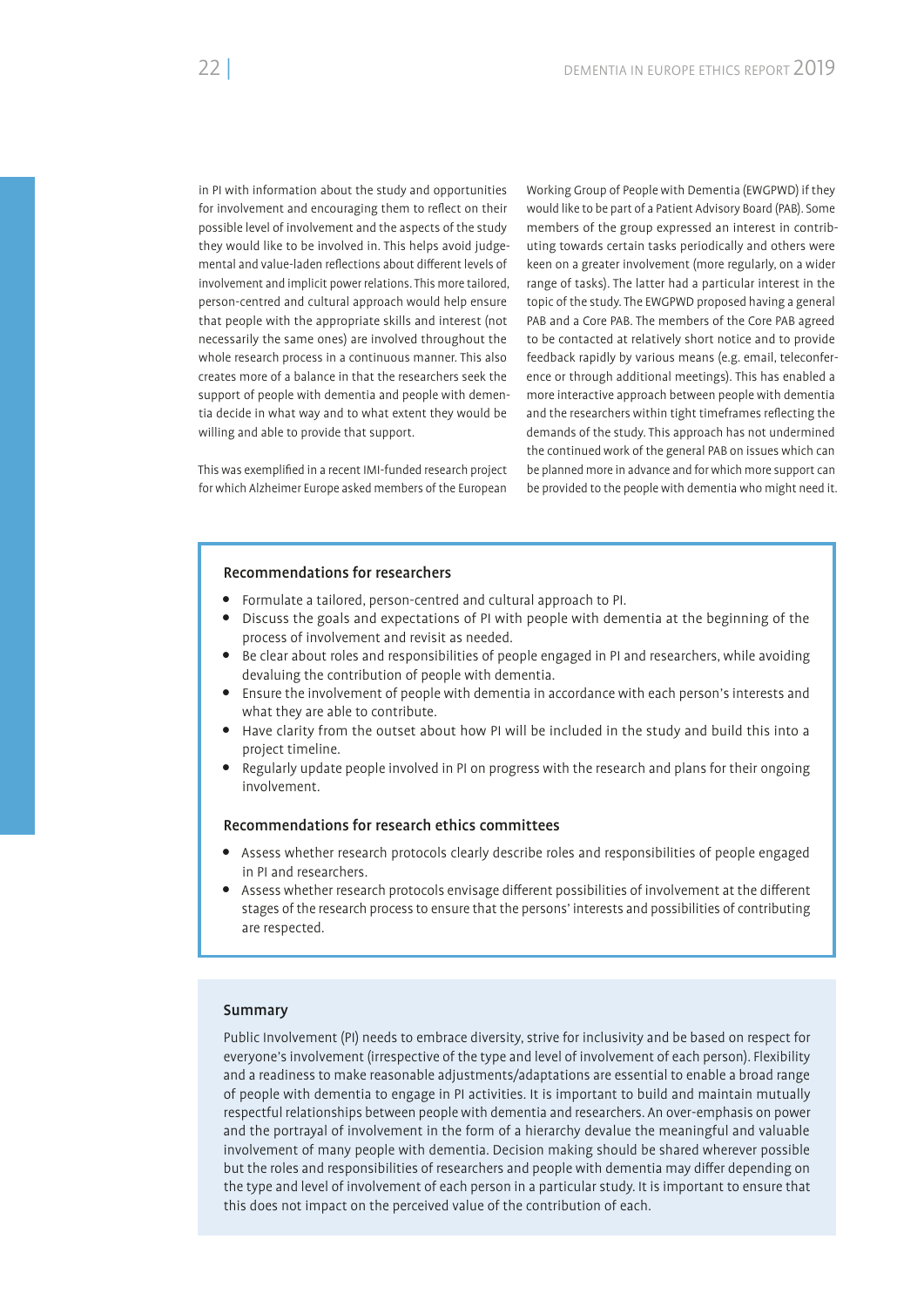# Understanding multiple and intersecting characteristics/identities

There are numerous factors which interfere with the willingness and ability of people with dementia to contribute towards PI. In this section of the report, we look at some of these factors. Most challenges are experienced to a greater or lesser extent by many people but some people face considerable challenges and often more than one. Different people, depending on their history, personal situation and the level of support available to them, are better or worse placed to address various challenges they may face. For example, the challenges and experience of taking part in PI in a foreign language of a white, 55-year old, highly-educated, man with dementia are likely to be different to those encountered by an Asian woman of 85 who is illiterate in her own language. Similarly, people who are living in care homes, who have an intellectual disability or who have problems with substance abuse, to name just a few examples, may be affected differently by various challenges which need to be addressed in order to include them in PI activities. Sometimes, symptoms of dementia, inappropriate support and unmet needs may result in people with dementia acting in ways that other people nd challenging and this may also represent a barrier to their possible involvement. In this section of the paper, we first examine the concept of intersectionality and then look at some concrete examples of related issues.

#### About intersectionality

People with dementia form a diverse, heterogeneous group made up of people with different characteristics such as different ethnicities, ages, genders, disabilities, levels of education and socio-economic backgrounds etc. There is not 'one dementia' and not just one experience of it. If researchers want to involve a more diverse group in PI (and as participants in research), it is important to consider these differences and how they impact on involvement in research or, more specifically, on exclusion which is a form of discrimination<sup>24</sup>. However, focusing on differences often involves categorising people into what come to be perceived as neatly defined, separate groups. This process of categorisation, when combined with drawing a boundary between 'we' (usually members of what has come to be considered as the majority group, often consciously or unconsciously seen as the norm) and 'them' (usually members of what has come to be considered as the minority group), may serve as a mechanism for constructing 'otherness' (Torres 2015). Through dialogue and social interaction, meanings are

Whilst it is important to identify characteristics which are commonly associated with discrimination, it is also important to look at ways in which socially constructed categories intertwine and may create new forms of discrimination which are not immediately obvious (Angelucci 2017). This is often described as intersectionality, a term coined by Kimberlé Crenshaw in 1989 to describe the different lines of oppression and marginalisation in society that can affect a person, based on their ethnicity, age, gender, ability, sexual orientation, class or the intersection of two of more of those aspects. It is a lens to explain the underlying mechanisms of the multidimensionality of marginalised subjects' lived experiences (Nash 2008). Intersectionality therefore provides a lens to address complexities that different identities entail and the position of these identities, as an advantage or disadvantage, on a structural level.

Intersectionality is about exploring the relationships between socio-cultural categories and identities. Knudsen (2006) describes it as something that can be used to analyse the production of power and of social and cultural hierarchies within different discourses and institutions, whereby some people come to be positioned not only as different or 'other' but as troublesome. These categories can be considered as socially constructed because, as Pickering (2001, p.72) points out, "conceptions of the Other and the structures of differences and similarity which they mobilize do not exist in any natural form at all… the location of the Other is primarily in language". In other words, minority groups 'exist' because societies have chosen to focus on specific attributes (or features or experiences), name them and label people as belonging to groups reflecting those attributes. The task then becomes one of seeking to understand their difference (the assumption being that these differences reside in 'them') and "the logic behind their peculiarities" (Torres 2015, p.941). Locating 'the problem' in the individual detracts attention from the way that structures, organisations, procedures and systems create problems and blames individuals and groups for not being able to adapt (e.g. to Western culture, language and traditions). There is a risk of people considered as 'other' being blamed, for example, for not being able to adapt to Western culture or to 'age successfully', and of serious forms of discrimination (e.g. racism and ageism) being attributed to bias and prejudice alone, and overlooking the role of institutions and systems in creating and promoting oppression, discrimination and marginalisation (Torres 2015).

constructed around the different categories which reinforce and perpetuate perceptions of normality and deviance, and contribute towards power imbalances and discrimination<sup>25</sup>.

<sup>&</sup>lt;sup>24</sup> e.g in the form of epistemic injustice (see p.18).<br><sup>25</sup> This has some similarities to Link and Phelan's (2001 and 2006) conceptualisation of stigma involving the labelling of socially salient attributes shared by a group and a process of cognitive separation (i.e. making a distinction between 'us' and 'them'), whereby those with the attribute are considered as in some way deviant.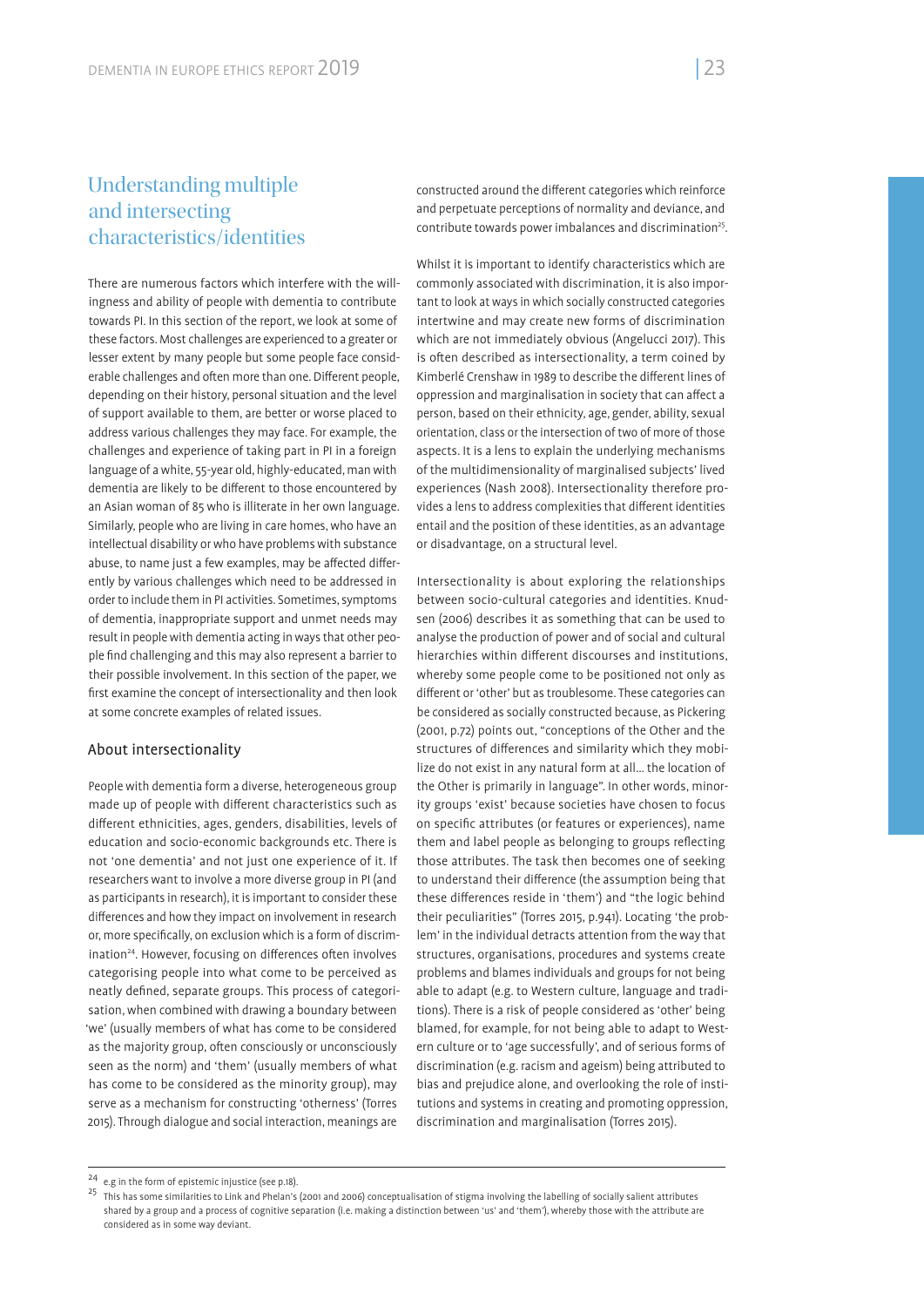It has been argued that failing to consider intersecting identities may even render certain characteristics or vulnerabilities invisible. Writing about the intersection of 'race' and 'sex', Crenshaw (1989) warned against thinking about discrimination as occurring along a single categorical axis. She argued, taking the example of sex discrimination in the work place, that discrimination against a white woman and discrimination against a black woman is not comparable and that failing to recognise the impact of the combined discrimination against black women by reducing the issue to the category of sex and taking the situation of white women as the norm renders the impact of 'race' invisible. This contrasts with identity politics, which encourages mobilisation around a single axis of human traits (such as the illness as identity, or gender as identity). Similarly, Torres (2015) points out that fairness and non-discrimination does not necessarily result from treating men and women exactly the same because it amounts to treating a woman as if she were a man (and vice versa), which is not the case. The risk in putting pressure on people to classify a particular axis as their single defining feature is that they may see themselves as complex individuals who cannot be represented so selectively or reductively. People may, however, identify more strongly with some personal characteristics than others at certain times or in certain situations. The important point is to recognise the possible impact of how different identities intersect.

Unquestioning acceptance of certain 'norms' can also contribute towards intersectional invisibility. Purdie-Vaughns and Eibach (2008) have described the impact of androcentrism (the tendency to consider male experience as the norm), ethnocentrism (the tendency for members of the socially dominant ethnic group as the norm) and heterocentrism (the tendency to consider heterosexuality as natural/ the norm and other forms as deviant or lifestyle choices) on people with intersecting identities. This contributes towards people being defined as non-prototypical members of marginalised groups. The impact of where or how a person is positioned is also affected by the context:

*"Capitalist women would be identi ed as oppressed when situated in patriarchy and as oppressors when situated in capitalism. Working class men would be identi ed as oppressed when situated in capitalism and as oppressors when situated in patriarchy. The situation would obviously get more complicated once we added race to the schema of oppression" (Smiley 2008, p.99).*

What does this mean in relation to the involvement of people with dementia in PI? Firstly, it suggests the need to consider social and cultural categories as dynamic and fluid, in a permanent process of construction, deconstruction and renegotiation of meanings affecting people's identities, social roles and relationships, and with implications

for marginalisation and potential discrimination. This does not mean that categories *per se* should be denied or rejected but rather that broad and sweeping categorisations (bordering on stereotypes) should be avoided (Knudsen 2006). Secondly, it necessitates a focus on "the complexity of relationships among multiple social groups and across analytical categories and not on complexities within single social groups, single categories, or both" (McCall 2005, p. 1786). Marginalised intersectional identities amongst people with dementia can be taken as the starting point to explore the complexity of the lived experience of people with dementia (through participation in research) and for that diverse experience to influence the research process in the context of PI. Finally, it highlights the importance of reflexivity on the part of researchers as a means to increase awareness of their own assumptions, possible restricted or biased world views and potential intersectional blindness at the individual and structural level (please see the section on reflexivity and positionality in Part 3 for more details).

The categorisation of people into sub-groups on the basis of perceived difference along a unique axis is one way of making sense of the world and of taking short cuts so as to make the vast array of information available more manageable but it has social consequences. Torres (2015) encourages researchers to reflect on the implications of using broad social categories such as class, gender, sexuality, ethnicity and age which typically result in assumptions. She asks whether and if so why a particular category matters, what assumptions are attached to it, whether these are helpful and what this says about individual responsibility versus structural factors.

- $\heartsuit$  Which social categories do you notice most?
- $\heartsuit$  Do you make assumptions about people based on these (e.g. this is a woman or this is a person from a traveller community, so this probably means X, Y or Z)?
- $\heartsuit$  What do you think the advantages and disadvantages are (for the people who are so categorised) of doing this?
- $\degree$  What is your intersectional societal position? How does it impact on your research (research question, methodology, and writing)? How does it impact on your collaboration with people with dementia with their intersectional societal position?

#### Language and communication difficulties

Difficulties with language and communication are frequently experienced by people with dementia. This may, for example, involve having difficulty finding words, pulling ideas together, keeping track of conversations, remembering what has already been said and formulating sentences. Documents may become hard to read and understand. Such difficulties often result in people feeling uneasy,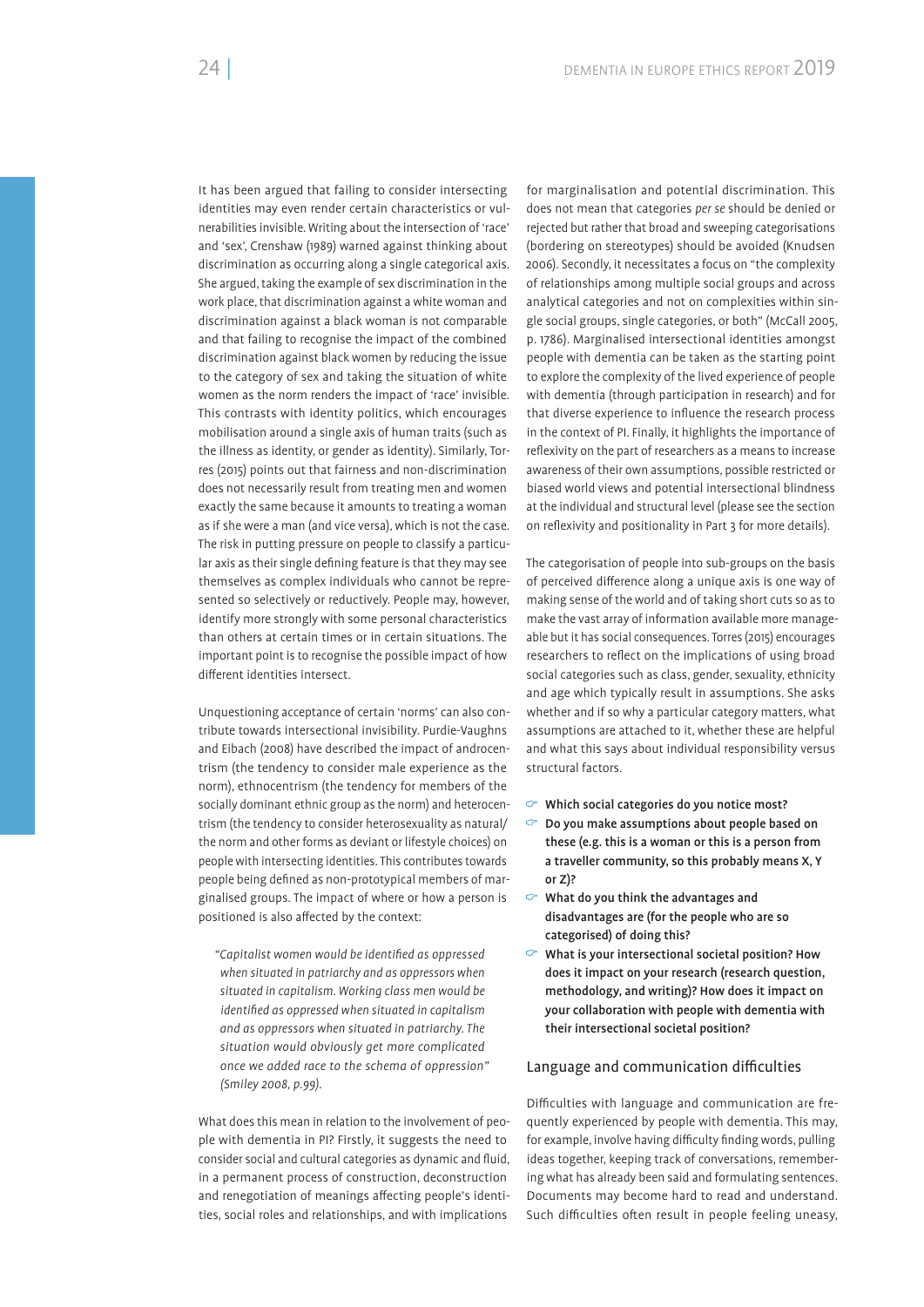embarrassed or awkward when interacting with other people, and having problems at work. This may lead to loss of confidence and self-esteem, to confusion and misunderstandings and even to withdrawal from situations which require literacy and communication skills. These difficulties with language and communication tend to increase as dementia becomes more advanced. Consequently, people with more advanced dementia may find tasks which rely heavily on language and communication more challenging. This may result in them being excluded from PI, either by researchers or as a result of self-exclusion.

 "Two years ago, I was diagnosed with dementia and have been participating in many surveys and studies. I think that patient involvement is essential for a good study and I am happy to answer. But it is getting difficult for me now to read and write, although I was an educated engineer and communicated in both English and Flemish without any problems" (Geert, person with dementia, Belgium).

Lack of fluency in the main language used in a particular country can also be a major barrier to involvement in PI. Many people from minority ethnic groups have difficulties understanding and communicating in the national language of the country in which they live. Impairments affecting communication (e.g. linked to hearing, vision and speaking) may also result in the exclusion of people with dementia.

Most PI work is conducted in the national language of a particular country and involves reading, writing and speaking at some point. The consequence of conducting PI in this way is that large numbers of people are prevented from contributing to research. It is estimated, for example, that 60% of first-generation immigrants in the Netherlands lack proficiency in the Dutch language (Uysal-Bozkir, Parlevliet and de Rooij 2013). In the South Asian community in the United Kingdom, only 35% of older people over 65 years of age can speak English and only 21% can read and write English, often communicating in their first language, which for many is Urdu (Blakemore et al. 2018).

In some minority ethnic groups, there is also a greater likelihood of older people being illiterate in their primary language (i.e. their mother tongue), especially older women (Bhattacharyya and Benbow 2013, Nielsen and Jørgensen 2013) and women in some communities have fewer opportunities than men to learn the language of the country (Beresford 2019). To complicate matters, in some languages, there is no word for dementia. This is the case in many Asian languages including, for example, the Punjabi language

(Lawrence et al. 2011, Uppal and Bonas 2013, Mohammed 2017, Sagbakken, Spilker and Ingebretsen 2018). Similarly, it cannot be assumed that there is a clear understanding about dementia within each country's Deaf community because of the lack of access to information in their own language. Some countries have a sign for dementia in their own signed language, but this is dependent on their understanding about dementia (Young, Ferguson-Coleman and Keady 2018). It has also been suggested that being bilingual or multilingual may delay the onset of dementia by a few years. However, as dementia progresses many people revert to their primary language or experience 'intrusion' which consists of mixing the two languages (Khan 2011).

Some people with dementia have additional difficulties because they do not have adequate reading and writing skills in the national language of the country in which they live. These difficulties are not limited solely to people from minority ethnic groups. According to UNESCO, "A person is literate who can, with understanding, both read and write a short statement on his or her everyday life," whereas UNICEF emphasises the ability "to use reading, writing and numeracy skills for effective functioning and development of the individual and the community" (UNESCO 2006).<sup>26</sup> However, a person may lack literacy skills but be able to communicate fluently or be literate but communicate non-verbally.

#### Digital literacy

People who are not 'digitally literate' (able to use computers, tablets and smart phones well) face similar difficulties to people who have difficulties reading and writing (Beresford 2019). This may include using email, Word, Excel or social media and searching for information on the Internet. Figure 3 below, from Eurostat (2018), shows the Internet use of adults (aged 16–74) in the European Union in 2016 in percentages. This clearly demonstrates the digital divide by age and educational attainment. Moreover, some groups of people are likely to have less access to Internet than others such as care home residents and some people know how to use it but are wary of it (Beresford 2019). In the UK, the Office for National Statistics reported that in 2014 only 37% of adults aged 75 years and over had ever used the Internet (compared to almost 99% of 16 to 24-year-olds). There were only small differences in Internet use between ethnic groups. The use of computers and the Internet for webinars or teleconferences may be a way to involve people who are not able to attend meetings (e.g. who have limited mobility or live in rural areas) but can also exclude people who are not able to use them or do not have access to them. It should also be borne in mind that people with dementia may develop difficulties writing and using computers.

 $26$  For further information about literacy and illiteracy, including definitions from several countries, please see Chapter 6 of the 2006 report commissioned by UNESCO: http://www.unesco.org/education/GMR2006/full/chapt6\_eng.pdf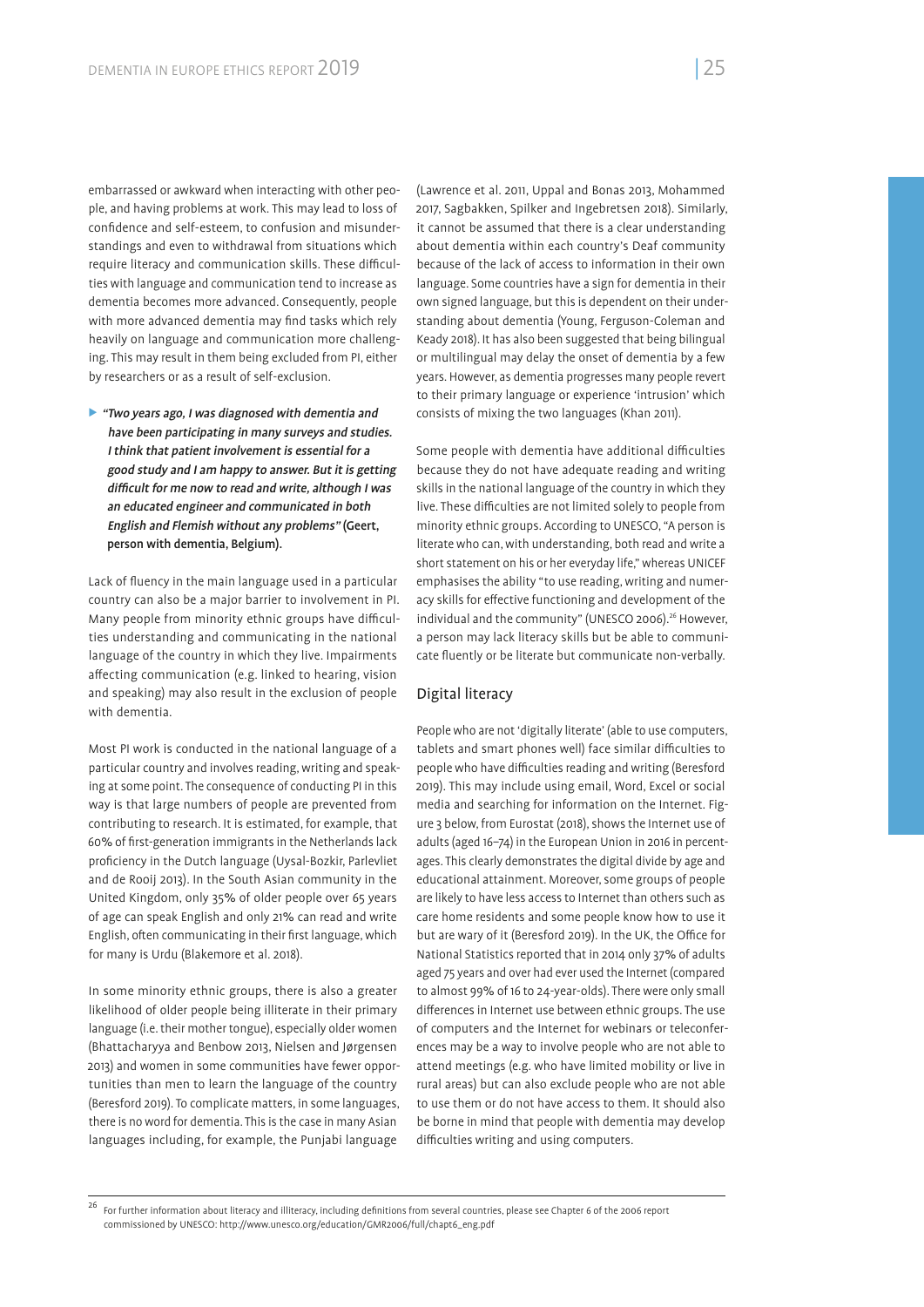

**Figure 3: Percentages of Individuals who used the Internet on average at least once a week, by age group and level of formal education (Source Eurostat 2016)**

In many cases, people who have problems with language and literacy are also living in socially vulnerable situations (e.g. in poverty and in poor housing conditions etc.). They have different needs and are at greater risk of health disparities. It is therefore important that their views are taken into consideration by researchers when designing and conducting research.

#### Years of education

Socio-economic status, education, language ability, health literacy, geographical location and being a member of the main ethnic group are all factors which may affect whether a person with dementia knows about research and how to get involved in a particular study in the context of PI or as a participant. According to Wilson (2000), people with higher levels of education sometimes have a greater awareness of societal problems and may be more likely to be asked to volunteer. This could be because they are often already involved in organisations, have high literacy levels and may have developed certain useful skills such as running meetings. They may therefore also feel more confident about their ability to contribute.

Older people on average tend to have had fewer years of formal, compulsory education compared to their younger counterparts. In the past, children could leave school at a relatively earlier age than the children of today and were sometimes allowed to leave school to take up employment, either permanently or periodically. Some went into apprenticeships and some had their schooling interrupted by world wars. Nowadays, in member states of the European Union (EU-28), the leaving age is between 15 and 1827, with this age sometimes being dependent on certain conditions being ful filled (European Commission 2016). People from some minority ethnic groups have had little or no formal education (Berdai Chaouni and De Donder 2018). Historically, and even today in some parts of the world, children with intellectual disabilities are excluded from the general education system, whether or not through choice, and placed in 'special schools' where the quality of educational attainment is often less than that provided in mainstream education (Right to Education 2018). People from traveller communities also tend to have low literacy and educational levels (Liégeois 2007, Condon et al. 2019). A 2011 census of England and Wales further revealed that only 40% of people from traveller communities had any formal qualifications.

 $^{27}$  In 5 of the German 'Länder', the leaving age is 19. For a comparative table, including additional countries in Europe, please see: https://www.anefore. lu/wp-content/uploads/2016/10/EURYDICE-COMPULSORY-EDUCATION.pdf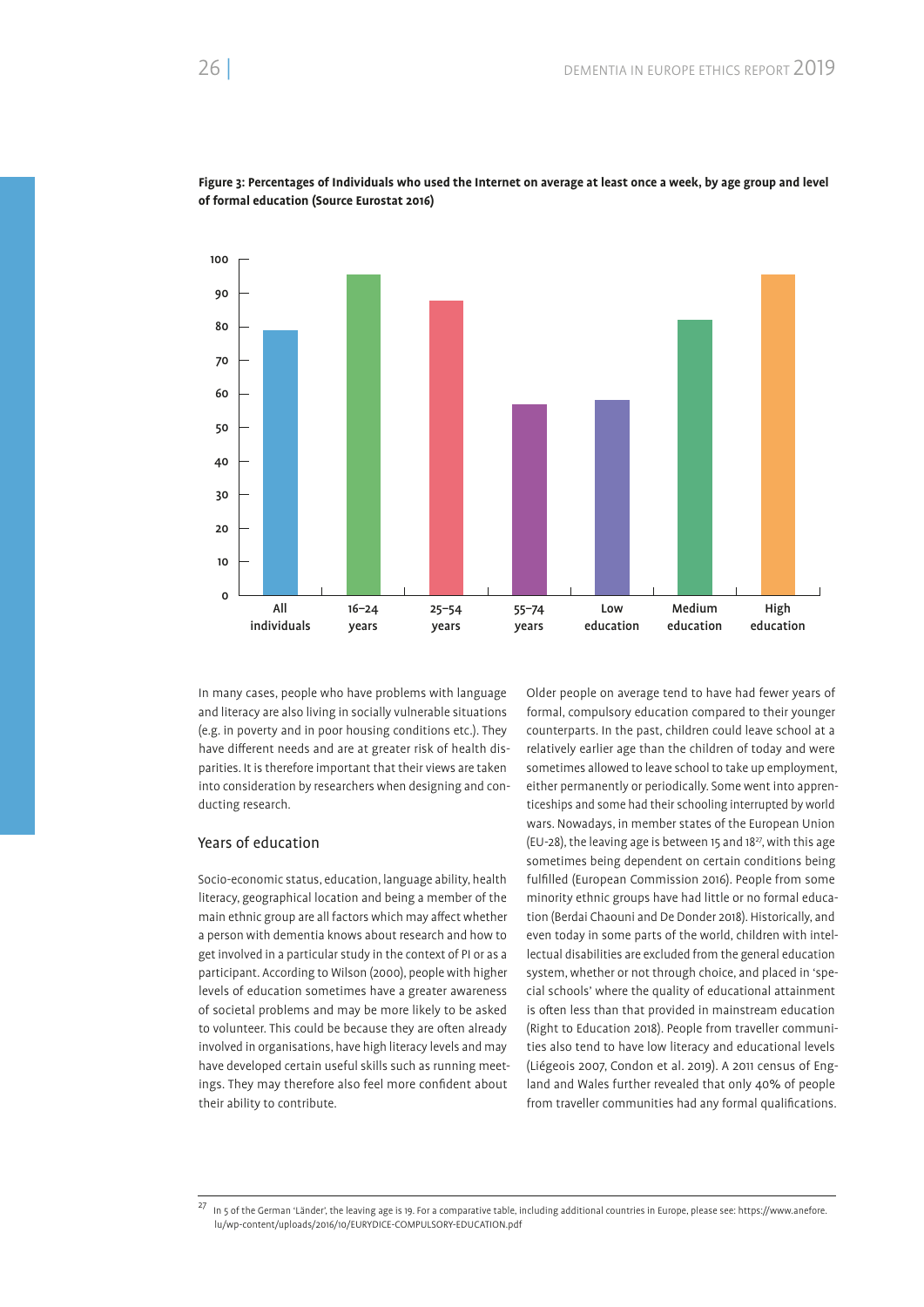The issues of self-confidence and how PI is portrayed and conducted therefore need to be addressed. People with lower levels of education may be reluctant to take part in activities which are perceived as highly intellectual or academic (e.g. working alongside researchers, helping develop research materials and being advisors in the research process). Approaches are needed which do not focus on written texts and preparatory reading, which take into account different abilities and ways of communicating and which are culturally sensitive and appropriate for the people involved.

#### English as the working language for Public Involvement

At the European or international level, researchers often have a single working language and this is often English. In some studies, PI involving people with dementia is carried out at different levels. For example, there may be local/national groups in various countries and a broader group which brings representatives of these smaller groups together. There may, in addition, be one or two people who sit on a project steering committee. The people who contribute to PI in such projects other than at local/national level, and in many cases have more direct contact with the leaders of various aspects of the study, tend to be either native English speakers or people who have acquired a high level of competency in English as a second language. Some researchers and organisations go so far as to set a minimum level of English (e.g. B2) needed to join a patient PI pool or Patient Advisory Group, even stating a preference for people with a scientific or research background. B2 is the 'vantage' or 'upper intermediate level' of language competency described

in The Common European Framework of Reference for Languages (CEF or CEFR). It applies to a person who is able to:

- "understand the main ideas of complex text on both concrete and abstract topics, including technical discussions in their field of specialization.
- interact with a degree of fluency and spontaneity that makes regular interaction with native speakers quite possible without strain for either party.
- produce clear, detailed text on a wide range of subjects and explain a viewpoint on a topical issue giving the advantages and disadvantages of various options".

Some researchers, in addition, have a preference for people who already have knowledge or experience of research, or experience interacting with different relevant stakeholders (e.g. in the domain of drug development, health technology assessment (HTA) bodies, regulators or payers).

As mentioned earlier, many older people did not have as many years of formal education as their younger counterparts and in some countries, English is not the foreign language prioritised in schools. Moreover, a survey commissioned by the European Commission found that 62% of people in Europe over the age of 55 do not speak any language other than their mother tongue well enough to have a conversation (Eurobarometer 2012). In Hungary, Italy, the United Kingdom and Portugal, over 60% do not speak any foreign language and in Spain, Romania, Bulgaria, the Czech Republic and Poland at least 50% do not. This way of organising PI results in large numbers of people being prevented from taking part in research.

#### Recommendations for researchers

- Try to create an atmosphere of trust and acceptance (favour approaches which encourage continuing involvement so that this atmosphere can be built up over time but do not discourage people who prefer more limited involvement).
- Consider going out into the community in order to build rapport and trust with people who might feel intimidated about meeting researchers and attending meetings at a university.
- Ask people in advance what they would like to know or feel they might need in order to make a decision about getting involved.
- Be ready to propose possible support and information if people are not sufficiently aware of PI to know what might be helpful.
- Recognise the value of augmented and alternative communication to supplement or replace speech or writing in order to facilitate PI.
- Be proactive in trying to find people from different backgrounds rather than immediately approaching whoever is available. This may require extra time and funds (e.g. for translated materials or support with communication), which should therefore be planned for.
- Plan for resources and time for finding people to involve in PI.
- Avoid, where possible, the unnecessary use of academic titles (e.g. in German, Frau Professor Doktor Schmidt) in joint meetings between people engaged in PI and researchers (whilst respecting cultural differences in approaches to the use of titles and customary levels of formality).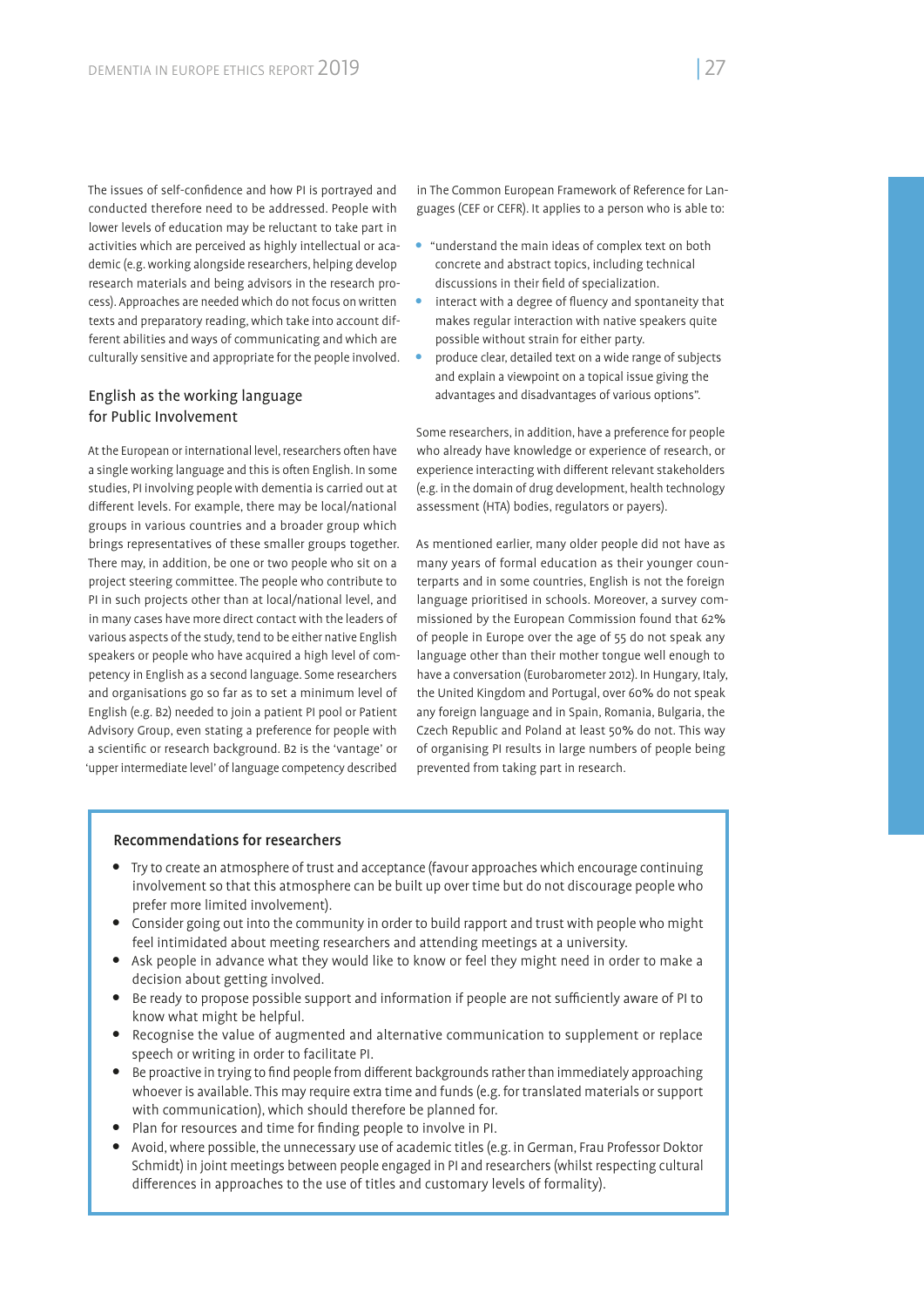- Strive for flexibility in the promotion and organisation of PI so as to accommodate as far as possible the interests, needs and priorities of a diverse group of people with dementia. This may involve some of the following:
	- Ensure that a high level of education, language or literacy is not needed to engage in PI by avoiding overly focusing on texts (e.g. develop interactive activities and small group discussions), bearing in mind that some people may find it easier to express themselves in writing.
	- $\Box$  Encourage people with dementia who are not highly educated and who may have problems with language and literacy to engage in PI (e.g. emphasising that high levels of education are not necessary and the importance to the researchers of their contribution, stating the wish not to exclude them on the basis of difficulties with language and literacy and asking what kind of support they might find helpful).
	- $\Box$  Aim for accessible documentation and materials (e.g. use plain language, encourage people to ask if anything is unclear, and avoid jargon, abbreviations and unnecessarily complicated language).
	- $\Box$  Provide interpretation and encourage people to bring along a supporter. Bear in mind that some people may need more than one supporter (and budget for this).
	- Develop together with one or more people with dementia accessible materials to be used in PI. Discuss also planned activities and clarity of instructions or questions.
	- $\Box$  Test/pilot materials on a few people to ensure that they are in fact accessible, regardless of people's literacy, before using them with a PI group.
	- $\Box$  Adapt existing documents to make them more accessible such as providing clear explanations about what certain terms mean, about the topic of the research or about research goals and methods and using a relatively low level of language competence (e.g. B1 level).
	- $\Box$  Send relevant documentation well in advance and be available for questions or to meet in advance to discuss agenda items.
	- $\Box$  Plan for sufficient time during meetings to present the key issues in the documentation and for any questions.
	- $\Box$  Try to ensure that methods of communication are suited to the people involved. Where appropriate, for example, use verbal methods of communication rather than written or computerised techniques (e.g. in small, informal group discussions or one-to-one exchanges rather than written feedback of computerised documents by means of track changes).
	- $\Box$  Do not assume that everyone has access to Internet or computers and knows how to use them.
	- $\Box$  Recognise the added value of visual or pictorial communication where appropriate in the agenda, action points or minutes (e.g. through use of photosymbols for people with intellectual disability), bearing in mind that some people with dementia have difficulties understanding abstract images.
	- $\Box$  For large-scale European research projects, for which the working language is often English, take measures to increase possibilities for people who are not fluent in English to contribute to PI.
	- Challenge the reliance on English. Seek alternative approaches which do not rely on people engaging in PI having high levels of fluency in English.
	- $\Box$  Bear in mind the possible impact of involving people who are unable to contribute to discussions directly (in terms of group dynamics, maximising the contribution of everyone involved and the wellbeing of the individuals concerned and the other people involved). Look for approaches and methods of support which are beneficial to the group, the individuals concerned and the PI process.
- Seek feedback about people's experience of PI and how it could be improved.
- Consider the value of seeking feedback via pictorial or non-verbal communication methods in addition to verbal or written ones.

#### Recommendations for research ethics committees

- Assess whether developed methods and materials have the potential to include people with different characteristics such as different ethnicities, ages, genders, disabilities, levels of education and socio-economic backgrounds.
- Ensure that PI methods are appropriate to the study and will facilitate appropriate involvement of people with dementia.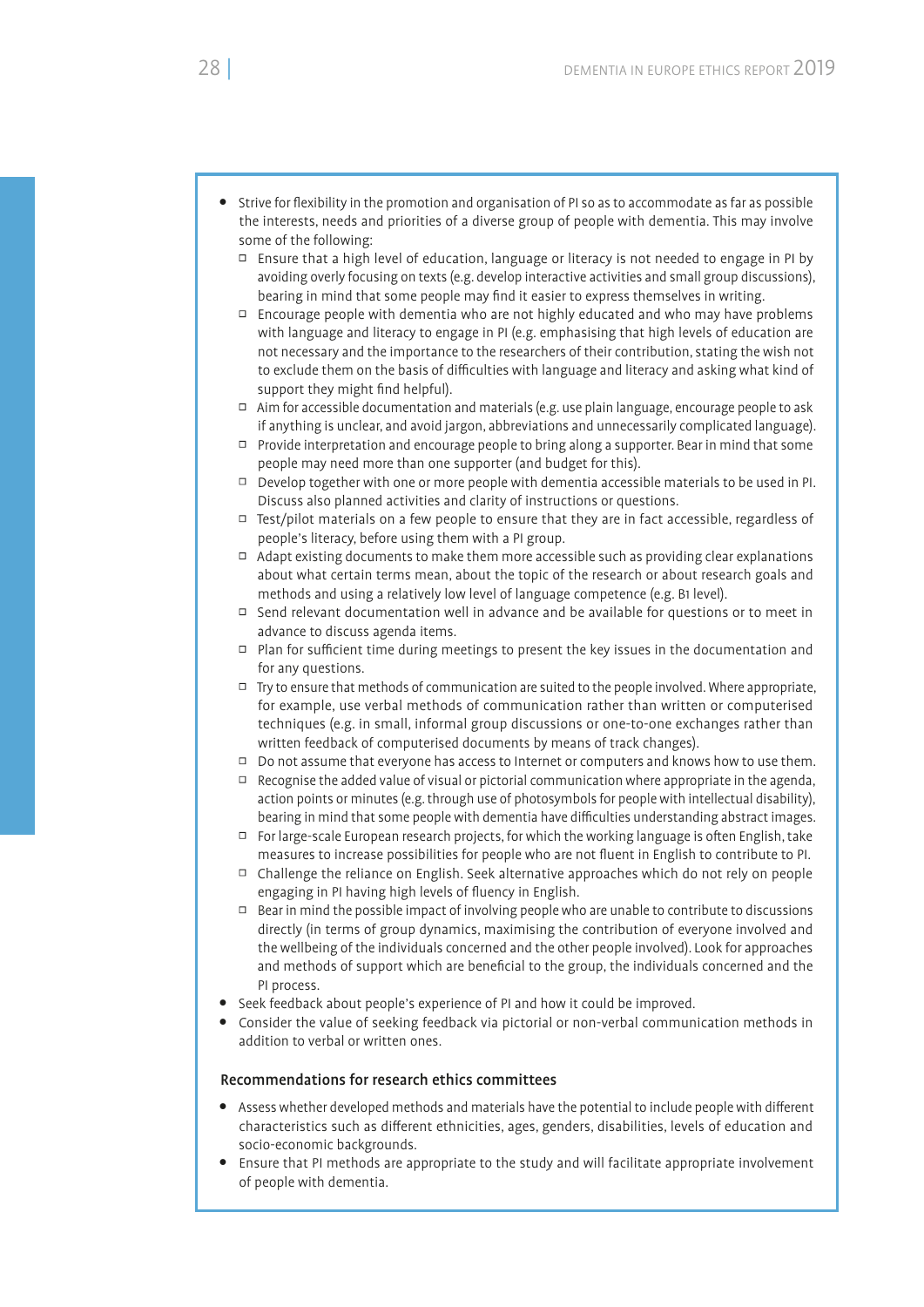#### Recommendations for funders

 Ensure that PI methods are appropriate to the study and will facilitate the involvement of people with dementia and promote diversity.

#### Summary

People with dementia are often considered as being members of a homogeneous group but people experience dementia differently. Recognising such difference is important but categorising people with dementia into different sub-groups risks over-emphasising difference, drawing a boundary between 'us' and 'them' and thereby constructing 'otherness', which may be disempowering and lead to discrimination. In keeping with the concept of intersectionality, it is important to recognise the complexity of people's identities and the dynamic and fluid nature of social and cultural categories so as to avoid make broad and sweeping categorisations.

Such categorisations may reflect certain personal characteristics but they also result from the way society is organised, often unfairly. Careful attention, consideration and appropriate methods are needed to prevent inequity in the context of PI. This also calls for researchers to reflect on their assumptions and possible restricted world view in order to gain insight into interpersonal and structural factors which might, in this case, hinder the promotion of diversity and inclusive research.

#### Ageism (public and internalised)

Older people are sometimes actively sought as participants for a particular study because of their age which actually puts them in the target population, but in many cases older people (especially the oldest old – see below) are excluded from research, both as participants and in the context of PI. Whereas there may be some challenges to involving older people in PI, a systematic review of older people's patient and public involvement in health and social care research found that the benefits to research and for the older adults themselves outweighed the challenges (Baldwin et al. 2018). The prevalence of dementia increases with age so it is particularly important to involve a broad range of older people with dementia in PI. However, there is a lack of consensus or awareness about who counts as 'older' (i.e. older than what?).

In many countries, people aged 65 and over are defined as older people (Ouchi et al. 2017<sup>28</sup>), whereas the United Nations considers people over the age of 60 or 65 as older (or elderly persons) and those over the age of 80 as the 'oldest old'29. AGE Platform Europe defines the 50+ age group as older<sup>30</sup>. Targeted measures to encourage greater involvement of older people with dementia in PI need to be clear about the target group. 50+ is perhaps too broad a target category to

be effective in attracting a balanced range of people from 50 to over a 100. It would cover over 200 million people in the European Union extended over at least five decades<sup>31</sup>.

The exclusion of older people from research, including PI, may be partly a reflection of ageism (i.e. defined by the World Health Organisation as stereotyping, prejudice and discrimination against people on the basis of their age<sup>32</sup>). Ageism, like racism and sexism, reinforces social inequalities by legitimising and sustaining inequalities between groups, and is more pronounced towards women, people with a low socio-economic status and people with dementia (Ayalon and Tesch-Römer 2017, WHO 2019).

The internalisation of ageist attitudes, whereby older people themselves see age in a negative light and adhere to negative stereotypes of older people, may affect their self-confidence and willingness to take part in PI activities. Beresford (2019) highlighted the influence of confidence and self-esteem for people of all ages involved in PI and this can be further hampered by negative stereotyping. The internalisation of various forms of negative stereotyping has been shown to affect people's confidence in and actual performance on certain tasks. Barber (2017), points out, for example, that when older people are placed in

<sup>&</sup>lt;sup>28</sup> In Japan, proposals have been made to redefine old age, suggesting the term 'pre old age' for people aged 65 to 74 and old age for people aged 75+<br><sup>29</sup> Please see http://www.searo.who.int/entity/health\_situation\_tren

<sup>32</sup> For more information, see WHO section on website about ageism in healthcare https://www.who.int/ageing/ageism/en/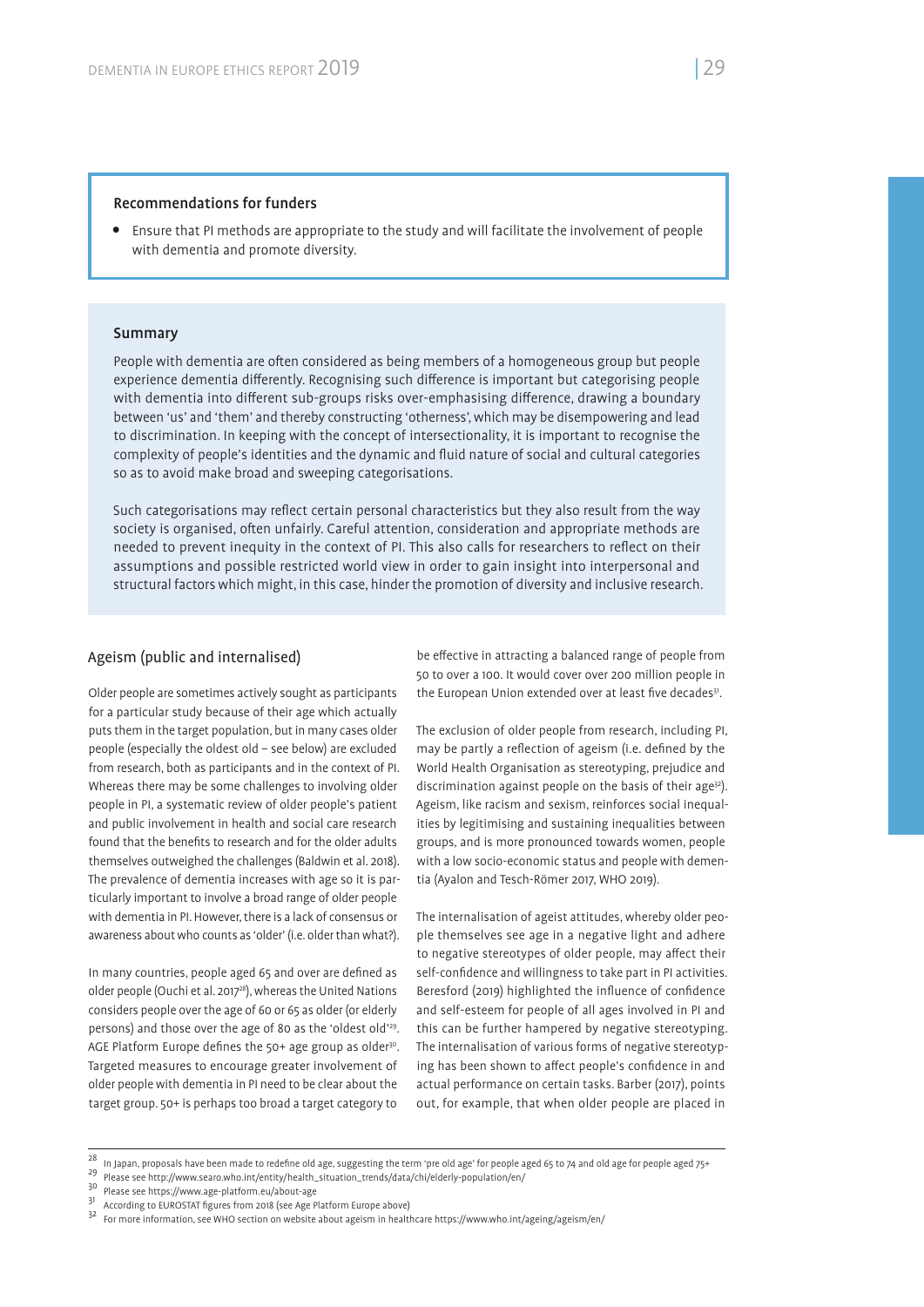situations which they fear might confirm the stereotype that older people are not cognitively capable, their level of performance often falls below their own potential. It is not known to what extent people with dementia are affected by possible internalised stereotypes such as the stereotype that they are not capable of expressing their views (i.e. simply because they have dementia).

### Training and support

In some cases, people with dementia engaging in PI have prior or even current experience of conducting research. When this is not the case, some researchers feel that people engaged in PI should be offered training so that they can better understand the topic, the issues and implications of adopting various methods and what different tests and procedures involve, and thereby contribute more meaningfully to discussions. Brett et al. (2014) argue that training in research methodology would empower people to contribute to discussions surrounding the research design and to ask questions about the study rather than limiting their contribution to accounts of their lived experience.

By way of example, a study which set out to evaluate the impact of involvement of older people with dementia and age-related hearing and/or vision impairment in a multi-site European research study provided six hours of training (reduced from a six-day programme) broken up into manageable chunks of one hour "to support their input to the research" (Miah et al. 2018). The training covered research awareness, understanding the research process (including making sense of published papers), qualitative and quantitative methods, developing and evaluating interventions, health economics, ethics and governance.

Some researchers have found the Participatory Learning and Action research approach helpful in situations where they have no familiarity with the languages or culture of the target population, where the targeted minority groups lack trust in the researchers who are perceived as representing 'the establishment' or dominant cultural group, and where some of the potential participants have low levels of language and literacy (O'Reilly-de-Brún et al. 2016). However, this may necessitate fairly extensive capacity building skills and training, and a high level of involvement which would not correspond to the wishes and abilities of every person interested in PI.

There may be considerable differences regarding the content, duration and type of training offered to people with dementia engaged in PI. Such training may be helpful and beneficial if it is the right level for the people involved but if perceived in terms of training people with dementia 'to bring them up to the level of researchers', it could be construed

as failing to value the knowledge that they already bring to the research process.

One of the key aims of PI is for researchers to benefit from the experience and insight that people with dementia have in relation to the research topic and the conduct of their study. Training is sometimes perceived as a threat to the input from people with dementia. Hayes et al. (2018), for example, highlight the threat of lay representatives over time becoming so highly informed that they identify with researchers to the extent that they become distanced from what would normally have been their own viewpoint. Goffman (1963) mentioned a similar situation in his seminal work on stigma in which he described situations in which people with a particular attribute (albeit a discrediting one), have a new career thrust on them, that of representing their 'category' (i.e. people who share the same attribute). In so doing, he suggests they break out of a relatively closed circle and start to have dealings with people from other categories, gradually ceasing to be representative of the people they represent (1963, p.39). Caron-Flinterman et al. (2007) use the term proto-professionalism to refer to the internalisation by patients of biomedical scientific language and principles. They point out that in the context of biomedical research, these people come to be regarded and treated as 'real partners' but are considered by some as having lost sight of the patient perspective.

As mentioned earlier, people with dementia are not expected to be representative (in the statistical sense) when contributing to PI. One of the aims in involving them in research in this way is to hear their views and learn about their experiences and perspectives as a person with dementia (in relation to all areas and stages of a particular study), not as a professional researcher. Ives, Damery and Redwood (2013) call this the 'professionalisation paradox' which they claim represents a fundamental tension between the moral and pragmatic motivations of PI in health research. They emphasise the importance of PI providing researchers with access to the lay perspective and suggest that even if researchers also had that perspective personally (i.e. themselves having the condition which was the topic of research), they would lack 'outsider' status and the ability to be a critical observer, free from the concerns and pressures of publication, generating income and building up an impressive CV.

Ives and colleagues also ask with regard to PI, "Why would we want to put unskilled lay people in a position where they can direct a process about which they know and understand little?" (2013, p.183). They go on to reflect on the benefits of training in empowering people engaged in PI and ensuring that they can legitimately enjoy an equal position of power alongside professional researchers but conclude that this jeopardises their ability to act as lay representatives. They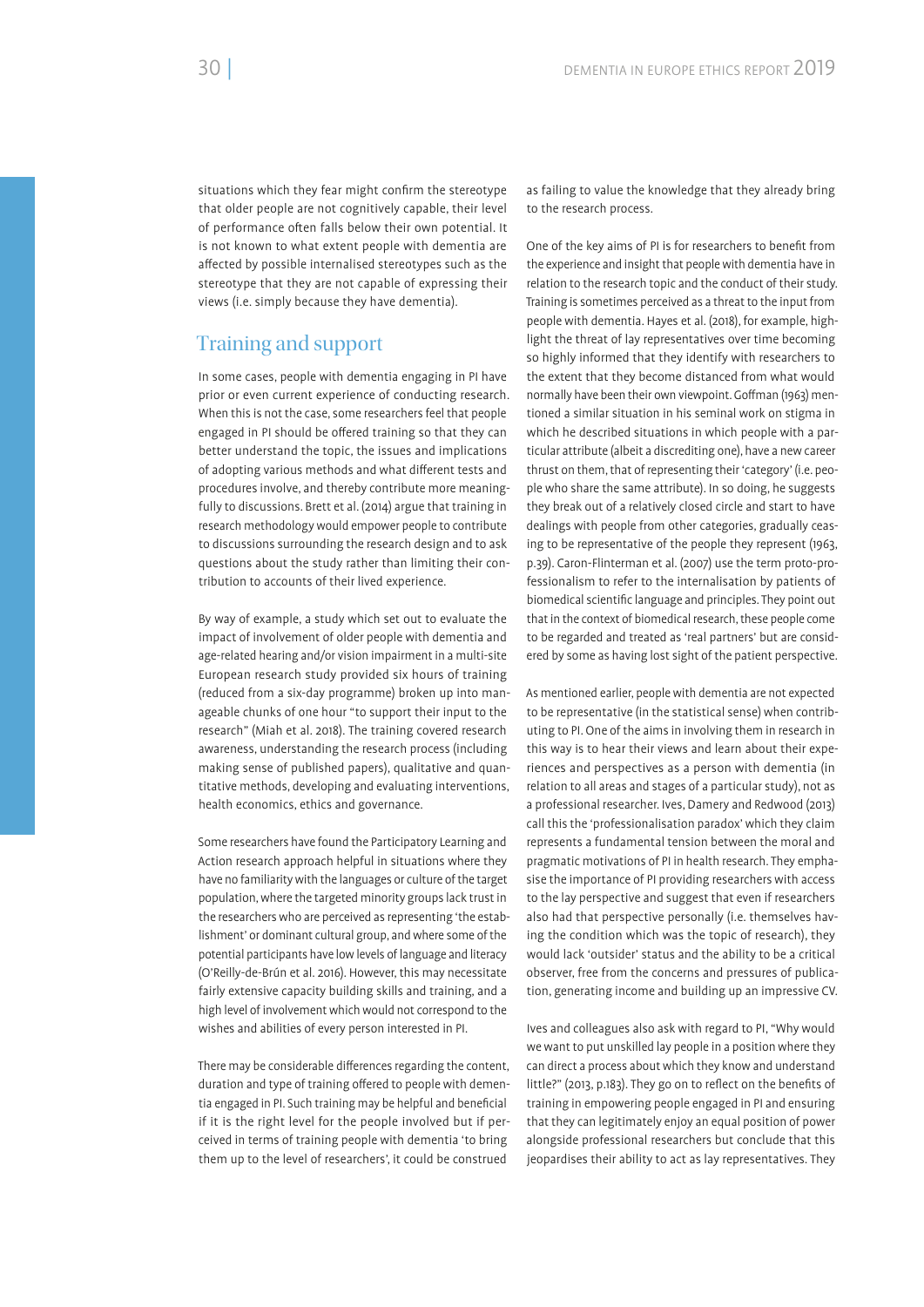do not claim that training causes people engaged in PI to lose their experience of illness or disability but that they become less able to authentically reflect the lay perspective and that their contributions become tamed and more in line with those of the researchers.

As a counter argument, Staley (2013) points out that PI is a complex activity involving many different kinds of involvement, not all of which require specific training. For some forms of involvement, such as advising on how to reach or better motivate people to take part in research or how to make documents more accessible, a person who is 'closer to the ground' may be highly effective and would not necessarily benefit from formal training in research (Staley 2013). She further remarks that even when training is provided, in most cases, the aim is not to equip people to do research but rather to provide them with sufficient knowledge to understand the basics of research and to be confident that they can contribute to the study effectively.

A possible exception is where people engaged in PI actually 'do' research (e.g. help recruit participants, gain informed consent and collect and analyse data). This is in keeping with the concept of PI occurring along a continuum and with the possibility of people with dementia being co-researchers but they must have the necessary scientific rigour to conduct high quality research. In addition, researchers may need to obtain informed consent from research participants for their anonymised data to be shared with people engaged in PI and supervision would be needed (Hoddinott et al. 2018). It may also be necessary to address certain governance issues (e.g. in relation to terms of employment, legal issues and the right to payment (Hoddinott et al. 2018). Such involvement would need to be supervised because a full grasp of all the relevant issues and assimilation of knowledge required to conduct high quality research would normally take several months or years to acquire, not just several hours.

**Training in photovoice and time to get to know** others in the research team made all the difference. I liked that it was at a slower pace to start with. There was lots of time to understand it before we started using it" (Co-researcher with intellectual disability in Scotland).

It could be argued that training should be mainly about enabling people to contribute more to the research process than solely accounts of their personal experience (Brett et al. 2014) and about helping them to communicate their opinions and perspectives more effectively to researchers (Morrow et al. 2010). In many cases, it would be helpful to reframe training so as to focus on the issue of providing support, which could include providing accessible information and helping people to develop skills that they might find helpful for PI. If researchers present PI as something for which training is necessary, this may give the wrong message to people who might otherwise be interested in it. It may be perceived as indicating that PI is only for highly educated people or for people who are good at and willing to study. People who do not fall into that category may feel discouraged or disempowered. The term 'co-learning' suggests a more constructive approach. This term is sometimes used to describe collaborative learning for which the goal is not to turn people into researchers but to help them to understand the research process and at the same time enable researchers to learn about a person-centred approach and PI (Hoddinott et al. 2018).

- $\degree$  Could it be that the need for training to do PI indicates the lack of ability of researchers to make PI accessible?
- $\degree$  Should the concept of training for PI be replaced by that of appropriate support and the opportunity to acquire useful skills?

#### Recommendations for researchers

- Make it clear when looking for people to engage in PI activities that there is no age limit on involvement and that everyone's perspectives and experiences are important (e.g. those of younger and older people, those of people with mild, moderate and advanced dementia etc.).
- Where training is a requirement for PI (for example in a co-researcher role), ensure this is done appropriately over an extended timeframe if required and with ongoing support and reinforcement of learning.
- Avoid making training a requirement for others forms of PI.
- Ensure that any training offered, is in keeping with the nature of the proposed activities, the requirements of the study and last but not least, the abilities and desire of the people involved to receive it, taking into consideration also the challenges that many people with dementia face.
- $\bullet$  Recognise that the suggested need for training may be off-putting to some people, especially those with lower levels of education or who lack confidence in their ability to learn, who have intellectual disabilities or who have difficulties with language and literacy.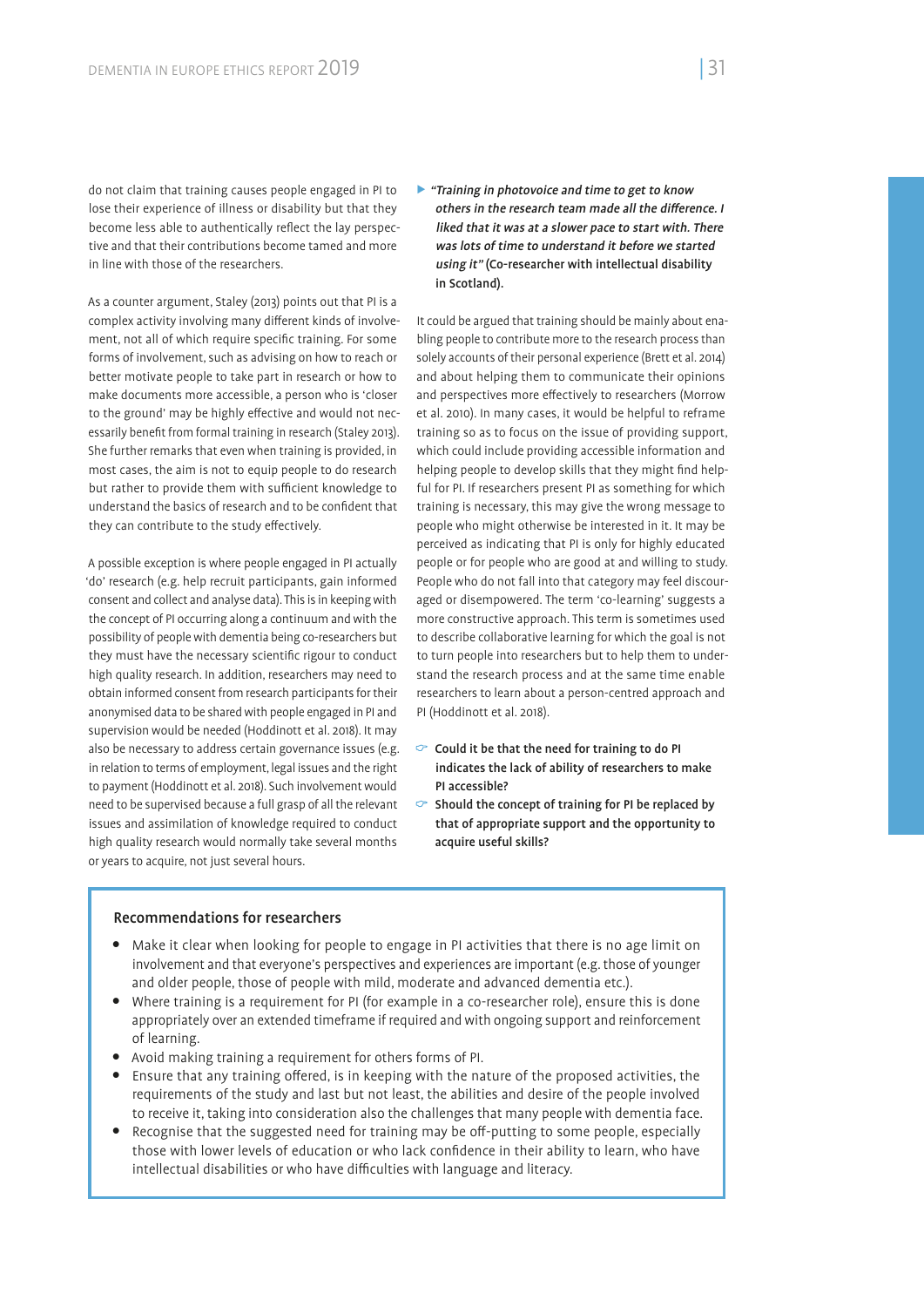- Create the conditions in which people who wish to share their experience of dementia with researchers can do so without having to do any training.
- Clarify the roles and responsibilities of the key researchers involved in the study as well as those of people engaged in PI (and how this corresponds to the possible need for support).
- Learn how to make PI accessible to people who do not have prior experience or knowledge about research or who are new to PI (e.g. offer support to develop certain skills or confidence to express views to researchers or ask questions).
- Bear in mind what different people who are interested in contributing to PI can realistically be expected to learn in the time frame available and in keeping with their individual capacities and interests.
- Consider the possibility of offering, and seeking support for, appropriate and accessible support (including explanatory information) in another language.

#### Recommendations for research ethics committees

- Assess how relevant support is organised in the context of PI and whether it is suited to the needs and abilities of people with dementia.
- Consider the role of people engaged with PI and ensure they are fully and appropriately supported, including for any essential training required.

#### Recommendations for funders

- Offer the possibility to apply for costs to cover the promotion and provision of appropriate skills and information materials for people engaged in PI activities where appropriate.
- Do not make training compulsory for most PI activities.

#### Summary

The prevalence of dementia increases with age so it is particularly important to involve older people with dementia in Public Involvement (PI) as well as younger people. The continued exclusion of older people from research, including PI, may reflect ageism which, like racism and sexism, reinforces social inequalities by legitimising and sustaining inequalities between groups. The internalisation of ageist attitudes, based on negative stereotyping and devaluing older people, may have a negative impact on confidence and self-esteem and interfere with readiness to take part in PI.

PI enables researchers to benefit from the experience and insight that people with dementia have in relation to the research topic and the conduct of their study. It is sometimes suggested that people with dementia should be provided with training so as to have a sufficient understanding of research to be able to contribute meaningfully to discussions. A counter argument is that training may result in an over-identification with the position of researchers, make people with dementia less able to authentically reflect the lay perspective and jeopardise their unique outsider status and position as critical observers. We are not aware of evidence that this occurs. We suggest that the key issue is that PI work should be organised and presented in such a way that training is not necessary because it may be off-putting to some people and make them feel inadequate. Opportunities to develop relevant skills and to obtain clarification about relevant issues should be provided if and when requested.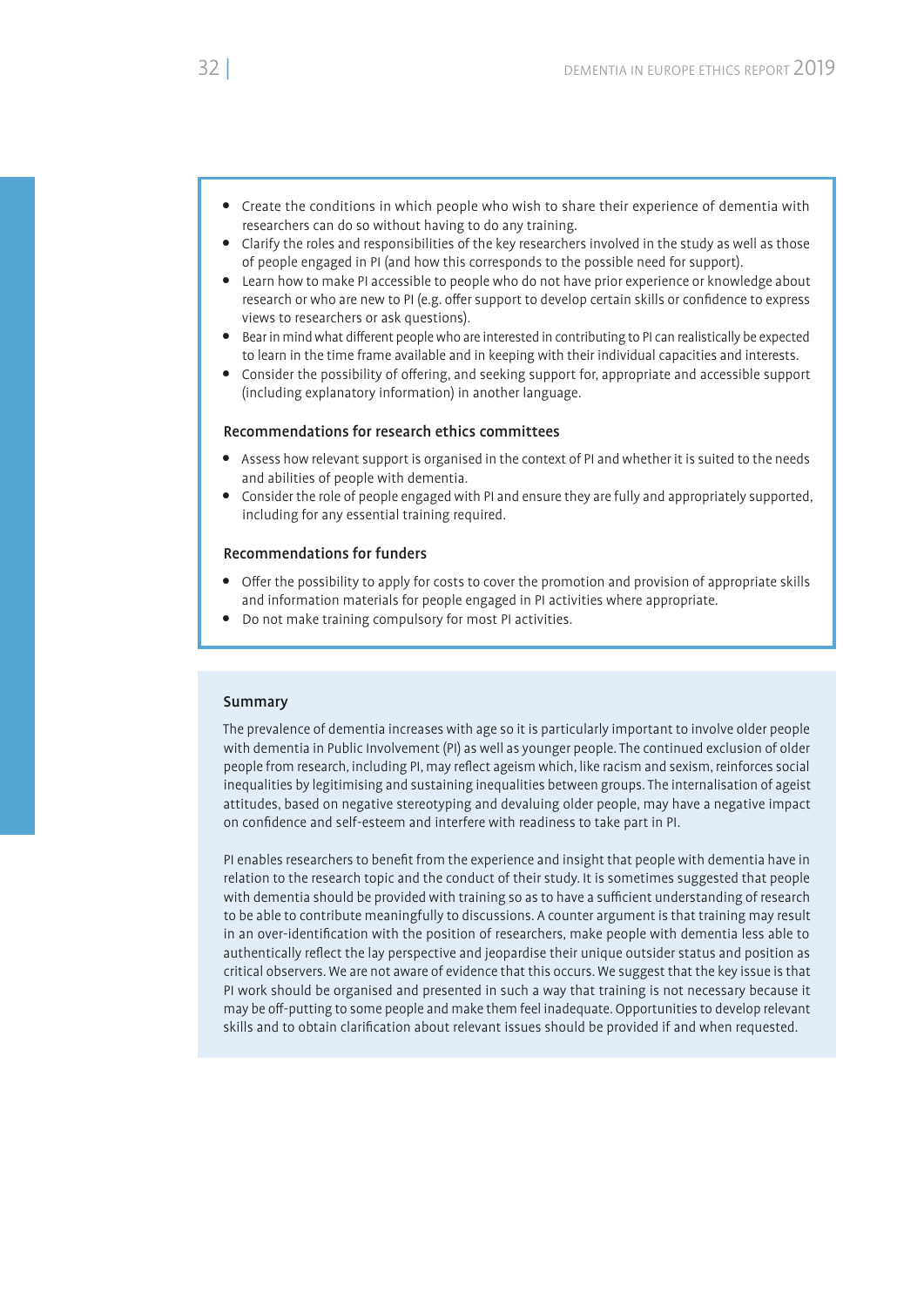## Acting on input from PI activities

#### Managing different perspectives

A key principle of ethical research is that it needs to be carried out in accordance with rigorous scientific standards, but not everyone engaged in PI will necessarily be familiar with or fully understand those standards. This could be considered a limitation to the involvement of people with dementia in certain PI activities. It could also be a strength in that they can look at various aspects of the research with a critical eye, without subjecting themselves to the kind of self-censorship that might come with a more in-depth knowledge of research methods and methodologies. This brings us back to the issue of whether training is appropriate.

In their systematic review of the impact of PI on health and social care research, Brett et al. (2014) report two examples of researchers adapting their research design (i.e. not having a placebo arm) in response to PI feedback about what constitutes a more ethical study design from the lay/user perspective. They state,

*"While this may have impacted on the robustness of the study design for researchers, it provided a more ethical study design for users. (…/…) This can provide an important challenge for researchers and highlight potential tensions between academic criteria of good quality research compared with the user perspective of what constitutes appropriate research. It is the researchers' role to ensure any study is of high quality scienti cally and to explain and justify the research design and negotiate changes that make the study more acceptable to service users without compromising its robustness or validity" (2012, p.641).*

Drawing on the CIOMS guidelines for biomedical research involving human subjects<sup>33</sup>, Emanuel et al. (2000) remind researchers that unsound research (i.e. not conducted in a methodologically rigorous manner) is unethical as it exposes people "to risks or inconvenience to no purpose". Researchers therefore need to be able to balance the desire to respect and include input from the public and patients in their research against ethical concerns about the scientific validity of the research. Procedures are needed to manage such situations in a collaborative way that values the perspectives of all involved and, where possible, leads to a decision that is acceptable to all, but someone has to have ultimate responsibility. In most cases, that someone is the Principal Investigator although he or she may seek advice from an internal steering committee and people with dementia may be sitting on that committee.

*"Lay people need to know enough about the research process to appreciate which aspects cannot be altered*  without harming scientific quality. But ultimately it *is always the researchers' responsibility to draw on their technical expertise to ensure the robustness of the research" (Staley 2013, p.1).*

#### Ensuring involvement at a sufficiently early stage

Commissioning structures can be very complex and bureaucratic with technically defined subject areas and methods which may preclude meaningful involvement, and often a lack of awareness and resistance from professionals (Tembo, Morrow, Worswick and Lennard et al. 2019). Not surprisingly, people with dementia are rarely involved in research commissioning (e.g. priority setting and developing calls for funding). According to Tembo et al. 2019), significant changes are needed regarding communication, practices, systems, structures and cultures which all hinder meaningful contribution of patients and the public to research commissioning. They point out that concerns have been reported, for example, about the lack of impartiality of members of the public, suggesting that the public lack objectivity, may be biased and may be influenced by personal interests (Tembo et al. 2019), thus calling into question the 'rationality' of involving the public in decisions about the allocation of funds for research. While Tembo and colleagues raise an interesting point, the accusation seems to be misplaced and overstretched. Surely other stakeholders and the researchers themselves are not impartial; this is not only a concern about the public. It thereby fails to balance these concerns against others linked to the potential bias and self-interest of researchers (e.g. linked to scientific curiosity, rivalry for scarce funds, the desire for peer recognition and the need to publish for job security), which might contribute towards tokenistic involvement of people with dementia.

People with dementia are also often absent at the stage of development of research proposals. In many cases, their involvement starts when the project starts because funding is not yet available for PI until funding has been awarded. Consequently, it may be difficult for them to shape the nature of their involvement and certain aspects of the research design if these have already been described in detail in the proposal and the accompanying description of activities, and for which specific funds have been allocated in the budget. If and when it becomes apparent that certain decisions have already been made, people engaged in PI may be reluctant to raise questions or suggest changes, anticipating that their input will be opposed, ignored or not considered a realistic option (Morrow et al. 2010). Some

33 CIOMS stands for the Council for International Organisations of Medical Sciences (1993)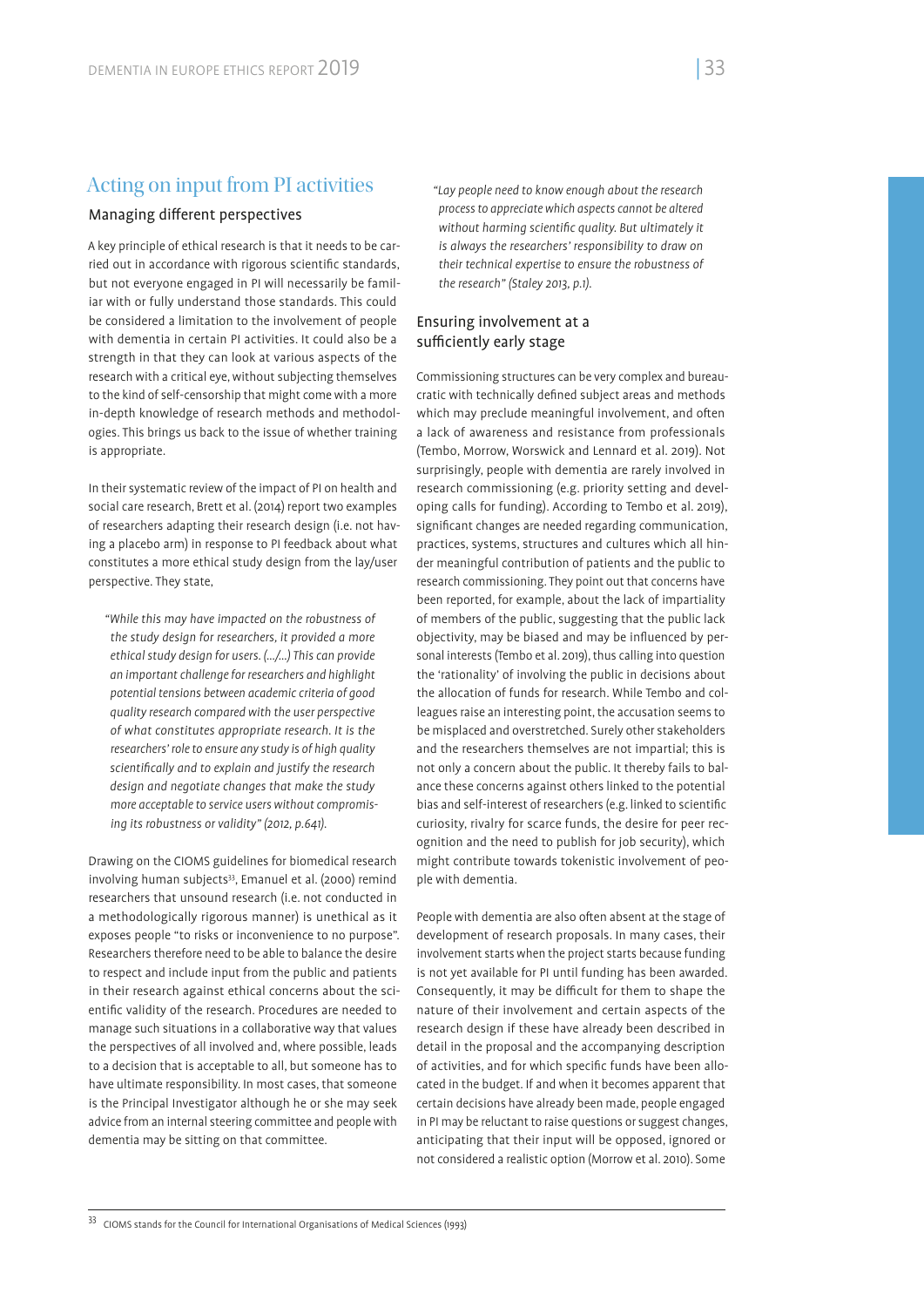people with dementia who contribute in the very early stages of research may find that they are unable to continue once the research officially starts because their health or circumstances may have changed in the time between the application for funding and the start of project (which can be quite lengthy e.g. up to a year).

# Reflecting on the issue of payment

#### Volunteering

In the vast majority of cases, people contribute to PI (and/ or become participants in research) on a volunteer basis. According to Wilson (2000, p. 215- 216):

*"Volunteering is any activity in which time is given freely*  to benefit another person, aroup or cause, Volunteer*ing is part of a cluster of helping behaviors, entailing more commitment than spontaneous assistance but narrower in scope than the care provided to family and friends. (…/…) Some think the desire to help others is constitutive of volunteering. Others subscribe to the view that volunteering means acting to produce a "public" good: no reference to motive is necessary."*

Volunteering is common and somewhat of a tradition in some countries. A longitudinal survey of volunteering amongst some 30,000 people over the age of 50 in 11 Continental European countries found that it was most common in Sweden, Denmark, Germany, the Netherlands, Belgium, France and Switzerland (ranging from 14.4% to 21%) and less so in Spain, Greece, Italy and Austria (2.9% to 8.3%) (Hank and Erlinghagen 2010). People who volunteer to be involved in research do so for a variety of reasons. Some of these reasons may result in personal benefit such as increased self-esteem, social contact or learning new skills, without this necessarily being the driving force for such activities.

There is a complex relationship between volunteering and a range of factors such as the number of hours that people spend in paid employment, overall income, employment status and other responsibilities, such as caring (Wilson 2000). One European study found that people with higher levels of education and those not in paid employment were more likely to take up volunteering (Hank and Erlinghagen 2010) but again this is complex, not always linear and may be linked to certain types of volunteering. Data is lacking on how people with dementia hear about and come to be involved in PI and how they can be facilitated (i.e. what do they need to be on board, which methods of involvement are appropriate?). As the concept and recognised value of PI in research becomes more common, it will be important to reflect on how to attract people with dementia from diverse backgrounds and from countries where volunteering is not common, and to explore the challenges and barriers which hinder the participation of some groups of people.

#### Payment for Public Involvement

In the last few years, there has been a movement towards paying 'patient representatives' for their expertise, time and effort based on concerns about fairness and equality. An argument in favour of payment is that the expertise provided by people with dementia ('experts by experience') is of equal importance to that provided by experts in other domains ('experts by training'). In this way, payment for involvement (as opposed to merely covering out-of-pocket expenses) is seen as formal acknowledgement of the equal value of the expertise provided by people with dementia and people with expertise in other domains.

Payment for PI is gaining ground particularly in the area of research into the development of new drugs as witnessed by policies and guidelines being developed by the EFPIA34 (European Federation of Pharmaceutical Industries and Associations), as well as in the 'Patient Pool' currently being set up by the Innovative Medicines Initiative (IMI) which funds a lot of dementia research in Europe<sup>35</sup>. Aside from the issue of equally valuing the expertise provided by people with dementia, it is perhaps particularly important for pharmaceutical companies, who invest millions in dementia research and if successful make considerable financial profits, to demonstrate fairness in properly compensating everyone who contributes towards making the clinical trial a success.

An accessible report explaining to the general public and patients what they might want to know about payment for PI National Health Service-related, public health or social care research was produced in the United Kingdom in 2016 by INVOLVE36. The authors emphasise the importance of payment for PI in terms of recognition of time, skills and expertise, equality and helping ensure that a wide range of people have the opportunity to influence the research process.

*"It is good practice for organisations to pay you for your involvement in research. This is one way in which you can be rewarded for the time, skills and expertise that you contribute to the research process. Paying people for their involvement in research helps to support more equal partnerships between researchers and members of the public. It helps to support the* 

<sup>34</sup> For more information about EFPIA, see: https://www.efpia.eu/<br>35 For more information about the IMI, see: https://www.imi.europa.eu/

<sup>36</sup> INVOLVE is a national advisory group funded by the National Institute for Health Research (NIHR) to support public involvement in NHS, public health and social care research.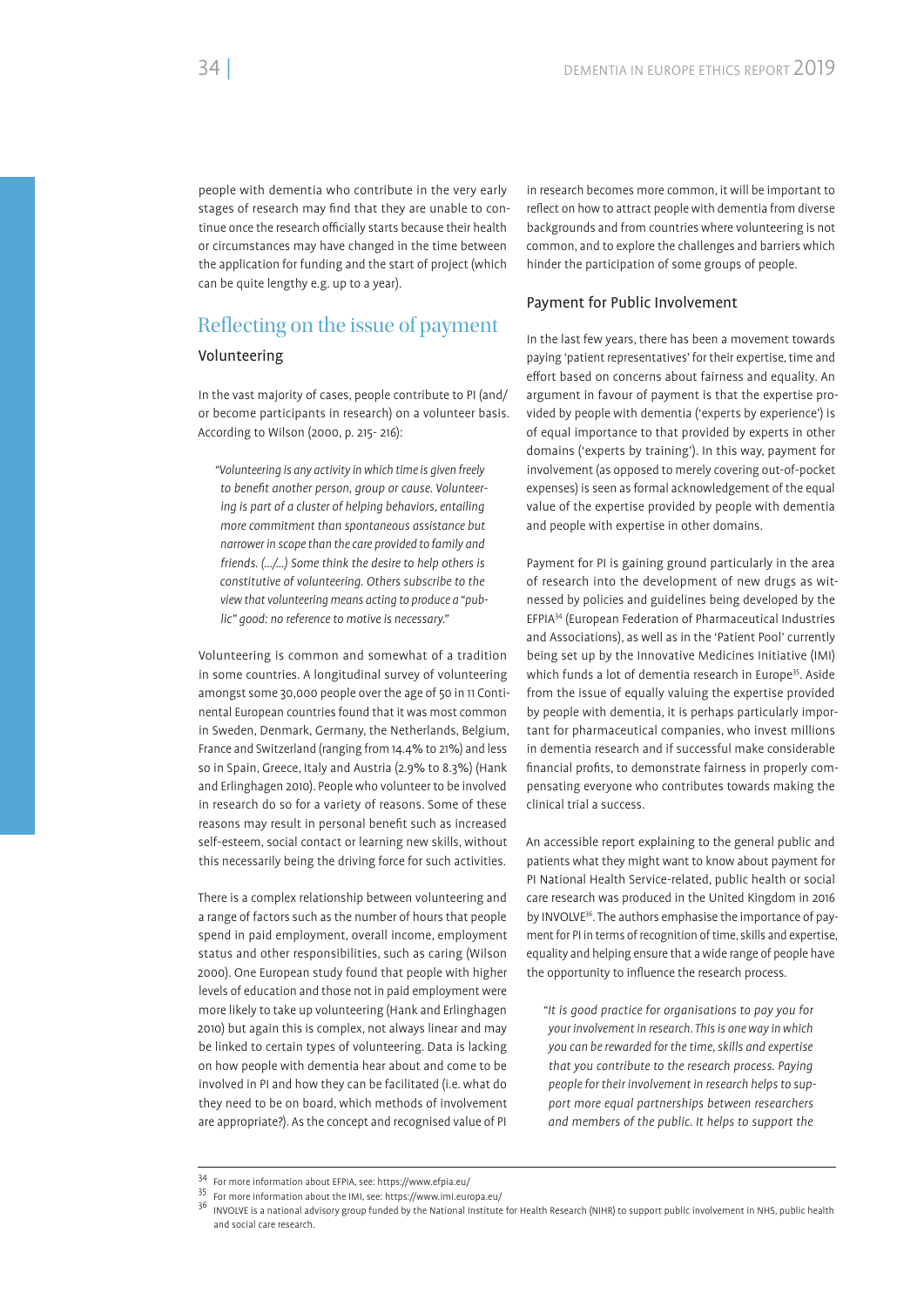*inclusion of people who might not otherwise be able to get involved, whether for nancial or other reasons relating to access. Consequently, it widens the poten*tial pool of people who might influence the course of *research" (INVOLVE 2016, p.8).*

Payment of out-of-pocket expenses (e.g. for travel, accommodation and meals), including swift and easy reimbursement of costs, may make it possible for people on a low income to engage in PI and without this affecting their wellbeing. Many researchers/funders also cover the costs of supporters to enable people with dementia who need assistance for travel or during meetings to engage in PI.

#### Challenges linked to payment

There are mixed views in the literature and amongst those directly involved about payment for PI (Black et al. 2018). Many people with dementia have limited opportunities to earn money and people with limited financial resources might appreciate the opportunity to be paid for their contribution to research. Payment might also encourage people from more diverse backgrounds to engage in PI (i.e. people for whom payment would be an incentive, people who are perhaps less motivated by an awareness of social and health related issues and/or people would not normally do volunteer work).

There is also the issue of payment being interpreted as a sign of respect, quality and value. This has also been reported in relation to participation in qualitative research (Head 2009). However, offering payment for PI can also be perceived as devaluing volunteering. In an article on incentives for research (including financial payments), Grant and Sugarman state,

*"Incentives may induce people to do the right thing, but for the wrong reason, and thus undermine responsibility, altruism and other important values" (2004, p. 722).*

Moreover, payment does not automatically convey or guarantee respect for the person receiving it and their contribution. Likewise, voluntary involvement does not preclude respect for a person's contribution or value.

It is important to consider whether payment represents a nancial incentive to motivate people to contribute towards research, thereby making the invitation more attractive, or amounts to coercion (an exercise of power resulting in people doing things against their principles or better judgement) (Grant and Sugarman 2004). In the context of research, payment is sometimes considered as a potential

means of coercion. Payment may be considered as involving 'undue influence' and thereby undermining consent, but this would not apply to PI which does not normally require informed consent as the people involved are not research participants. Moreover, as PI does not tend to involve the same risks as participation in research, especially in clinical trials, Millum and Garnett (2019) argue that payment for research participation is not a form of coercion that undermines consent, which necessarily involves threat, but that payment constitutes coercion as subjection<sup>37</sup>. As the issue of informed consent is not relevant to PI, it should not be necessary to be as strict about payment for PI as for participation in research.

In PI, payment tends to be understood within an economic paradigm, almost as a form of trade or payment in exchange for a service. Were it to become an obligation to involve people with dementia in PI, financial incentives might start to be used primarily to attract them to PI rather than in recognition of a fair exchange. Some similar issues might then need to be considered as for participation in research. However, the issue of risk and burden is not comparable. Payment might nevertheless also run counter to the principle of justice in that more people with dementia who would welcome payment might eventually be involved in PI, their willingness to be involved exploited and a further imbalance/lack of diversity created. Nevertheless, it is probable that financial incentives to engage in PI would not consist of inducing people to do something to which they are adverse but more to do something that they might otherwise have had no particular interest in.

Moreover, not everyone who contributes to PI wishes to be paid. Payment suggests a commercial exchange of goods or services, accompanied by obligations to provide what the other party wants in return for the payment. People with low self-esteem may be wary of getting involved if payment is offered as they may worry about whether they will be able to provide what is required (Beresford 2019).

With regard to people who are on a low income or receiving benefits from the State and who might benefit from payment for their contribution, such payment may be problematic. It may, for example, jeopardise their rights to benefits, result in them having to make complicated or costly tax declarations or involve a risk of being accused of fraud (e.g. based on travelling to and contributing towards meetings and discussions despite having been declared unfit to work on the grounds of disability).

In smaller projects such as those conducted by PhD students or researchers in institutions with limited funds, the obligation to pay people for PI activities may be problematic

 $37$  the state of being dominated, controlled or influenced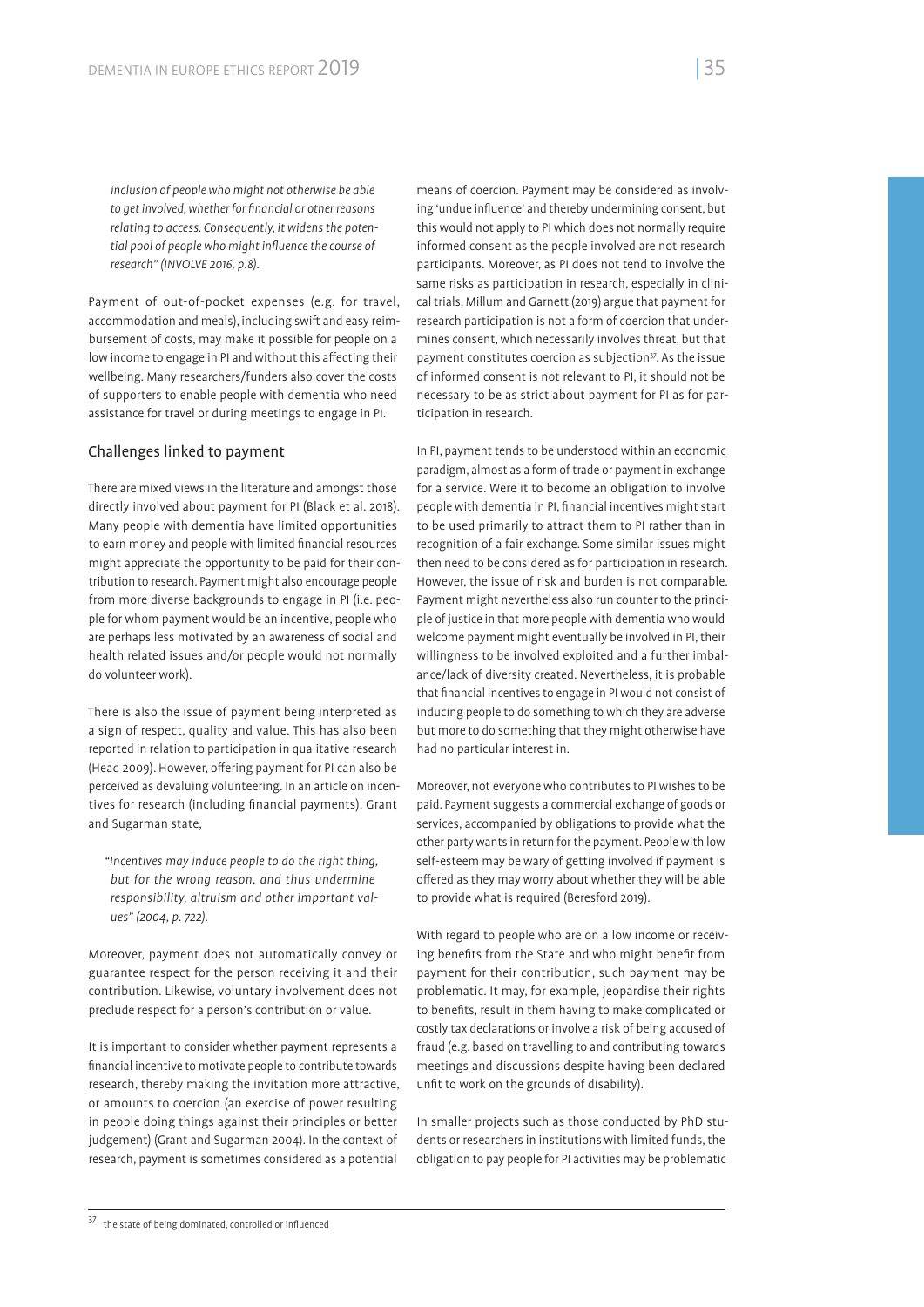and hinder potentially valuable research. Payment may result in competition, with people interested in engaging in PI being attracted to projects offering a better rate of payment. Competition can be positive but may not necessarily attract people with dementia interested in PI to the most worthwhile projects. Researchers involved in smallscale research projects who can perhaps only offer EUR 20 to EUR 50 per person per meeting may find it difficult to compete with offers of EUR 200-500 for involvement in a certain task. If PI is conducted, as generally recommended, throughout the whole research process, even small payments can add up and necessitate sizeable funds.

The significance of the amount paid also needs to be considered. Small payments may be considered insulting, especially when people are working alongside professionals who are perceived as being highly paid. The amount paid may also depend on who is conducting the research, the amount of funds available and the scale of the project. In its position paper on PI, drafted in collaboration with INTERDEM and the EWGPWD, Alzheimer Europe argued that if funds are available for the payment of external experts (e.g. fees to attend a meeting or daily allowances), the same money should be offered to people with dementia engaged in PI on an equal basis (Gove et al. 2017).

Input from people with dementia would be helpful on this issue to determine, for example, whether and if so on what basis people with dementia should be paid for PI, what amount they would find acceptable and reasonable, and whether they would prefer a gift voucher or a donation to be made to a good cause in their name. It is unlikely that a decision could be made for every group of people with dementia involved in PI or for every research project but people with dementia need to have their say in the matter. When trying to decide what would be fair, this is sometimes phrased in terms of compensation according to 'fair market value'. Some organisations have clear guidelines. The American Patient-Centred Outcomes Research Institute (PCORI) (2015, p.1), for example, recommends that payments for people engaged in PI<sup>38</sup> should reflect "the level of expertise, commitment, responsibility, the type of work involved, and the degree of participation contemplated" and should also take into account a range of associated factors such as the effort involved, a person's experience, skill level, time for preparation, comparable levels of pay and responsibility of participating professionals, local wages and national restrictions and that this should be informed by principles of equity.

## Recommendations for researchers

- Involve people with dementia in PI as early in the process as possible (e.g. during the development of the research proposal and protocol).
- Give people with dementia involved in PI prior to the official start of a research project an estimate of how long it may take before the research starts. Also, inform them of the risk that the project may not receive funding and hence eventually not go ahead.
- Explain at the start of their involvement how input from people with dementia will contribute towards the research and about any restrictions which might already exist (e.g. linked to funding, ethics approval, available resources etc.).
- Explain that all ideas are welcome, that the researchers welcome criticism and suggestions, that not every suggestion will necessarily be acted on but that there will be transparency about how decisions are made and that people with dementia engaged in PI are key players in the decision making process.
- Avoid making global assumptions about whether or not people want to receive payment.
- Clearly state whether PI for a particular project is on a volunteer basis or in return for payment (and in the case of the latter, if it is possible to decline payment).
- Irrespective of whether participation in PI is on a voluntary or paid basis, provide a clear and understandable explanation of what costs can be reimbursed and/or what payment people are entitled to receive, how to go about obtaining such reimbursements or payments, and ensure that reimbursement or payments are made promptly.

Described as engaged research partners in their document. See also "Working together with patients: principles for remunerating patients, patient organisation representatives & carers for work undertaken with the pharmaceutical industry" produced by EFPIA (June 2019).<br>For an example of a document providing advice on payment to people in receipt of welfare benefits (

uk/wp-content/uploads/2018/11/INVPayInfSheet-Nov2018.pdf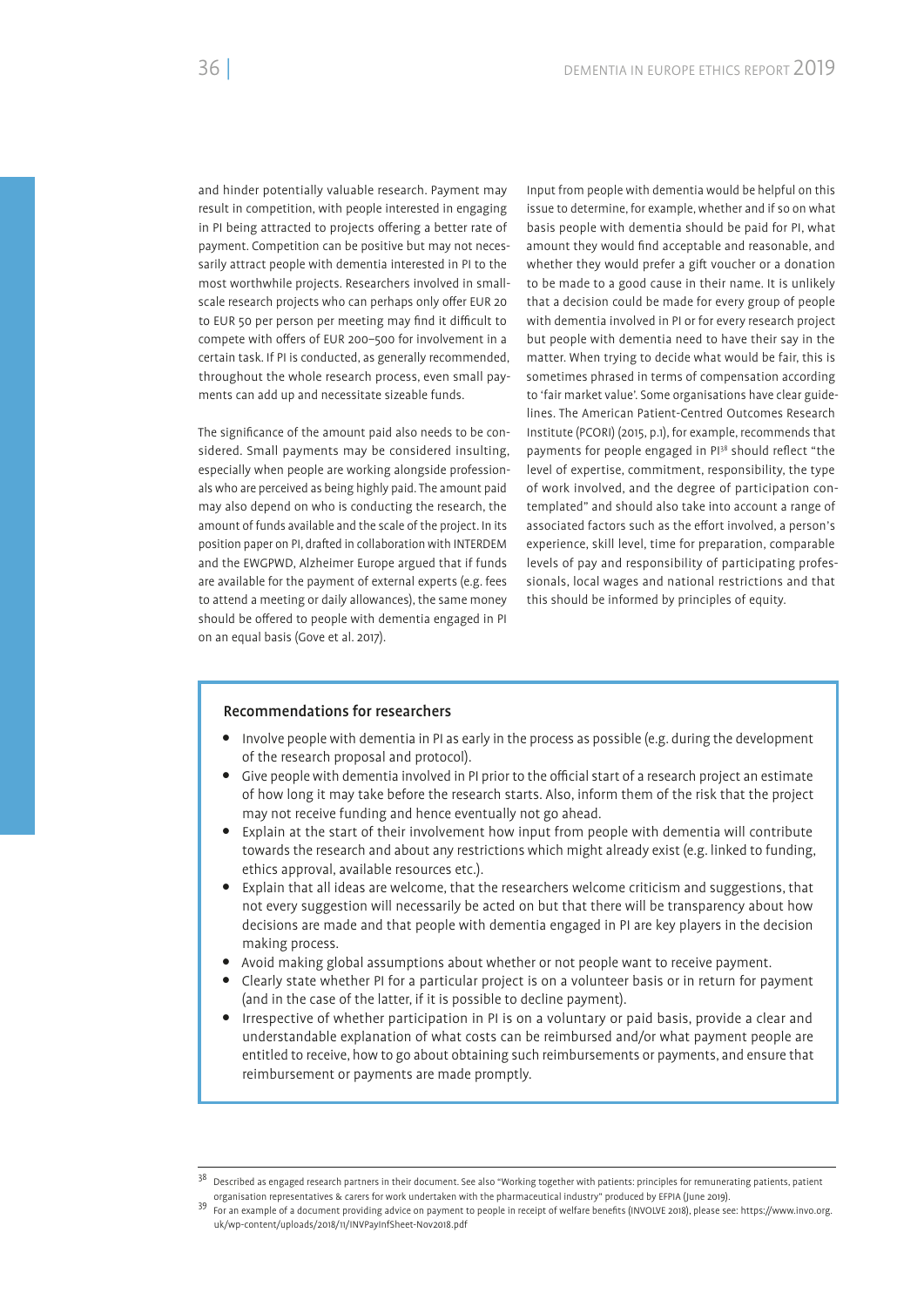- Develop a clear and transparent payment policy (if payment is envisaged) in collaboration with people with dementia.
- If payments are made to experts by training for the same kinds of tasks as those being carried out by experts by experience, offer the same payment to each.
- Consult relevant guidance on fair remuneration.
- Ask people involved in PI, who were offered payment, whether they considered the amount fair and take this into consideration when discussing any future possible payments.
- If payment is offered for PI, also provide information about the possible impact this may have with regard to taxes, benefits and certain rights or entitlements that a person might have (e.g. linked to disability, mobility or tax exemptions).<sup>39</sup>
- Try to ensure that people engaged in PI can have available payments transferred directly from the research funds to a charity or worthwhile cause of their choice, without this necessitating any money passing through their own accounts.

## Recommendations for research ethics committees

- Ask researchers to provide details of pre-study involvement of people with dementia (e.g. in the topic selection, plans for PI and possible suitability of various methods for involving people with dementia).
- Assess whether the dedicated budget and criteria for the reimbursement of people involved in PI are fair.

# Recommendations for funders

- Involve people with dementia in discussions about funding and commissioning.
- Assign a score to the involvement of people with dementia in the writing of the research protocols when selecting projects for funding.
- Provide a dedicated budget for the reimbursement of people involved in PI.

#### Summary

PI is carried out within the context of research which must fulfil certain criteria (e.g. for social value, safety, rigour and scientific validity). However, all aspects of research, including the PI component, must be ethically sound and this requires some degree of flexibility from all involved. Researchers nevertheless stand accountable for their research and need to be able to justify their decisions. PI needs to start from the very beginning, before key decisions have been taken about the study. People get involved in PI for different reasons. Some people with dementia are interested in doing PI work on a voluntary basis and others would appreciate being paid. In some countries, volunteer work is more common than in others but volunteering is an individual choice. Arguments in favour of paying for PI are often focused on concerns about fairness, equality and respect but this should not be taken to imply that people who do PI on a voluntary basis are being used or disrespected or that payment automatically translates into respect. Ideally, people should have a choice and any policy for payment (or reimbursement of costs) should be clear, understandable and transparent.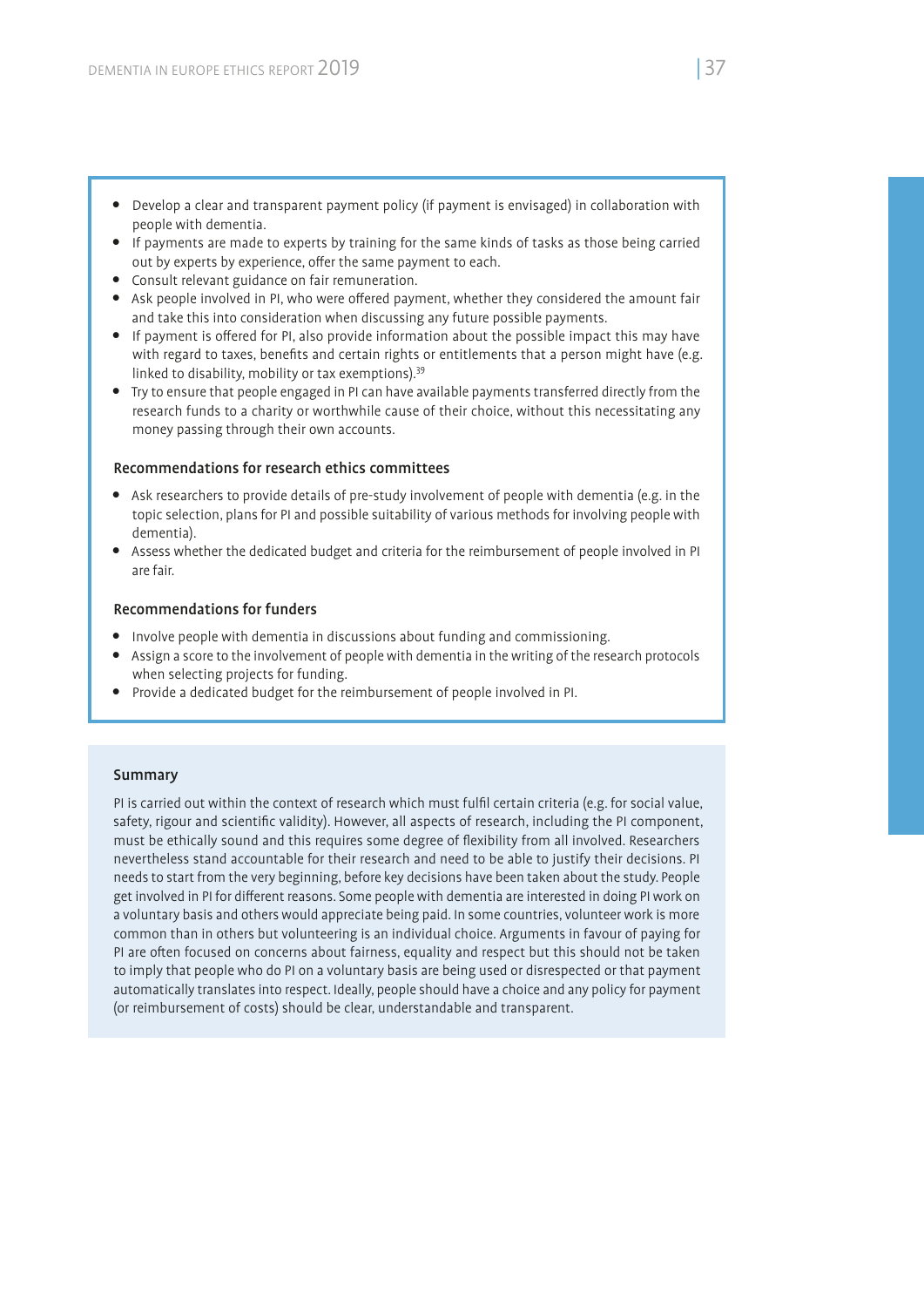# Monitoring and reporting

Planning PI right at the start of a research project is important but does not in itself guarantee success. As PI is still in its early days, more work is needed to evaluate its effectiveness, justification, the appropriateness of methods used and its conceptual aspects, including ethical implications. With regard to the issue of involvement being meaningful, some form of monitoring and evaluation is needed (e.g. to check whether people with dementia feel that their voices are being heard, to check whether researchers are acting on the input they receive and to evaluate in what way and to what extent PI is having a positive impact on the research process).

Researchers are increasingly taking measures to report on PI and to evaluate it. However, whilst there may be some pressure on researchers to engage in PI, there are often little or no requirements for detailed reporting beyond the initial plans. In 2011, Staniszewska and colleagues developed the GRIPP (Guidance for Reporting Involvement of Patients and the Public) checklist, which represented the first international attempt to strengthen the quality of PI in research. In 2017, this was revisited and resulted in GRIPP2, a short form and long version of a reporting checklist for reporting of the context, process, and impact of PI in health and social care research (Staniszewska et al. 2017). They highlight the ethical imperatives of reporting research in such a way that it is understandable and possible for other researchers to learn from and build on the experience acquired by their peers.

Staniszewska et al. (2017) suggest that failure to report PI in study reports may be seen as a form of misreporting and misrepresentation. With regard to the ethical involvement of people with dementia in research in the context of PI, they also emphasise the need to develop a patient or service user version of GRIPP2. This would not only enable people with dementia engaged in PI to play a more active role in committees responsible for reviewing research reports but also to develop assessment criteria which reflect their priorities and concerns.

# Ethics approval and legal agreements

The issue of ethical approval for PI is often unclear. Hardavella et al. (2015) raise the issue as to whether PI raises any ethical concerns for those involved. They state:

*"They are actually acting as specialist advisers, providing valuable knowledge based on their experience of a health condition or public health concern; therefore ethical approval is not needed for the active involvement in research, e.g. helping to develop a protocol, questionnaire or information sheet, or for being a member of an advisory group or co-application" (2015, p.224).*

Many researchers have reported being obliged to obtain ethical approval for PI activities. Some have voiced the opinion that it would be necessary to seek ethical approval if discussions were audio-recorded or if they would like to publish an article about the PI activity in a peer-reviewed journal. There is even anecdotal evidence of ethics approval being requested for a person with dementia to co-author an article. Fortunately, there are also good examples of research ethics committees having reviewed outlines for planned PI work and confirmed that this did not constitute research and did not require ethical approval (Poland et al. 2014).

In an article by Di Lorito et al. (2017), a small number of studies were reviewed on the topic of 'peer research' and the European Working Group of People with Dementia (EWGPWD) contributed towards the interpretation of the findings. The members of the EWGPWD had no objection to meetings and discussions being audio-recorded and felt that it was important to contribute towards articles in peer-reviewed journals if and when appropriate. Their focus was more orientated towards empowerment than protection from harm or methodological issues linked to actual participation in research (as opposed to PI). They emphasised the importance of:

*"human rights (e.g. autonomy and respect), justice and equity (e.g. opportunities for people with dementia to be invited to participate in research) and tokenism (e.g. relevance of involving people with dementia from the beginning of the research and not just in the process but also in the decision making e.g. around which areas of research should be prioritised)" (Di Lorito et al. 2017, p. 66).*

Researchers who submit applications for ethical approval usually have to demonstrate that they have reflected on any issues which pose a potential threat to their own wellbeing (e.g. psychological, physical or other) as well as that of research participants. The involvement of people with dementia in research in the context of PI should in principle also not result in harm to themselves. Consequently, Principal Investigators responsible for seeking ethical approval should also reflect on the wellbeing and protection from harm of people engaged in PI in the project. This should not be taken to imply that ethics approval should be obtained for their involvement but that their wellbeing and safety should be equally considered.

As mentioned earlier in the sub-section on training, people with dementia can contribute to PI in different ways. In situations where people with dementia are directly involved in research tasks (e.g. conducting interviews, moderating focus groups or accessing data), they should have the necessary and appropriate skills and should be able to conform to the same ethical requirements as other researchers, namely with regard to the conduct of good science and the promotion/ protection of the wellbeing of research participants.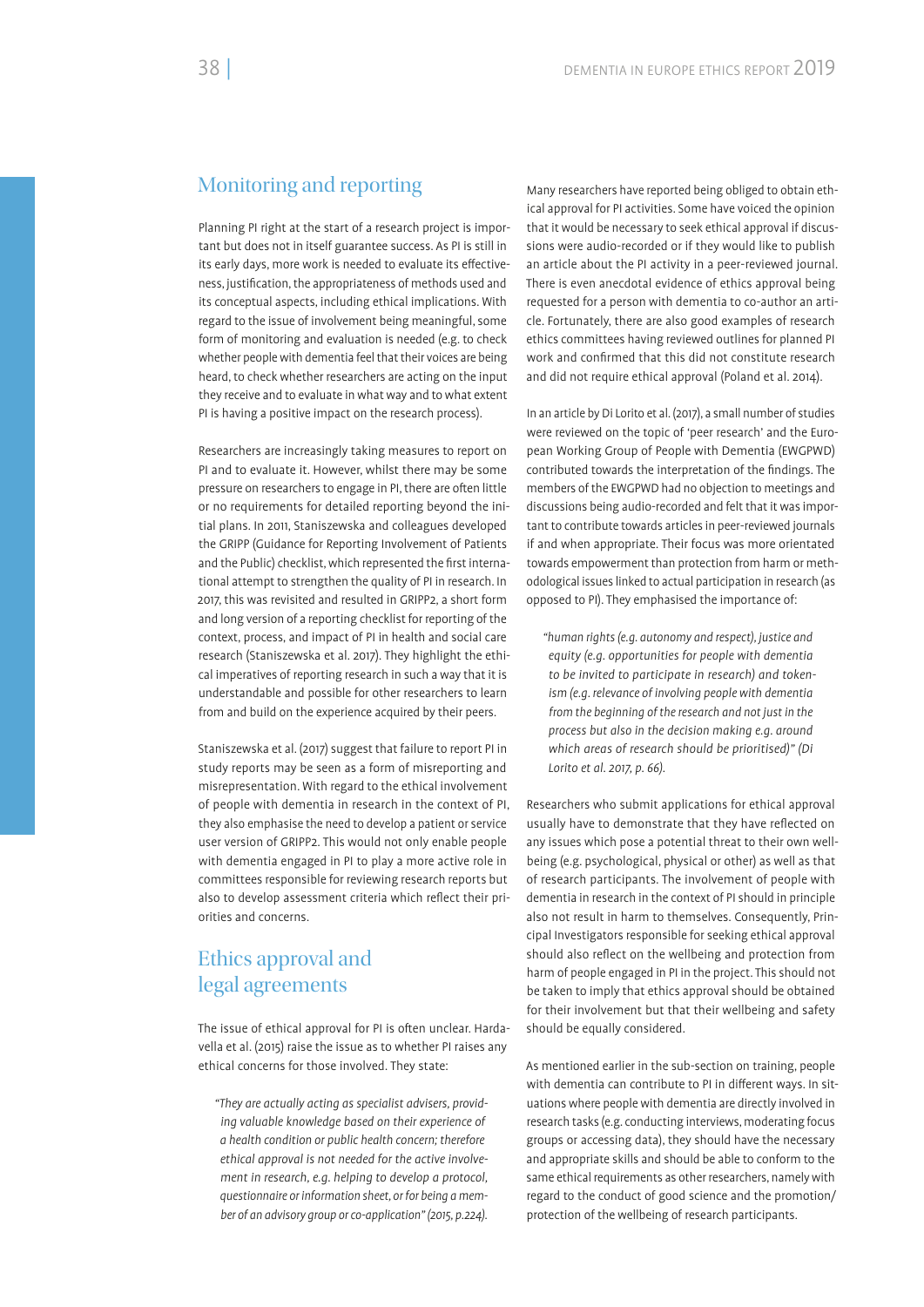Some researchers and organisations ask people who take part in PI activities to sign contracts covering issues such as confidentiality, intellectual property, data protection, financial compensation and travel expenses. This is particularly common in the field of biomedical research in which pharmaceutical companies are involved. These documents may be difficult to understand and quite daunting in general, but even more so for people who have cognitive and other impairments or with low levels of language and literacy. In

addition, some contain clauses about potential conflicts of interest and propose exclusivity clauses. Exclusivity clauses, especially when based on a narrow definition of conflict of interests, may seriously limit opportunities for PI and the independence of people with dementia involved. Guidelines on this issue were developed in 2018 by Myeloma Patients Europe, WECAN, PFMD and experts of pharmaceutical companies.40 Some of these have been incorporated into the recommendations below.

#### Recommendations for researchers

- Include details in the research protocol about how PI will be conducted (e.g. when, in relation to which aspects of the research, methods for involvement, funding required for relevant activities etc.).
- When reporting on studies and in peer-reviewed articles, include details of how PI was conducted, with whom and what the impact of it was.
- $\bullet$  Be specific, when reporting, about the origin of various input from mixed groups (e.g. was a particular point which led to an important change or decision made by a person with dementia, a carer or a member of the general public? Did different stakeholders disagree on particular issues or have different perspectives?).
- Mark documents as 'confidential' if they are and remind people with dementia at the beginning and end of discussions if these were confidential (in addition to the usual requirement not to repeat issues raised in the context of PI outside of that context).
- $\bullet$  Offer or at least be prepared to talk through any documentation that people with dementia may be asked to sign and to address any concerns they may have.
- Summarise key requirements (e.g. related to codes of conduct or practice) in any contracts that people with dementia are asked to sign, and refer the signatory to a readily available full document so as to keep the contract as concise as possible.
- Plan and budget for pre-meetings if required. For example, PI involving people with an intellectual disability can include a meeting in advance of steering/advisory group meetings to talk through the agenda and plan involvement, resulting in increased confidence and active participation.

# Recommendations for research ethics committees

- Make it clear to researchers that although ethical research should include PI and that PI should be performed in an ethical manner, PI does not require ethical approval from a research ethics committee *per se* (and explain any exceptions to this rule).
- Ask in feedback how researchers will involve people with dementia in PI prior to the start of studies if this is not stated in applications
- Ask researchers to include in applications details of PI which was conducted prior to review by the research ethics committee.

## Recommendations for funders

- Make detailed reporting of PI a requirement for funding (e.g. link it to a deliverable).
- Do not request or expect exclusivity from people with dementia for PI activities.

<sup>40</sup> The guidelines are available at: https://www.mpeurope.org/legal\_agreements/wp-content/uploads/2019/03/ Legal\_Agreements\_A5\_3mm-bleed\_PRINT\_v2.pdf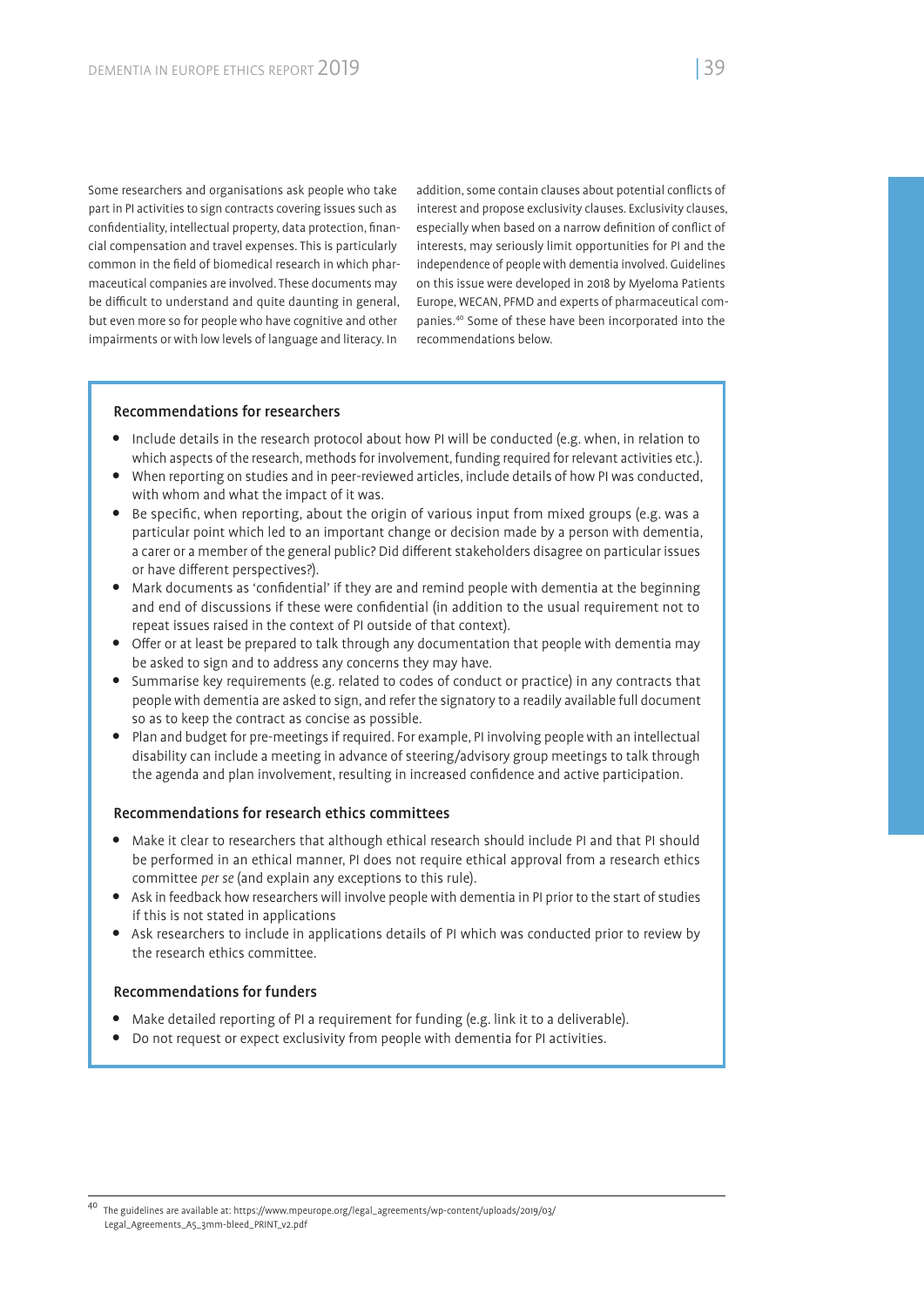## Summary

It is important that Public Involvement (PI) is rigorously monitored and evaluated. Often, there are no formal requirements for this. People with dementia need to be involved in this under-developed aspect of PI work (i.e. in the development of monitoring, evaluation and reporting tools). However, the concept of PI is not yet widely understood across Europe. Ethical approval is not required for PI because people engaged in PI activities are not research participants and are not providing data. People with dementia engaged in PI should nevertheless not come to any harm as a result of their involvement. Whilst ethics approval should not be required, their wellbeing and safety, as well as that of the researchers, should be given due consideration.

Contracts covering issues such as confidentiality, intellectual property, data protection, financial compensation and travel expenses are often long, complicated and difficult to understand in general and especially for people with cognitive difficulties and/or difficulties with language, literacy and education. Some contracts contain exclusivity clauses which limit opportunities for PI. Short accessible summaries and necessary support should be provided, and exclusivity clauses avoided for PI activities.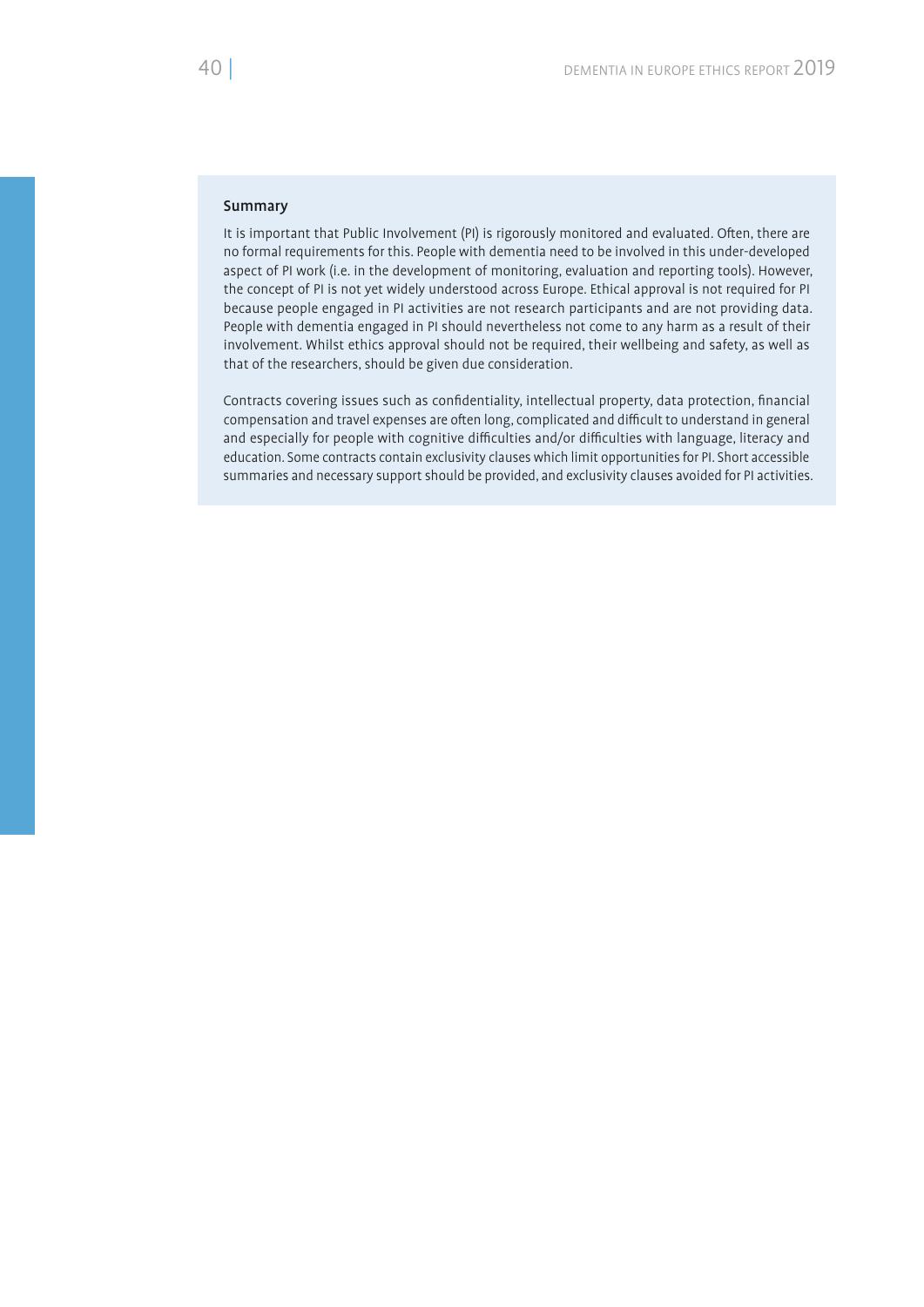# Part 2: Ethical Challenges Linked to Recruitment and to Informed Consent

# The importance of involving a diverse set of participants in research

In Part 1, we looked at issues related to the contribution of people with dementia to research through Public Involvement. This involves them sharing their perspectives, opinions and insight with researchers, thereby having a voice and helping improve the research process. We now turn to issues related to the contribution of people with dementia to research through participation in research studies (i.e. as a research participant) which also raises several ethical challenges in relation to the participants, the researchers and the researcher process.

In accordance with the requirements for good science, researchers must recruit participants who are best suited to providing a response to their research question or hypothesis. Depending on the methodology adopted, this means involving people who are representative of the group targeted by the study and/or who can together produce a broad range of perspectives and experience on a particular issue. Populations are made up of very different people and there is a risk of people with certain characteristics being excluded. All too often, the very people who are most in need of research to improve their condition or situation are the ones who are excluded (Sin 2005). In addition, and in keeping with the principle of justice, measures must be taken to ensure 'fair subject selection' whereby the most stigmatised and vulnerable individuals in society are not selected for participation in risky research and the rich and socially powerful for research more likely to entail some personal benefit (Emanuel, Wendler and Grady 2000).

Historically, a first obstacle was to ensure that people with dementia were involved as participants in dementia research. It was often assumed that they were incapable of communicating their thoughts and feelings and that data obtained from them would be unreliable (Hubbard, Downs and Tester 2003). This was combined with an emphasis on biomedical research (Lepore et al. 2017). Regarding clinical trials, people with dementia are the ones who will eventually be using dementia drugs and therefore they need to be involved in their development. However, some groups of

people with dementia (e.g. those who are no longer living at home, those without a partner and those with comorbidities) are often excluded from clinical research. This means that the study populations are often not representative of the broader population of people with dementia (Jongsma, van Bruchem-Visser, van de Vathorst and Mattace-Raso 2016). The informed consent process and the inclusion and exclusion criteria for studies are often stumbling blocks in terms of involving a diverse set of people with dementia in research. Behavioural and psychological symptoms of dementia (BPSD) may also sometimes result in exclusion from various studies (e.g. if researchers do not feel able to cope or have concerns that a potential participant might not comply with research requirements).

People with dementia are best placed to provide information about their experience of living with dementia and their reactions and preferences on a range of issues (with all necessary care, attention and support having been provided to make this possible and to obtain informed consent, sometimes using non-written, non-verbal options). Unfortunately, the perspectives and experiences of people with dementia are still sometimes unnecessarily expressed via the intermediary of informal carers or health and social care professionals. At the same time, it is important to bear in mind that for some ethnic minority groups, the consent of the family is also very important. Similarly, country-specific guidance and legislation should be followed when including people with dementia who lack capacity and where opinions are sought on their behalf from those legally permitted to do so. Restricting the informed consent process solely to the person with dementia may be too individualistic an approach within some communities (Berdai-Chaouni, Claeys and De Donder 2018).

Finally, many people with dementia find themselves excluded from research into issues that are not specifically related to dementia or into medical conditions other than dementia. This seems to reflect an assumption that having dementia is the sum total of a person's identity, overshadowing everything else, including experiences, hopes and perspectives linked to other aspects of people's lives, including other diseases.

Dementia is experienced in different ways by different people. People with dementia have different levels of support,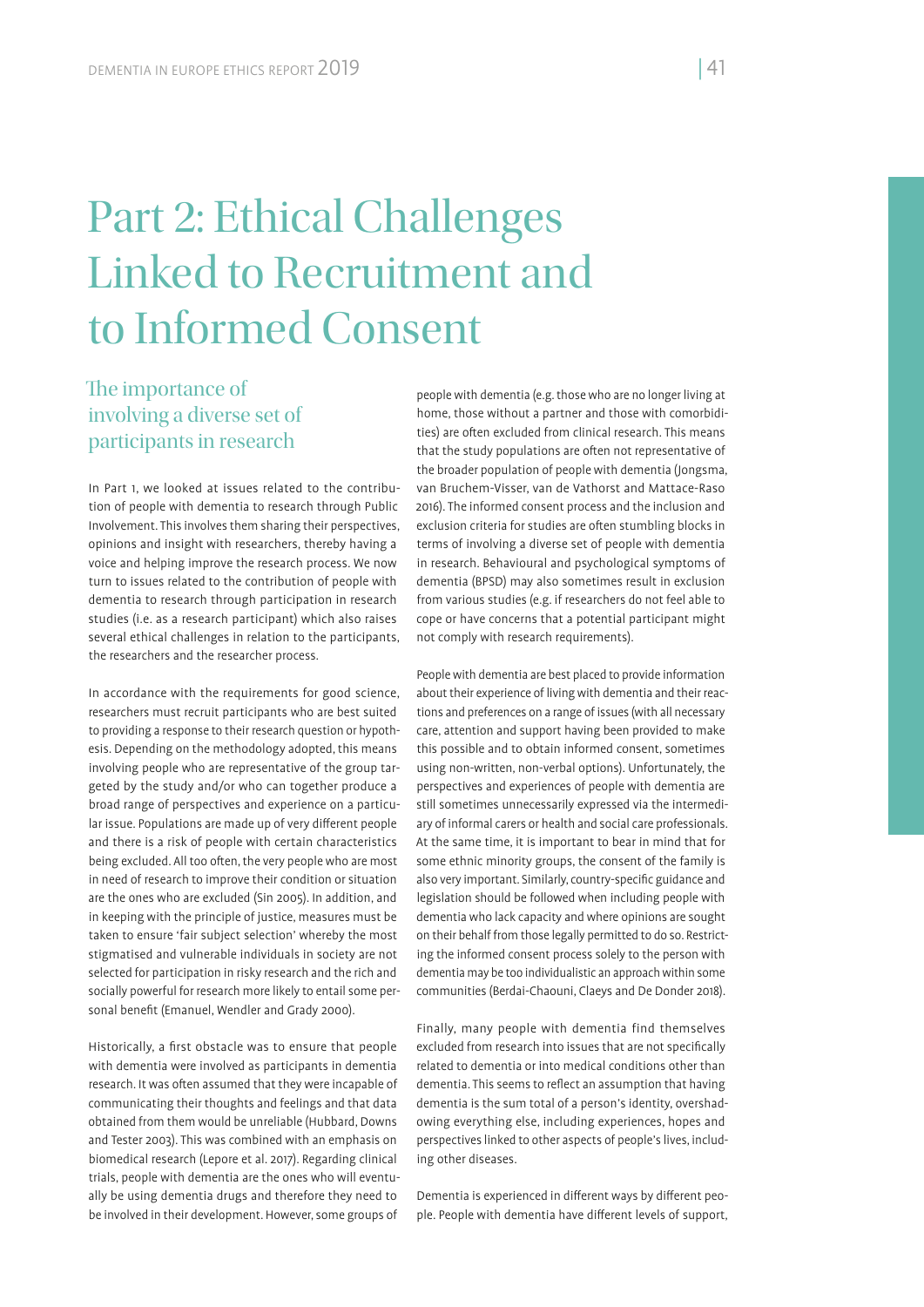different social relationships and roles, and different capacities. They also have a range of different cultural backgrounds with many people identifying with a number of sub-groups including 'communities within communities'. The diversity of people with dementia should be reflected in research samples but often isn't.

As mentioned earlier, people who have lower levels of education, intellectual disabilities, lower health literacy, more advanced dementia or are from a minority ethnic group are frequently excluded, as are many older people living with dementia who may also have other health conditions (e.g. depression, cancer or diabetes). People with dementia should not be excluded or miss out on opportunities to take part in research solely on the grounds of characteristics they may or may not have. Ignoring or being ignorant of the needs and interests of large proportions of people with dementia, resulting in them not being involved in research, runs counter to the principle of equity and involves epistemic injustice. It means that some people with dementia are not being granted the same opportunities as other people to contribute towards science (with the potential burdens, risks and benefits that this entails) and thus to society. With regard to epistemic injustice, they are not being recognised or considered as knowers, which is harmful for them in that it leads to discrimination and in researchers missing the opportunity to hear their voice, resulting in limited and biased knowledge about the topic.

Whilst the aim of research is not to benefit individual participants, many participants do feel that they gain something personally out of participation such as a feeling of personal satisfaction from pursuing altruistic motives, increased contact, a feeling of hope, of having a purpose and of empowerment, and access to 'state-of-the-art' consultation and disease monitoring, information and management. Potential benefit must of course be balanced against potential harm. However, an overemphasis on harm may lead to the possible benefits of participation being overlooked. Hellström et al. (2007) conclude that there are serious consequences to not including people with dementia in research and suggest

that the question should not so much be about whether people with dementia should be included in research, but rather how we can best achieve this and how we can afford not to. Excluding some groups of people from the opportunity to experience such perceived benefits could be considered as discriminatory and institutional racism (Hussain-Gambles 2003).

From a scientific perspective, failing to involve a diverse set of people with dementia in research means that the responses to research questions and hypotheses are incomplete, misleading and at worst wrong. Konkel suggests that not only does the failure to involve a more ethnically diverse set of people in research exacerbate health disparities but it also represents "a missed scientific opportunity to fully understand the factors that lead to poor health and disease" (2015, p. 298). Bhopal and Sheikh further suggest that the exclusion of people from minority ethnic groups "promotes inequality, maintains inequity and is unethical and institutionally racist, if not illegal" (2009, p. 2). From a disability and human rights perspective, appropriate measures should be taken to ensure that people with dementia are enabled and empowered to take part in research on an equal basis as people without dementia. The following general principles from Article 3 of the CRPD, which were developed in the context of attempts to ensure the equal involvement of people with disabilities in society, could be equally helpful when considering the involvement of a diverse set of people with dementia in research:

- Respect for inherent dignity, individual autonomy including the freedom to make one's own choices, and independence of persons,
- Non-discrimination,
- Full and effective participation and inclusion in society,
- Respect for difference and acceptance of persons with disabilities as part of human diversity and humanity,
- Equality of opportunity,
- **Accessibility**,
- Equality between men and women.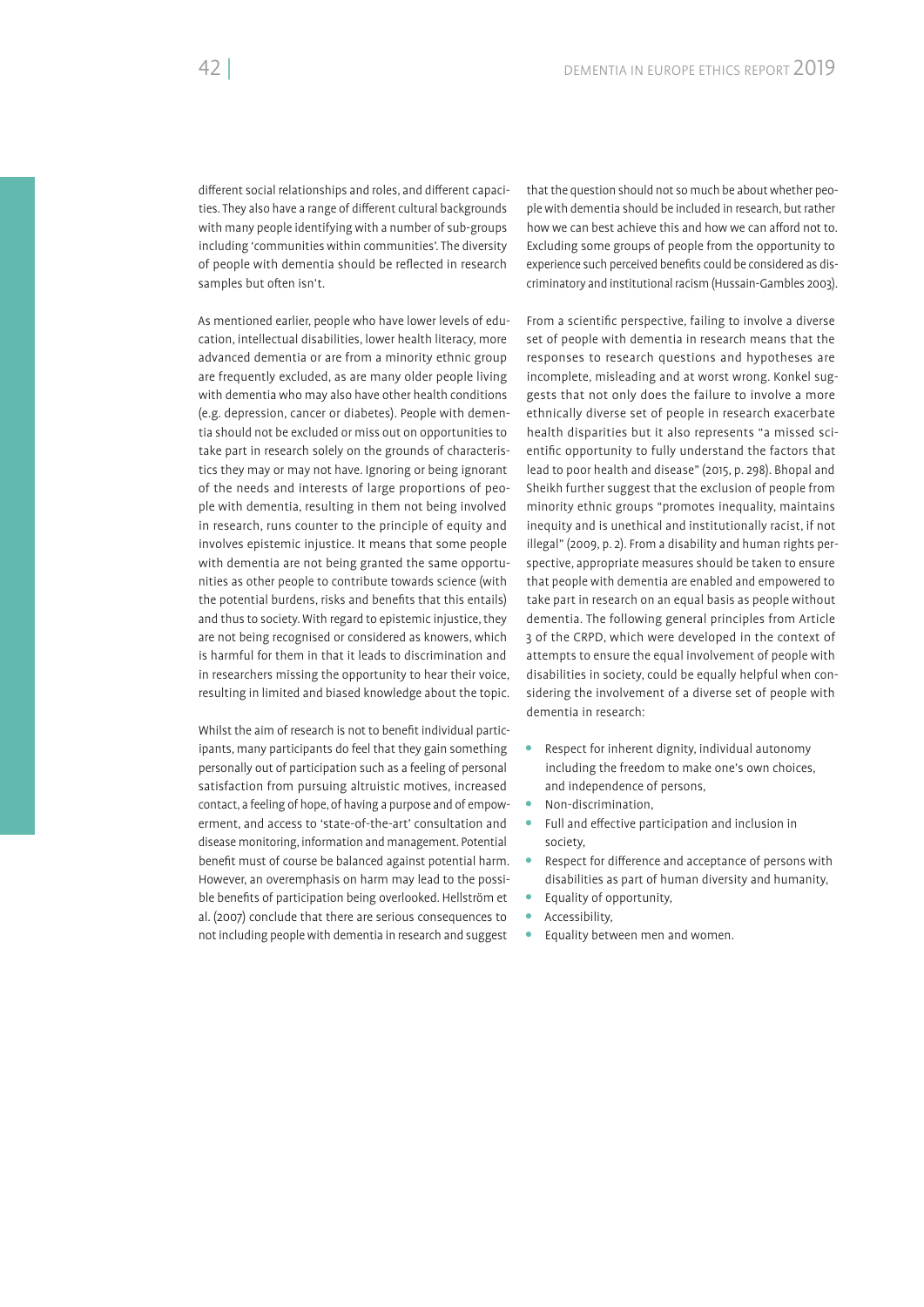#### Recommendations for researchers, research ethics committees and funders

Strive to address inequity so as to ensure that a broad range of people with dementia are involved in research as participants for the following reasons:

- People with dementia should all have an equal opportunity to be involved in research (in keeping with the principles of justice, solidarity and respect for autonomy).
- Excluding certain groups of people or people who possess or lack certain characteristics would be discriminatory.
- Having advanced dementia, or lacking capacity to consent, does not necessarily mean that a person may not participate in research.
- Findings cannot be generalised (in the context of quantitative research) to people with dementia if participants were from a small sub-section of people with dementia.
- Findings cannot be considered to represent the diversity of people with dementia if participants were from a small sub-section of people with dementia.
- Failure to do so may result in treatment, services, care and support which only corresponds to the needs of a sub-section of society with the needs of other members of society going unmet.
- Failure to do so results in societies failing to benefit from the wealth of experience and of potentially different ideas, perspectives and solutions.
- Failure to do so prevents the creation and maintenance of an inclusive society.

#### Additional recommendation for research ethics committees

 Recognise that much research is still required into supporting people with advanced dementia and this population should not be excluded from participating in research provided that appropriate processes have been followed.

#### Summary

Researchers must recruit participants who are best suited to providing a response to their research question or hypothesis. The principle of justice should be respected , which means that everyone should have the same opportunity to take risks, enjoy the benefits and generally contribute towards society through participation in research. Some groups of people with dementia continue to be excluded with the result that the diversity of people with dementia, which should be reflected in research samples, often isn't. The people who are excluded often have lower levels of education and health literacy, intellectual disabilities, more advanced dementia, co-morbidities or are older or from minority ethnic groups. This exclusion is unethical and unacceptable, leading to some groups of people with dementia being disempowered and their needs and wishes ignored, and representing missed scientific opportunities and incomplete or misleading results.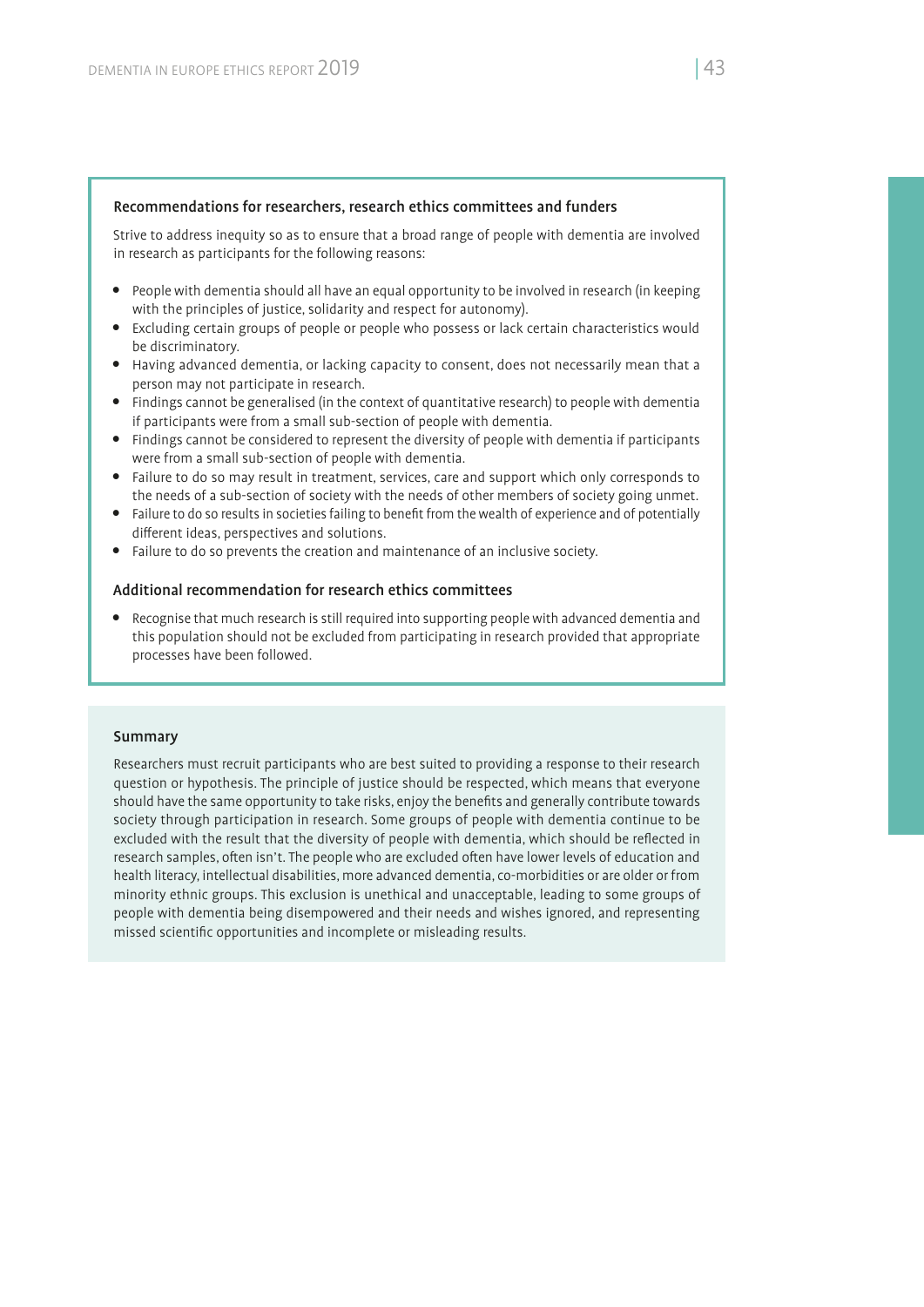# Attracting interest and addressing barriers to research participation

A key determining factor for the involvement of any person in research is that he or she knows about the study and realises that it would, subject to the fulfilment of certain conditions, be possible to be involved. Even though members of the general public are frequently informed about the latest research findings in newspapers or on the Internet, or hear about breakthroughs on the television, they do not necessarily make or understand the connection between research and those breakthroughs, hear about studies which are recruiting participants or know how to nd out about them. Awareness of research and willingness to participate does not, however, necessarily translate into people becoming research participants. Other factors may affect participation such as, for example, a person's current medical condition, cultural and linguistic factors, financial and time constraints, employment constraints, geographical proximity to research sites and mobility/travel issues (Wendler et al. 2005, Konkel 2015). The timing and effects of various medication may also affect the desire to participate (e.g. people feeling groggy in the morning, needing support to take medication). In this section, we look at some of the key issues linked to the initial task of informing and arousing the interest of a broad range of people with dementia in research, and how this in turn may affect the participation of a diverse set of research participants with dementia.

#### Language and literacy

In Part 1 of this report, the issue of literacy and language was raised as a barrier to the involvement of some people with dementia in PI. Difficulties with language, literacy, as well as the ability to use computers, may also result in some groups of people not being aware of research for which they may be suitable participants. Increasingly, Internet platforms are being set up to inform the general public about research opportunities and to encourage people to participate in research<sup>41</sup>. However, this caters for people who are literate, able to use computers and who have Internet access, which is not always readily available or affordable. As these approaches become increasingly popular, there is a risk of more traditional methods of contact becoming less common and of knowledge about (and hence access to) research being ever more restricted to people with a similar set of characteristics.

Differences in levels of health literacy may also affect people's interest in participating in research. Health literacy is commonly defined as "the capacity to obtain, process, and

understand basic health information and services needed to make appropriate health decisions" (Brach et al. 2012, p.1). In this sense, it is associated with healthcare decision making but failure to understand information about health may also affect motivation to contribute towards health-related research (e.g. to improve diagnosis and quality of life, develop treatments, better understand how people are affected by certain conditions and develop non-pharmaceutical therapies and approaches to disease management). In other words, if people do not understand the topic of research and why it is important to address it, it is unlikely that they would be motivated to participate.

Linguistic, educational and cultural issues may also be significant barriers to the participation of people with dementia in research because many of the tools used to diagnose dementia or measure disease progression, as well as instruments to measure research outcomes (all of which are essential components of many studies), are not suitable for people with dementia from linguistically and culturally diverse groups. Some have been translated but many have only been validated in populations from the Western culture. Moreover, language is not the only obstacle as the tools and instruments may in addition be culturally biased<sup>42</sup>. The fact that these have not been developed is an example of inequity and a structural barrier to inclusive research which needs urgent attention. Moreover, the tendency to focus predominantly on written informed consent is also a barrier (e.g. for some older migrants and people with language difficulties) and recorded verbal consent should be considered as an alternative (Berdai-Chaouni, Claeys and De Donder 2018).

# Trust and legitimacy

One possible approach to raising awareness about opportunities to participate in research is through the intermediary of health and social care professionals who have access to a broad range of people. However, distrust of such professionals and the fear of racism are common amongst some minority ethnic communities (Shah 2007, APPGD 2013, Kenning et al. 2017, Condon et al. 2019). The fact that scientists have not always been trustworthy in the past and their general lack of public accountability may hamper the willingness of people to participate in current scientific research. Where there have been healthcare research scandals involving scientific misconduct (such as the Tuskegee study in the United States as described in the introduction), trust in researchers may be particularly low, in general and in particular amongst some minority ethnic groups (Daigle 2019). However, it should not be assumed that all members of a particular minority

<sup>41</sup> Examples include ResearchMatch, the Alzheimer's Prevention Registry, and the Alzheimer's Association's TrialMatch (Source: Lepore et al. 2017)

<sup>42</sup> For more information on this topic, please see the section on "Challenges surrounding the development of culturally sensitive assessment and diagnostic tools section" in Alzheimer Europe's 2018 report on Intercultural care and support: https://www.alzheimer-europe.org/Ethics/ Ethical-issues-in-practice/2018-Intercultural-care-and-support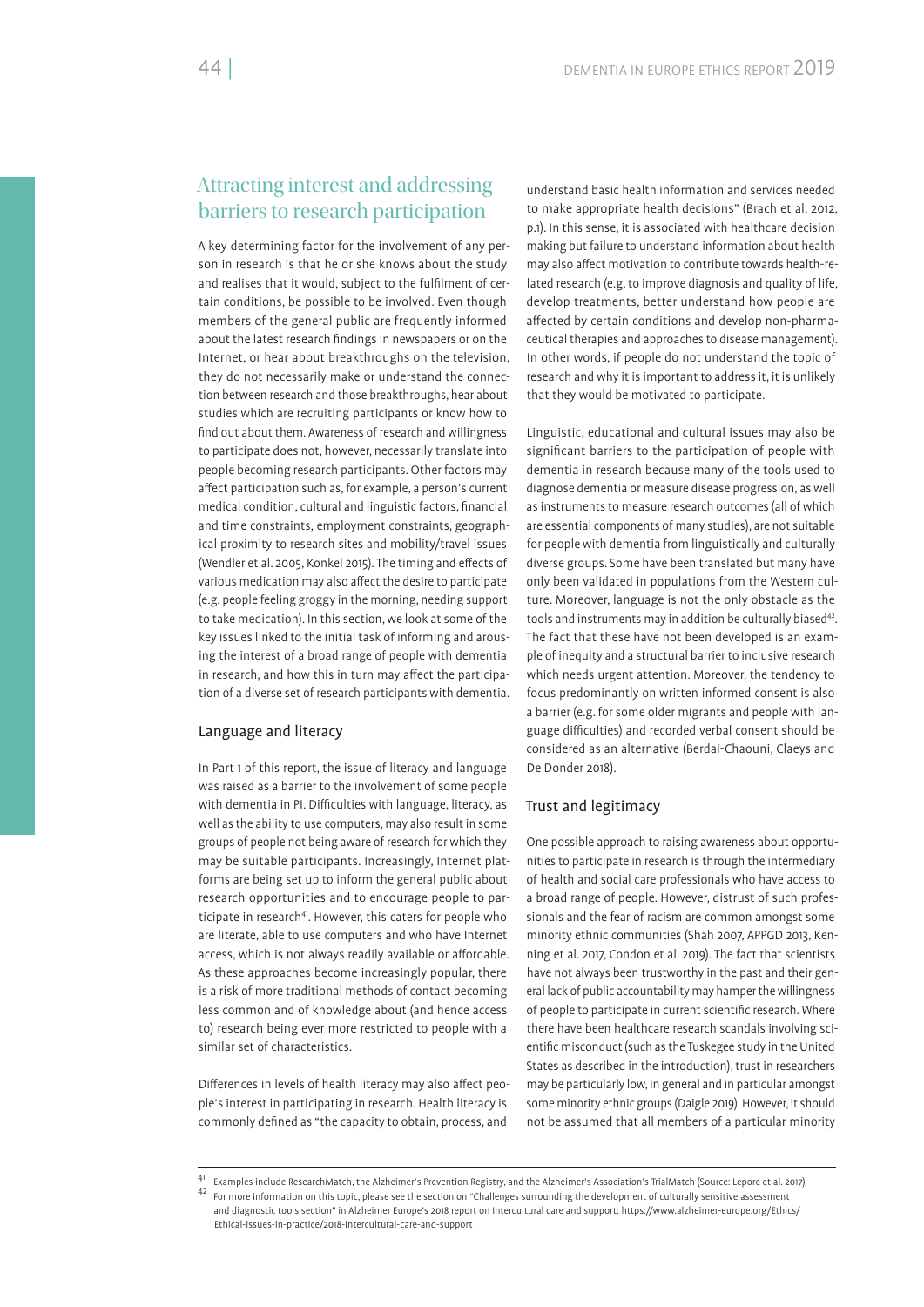ethnic group share these concerns or that awareness of such historical abuse is the sole reason for distrust in healthcare professionals and researchers (Wendler 2005).

With specific reference to people from gypsy<sup>43</sup>, Roma and traveller communities, Condon et al. (2019) point out that frequent mistrust of authorities occurs within the context of a long history of genocide, banishment, discrimination and rejection by mainstream society. There has also been a long history of abuse, discrimination and persecution against people from the LGBTI44 community, with homosexuality until quite recently having been illegal and considered in the medical profession as a form of sexual deviation (Peisah, Burns, Edmonds and Brodaty 2018). Many older people will have hidden their sexual orientation, gender identity or intersex status for many years and will be hesitant to engage in research which might result in it becoming known.

People with intellectual disabilities have also throughout history been marginalised. According to Rosner (2015), this may have a negative impact on their willingness to participate in research in that they may have low levels of trust in their own capabilities. Such self-selection/restriction may not always be evident. For some people, it may be linked to language use (the way things are communicated). It may be possible for researchers to build up trust by using the same language. It should not be assumed that everyone who seems to be able and free to participate in research shares that opinion. Low levels of education, lack of confidence in one's own abilities, difficulties communicating, internalised negative stereotypes and assumptions that participants would not be allowed or welcome (e.g. for people in group living environments or in situations of dependency) may all contribute to some people with intellectual disabilities not following up on opportunities to participate in research.

The issue of distrust may also be related to the perceived legitimacy of research projects in the sense that a lack of trust in the medical profession and researchers may raise questions about the value and purpose of the study. People from groups which are typically excluded from research may be suspicious about why they are being invited to participate or, conversely, may not believe that the goals of the study are in the interests of people from their communities. Indeed, much of the research which they have the opportunity to participate in does not necessarily reflect the interests or priorities of people from their communities (although there is no reason why such research should be their sole interest).

*"Many researchers have been using our community people, our culture, and our knowledge to do business. For example, lots of student researchers get their academic degree through using our knowledge……. I see this research as a business making use of our community's people, culture and practice" (comment from a person from an indigenous community, cited in Datta 2017, p. 10–11).*

Key persons or figures from various communities may therefore be crucial in providing access to people from various communities. It is important to develop a trusted and respectful relationship with these key people and not to 'use' them. Sometimes, potential participants from such communities do not even want to have full details about the research as they trust the judgement of the key person. If that person says that the research is good and that the researchers are trustworthy, then people will follow.

In contrast, it is important to be aware of some pitfalls related to trust. Research into the motivations of people to participate in research shows that trust is an important factor influencing decision making (Tromp, Zwaan and van de Vathorst 2016). This trust is very diverse, including, for example, personal trust in researchers or care professionals, institutional trust, trust in research in general and trust in the overarching system (Tromp and van de Vathorst 2018). It is crucial not to take advantage of these types of trust when approaching people for research participation.

#### Racial/ethnic bias

In most cases, the exclusion of certain groups of people in research is unintentional but unseen racial biases<sup>45</sup> may sometimes affect who gets recruited into studies (Konkel 2015). Researchers may, for example, assume that a person from a particular ethnic group would not want to participate or unconsciously overemphasise negative aspects of the study which may deter the person from deciding to participate. Bias against studies which would have involved more people from ethnic and other minority groups (e.g. on issues of particular relevance to people from those groups) may also occur at the funding stage. According to Konkel (2015), studies in the United States which focus on health disparities and minority populations are less likely to receive federal funding. This may be partly explained by the fact that only approximately 10% of those responsible for reviewing funding applications are from minority groups.

 $^{43}$  The term 'gypsy' is commonly used in the United Kingdom (officially and by members of the gypsy community) but not in continental Europe where it is generally considered offensive.<br><sup>44</sup> LGBTI stands for lesbian, gay bisexual, transgender and intersex<br><sup>45</sup> Whilst Alzheimer Europe challenges the concept of race and promotes the concept of ethnicity, the term race i

paper to refer to bias and discrimination resulting from persisting beliefs within society about 'racial' differences.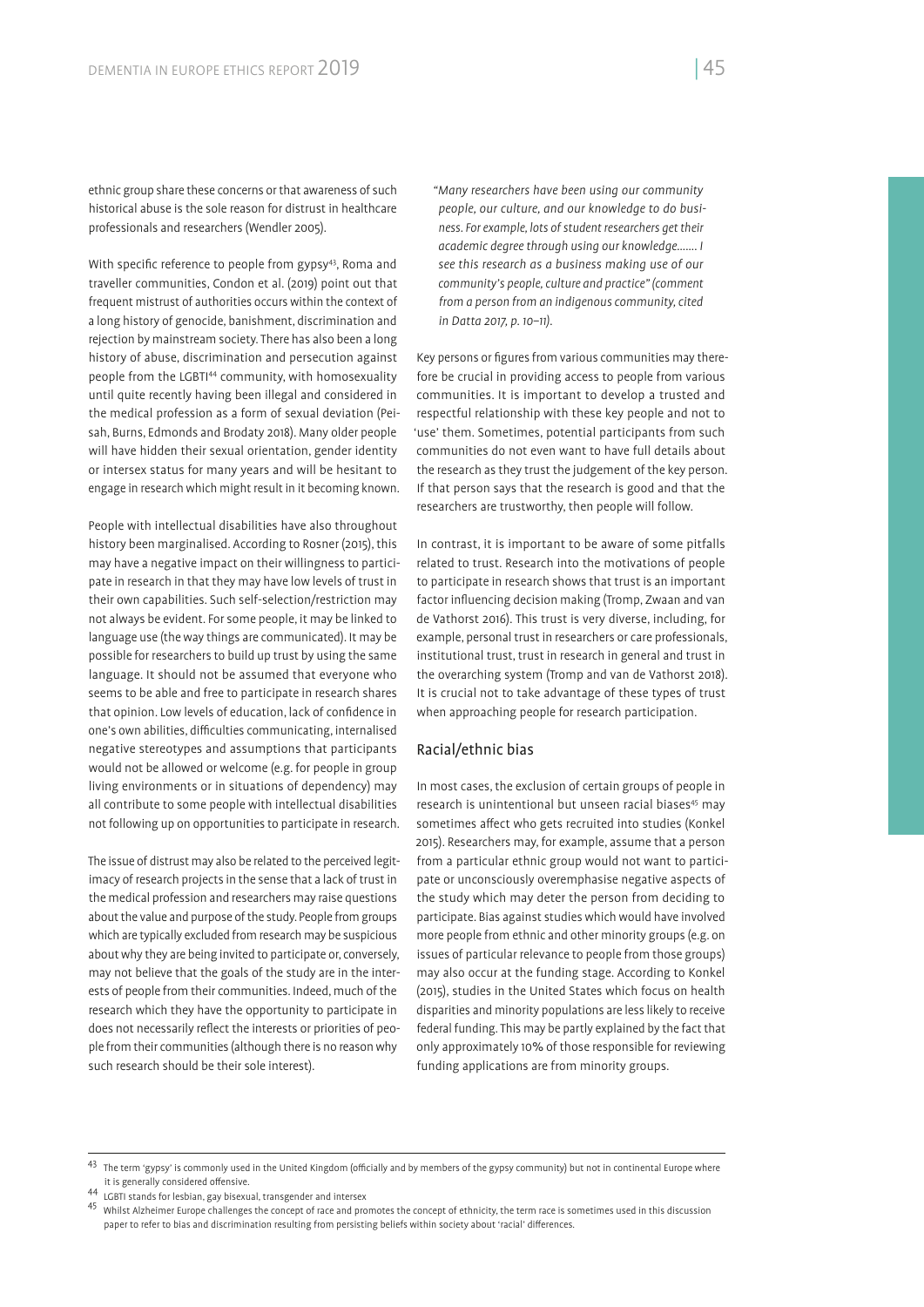As with the involvement of people from minority ethnic groups in PI, it is often assumed that people from those groups do not participate in research as participants because they are not interested. There is nevertheless evidence to suggest that people from minority ethnic groups are just as willing to participate as their counterparts from majority ethnic groups when given the opportunity and provided that the research objectives are presented in a way which is culturally meaningful (Wendler 2005). This means that it is clear what the benefits of the research could be for them or their community and that this is presented in a way that is familiar to them. Wendler concludes that measures need to be taken to facilitate equal access to health research for all minority groups, rather than focusing on trying to change attitudes of people from minority ethnic groups.

# The perception and portrayal of dementia and of people from various minority groups

Dementia has, over the centuries, and still is perceived in numerous different ways (e.g. as a divine punishment or test for wrongdoings, an organic brain disorder, a mental disorder, a natural consequence of ageing, something that is contagious and a sign of neglect and poor care of the person concerned) (Alzheimer Europe 2018). The different ways that dementia is perceived and portrayed has been long associated with barriers to help seeking, diagnosis and the uptake of services, and may also affect readiness to contribute towards research. People with dementia are not always treated as equal, respected and valued members of society. Society in general still has a long way to go in overcoming stigma and prejudice associated with dementia. Many people report feeling marginalised as a result of having dementia (Alzheimer's Disease International 2012). In some minority ethnic groups, an additional factor to consider is the 'newness' of dementia as a condition. Members of those groups are less familiar with dementia. This may, for example, be due to recent migration, the population being younger or lower levels of education.

Diagnostic labels can be useful in the clinical context and help people understand difficulties they may have been experiencing for some time. However, Garand, Lingler, Conner and Dew (2009) suggest that some people with dementia may be reluctant to take part in research because they (or in some cases their families) wish to avoid the stigma frequently associated with the diagnostic label, which could take the form of public stigma or self-stigma<sup>46</sup>. Public stigma involves the identification and labelling of people with a socially salient attribute (such as having dementia), attaching negative stereotypes, considering people with that attribute as being 'other' (i.e. not like 'us'), devaluing them and discriminating against them (including denial of equal opportunities as well as social distancing) (Link and Phelan 2001). The attribute

is not inherently stigmatising but comes to be considered as such because of the meanings attached to it which are socially salient and generally involve a perception of some kind of threat (e.g. to individuals, society or morality) (Stangor and Crandall 2000). Self-stigma involves the internalisation of negative stereotypes, resulting in low self-esteem and the anticipation of discrimination. Having a lower level of understanding of a particular condition has been associated with greater stigma (Corrigan and Watson 2007). Lower levels of education and difficulties with language and literacy are common amongst (but not restricted to) people from some minority ethnic groups. This may also partly explain higher levels of stigma within certain communities.

Close relatives and friends of people with dementia sometimes experience courtesy stigma (or 'stigma by association') (Blum 1991, MacRae 1999, Werner and Heinik 2008). Courtesy stigma involves perceived loss of social status and devaluation of a person because of his or her association with someone who is stigmatised (Goffman 1963). This experience is not limited to specific ethnic groups but may be particularly relevant for groups which are less individualistic. In some communities, the way that dementia is perceived or understood may have implications for the family as well as for the individual, and this in turn may have a negative or positive effect on participation in research. For example, the belief that dementia is a mental disorder that runs in the family may have implications for the status and honour of the family and hence be relevant to marriage negotiations. Consequently, there may be a certain reluctance to take part in dementia research. However, in some minority ethnic communities and in certain religions, people with dementia maintain their status of 'wise old person' even in an advanced stage of dementia which engenders more openness about dementia. This differs from the dominant Western discourse which tends to idealise youth and results in older people losing their respected status because of ageing. Islam, for example, emphasises the need to respect all older people (Mohammed 2017).

It is important to bear in mind that many people with dementia already experience stigma in relation to other attributes. Some of these people may be reluctant to participate in research which focuses on that particular attribute (e.g. a comorbidity or personal characteristic) or in which they will be categorised on that basis. The means by which potential participants are identified and categorised, even if used with good intentions, can sometimes be misguided and stigmatising. On the other hand, it should not be assumed that reluctance to take part in PI or research is because of stigma or that people, even in communities where dementia is commonly perceived as a stigma, all consider it as such or would avoid participation for that reason.

<sup>46</sup> Also in relation to research related to mild cognitive impairment.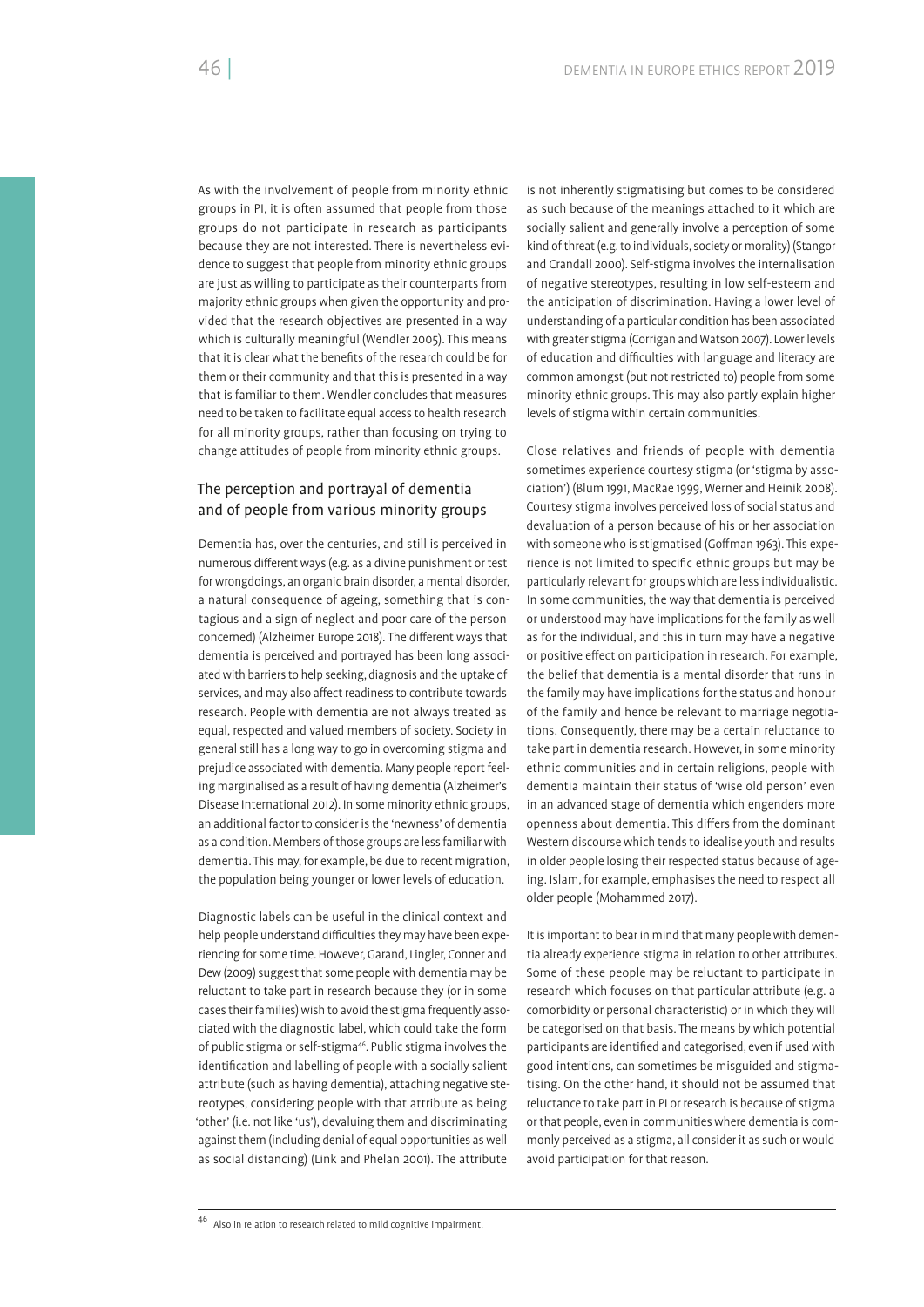Another issue related to diagnostic labels is that if people don't identify with a particular label or relate to it, they might not feel that they are being targeted to participate in PI or research. Terminology is constantly evolving and there are cultural variations in the use of various terms. Some people are confused about the meanings of the terms 'Alzheimer's disease' and 'dementia' as they are used inconsistently by some researchers and healthcare professionals who mix old and new conceptualisations (for more on this issue, see also page 60–61). In some counties, the term 'dementia' (as directly translated from English) is considered inappropriate if not offensive and therefore avoided (e.g. in Finland where the term 'memory disorders' is mainly used). Consequently, people with dementia who might otherwise be interested in contributing to research may not recognise themselves as being eligible or not wish to participate in a study where they are referred to in such a way. Moreover, terminology which reflects a strictly biomedical perspective of dementia does not correspond to some people's own perspective and experience (Jongsma, Spaeth and Schicktanz 2017). This may have a negative impact on their participation in research.

Some terms used to describe other conditions or people from minority groups are also considered derogatory or demeaning. A term which was acceptable and the norm at one point in time (e.g. mental retardation) is sometimes replaced or largely falls into disuse but is still heard from time to time in some geographical areas and can be found in various publications (Nash, Hawkins, Kawchuk and Shea 2012). Lack of familiarity with a particular group of people may result in overlooking distinctions made by people in those groups that are important to their self-identity and how they wish to be considered. In the literature, this is also framed as hermeneutic injustice (Jongsma, Spaeth and Schicktanz 2017). For example, Young, Ferguson-Coleman and Keady (2018, p.1002) point out that Deaf people (Deaf with a capital D) "constitute a cultural–linguistic minority for whom to be Deaf is not a marker of deficit but rather a feature of individual and collective identity". This is different from people who lose their hearing later in life. Uncertainty or ignorance about the correct terminology to use in order to be respectful towards potential participants may sometimes result in people feeling devalued and not wishing to contribute towards research. This is therefore one area in which the involvement of people from the targeted groups, perhaps with the involvement of gatekeepers, could be particularly helpful.

#### Recommendations for researchers

- Be sensitive to the different possible ways that dementia is perceived when trying to recruit people with dementia for research.
- Be ready to question your own assumptions about dementia and people with dementia.
- Help people to avoid the stigma they may feel as a result of being seen in a memory disorders clinic by making it possible for data collection to occur in their own home (may also help with compliance and retention).
- Pay attention to language and respect the linguistic preferences of potential participants.
- Check how people would prefer to receive information (e.g. not in headed envelopes of an Alzheimer's disease centre or on documents with letterheads which refer to mental health, dementia or memory clinics).
- Check when it would be convenient for potential participants to be contacted or visited (e.g. at a particular time of the day or when a certain relative is not likely to be home).
- Build up trust with marginalised communities by speaking or involving a co-researcher who speaks their language or shares other characteristics of the group.

#### Recommendations for research ethics committees

- Try to ensure diversity on research ethics committee panels.
- Assess whether methods and materials used to advertise research projects are such as to be accessible and respectful towards people from different socio-cultural backgrounds.
- Ensure country-specific guidance and legislation has been followed to ensure capacity, but also recognise the valuable contribution to research by participants with advanced dementia.
- Assess whether the spaces where the study is carried out and the research procedures are such as to avoid any stigmatisation of participants.
- Seek clarification of additional support that may be required for data collection (e.g. the key worker of a person with intellectual disability).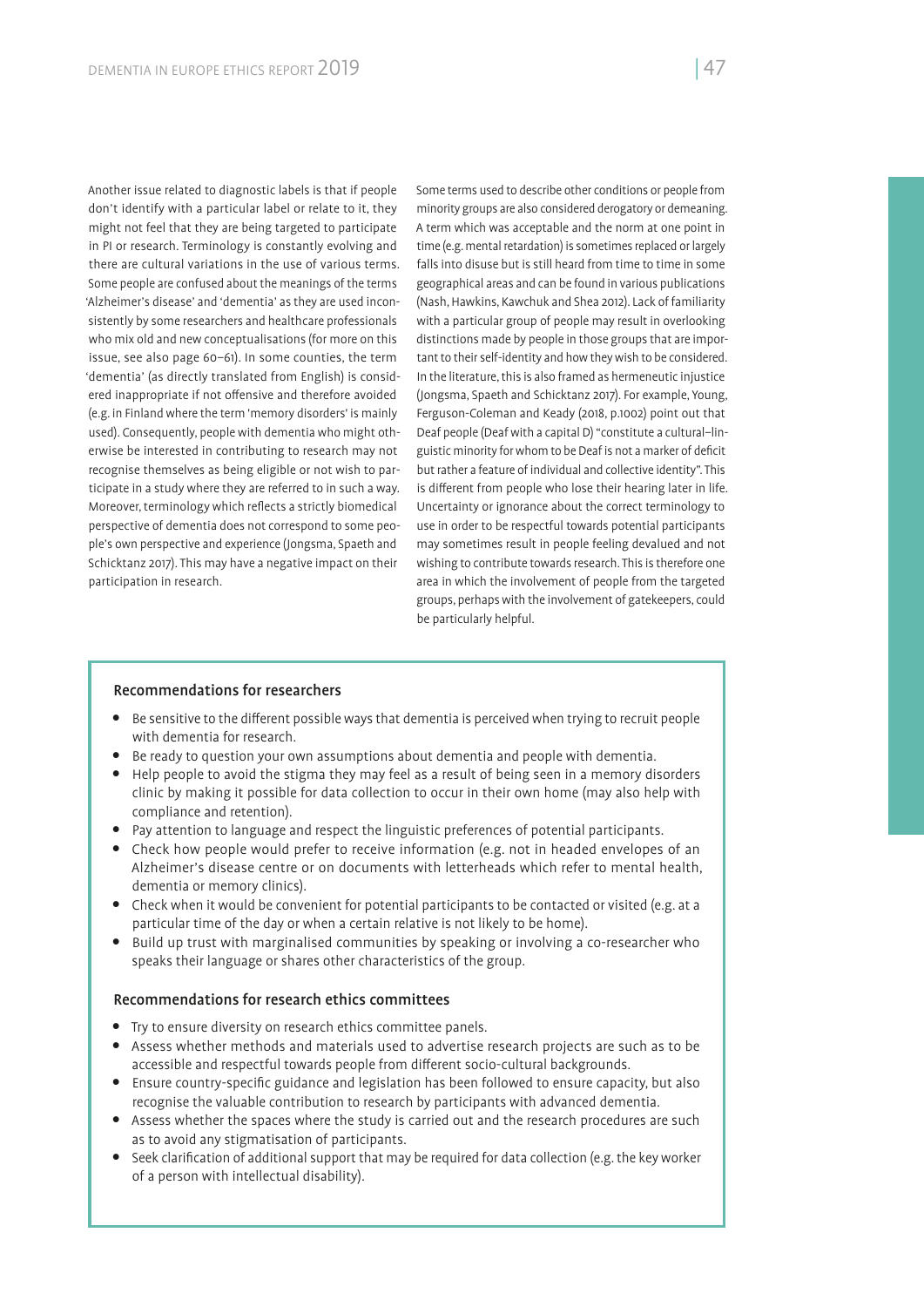#### Recommendations for funders

- Try to ensure diversity on funding committees.
- Be sensitive to how symptoms or conditions are framed in calls for proposals.

#### Summary

For some people with dementia, a range of factors stand in the way of them hearing about research, weighing up the pros and cons of participating and potentially volunteering to participate. Examples include difficulties with language and literacy, lack of trust of the people proposing the research or of researchers, not feeling that the research is relevant to people from their communities, not wanting to be associated with studies about dementia because of the way that it is perceived and portrayed and the negative labelling of sub-groups of the population of people with dementia. These barriers are often a result of the way that researchers raise awareness about their studies, the means that they use to attract potential participants, personal racial/ethnic assumptions or bias and lack of sensitivity to perceptions of dementia as a stigma. As was mentioned earlier in relation to PI, informational materials may sometimes be culturally inappropriate and disseminated in places that do not correspond to the cultural diversity of people with dementia. This calls for greater sensitivity and awareness from researchers and emphasises the importance of ensuring diversity on research ethics committees and funding committees.

#### The financial costs of involvement

Costs linked to being a research participant may put some people off participating, especially those from a lower socio-economic background. Such costs could, for example, include public transport, taxis or petrol and parking fees for trips to study centres, food, accommodation, minding fees for dependent relatives, loss of earnings, loss of holidays, and refreshments if the study visit takes place in the person's home. Researchers seeking to involve people with difficulties with language, literacy and learning would need to budget for extra costs and allow for extra time for outreach efforts, interpretation, translation, bilingual experts, researchers with expertise in intellectual disability, adapted information materials, transport to people's homes for home visits, additional transcription and translation costs for data analysis and costs linked to the development and validation of culturally sensitive data collection tools.

Some of these costs would be incurred at the recruitment stage and others would arise later but all such costs and the process for reimbursement should be made clear from the outset in order to avoid the risk of influencing decisions about the recruitment of a more diverse population in research. Researchers and funders need to take such financial costs into consideration when drawing up and approving budgets for research that is truly inclusive. Cost should not be used as an excuse for failure to involve a diverse population or exclude certain groups of people. Writing in the context of the involvement of people from minority ethnic groups in clinical trials, Hussain-Gambles concludes,

*"Economic considerations should not, however, be used as an excuse for the exclusion of minority people from clinical trials. Good science is expensive, and since the distribution of resources depends on priorities, it is a question of how high up the priority list is the problem of unequal representation in clinical trials" (Hussain-Gambles 2003, p.141).*

#### Gatekeeping

Gatekeepers are people who formally or informally control researchers' access to certain groups of participants. They may, for example, be respected members of minority ethnic groups, managers of care homes, legal guardians or informal carers. Gatekeeping can be empowering as well as restrictive with regard to the opportunities that people from various sub-groups of society have to participate in research and the possibilities that researchers have to reach them. It is therefore an important phenomenon to consider in relation to the recruitment of a diverse group of people with dementia in research. Taking the example of research involving the widely neglected group consisting of older homeless people with dementia, Manthorpe et al. (2019) found that staff in hostels for older homeless people were quite good at identifying hostel residents with memory difficulties, some of which may be linked to dementia. They were frequently in contact with them and were able to recognise some of the difficulties they were experiencing in carrying out everyday activities.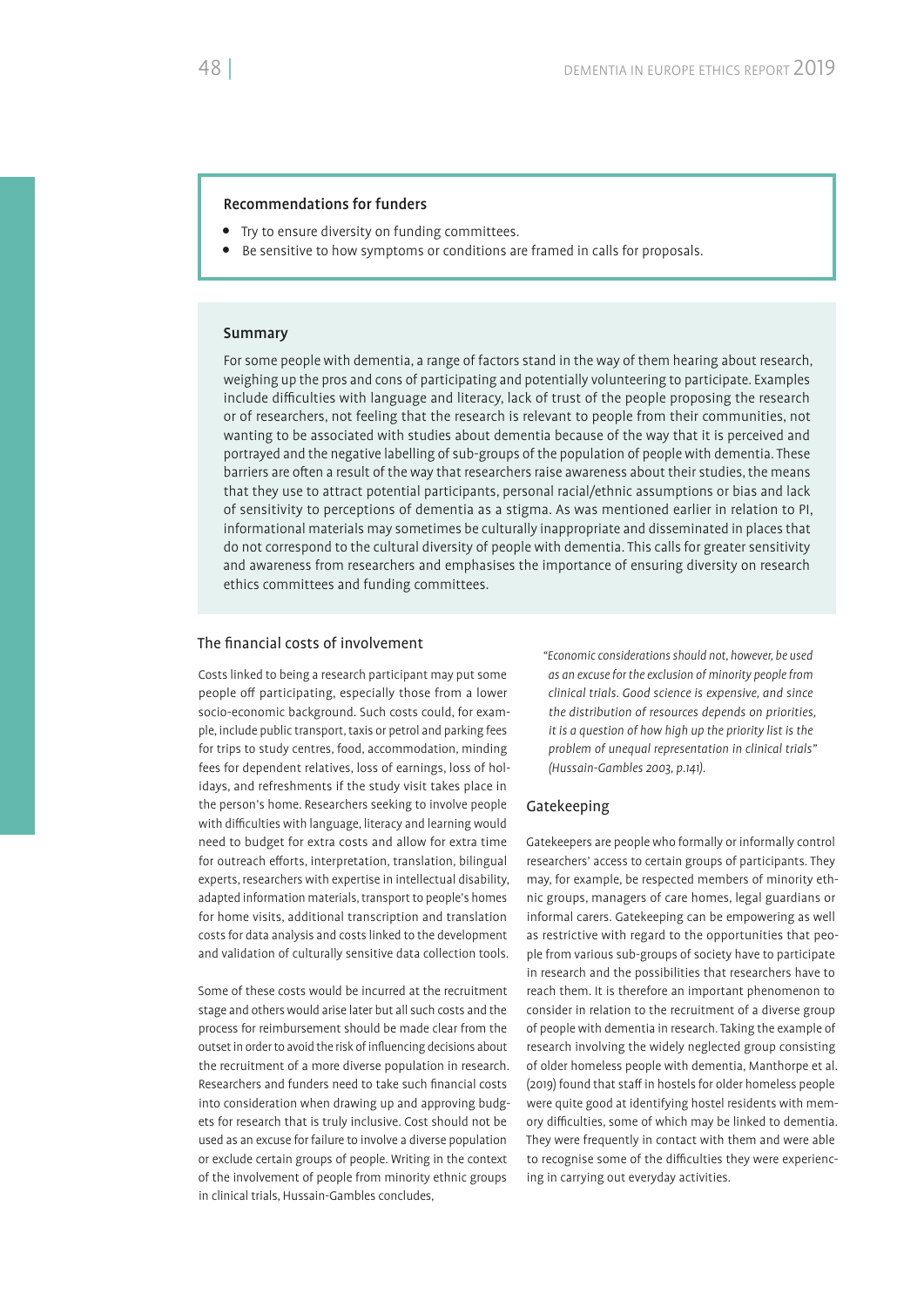Gatekeeping may serve the following purposes, which could be considered in a positive or negative light, depending on one's perspective:

- $\bullet$  To enable people from different sub-groups to hear about research opportunities, and understand the importance of a particular study for society and for themselves
- To enable researchers to access groups of people whom they would otherwise have difficulty reaching (e.g. because of language difficulties, trust issues, cultural and religious traditions governing interaction etc.),
- To protect people perceived as vulnerable from exploitation or from research activities which may be detrimental to their wellbeing or that of their entourage,
- To facilitate or promote research that is likely to be beneficial to people from the communities or subgroups of society to which the gatekeepers have access,
- To restrict access to potential participants in order to avoid extra workload or responsibilities (e.g. for health and social care professionals).

Gatekeepers have some degree of power to benefit people from the communities they represent by promoting particular research and facilitating the participating of people from those communities in such research. There are, nevertheless, a few challenges that need to be considered when seeking the support of gatekeepers.

When resulting in the restriction of researchers' access to broader groups of people with dementia who might otherwise have been interested in participating in research, gatekeeping could sometimes be considered as paternalistic and even an abuse of power. It may, for example, deny people with dementia the right to decide for themselves whether or not to take part in research (Lepore et al. 2017), thus failing to respect their autonomy. Nordento and Kappel (2011), for example, describe organisational restrictions which make it difficult to carry out research involving vulnerable groups in and outside of hospitals in Denmark. For gatekeepers who do not necessarily know the potential participants personally, there is a risk of them making assumptions based on stereotypes and inadequate knowledge (e.g. about the needs, interests or perceived vulnerability of individuals from various sub-groups such as people in residential care, with advanced dementia, in the oldest old group or with intellectual disabilities). In some contexts (e.g. in many German nursing homes), it is mainly legal guardians who decide whether or not residents will take part in research and they may be hesitant to allow this because of concerns about the research being burdensome to residents (Palm et al. 2016). It may also be the case that

they do not know the resident sufficiently well to make the decision about participation.

Doody (2018) describes how gatekeepers may, when trying to promote the inclusion of people with intellectual disabilities in research, actually block their inclusion with their 'protective power', which can be positive and nurturing when used appropriately (Witham, Beddow and Hagh 2015), but may also serve to silence and oppress potential participants. This represents an ethical dilemma in which gatekeepers may be caught between the desire to protect people from harm and the desire to respect and promote their autonomy. Doody (2018) suggests that it may be helpful for gatekeepers to have access to feedback given to researchers by the research ethics committees who review study proposals.

It should also be borne in mind that there are different levels of gatekeeping. Researchers may sometimes need to get past several layers of gatekeepers to recruit older people with dementia for research (Hellström et al. 2007). There may, for example, be directors of care homes who act as initial gatekeepers and different members of staff who must respect the directors' decisions but may have the power to block or hinder access to potential participants. There may also be legal guardians and informal carers. In the residential care setting, care staff are likely to be most affected by the involvement of people with dementia in research (Doody 2018) and may sometimes have personal reasons for refusing access.

Witham, Beddow and Haigh (2015) describe the need to understand attitudes and perceptions surrounding dementia and ageing, which are common in some settings in which researchers seek to access various marginal groups to participate in research. This includes social constructions of ageing as dependency and vulnerability, the 'positioning' (Harré and van Langenhove 1999) of people with dementia as incompetent and examples of what Kitwood described as 'malignant social psychology', including infantilisation and objectification of people with dementia (Kitwood 1990, 1997) and of a general hesitancy and uncertainty in dealing with people seen as 'other' or having 'special needs'. The infantilisation of people with dementia is a cultural cliché that is persistant and problematic. It silences people with dementia, thereby diminishing their autonomy and can be harmful in terms of not providing them with appropriate care and opportunities (e.g. to participate in research). It should therefore be avoided/challenged (Jongsma & Schweda 2018). Witham et al. (2015, p. 35) ask how some groups of people come to be positioned in such a way that they are not even asked in the first place and thus denied choice and autonomy. They suggest the "need to remain reflexive in situating the patient as 'vulnerable' and positioning them in such a way that choice and decision making become compromised".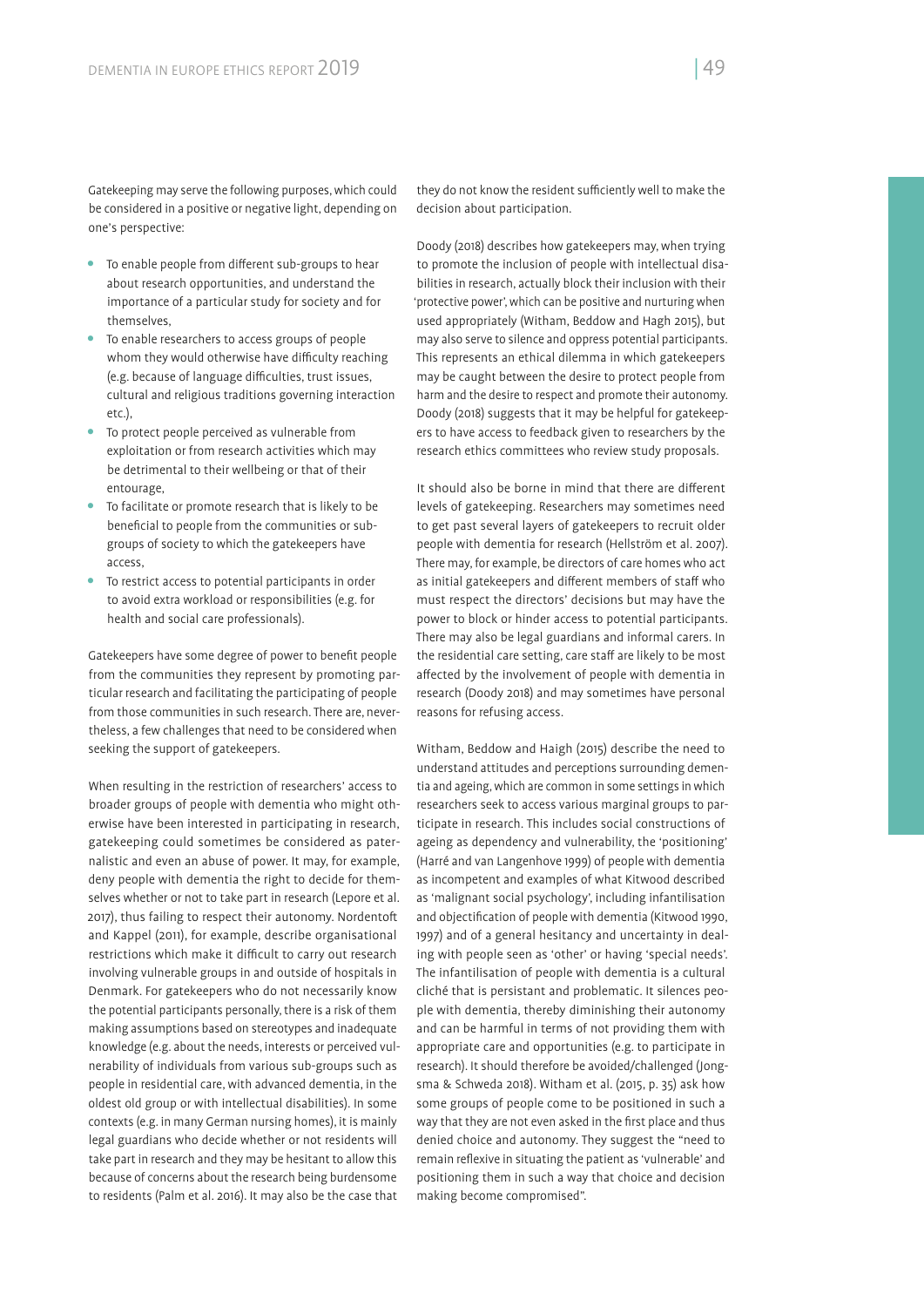Researchers who are not members of the communities or groups from which they are seeking to recruit participants may not always understand the extent to which a particular key person represents the interests of the whole community or just a part of that community. Fisher warns against "the unwarranted assumption that opinions of minority scholars and community leaders reflect or override those of the less educated and more vulnerable community members who may be the target of investigation" (2009).

Some communities are very heterogeneous, hierarchical and/or with significant cultural, social or religious sub-divisions. According to Bhattacharyya and Benbow (2013), there are hierarchies and caste systems in some minority ethnic groups. The South Asian community in the Bradford area of the UK, for example, has been described as culturally and socially fragmented with divisions based on caste, status, gender and generational hierarchies. People with intellectual disabilities also form a very heterogeneous group made up of several sub-groups (Doody 2018). People may sometimes object to being placed in a broader or seemingly inappropriate group by researchers. Condon et al. (2019) report a study (not related to dementia) in which Show People<sup>47</sup> were offended at the suggestion that their views would be similar to those of Gypsies, Roma and Travellers and not to those of the general population. This suggests the need for sensitivity to inter group differences that are prominent in many groups, including that of people with dementia.

Once identified and involved in a particular study, gatekeepers may find that researchers are keen to approach them about other research. This could be interpreted positively as evidence of researchers' interest in involving a more diverse set of people in research. Some gatekeepers may, however, find themselves inundated with requests, have difficulty managing the increased workload and have to reject some of them (Doody 2018). Having successfully negotiated access to a minority group, there may be a tendency for researchers to stick to that group because it has become 'easy to reach'. This does not represent fairness or progress in reaching out to a wider group of people as other perspectives may still be excluded.

Finally, gatekeepers often play a vital role in recruiting people with dementia from minority groups and invest a lot of time and effort in this task. Researchers may wish to offer them a token of their gratitude. Alternatively, based on the concept of reciprocity, some gatekeepers may expect or request something from researchers (e.g. payment, a service or a contribution to a programme that would be beneficial to people from that group). There are differences of opinion amongst researchers as to whether recognition

of the reciprocal relationship with gatekeepers should be based on a personal gesture or token of gratitude or on a more formal arrangement. Irrespective of the approach adopted, it is important to ensure that anything offered in return for the support of gatekeepers does not have an adverse effect on the choice of research projects to which they lend their support.

In addition to external gatekeepers, researchers need to bear in mind that they themselves might also be gatekeeping (Sharkey, Savulescu, Aranda and Schofield 2010). They themselves might have implicit inclusion and exclusion criteria that lead to them not approaching all eligible research participants (Tromp and van de Vathorst (2015). For example, they might have a prejudiced belief that someone would not want to participate, think that participation would be too burdensome or think that someone would be non-compliant in the research. Although this practice of individual gatekeeping by researchers is understandable, it is not desirable (Tromp and van de Vathorst 2015), because:

- **It denies personal choice,**
- It may deny a person a possible benefit resulting from participation in the research,
- It may reduce inclusion rates,
- It can cause selective inclusion (i.e. bias) and therefore endangers generalisability (in the case of quantitative research),
- It can result in an unfair distribution of burden, risk and benefit among people with dementia.

#### Different agendas/priorities

Research into issues relating to various minority groups often reflects topics chosen by or identified as being problematic by people who are not members of those groups and often for economic or political reasons (Tyack 1995). The actual topics selected may also be influenced by researchers' lack of awareness of the priorities of minority groups and partly due to hidden agendas of researchers and research institutes (e.g. linked to career advancement, the desire for recognition from peers and society, competition for funds and scientific curiosity). Increasing the involvement of a diverse set of people in research not only requires equal opportunities to participate in research but also equal opportunities to influence the research agenda. This point was made earlier with the regard to the importance of PI at the earliest possible stage, namely when exploring different possible research topics, prior to seeking specific funding. Involving people from minority groups in research should also extend to the choice of research topic.

 $47$  Show People are a cultural minority that have owned and operated family-run funfairs and circuses for generations. They often work on rides and attractions at fun fairs in the summer months and settle in the winter to repair the machinery (Horsfield 2017).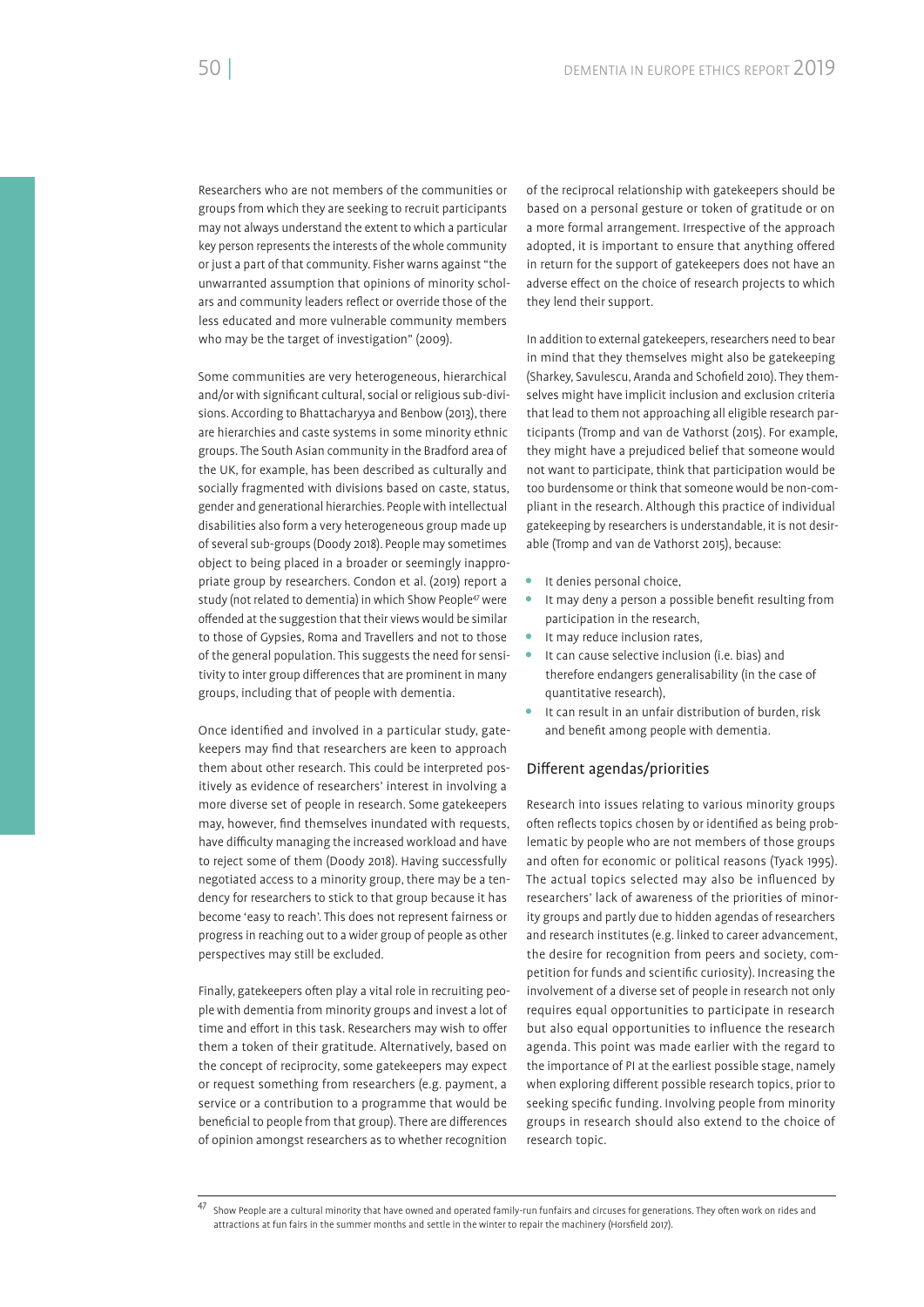There are different forms of dementia, the most common one being Alzheimer's dementia, followed by vascular dementia and then dementia with Lewy bodies, and mixed dementia is also common (Livingston et al. 2017). However, research into dementia is not closely aligned with the prevalence of these different forms. This means that some forms of demential such as Lewy body dementia, familial dementia and vascular dementia, are under-researched (Jongsma et al. 2016). Consequently, people with dementia do not all have the opportunity to participate in research related to their specific condition.

 $\triangleright$  "As I have frontotemporal dementia I am not eligible to participate in much of the research that is going on. I realise there is not as much being done on FTD but I am often even excluded from studies on the topic of living with dementia. I have dementia so why is a lot of this research just about people with Alzheimer's?" (Petri, person with dementia, Finland). Relevant questions and hypotheses must be addressed by researchers. It is therefore important to consult members of different minority groups, such as minority ethnic communities, people with intellectual disabilities or members of the LGBTI communities, so as to identify and respond to their interests and concerns (Konkel 2015). Promoting and respecting the values and interests of different communities and protecting communities from harm is what Weijer and Emanuel (2000) described as a matter of 'respect for communities'.

## Recommendations for researchers

- Create a realistic study population with adequate and appropriate inclusion and exclusion criteria.
- Budget for the cost of involving a diverse set of people with dementia as participants in research when applying for research funds.
- Ensure that the time required for informed consent is reflected in project timelines.
- Discuss with people from the relevant communities about possible participation, the kind of support they might need and the financial cost of this (e.g. travel, interpretation, dietary requirements, additional cost for one or more support people etc.).
- Invest in a diverse research team. The diversity within a research team enhances sensitivity to possible invisible issues related to the gatekeeper/research team relationship and can help avoid possible conflicts and mis-use of this relationship either by the gate keeper or by the team, and thus enhance access to communities.

#### Recommendations for research ethics committees

- $\bullet$  Be aware of too restrictive inclusion and exclusion criteria, which cause an irrelevant and impossible research population and diminished generalisability.
- Ask researchers to describe the measures that they envisage to involve a diverse set of people with dementia in research, including ways to approach possible gatekeepers.
- Be willing to consider necessary adaptations to existing procedures and open to novel approaches which may be necessary to achieve inclusive research.
- Assess (in relation to particular payment for particular research) whether reimbursement for participation in research would encourage the participation of people with dementia with limited financial resources and how ethically justifiable this would be.
- Ensure that anything offered to gatekeepers in return for their support is not such as to influence their choice to support research projects.

#### Recommendations for funders

• Involve relevant individuals and communities in decisions related to funding.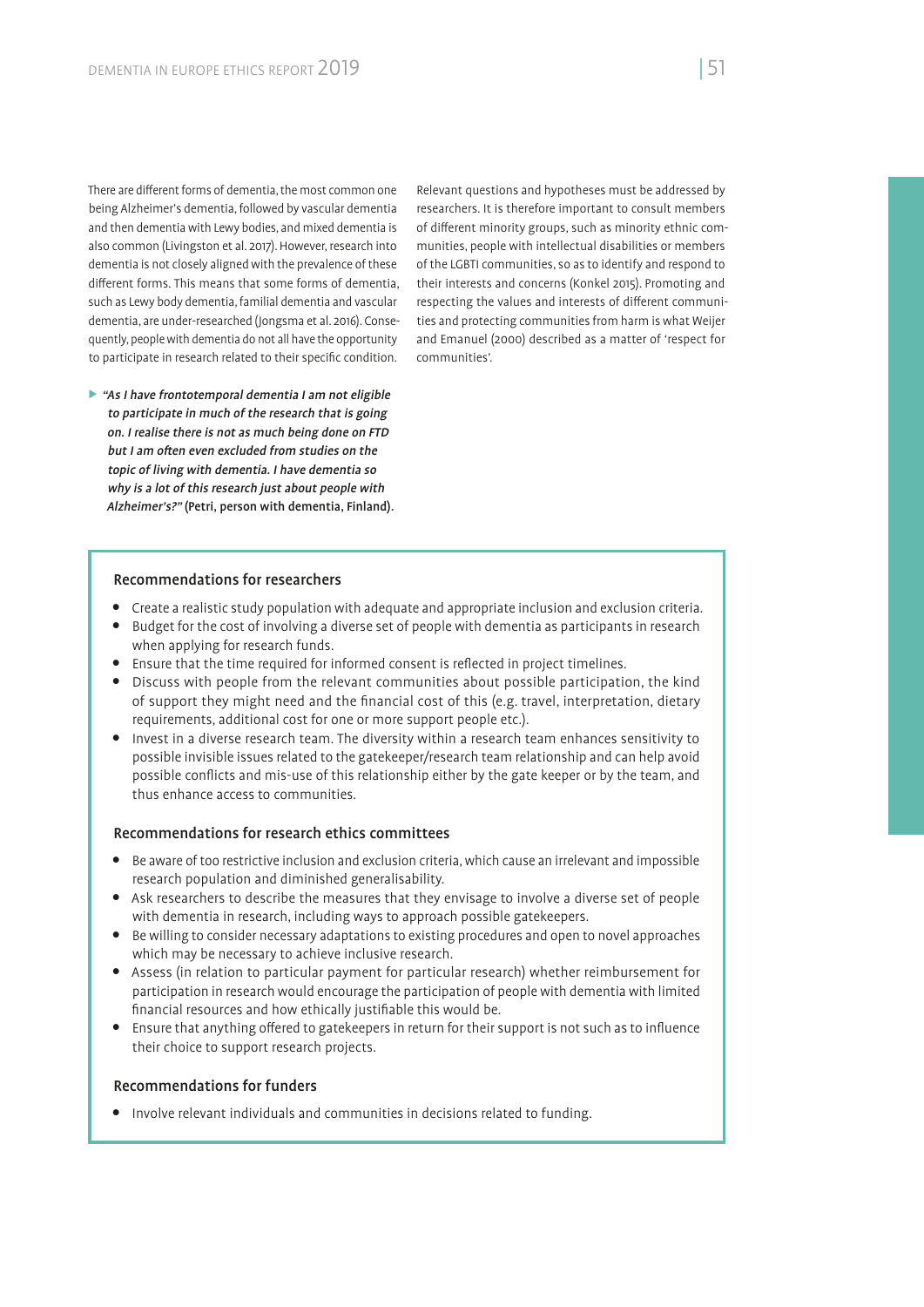#### Summary

It costs money to attract and involve a diverse set of people with dementia in research. Research funders need to bear this in mind and researchers need to ensure that they consider all the potential costs involved and draw up a comprehensive budget. People with dementia may be less enthusiastic about participating in research if they don't feel that it is relevant to them (e.g. to people with their type of dementia, to people from their communities or to people who have things in common with them). Gatekeepers often play an important role in enabling researchers to communicate the importance of their study to specific groups of people with dementia which the researchers might otherwise find it difficult to reach or engage with. They may also provide valuable insight into what is important to certain groups and even negotiate something for members of a group in return for the personal investment of some of its members. However, gatekeepers may at times hinder access to certain groups of people as a result of being over-protective and may not always reflect the interests of everyone in what is believed to be the group they represent. Researchers themselves may also gate keep in a way by ruling some people out of participation on the basis of assumptions about what they would or would not want or be likely to do.

# Sampling issues

In the previous section, we explored some of the key issues related to the involvement of a wide range of participants in research, with a focus on practical issues, cultural and societal challenges and ethical considerations. In this section, we reflect on issues which are closely related to the methodological requirements of research sampling, although these also have practical, cultural and ethical implications.

# Sampling bias and failure to capture diverse perspectives and experience

As it is rarely possible, in terms of practicalities, cost and time, to include all possible cases in a study, researchers typically select a sample of people to participate in their research. There are several different approaches to sampling in research, both for quantitative and qualitative approaches. Both approaches, including the many variations of each, emphasise the need to involve a broad cross-section of people. This is essential for truly inclusive research but despite concerted efforts to involve people with dementia from particular sub-groups of the population, for example, it often does not happen.

One of the difficulties when seeking to identify people from specific minority groups within an overall population for research (e.g. to try to ensure that the sample is more inclusive) is that details of the characteristics needed are not always readily available. Indeed, in many cases, it would be considered unethical or even illegal to record various details about people. For some characteristics, such as ethnicity or having impairments, it might be possible to ask if participants would be willing to provide such information (i.e. on a voluntary basis). This then poses the problem of providing pre-determined options, including 'other' or 'nonstated' or classifying open responses afterwards. Either way, this imposes a classification by researchers which does not

necessarily reflect real-world characteristics as experienced by or meaningful to the people concerned. For example, people who appear (to others) to belong to the same ethnic group may describe their ethnicity in a number of different ways. In the United Kingdom, for example, some people might describe themselves as BAME or BME or alternatively as Black, Afro-Caribbean, South Asian, Pakistani or Sikh, with many adding 'British' (e.g. Black British).

In quantitative research, good quality research (which is a pre-requisite for ethical research) relies on appropriate sampling strategies to avoid selection bias. According to LaMorfe (2016),

*"Selection bias can result when the selection of subjects into a study or their likelihood of being retained in the study leads to a result that is different from what you would have gotten if you had enrolled the entire target population."*

Selection bias would result in findings obtained from an over-represented selection of people from a particular group being generalised not only to other similar people from that group but also to the underrepresented group of people (Simundic 2013). A classic example of this would be the generalisation of the findings of a study only involving White ethnic groups to people from Asian or Black ethnic groups, possibly leading to the development of culturally inappropriate services. Biased sampling results in inaccurate, misleading findings, which are not truly generalisable and the abuse of participants' time and effort, as well as a waste of funding.

Many quantitative researchers would argue that samples should ideally be random to help ensure that they are statistically representative, thus permitting generalisation from the sample to the larger population. Contrary to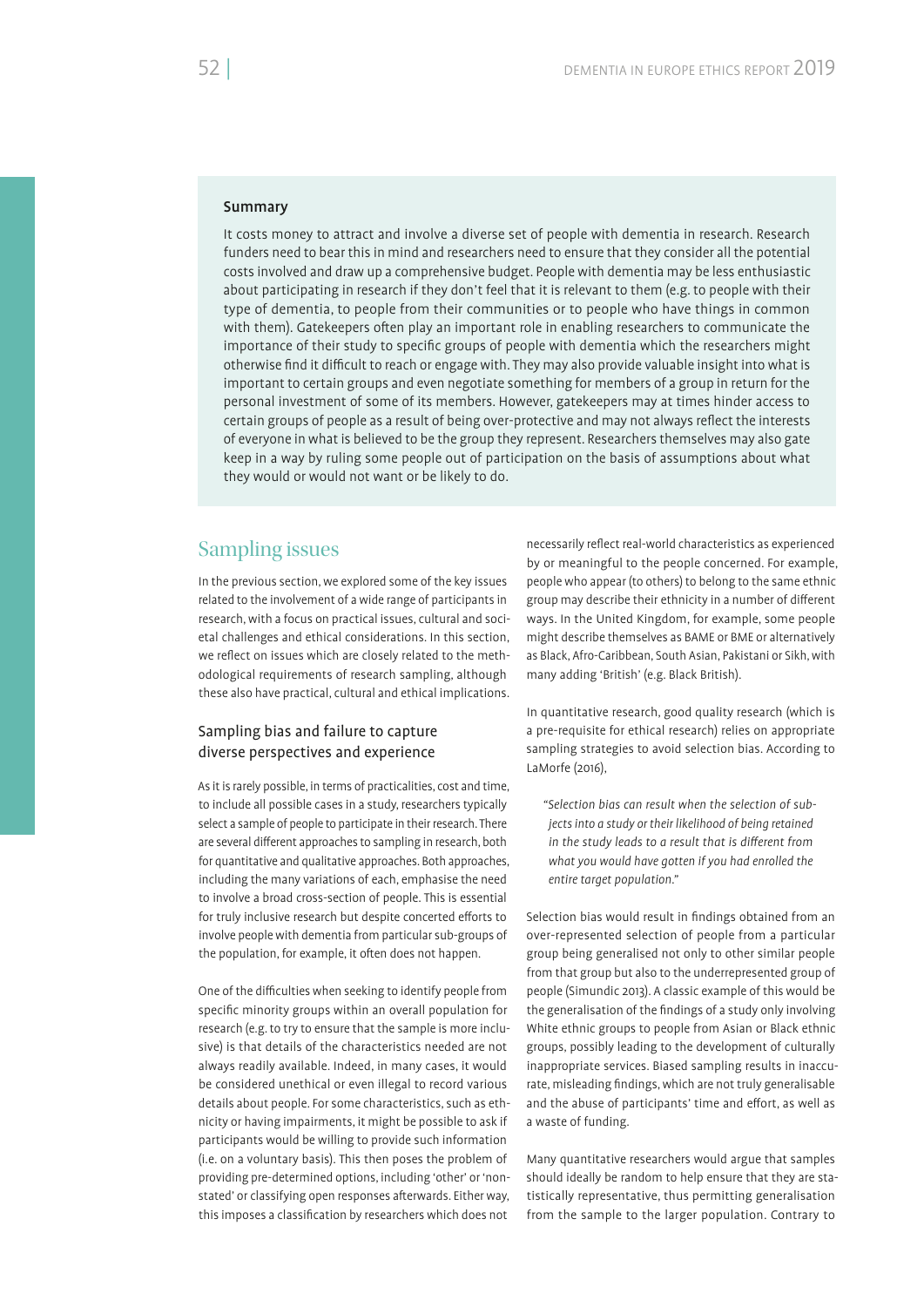popular usage of the term, 'random' does not imply that the selection of participants was haphazard but that strict measures were applied to try to ensure that the sample was not systematically biased (see below). Non-probability (i.e. non-randomised) sampling techniques are often considered inferior to probability (i.e. randomised) sampling techniques even though random sampling cannot guarantee the representativeness of a particular sample. This issue is discussed further in the sub-section on sampling hierarchies.

Qualitative research typically involves smaller numbers of participants, often purposefully selected to obtain rich, in-depth and meaningful information which illuminates the research question whilst capturing the diversity of experience. The terminology may differ in that the findings of qualitative research are not derived from statistical analysis and not intended to be generalisable but the goal of ensuring that the sample is sufficient and suited to answer the hypothesis or research question is similar.

Self-selection may occur in some quantitative and qualitative studies depending on the approaches adopted. For example, an Internet-based survey to measure or explore mobility issues of people with dementia would be likely to attract people who are able to use computers, perhaps with support, and have access to one, and exclude those who aren't and have not. Self-selection may also be influenced by the topic and by cultural differences with regard to readiness to discuss the issue with researchers or people who are not from the community. The opposite may also be the case in that people may sometimes be reluctant to discuss or provide information about a particular issue to someone from the same community (e.g. for fear of gossip or rumours, or to protect the honour and dignity of the family or individual). For quantitative studies, this would risk participants who choose to participate in a study not being equivalent (in terms of the research criteria) to the people who opted out. In qualitative studies, it would risk the people participating having very similar perspectives or experiences and not capturing the full diversity of perspectives and experience.

#### Sample size

Obtaining a sufficient number of people with dementia to participate in research can often be difficult. For research involving quantitative analysis, research ethics committees and funders may be justified in asking for clarification of the number involved (e.g. based on the population size, margin of error, confidence level and standard of deviation) in order to check that this would offer sufficient statistical power, and avoid wrongly failing to reject the null hypothesis. In quantitative research, if a sample size were too small, it could be assumed that the efforts of the research participants, and in some cases their discomfort or burden, were in vain because the goals of the study, namely to obtain

a valid response to the research question which can be generalised to the broader population, were not achieved. It could also be argued that financial and time resources invested in the study

*"were squandered since ultimately it will contribute absolutely nothing to improve clinical practice or quality of life. The situation becomes even worse if the research involves public funding: A total waste of taxpayer money" (Faber and Fonseca 2014, p.28).*

Faber and Fonseca (2014) point out that sample sizes which are larger than necessary are also unethical because this would indicate that some people were needlessly exposed to risk or burden, or that their time, efforts and public funds were wasted. Larger-than needed sample sizes are rarely the problem though. When striving to include people from minority groups in research, attracting a sufficient number of participants can be a real problem and in quantitative research, simple random sampling is often not the best approach. Moreover, actively seeking to include a sufficient number of people from various sub-groups in representational proportions necessitates the involvement of a much larger number of people, with the financial and practical implications that this may incur (Hussain-Gambles 2003). The need to be able to identify people from a more diverse background can also be problematic for qualitative research.

In qualitative research, relatively small numbers of participants are quite common. The principle of qualitative research is that researchers seek to obtain data, often regarding quite complex social phenomena, with a focus on meaningfulness, the diversity of experience and rich descriptions. Researchers are nevertheless often expected by research ethics committees and funders to give some indication of the possible number of participants to be involved in a study even though in many cases the number is determined by the saturation of the data obtained. Once the point of saturation has been reached, further collection of data would be unethical. As with excessive numbers involved in quantitative research, continuing to recruit participants and to collect data beyond the point of saturation would amount to a misuse of human and nancial resources, with people sometimes undergoing burdensome tests or questioning for no benefit at all. Asking researchers to justify the number of participants in advance may be based on an inadequate understanding of certain qualitative research approaches, may put pressure on researchers to involve more people than necessary and may be interpreted as questioning the validity of qualitative research by trying to apply standards and criteria for quantitative research.

As a means to involve people with more advanced dementia in qualitative research, it has been suggested that larger samples than usual may be required in order to obtain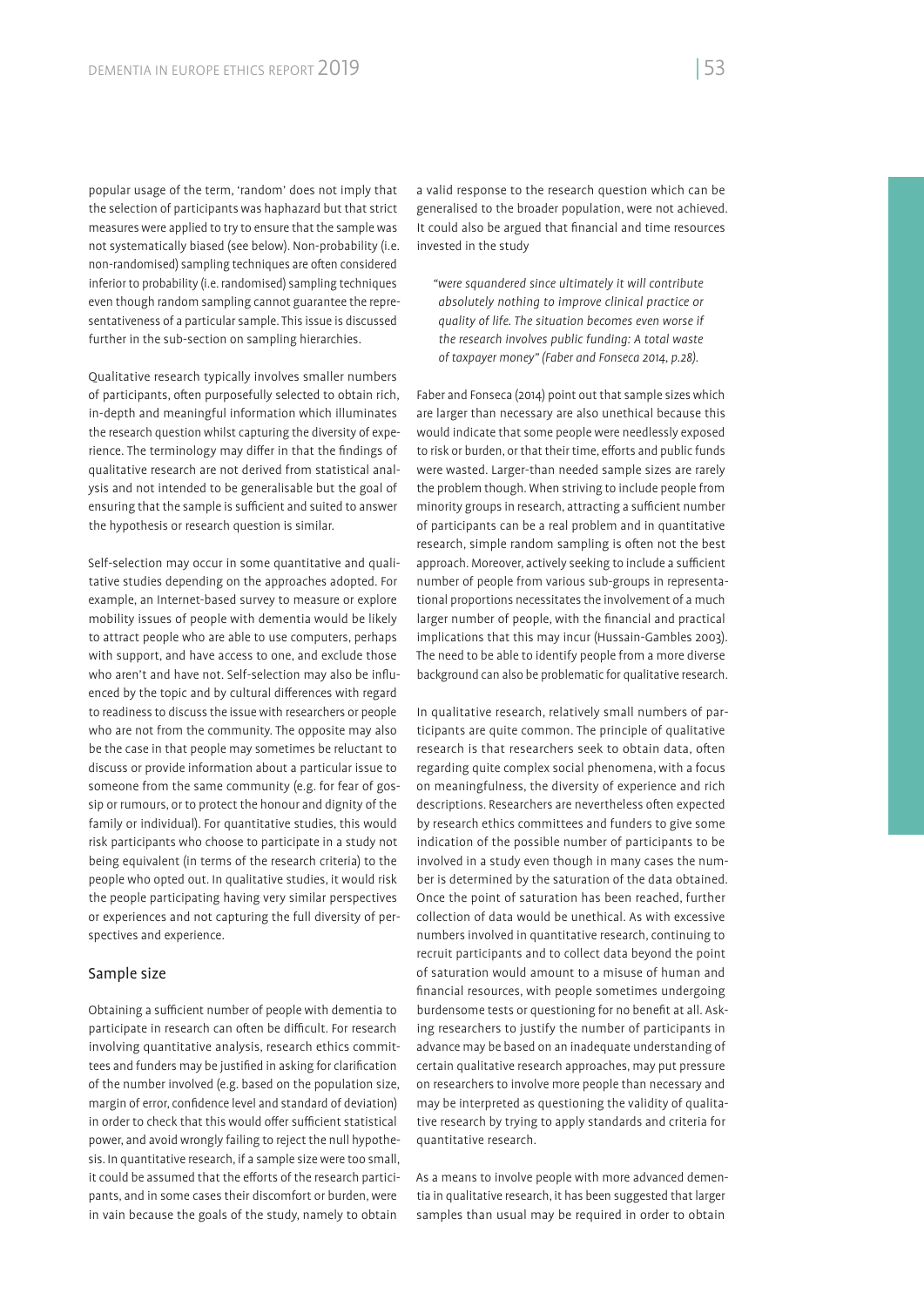sufficiently rich data. Reporting on the experience of a few studies, Beuscher and Grando (2009) state that it may also be helpful to conduct multiple interviews, to have multiple

readings of the transcripts and to triangulate the findings of the interviews with observational and field notes.

#### Recommendations for researchers

 Describe in the research protocol the rationale for the sampling strategy and how this is conducive to the promotion of inclusive research involving people with dementia.

#### Recommendations for research ethics committees

- Consider the need for inclusive research when evaluating the appropriateness of the sampling strategy in the context of judging the scientific validity of research projects.
- Ensure that the assessment of sampling strategies is appropriate to the research design and proposed methodology.

## Recommendations for funders

Recognise that small sample sizes do not necessarily mean a less effective study provided that there is methodological rigour and reliability in approach.

#### Summary

Because of the time, effort and money it would cost to include all possible cases in a study, researchers typically select a sample of people to participate in their research. The risk of selection bias is particularly important in quantitative research and may result in the results of an over-represented selection of people wrongly being generalised. Random sampling is probably not the best approach to gain a representative sample of people with dementia living in multicultural and diverse societies. In qualitative research, smaller numbers of participants are often purposefully selected to obtain rich, in-depth and meaningful information which captures the diversity of experience. Self-selection may occur in some quantitative and qualitative studies and may contribute towards an unrepresentative and characteristically restricted sample. Obtaining the right number of participants can often be difficult. Too small a sample in quantitative research may result in inconclusive results that lack sufficient power to be generalisable, and too many people in qualitative research (sometimes based on a lack of understanding of the principles of qualitative sampling) may lead to an abuse of people's time and effort. In both cases, inappropriate sampling leads to a waste of financial and human resources which could have been put to better use.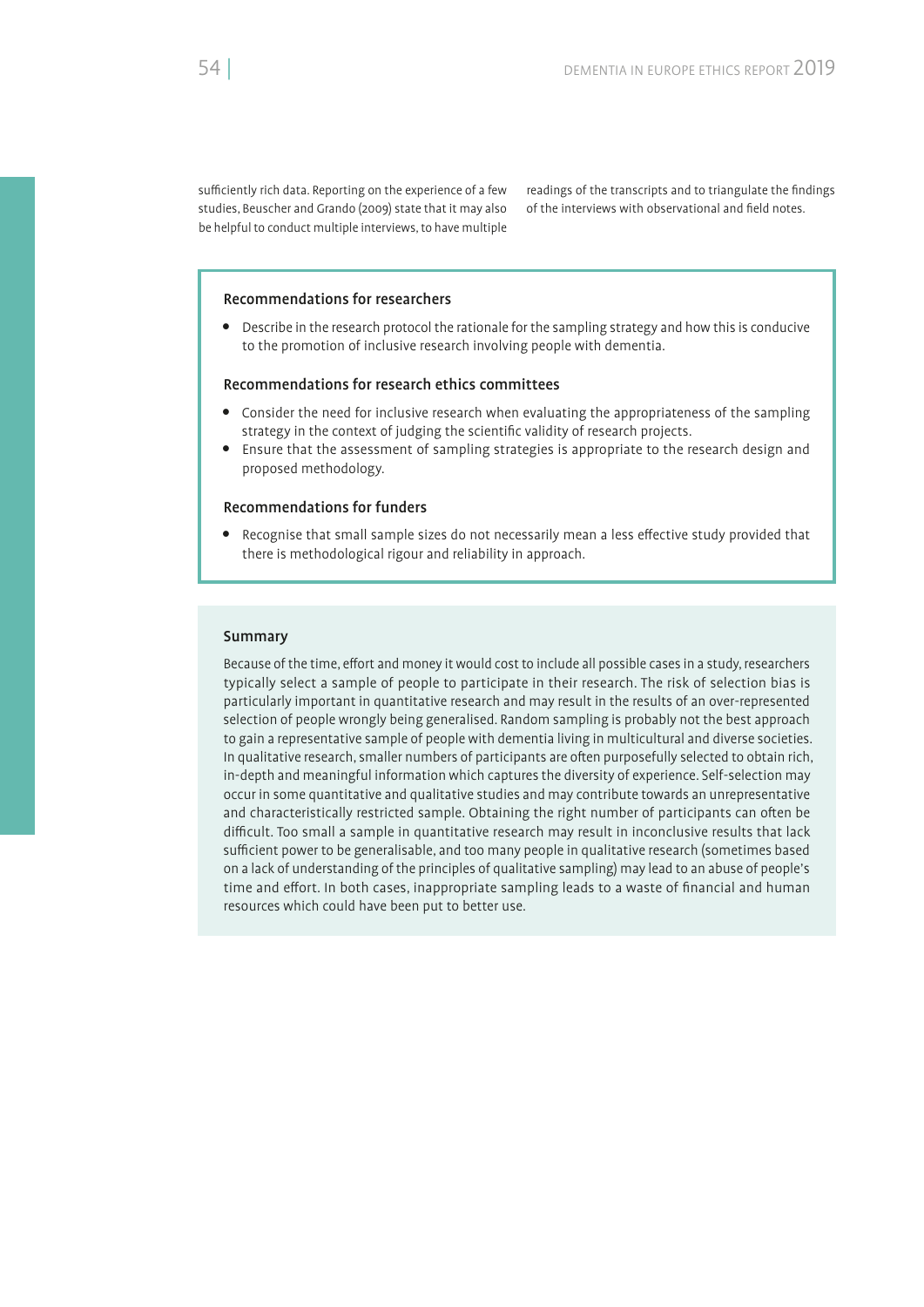# Inclusion and exclusion criteria

Many of the factors which represent challenges for inclusive research with people with dementia are quite subtle and not intended to prevent people from participating in research. Inclusion and exclusion criteria for research are part of standard research practice for the conduct of good quality scientific research. They are also not designed to be discriminatory. The aim of inclusion criteria is to determine the key features of the target population that will enable researchers to answer their research question or hypothesis. The aim of exclusion criteria is to define features of the target population (who meet the inclusion criteria) which might interfere with the success of the study (e.g. increase the likelihood of them being lost in follow up, missing study visits, providing inaccurate data or resulting in an unfavourable outcome) or put the participants at risk (Patino and Ferreira 2018). A key question for researchers and research ethics committees to answer is whether the rationale for inclusion and exclusion for particular studies is valid (i.e. is there a valid justification for them?).

Care nevertheless needs to be taken when developing inclusion and exclusion criteria to ensure that people are not unnecessarily deprived of the opportunity to take part and that they do not jeopardise the external validity of the study. For example, classing every possible characteristic which might lead to an unfavourable outcome (e.g. in a clinical trial) as an exclusion criterion would mean excluding a huge number of people who might like to be involved and the findings having little relevance or generalisability to the real-world population. Inclusion and exclusion criteria therefore have a key role to play in the ethical conduct of research but must be carefully scrutinised to ensure that they are applied in an ethical manner. In this section, we look at several characteristics commonly used as inclusion or exclusion criteria.

## Age

Age is usually classed as an inclusion criterion in that it describes the age range of the people the researchers would like to include in their study. There are some good examples of research involving older people in research such as the Alzheimer's Disease Neuroimaging Initiative (ADNI) (Weiner 2010) and the "nun study" into healthy ageing and dementia involving 678 Catholic sisters aged between 75 and 107 (Snowdon 2003). However, upper age limits exclude many people with dementia from research who could equally contribute towards answering a particular research question or hypothesis. Younger people with dementia may also find themselves wrongly excluded from various types of dementia research, including clinical trials (e.g. because they do not correspond to stereotypes of people with dementia). If the reasons for their exclusion cannot be justified, it should be considered as discriminatory.

 $\triangleright$  "There is usually a minimum and maximum age limit for participating in dementia research. I don't really understand why this is necessary. I have dementia, the study is about people with dementia and yet I am excluded. I find this frustrating and unfair." (Miha, person with dementia, Czech Republic)

It is a fundamental principle and a legal and ethical requirement of drug development and treatment in Europe that drugs be tested on people with the same characteristics as those who will eventually use them (if proven effective and safe). In 1994, the European Medicines Agency (1994) stated that patients entering clinical trials should be reasonably representative of the population that will be later treated by the drug. Yet earlier, in 1989, the American Food and Drugs Administration commented that there is no good basis for the exclusion of patients on the basis of advanced age alone.

According to Beswick et al. (2008), the literature on the age of older people in clinical trials for Alzheimer's disease is limited but for clinical trials to be truly representative, they should include a large percentage of people between the ages of 75 and 90. In a review of 109 clinical trials of therapeutic interventions in adults assessing morbidity or mortality, it was revealed that 20% of studies automatically excluded patients above a certain age (Zulman et al. 2011). Clinical trials therefore often involve participants who are not representative of those for whom the medication will most likely be used if the trial is successful (Heait et al. 2002, Jongsma, van Bruchem-Visser, van de Vathorst and Mattace-Raso 2016). Many clinical drug trials still have inclusion criteria which prevent older people with dementia from participating even though the largest proportion of people with dementia are aged 80 and over (Brayne and Davis 2012). This means that many older people with dementia are taking medication, which has not been proven safe or effective for them because similar-aged people were excluded from the trials, and that their views and experience are frequently not sufficiently taken into consideration in dementia research. There may be differences between younger and older people with regard to:

- adverse reactions,
- pharmacokinetics and pharmacodynamics (biological effects in this case linked to age e.g. affecting metabolism and sensitivity to medication),
- comorbidities (having additional acute illnesses and chronic conditions – such as dementia),
- polypharmacy (increased use of medication/older people taking several different drugs each day) (Orwig et al. 2011).

These age-related differences, sometimes expressed as exclusion criteria, may contribute towards the exclusion of older people from clinical trials. Another possible reason for excluding older people from clinical trials is that their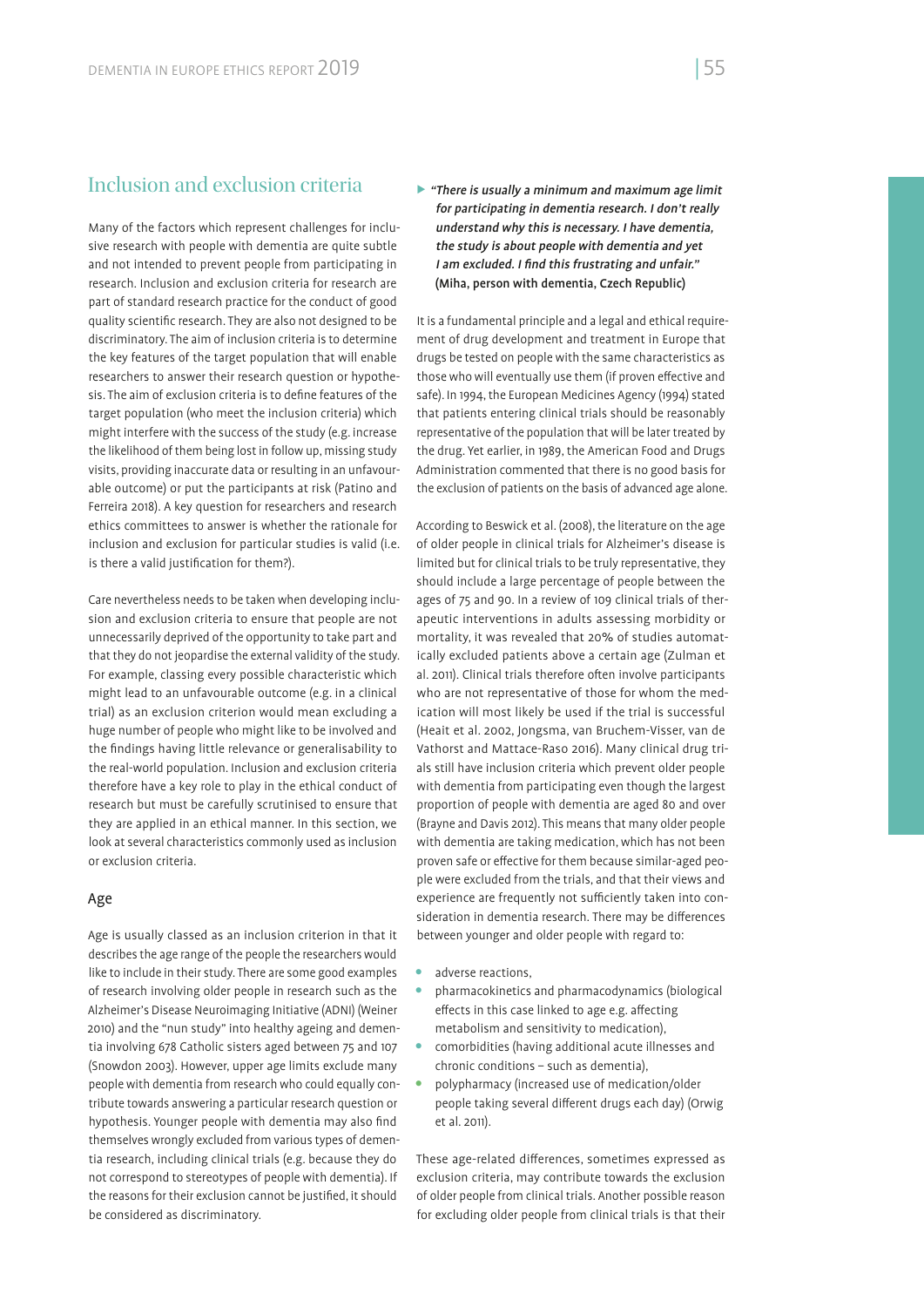inclusion might dilute the active treatment effect, thereby resulting in results which are not statistically significant (Cherubini et al. 2010). This has obvious implications for the development of marketable drugs but also with regard to fairness to the hundreds or thousands of participants who dedicate their time and energy to a study which may be inconclusive. On the other hand, the characteristics of the majority of older people who will eventually take the drugs are different to those of the people who took part in the trial.

Sox and Greenfield (2009) criticise randomised clinical efficacy trials for attempting to create near ideal circumstances in order to determine whether the intervention could possibly work which do not reflect the conditions in real clinical practice. The EFGCP GMWP48 (Diener et al. 2013) advised in their guidance synthesis on medical research for and with older people in Europe that participants in clinical trials, should be reasonably representative of the population that will be later treated by the drug (and hence to include more participants in the older age range) and to avoid the direct extrapolation to older patients of efficacy/ safety data and of the drug benefit/risk profile observed in younger adults, as this may lead to safety issues and iatrogenic disorders.

Possible barriers to the involvement of older people with dementia in research in general include, for example, physical and cognitive impairments, difficulties with mobility, lack of transport, a lower threshold for burden, distrust, higher costs linked to the recruitment and retention of participants, polypharmacy and various co-morbidities. However, such factors do not apply to all older people and are not limited to older people. In addition, age is often associated with a more advanced stage of dementia. Hubbard et al. (2003) caution against categorising people into different stages, suggesting rather the need to focus on specific impairments and to use methods suited to the individual, irrespective of the duration or severity of dementia.

It is important to be aware of possible factors which may affect the ability or willingness of older people to participate in research and of various challenges that researchers face when seeking to involve older people in research. However, these factors and challenges should not be unquestioningly seen as legitimate grounds for exclusion. With the necessary time, effort and financial investment, many of the challenges to including older people with dementia in research can often be overcome by proportionate measures. Adherence to recruitment methods and study protocols, which do not take into account the specific needs of older people, with or without dementia, as well as failure to build in additional costs into the design of studies for the recruitment of older people, could be considered as examples of

ageism and structural discrimination. This is also not in keeping with the principles of dignity, respect and social inclusion. With regard to the issue of age discrimination in clinical trials, Cherubini et al. (2010) concludes:

*"Older people who are more characteristic of those seen in clinical practice must be included in clinical trials to achieve the goal of safe and effective drug therapy for this growing patient population. (…/…) The design of clinical trials that include older adults more typical of those seen in clinical practice should be reconsidered for inclusion of complex older adults with multiple comorbidities and polypharmacy, addressing concerns about the feasibility of multiple measurements; the risk:benefit ratio of the proposed interventions; the determination of adequate sample sizes, taking into account higher attrition and heterogeneity; the complexity of multicenter trials; and nally, the higher costs of such clinical trials."*

#### Place of residence

Trial delivery sites for clinical trials tend to be located in and around large towns and cities. This is practical when trying to attract a sufficient number of participants but results in the exclusion of many people who live in rural areas or small islands, especially people with dementia who may have dif ficulty planning trips, finding their way around unfamiliar places and who need to be accompanied by another person (who in turn may have other obligations and commitments and therefore not have enough free time to assist).

 $\blacktriangleright$  "I am Idalina and have dementia. I live in Madeira and although this is Portuguese, there is not much research being done here. Living on an island means that people are excluded from a lot of research because studies are all on the mainland. I would be more than willing to travel to mainland Portugal to participate in a study. But I don't really get to hear about possible research opportunities over there and I'm not sure I would be accepted anyway, and that is unethical in the sense of it being discriminatory." (Idalina, person with dementia, Madeira)

People with dementia living in nursing homes are sometimes explicitly excluded from studies. In many studies, recruitment simply targets people living independently or no mention is made about living situation as an eligibility criterion (Jongsma et al. 2016). In such cases, people in nursing homes may be excluded because of structural discrimination resulting in unequal access to dementia research and inadequate or unproven care for those living in nursing homes.

<sup>48</sup> European Forum for Good Clinical Practice Geriatric Medicine Working Pary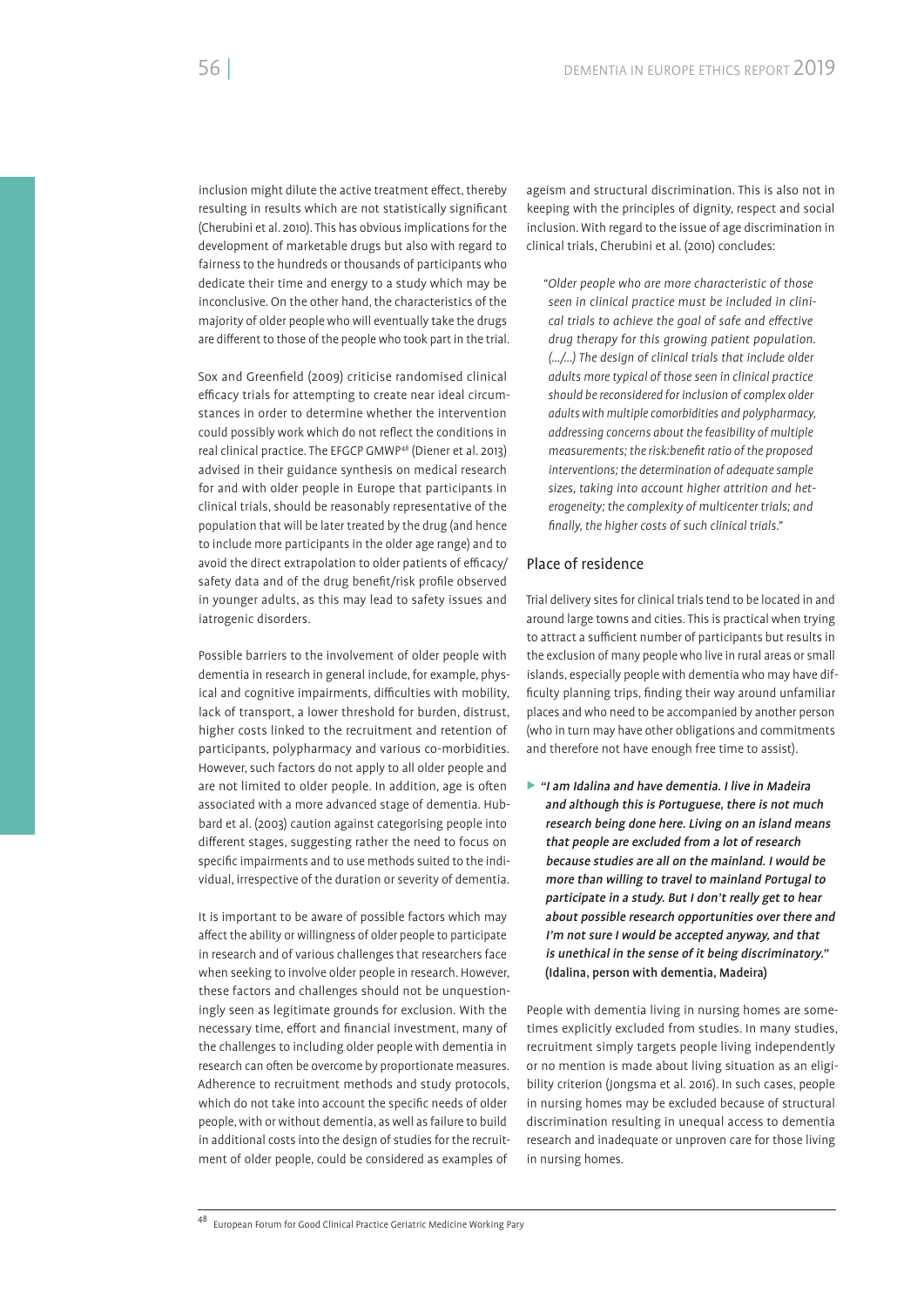People serving prison sentences and homeless people are typically excluded from research (unless a study is specifically about people in those groups). Manthorpe et al. (2019) suggest that older homeless people with memory problems, including those associated with dementia, are often reluctant to engage with services and are difficult to assess and help because of persistent heavy drinking, behaviour that other people find challenging (perhaps in some cases linked to substance abuse), self-neglect and physical health problems. Little is known about the problems and needs of older homeless people with memory problems and it is likely that some of the challenges affecting their help seeking would also be challenging for researchers considering their involvement in studies. There may be issues which many researchers find too challenging and it may be that these are often simply forgotten groups.

In some group living situations, dementia is quite common but seldom mentioned (e.g. in some assisted living or nursing homes for older people). Dementia is harder to diagnose in people with an intellectual disability due to lack of appropriate diagnostic tools. Staff and families may therefore be reluctant for residents to take part in dementia research for fear of raising concerns about dementia amongst other residents and act as gatekeepers, thus denying them opportunities that other people have. People living in various types of residential homes may also be excluded from research because they don't get to hear about studies, they may have mobility or transport problems or participation might be considered by others as interfering too much with the routines of the home. If formal diagnosis, including imaging, is required for recruitment, older people living in nursing homes may sometimes be excluded because they are considered too frail to transport or because nursing homes are not affiliated with a clinic (Palm et al. 2016).

## Having a study partner

In most clinical trials and sometimes also in non-pharmaceutical research involving people with dementia, it is a necessary requirement to have a study partner<sup>49</sup>. Study partners are typically chosen by research participants. Usually, they attend study visits with the person with dementia and may be asked to complete questionnaires and provide information. They may also be asked to give independent reports about the participant's mental status. They are often a spouse/partner, friend or sibling as they need to know the person quite well and be aware of his or her behaviour or condition. Study partners are generally considered as research participants and thus subject to research ethics provisions. This differs from people who

simply have a supportive role (e.g. a key worker for a person with an intellectual disability or a spouse who may remind the participant about meetings or accompany him/her travelling) who are not participants in the study themselves. Study partners should also not be considered as proxy-consenters for people who are unable to consent to participation. These two roles are sometimes combined in one person but are fundamentally different. A study partner is a research participant who acts as an informant, whereas a proxy-consenter has a formal role in which he or she consents to research participation on behalf of a person who is unable to consent.

The reasons for having study partners include concerns about the condition of the person with dementia deteriorating over the course of the study, about the person with dementia needing assistance to attend study visits and comply with the research requirements and, as stated above, to provide additional information (an informed observer's perspective) about his or her behaviour, progression or mental status during the course of the research.

Requiring a study partner, irrespective of a person's actual needs, involves making assumptions about people with dementia (e.g. that all participants need assistance, that their perspective or the information they provide is not reliable and that their condition will deteriorate in the course of the study) and could therefore serve to reinforce negative stereotypes about people with dementia and contribute towards stigma. On the other hand, some studies even require a study partner for healthy controls but this is less common.

Some people with dementia may have difficulty finding a trusted person to act as their study partner, particularly for research stretching over several years (e.g. they may live alone<sup>50</sup>, have no relatives who live close by or do not know someone with the necessary skills, time or interest).

▶ "I would normally agree to take part in lots of different studies but some state you have to have a study partner and even if they don't, I know I would need support. My wife would gladly help me but she has other commitments. It's a shame but that's the way it is." (Geert, person with dementia, Belgium)

People who live alone and people whose potential study partners are either opposed to their participation in research or have commitments which make it difficult for them to take on this role may, for example, be excluded.

<sup>49</sup> This is also the case in some clinical trials involving people with preclinical or prodromal Alzheimer's disease but this is beyond the scope of this

report. 50 The number of older people, including people with dementia, who live alone, is constantly rising (Eurostat 2017)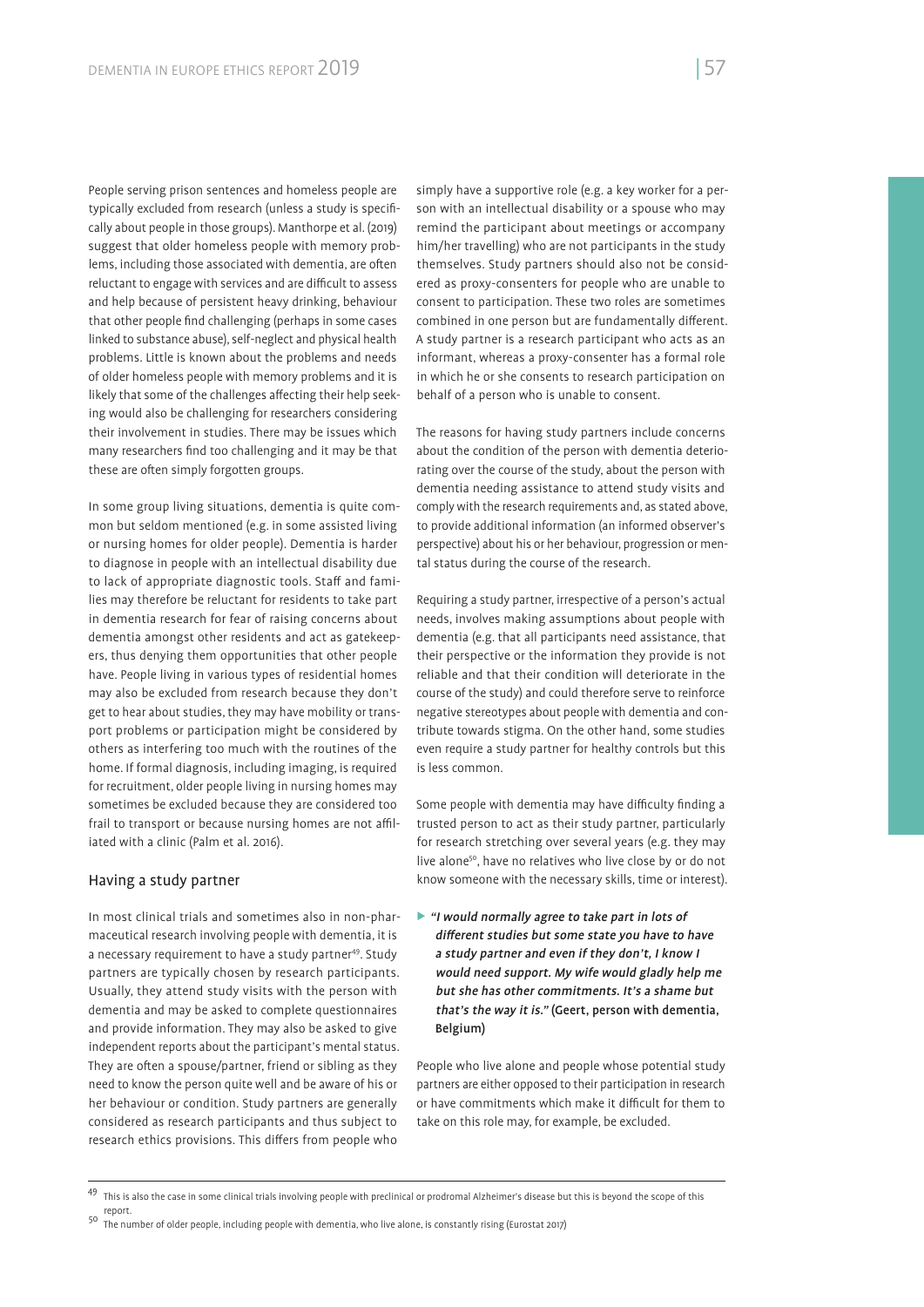*"Being a study partner necessitates the commitment of*  time, effort, and insight into the research participant's *cognition and function. In short, being a study partner is work. If an older adult doesn't have someone who's able or willing to do this work with her, then the study partner requirement is a barrier to her research participation" (Largent, Karlawish and Grill 2018, p-1–2)*

Largent et al. (2018) suggest the need to look for ways, within the limits of methodological and scientific rigour, to make the participation of research partners more palatable (e.g. having study visits outside office hours, offering home visits or transport to the study centre, covering parking costs and allowing remote participation by Skype to complete some study instruments).

There may also be reasons not to involve a partner for fear of drawing attention to a relationship which either the person with dementia or the potential study partner would prefer to remain private. Many people with dementia are to some extent dependent on their relatives and close friends for support or care. According to Davis (2017), the relationship between research participants with dementia and their study partners may sometimes be harmed as a result of their joint participation in research. For example, participants may feel dependent on their study partners for their continued participation in the study, have the unpleasant feeling of being observed or reported on or start to question whether certain interactions are authentic or scrutiny prior to reporting to researchers.

The requirement to have a study partner may reduce the number of eligible research participants and skew the research population. It therefore needs to be considered whether a study partner is really necessary, whether the function they serve could be managed in another way and if not, to look for ways to remove obstacles to their participation.

#### Literacy levels and language difficulties

Difficulties with language and literacy, which have already been discussed with regard to PI, may also prevent some people (e.g. from ethnic minority groups or with intellectual disabilities) from contributing towards research as research participants. Participant information sheets, informed consent forms and various research tools such as questionnaires, rating scales and computerised texts, are all key documents which must be accessible and suitable for all research participants. Some documents, such as informed consent forms, are extremely long and complicated. If the level of language is too high or complex and if various documents and research instruments are not culturally appropriate (i.e. have perhaps been translated but not validated on people with similar characteristics as the intended research participants), this will exclude some groups of people, provide ambiguous data (because

responses might not correspond to the intended question without the researcher necessarily realising this) and/or involve people as research participants without them having given fully informed consent. Some people (with and without dementia) may even sign without having read the document at all (e.g. due to its complexity and length). Plous and Holm (2015) also highlight the problem of 'routinisation' (albeit in relation to online consent) whereby few people read the information provided and often give consent as an act of routine (a kind of formality). They suggest that 'routinisation' threatens the protection of personal autonomy as it involves people not taking the opportunity to reflect on the implications of providing or refusing consent.

Necessary measures are likely to incur extra time and costs and it would be unacceptable, as mentioned earlier, to use this as grounds to exclude some people with dementia from participating in research unless the measures needed would be clearly disproportionate. In multicultural societies, minority ethnic groups in a particular geographical area may speak over 100 different languages and dialects, and some people may not be literate in their own mother tongue. Including a diverse group of people with dementia in research necessitates the availability of appropriate research instruments to use once recruited. It would be impossible to translate research materials into every possible language. Moreover, materials would ideally have to be translated, back-translated and properly validated. This would sometimes be a study in itself. Certain well-known tests may already exist in other languages and already be validated but may be difficult or costly to obtain. Sometimes, certain minority ethnic groups have a common language, which can be used to address these groups and involve them in research.

# Level of education

In some studies, a certain level of education is required (e.g. expressed as a specified number of years' schooling or as having completed high school or college). In cases where this requirement is not directly linked to the research question or hypothesis, this could be construed as discrimination as it serves to exclude people who do not have that level of education. Whereas some people from majority ethnic groups, especially of the older generations, may have had little or no formal education, this is more common amongst some minority ethnic groups. Many people with intellectual disabilities would also find themselves excluded from research on the grounds of lower levels of educational attainment.

It might be argued that a specific level of education is needed to be able to comply with the requirements of the research, such as understanding materials and completing tests. However, a lower number of years' schooling or the absence of educational diplomas does not necessarily mean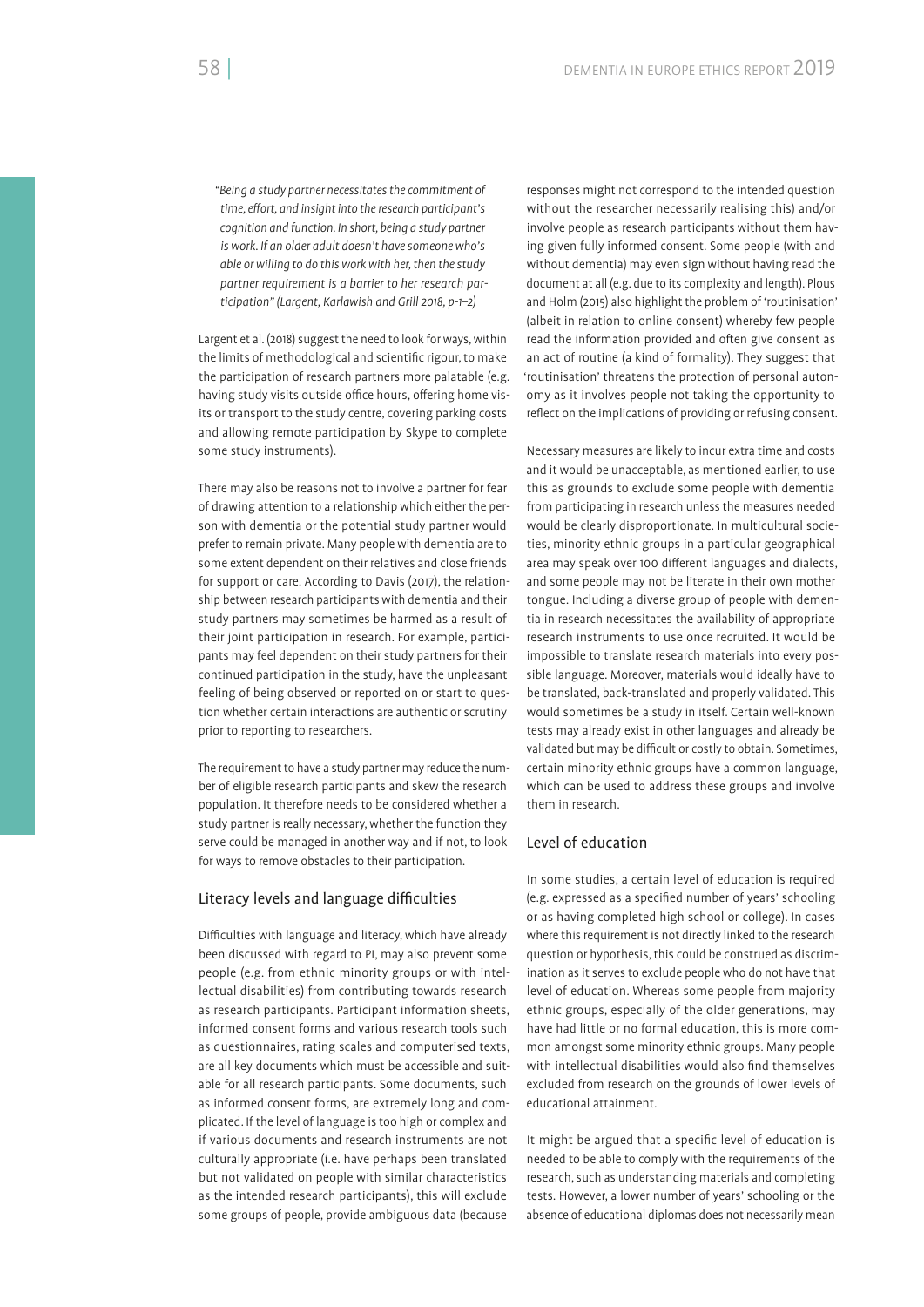that a person lacks the ability to participate. Moreover, if research is to be rendered more inclusive, the onus should be on researchers to make their materials and instruments suitable/appropriate for the population they aim to study (bearing in mind that a target population of 'people with dementia' should ideally include a wide range of people, some of whom will have low levels of education, literacy and language abilities etc.).

#### Mobility

Provisions can often be made to ensure that people with dementia who have difficulties with mobility or transport can attend study visits. This could, for example, involve having some or all of the study visits in the person's home or organising and paying for a taxi. Possible solutions to promote the inclusion of people with mobility problems would be likely to involve additional costs and time. These should be budgeted into the study. In addition, as people may be inclined to exclude themselves based on the assumption that they would be unable to get to study sites, measures to promote their inclusion should be stated upfront in any information about the study.

#### Stage/severity of dementia

Unless there are strict scientific reasons, participation in research should not be limited to people with very mild dementia, but this is often the case. Sometimes, there are clear eligibility criteria which rule out the participation of people with advanced dementia but sometimes exclusion criteria are indirect (based on conditions such as living independently or having a certain level of capacity) or ambiguous (based on "investigator's uncertainty about willingness, ability, or medical status of the patient to comply with the protocol requirements" – Jongsma et al. 2016, p. 5).

The experiences and contributions of people with more advanced dementia to research are important. Their unjustifiable exclusion from research (i.e. based on a label and associated assumptions rather than on whether they comply with justifiable inclusion and exclusion criteria) contributes towards the lack of an evidence base for the treatment of people with more advanced dementia. Exclusion also results in a gap in understanding of the aetiology of the underlying illnesses. Furthermore, it deprives a sub-section of people with dementia of the right to contribute towards research and to reap any possible benefits linked to participation. There may be methodological and ethical challenges linked to involving people with more advanced dementia in research, especially if people also have some behavioural and psychological symptoms of dementia. However, such challenges can often be addressed successfully, thereby promoting more inclusive research. They should not simply be considered as a justification for exclusion.

# Co-morbidities

As pointed out by Tinetti and Studenski (2011), there are an infinite number of combinations of diseases and treatments which makes the identification of a truly representative population very difficult. Comparative effectiveness research involves the comparison of different available treatments or examines their impact on particular sub-populations. This can be meaningful to doctors when trying to make a decision about or with a specific patient, particularly when treatments which are effective for one condition might exacerbate another condition in the same patient (Institute of Medicine of the National Academies 2009, Tinetti and Studenski 2011).

In a review of 103 dementia research protocols in the Netherlands covering drug trials, intervention studies and observational studies, 54% were found to exclude people with a psychiatric disorder and 56% people with a neurological disorder. 22% mentioned visual or hearing impairments, 38% medication use and 54% somatic comorbidities as exclusion criteria (Jongsma, van Bruchem-Visser, van de Vathorst and Raso 2016). In 9% of the studies, all five exclusion criteria were mentioned. Jongsma et al. (2016) point out that the average person with dementia has several comorbidities and that excluding people with comorbidities limits the external validity of studies and does not represent the full spectrum of people with dementia typically seen in clinical practice. They argue in favour of conducting pragmatic (i.e. real life) intervention studies involving a large number of people and a limited number of eligibility criteria, with the aim of obtaining more applicable and generalisable findings.

It is important not only to involve people with dementia in research but to involve them in research which results in knowledge that is meaningful to them. People with dementia who have comorbidities may have different priorities than researchers. In a review of over 100 studies into conditions which are common in older people, only 27% mentioned outcomes which were of relevance to the older people such as quality of life or functional status (Covinsky 2011). Whereas researchers may place their emphasis on disease specific outcomes, older people with multiple conditions may prioritise outcomes of a more individual or personal nature. Jongsma et al. (2016) also mention the importance of including patient-centred outcomes in pragmatic intervention studies.

#### Specific sub-groups of the population

Sampling strategies must ensure that the people who take part in research are the ones whose data will enable researchers to answer their hypotheses/research questions. Difficulties arise when definitions and conceptualisations of some groups of people are inconsistent, ambiguous or too broad. This may also result in some people being excluded from research, and conclusions being drawn or assumptions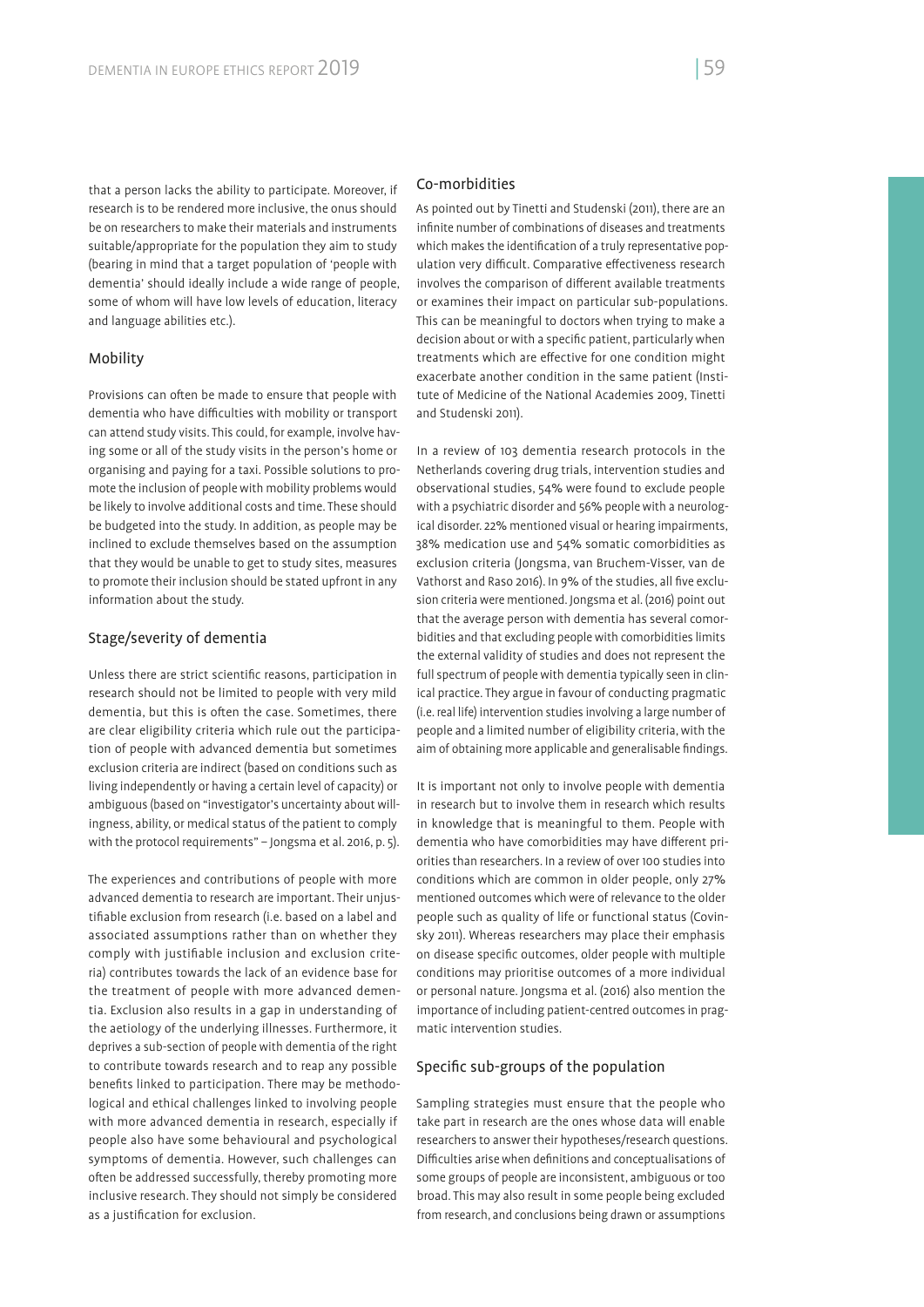made about people from certain minority groups that are incorrect (i.e. over generalising and overlooking important contributions from excluded members of those groups).

Different definitions of the term 'migrant', for example, may lead to some people having a reduced chance of being involved in a study. It is generally agreed that a migrant is a person who has moved away from his/her country to take up residence in another country, temporarily or permanently, for one of more of a range of reasons. However, there is no universally accepted definition of 'migrant' (International Organization for Migration/IOM 2019, United Nations 2019). Precise definitions may vary considerably with some requiring a person to have crossed an international border, others not; some requiring a minimum or maximum period of time in the host country, others not. One could also ask at what point does a person cease to be classified as a migrant (after 10 or 20 years, never?). Sometimes a distinction is made between migrants and expatriates (expats). For many people, the latter<sup>51</sup> are not considered as migrants. This distinction most probably reflects negative stereotypes and value judgements about different groups of people and may also affect who volunteers to participate in studies.

Some terms which have different meanings are used interchangeably. This is the case for the terms 'migrant' and 'person from a minority ethnic group'. Many people from minority ethnic groups are not migrants. Some were born and grew up in the same country where they currently live and have no history of migration. Depending on the research question or hypothesis, if the two terms are used interchangeably, some people would be wrongly included or excluded and this would have an impact on the findings.

Terms used to define various groups of people who may at some point have dementia (i.e. people with intellectual disabilities, from BAME communities, with sensory impairments or from LGBTI communities) may change over time and differ with regard to whether and if so, how they are used across Europe. The term 'homosexual' for example, has largely fallen out of use since the 1970s, having been replaced by the term 'gay'. It is increasingly considered to be an outdated medicalised term with negative connotations (Shaw et al. 2019). However, it is still used in some countries and in some circles and can be found in books, magazine articles, sermons and everyday conversations. The use of the term would nevertheless be off-putting to many gay people who might find it disempowering. The terms used may also result in some people being eligible for recruitment, others being excluded and the results of different studies being difficult to compare. The following extract describes issues related to the use of terms for Gypsies, Roma and Travellers:

*"Amongst the range of people referred to as 'Gypsy/ Travellers' are English, Welsh and Scottish Gypsies, Irish Travellers, New Age Travellers, Boat People and Show People, as well as Roma from a variety of central and eastern European countries. (…./…). In continental Europe, Roma people are no longer o cially described as Gypsies as the word has come to be associated*  with racial abuse. Many different groups are described *as Roma (e.g. Manouches, Ashkali, Sinti and Boyash people)" (Condon et al. 2019, p.2).*

Condon et al. (2019) point out that membership of this broad category is fluid with people marrying into it, leaving it and not wishing to be associated with it if asked for official purposes. Moreover, the official UK census of 2011 only included Gypsies and Irish Travellers (combined as a single ethnic group).

For some researchers, there may also be uncertainty and a blurring of the distinction between terminology linked to intellectual disability (the most common form being Down's Syndrome), developmental disorders (such as autism which may or may not include an intellectual disability) and terms such as learning difficulty and 'mental retardation'. There are some cultural variations in the use of some of the terminology surrounding intellectual and developmental disabilities and differences in use between healthcare professionals and lay people (Nash, Hawkins, Kawchuk and Shea 2012) and this could lead to confusion and ambiguity in relation to recruitment.

Some studies recruit participants from a fairly broad population, such as people with 'cognitive impairment', 'memory problems' or 'cognitive difficulties'. This typically occurs in settings in which the specific characteristics of the population are not known (e.g. in residential care homes where many people with dementia do not have a formal diagnosis) or where a clear distinction is not necessary as it is not relevant to the research question or hypothesis (Palm et al. 2016). Such broad categories, when appropriate, facilitate recruitment, avoid researchers embarking on diagnoses which would otherwise not have been made and avoid people being informed that they have dementia solely for the purpose of the study (see next sub-section). However, terms should not be used as if they were interchangeable if this is not the case.

The inconsistent or incorrect use of terminology surrounding Alzheimer's disease may result in some people who have been recruited to studies wrongly assuming that they have dementia. Originally, Alzheimer's disease was more or less synonymous with Alzheimer's dementia. Recent conceptualisations of Alzheimer's disease, developed by

<sup>51</sup> Examples of expats include people of Scandinavian, German or British origin who have moved to Spain on retirement.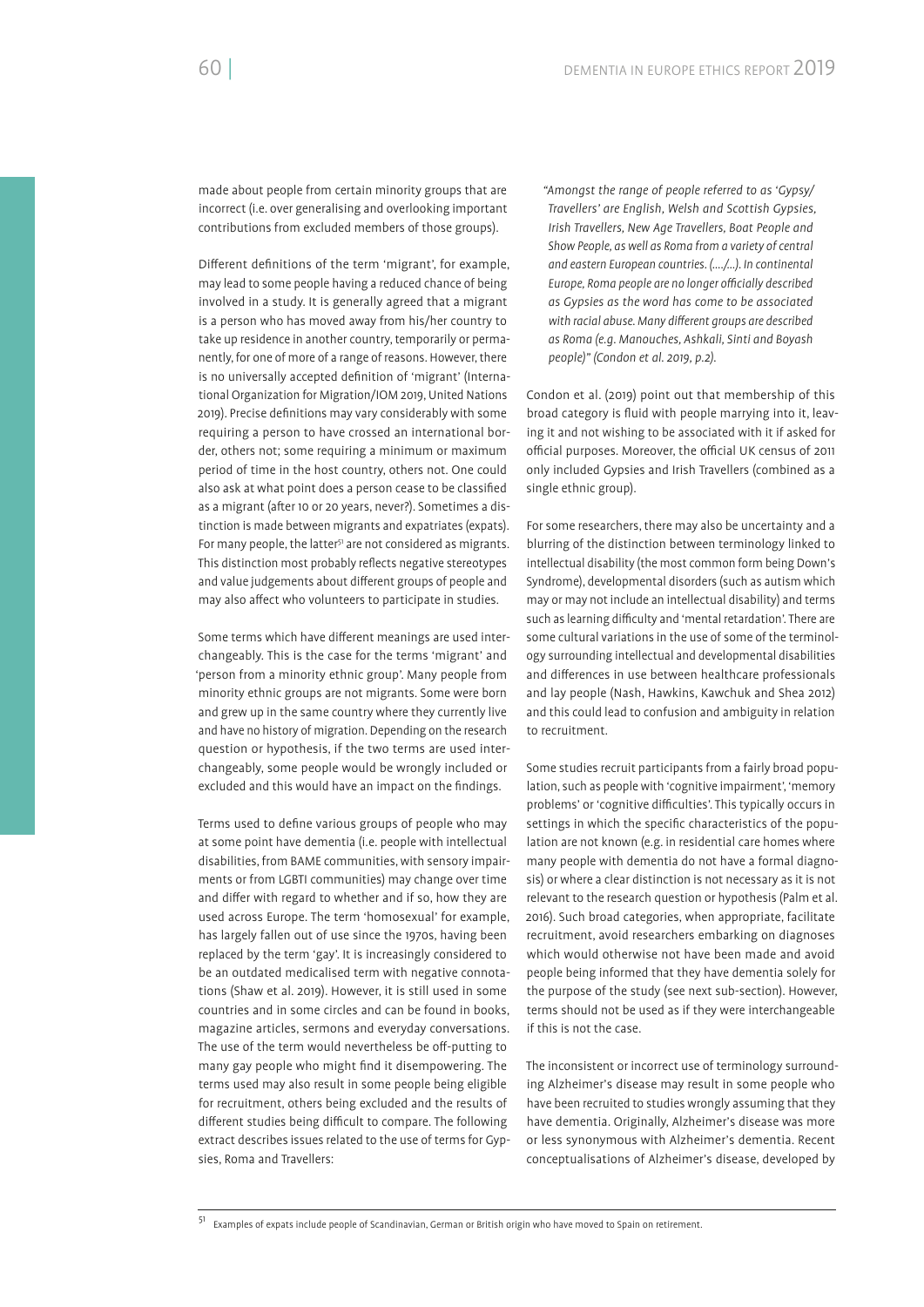the IWG and Dubois et al., propose a definition based on Alzheimer's disease pathology, extending along a continuum from a pre-clinical state, through a prodromal state and on to a state of advanced dementia (Alzheimer Europe 2016). The issue regarding the new conceptualisation of Alzheimer's disease is not that some people will be excluded from research but rather that some of those who are included may experience harm as a result of a lack of clarity surrounding terminology.

People may interpret information about the new definitions of Alzheimer's disease within the framework of their current knowledge about Alzheimer's disease and dementia. Consequently, there is a risk, in the context of research, that they might interpret categories such as preclinical Alzheimer's disease, prodromal Alzheimer's disease (IWG) or MCI due to Alzheimer's disease (NIA-AA) as forms of dementia (Alzheimer Europe 2016). This may have ethical implications linked to informed consent (i.e. it could not be considered as informed if based on a misunderstanding). This is an issue linked to the involvement of people who do not actually have dementia in research which is beyond the scope of this paper but it is nevertheless closely related. In a recent paper on this topic, Frisoni et al. (2019) concluded that the disease narratives of researchers and society need to be better aligned to ensure that the new conceptual framework is in tune with the social representation of Alzheimer's disease. Even if there is no mention of dementia, current lay understandings of Alzheimer's disease, which are still used by many healthcare professionals, combined with insufficient explanation by researchers, may increase the risk of such assumptions being made. An apparent discrepancy between information provided by different healthcare professionals and researchers may also result in a loss of trust in the healthcare and research professions.

#### Diagnosis

Progress in diagnosing dementia is being made but this is not uniform across Europe. In a European five-country study into carers' perceptions of the timeliness of dementia diagnoses, 30.7% to 45.5% of carers estimated that diagnosis had occurred at the middle to late stages of dementia (Woods et al. 2018). People in the middle to late stages of dementia have limited opportunities to be involved in research and late diagnosis deprives them of opportunities to be involved earlier.

Not being diagnosed at all (i.e. ever) is even more problematic with regard to the pursuit of inclusive research. Some studies suggest that more than half of community-dwelling people with dementia have not been diagnosed and this corresponds with the findings of a recent systematic literature review and meta-analysis of the prevalence and determinants of undetected dementia in the community (Lang et al. 2017). In this study, the rate of undetected dementia in

Europe was 53.7%. A recent study of residents with dementia in German nursing homes found that 30% to 40% had not been accurately diagnosed and that inaccurate diagnoses had also been reported in studies in Norway, Israel and Ireland (Palm et al. 2016). Findings from the European systematic literature review were mixed regarding the number of cases of undetected dementia in relation to place of residence (community or residential setting) or ethnicity (Lang et al. 2017). However, the authors highlighted certain factors which were associated with a higher risk of not being diagnosed such as low socio-economic status, not speaking the local language, living alone, gender (male) and younger age.

Other factors which have been identified as rendering timely and accurate diagnosis of some groups of people more problematic include difficulties with language and communication, cultural perceptions of dementia and health, stigma and taboo, prejudice, structural discrimination and lack of referral by GPs (Beattie et al. 2005, Nielsen at al. 2011a and 2011b). These factors are common amongst people from minority ethnic groups but also apply to many other people with dementia. Nielsen et al. (2015) point out that in Denmark, only 11% of the expected number of older people from minority ethnic groups with dementia receive a formal diagnosis of dementia. It has been suggested that many GPs lack the cultural and linguistic skills to diagnose people from minority ethnic groups as well as the appropriate diagnostic instruments. Also, many people with dementia do not receive a formal diagnosis, either from their GP or from a specialist (Beattie et al. 2005, Diaz, Kumar and Engedal 2015). In some studies, it may be possible to include people who, for a range of reasons, do not have a clear diagnosis of dementia on the basis of reported symptoms. This would enable people who have dementia but do not have a clear clinical diagnosis to be involved in research. However, in such cases, it would be necessary to be consistent (e.g. to describe the study using the same terms and on the basis of the same inclusion criteria. Otherwise, the findings could be misleading and people would not be motivated to participate (i.e. not seeing the link to their own condition or lived experience).

Relying on recorded medical diagnoses of dementia can be problematic if they have not all been made on the basis of the same criteria. Diagnoses made in some settings and using some criteria may be more thorough than others (e.g. including imaging and complex cognitive testing). There is evidence in some countries that the use of imaging techniques and neuropsychological testing is lower in the primary care sector (Palm et al. 2016). Researchers who need to determine sub-types of dementia on the basis of existing diagnostic ndings would therefore be unable to include some people with dementia in their studies. Moreover, Palm et al. (2016) point out that in the late stage of dementia, a differentiation between dementia subtypes is difficult. This means that people in the later stage of dementia who did not initially receive a differential diagnosis would not be able to participate in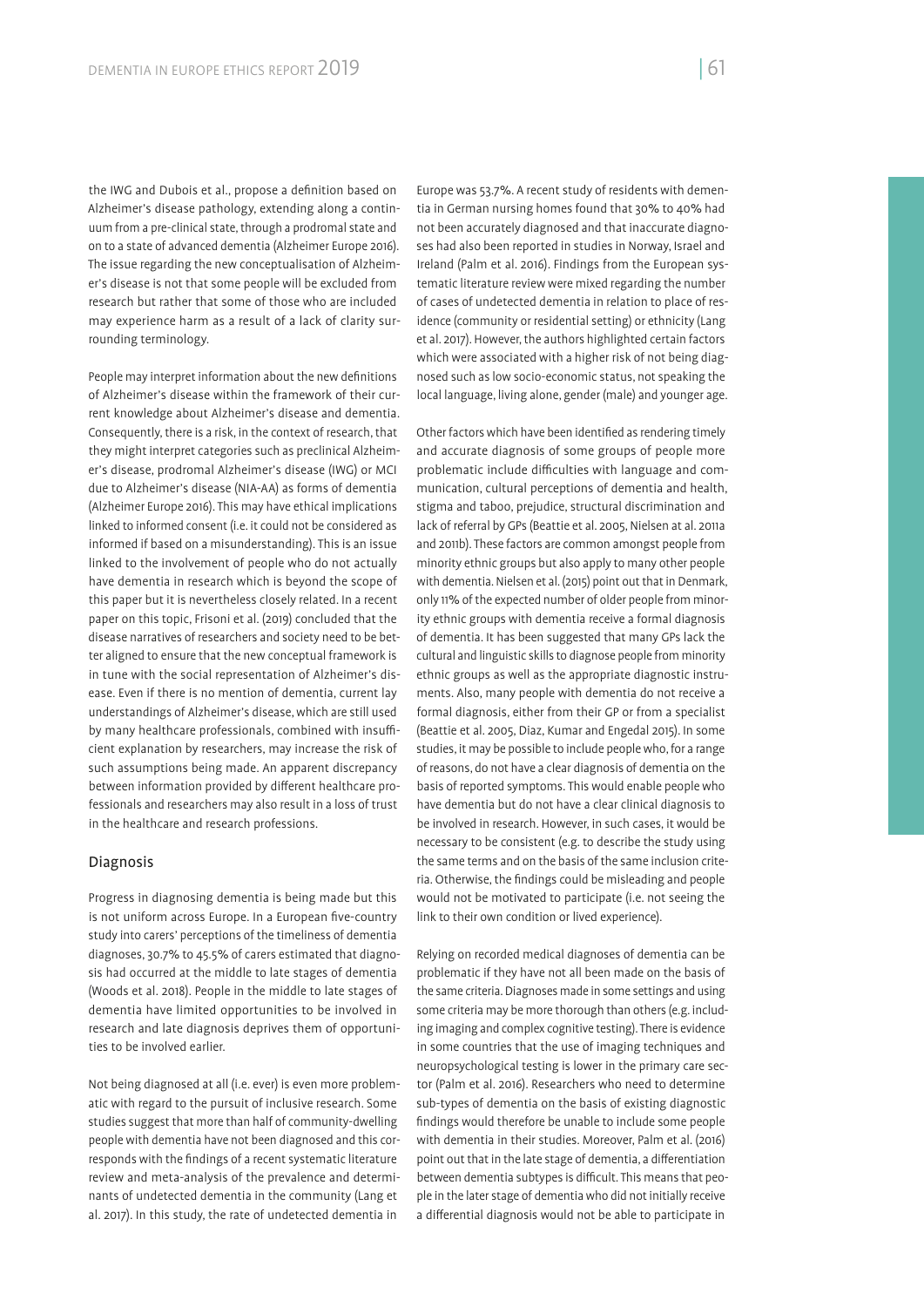some studies. On the other hand, whereas the vast majority of research into dementia is about Alzheimer's dementia, non-drug interventional studies often do not specify the type/ cause of dementia (Jongsma et al. 2016).

Despite a well-established and documented relationship between Down's Syndrome and Alzheimer's disease, with the first clinical signs of dementia usually occurring around the age of 50, the diagnosis of dementia in people with Down's Syndrome remains highly problematic (Cipriani et al. 2018). This is partly because of pre-existing levels of intellectual disability, lack of a consistently used diagnostic tool and a huge variation in levels of performance on cognitive tasks, combined with communication difficulties. It may also be because early signs of dementia differ from those experienced by people who do not have Down's Syndrome (Cipriani et al. 2018). Such difficulties at times result in 'probable' rather than confirmed diagnosis. A probable diagnosis of dementia, in people who do, and do not, have an intellectual disability should not be viewed as a reason to exclude them from research participation but should be noted.

Recruiting people with dementia using proxy measures of diagnosis (i.e. carers' or healthcare professionals' opinions rather than a formal diagnosis) is one way of including people who might otherwise be excluded but raises both scientific and ethical challenges. First, it touches on the validity and generalisability of the findings in that they cannot be generalised to people with dementia as it is not known whether all the participants actually had dementia. Second, it raises questions about trustworthiness and respect in that the researchers may strongly suspect that the participants have dementia (based on the information they have been given), but have not informed the people concerned. Indeed, doing so could be considered unethical due to the risk of causing harm but it also could also be considered a form of deception and an invasion of people's privacy. Finally, with regard to respect for autonomy, people should be informed amongst other things about the purpose of the study and why they have been invited to participate. If this does not occur, the volitional component of consent (i.e. the exercise of free will) would not have been fulfilled (Faden and Beauchamp 1986).

#### Recommendations for researchers

- Reflect on the justification and possible discriminatory assumptions behind the selection of inclusion and exclusion criteria.
- Take measures to ensure that very old and frail people with multi-morbidities (which includes many people with dementia) are not unfairly excluded from research.
- Only require a study partner if essential for the research or the participant's well-being.
- Consider research approaches for which a study partner would not be required.
- Explain to research ethics committees the rationale for including population groups that may at times have 'suspected' rather than confirmed diagnoses (e.g. people with Down's syndrome).
- Explain to research ethics committees the rationale for exclusion criteria which may exclude whole sub-groups of people with dementia from participating in research.
- Consider whether certain exclusion criteria could not be avoided if appropriate support was provided (e.g. ensuring that materials are accessible rather than excluding people with less than a certain number of years of education).
- Avoid inconsistent, ambiguous or too broad definitions and conceptualisations of groups of people with dementia.

#### Recommendations for research ethics committees

 Challenge ambiguous inclusion and exclusion criteria in research protocols, which limit the internal and external validity of research.

#### Recommendations for funders

- Cover expenses such as PI, logistics support and recruitment of diverse groups to allow for more inclusive research.
- Foster studies that have relevant outcome measures for people with dementia.
- Foster studies that contribute towards quality of care, including care for those living alone or in nursing homes and non-pharmacological studies whilst recognising that these studies may have small sample sizes.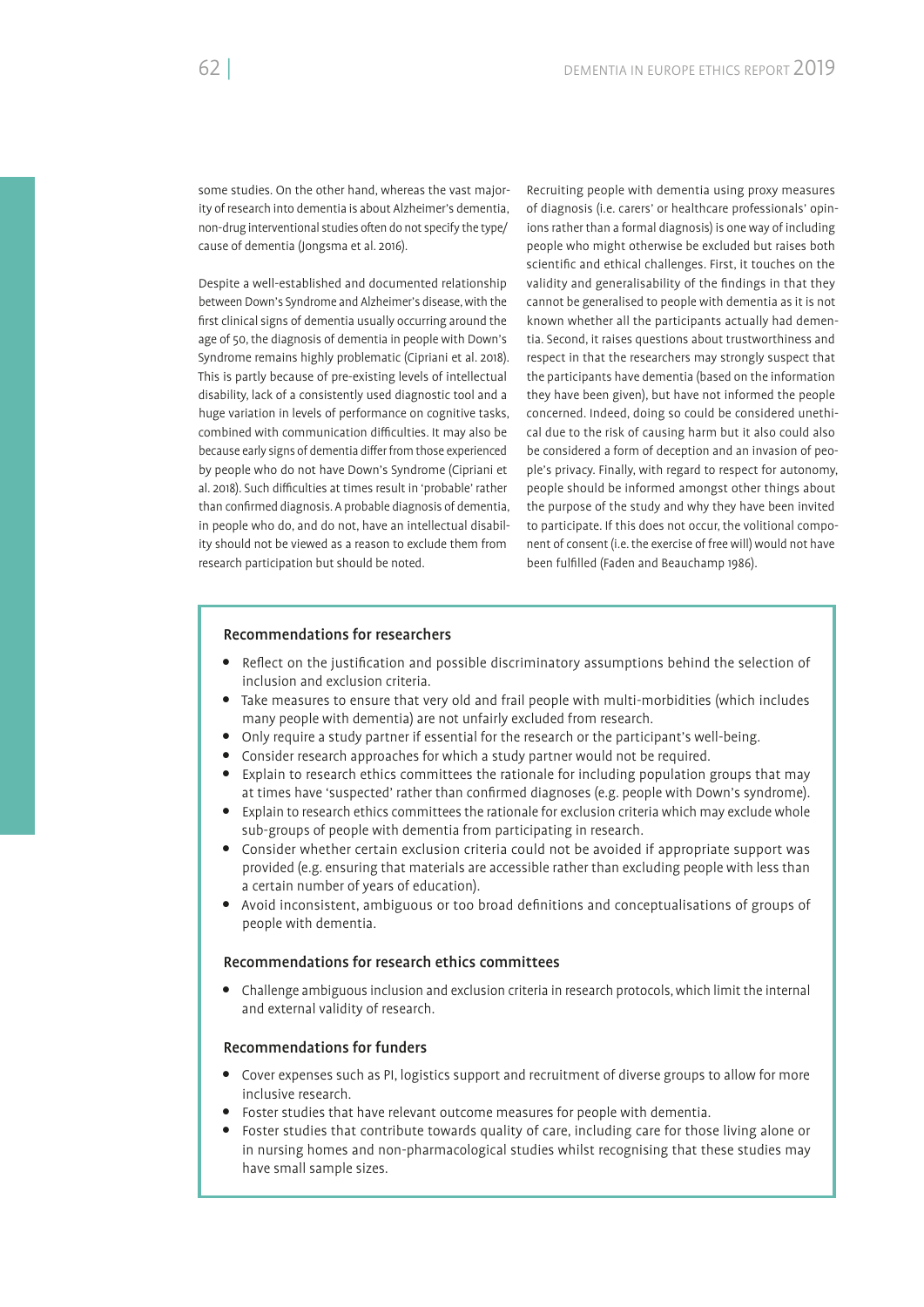#### Summary

Having inclusion and exclusion criteria enables researchers to involve people who will, collectively, be able to provide an answer to their research question or hypothesis and not jeopardise the success of their study or result in harm. A key question is, nevertheless, whether the rationale for inclusion and exclusion is scientifically justifiable and fair. Criteria typically include age, place of residence, literacy and language ability, level of education, mobility, co-morbidities and having a specific diagnosis. Sometimes they are unjustifiable (e.g. based on common practice, assumptions, reluctance to challenge research ethics committees and fear of anything that might risk a particular result not being found). Care needs to be taken when developing inclusion and exclusion criteria to ensure that people are not unnecessarily deprived of the opportunity to take part and that the criteria do not jeopardise the external validity of the study (i.e. resulting in findings from quantitative research studies being generalised to people who have little in common with those who participated in the study.

# Issues related to the informed consent procedure

The principle of informed consent is one of the most fundamental foundations for the conduct of ethical research and, in addition, a legal prerequisite for the conduct of biomedical and some forms of clinical research. The aim of informed consent is to protect participants from harm (in keeping with the principle of non-maleficence) whilst respecting their autonomy and avoiding deception or coercion (Smith 2008, Beauchamp and Childress 2012). It is also linked to the principle of justice (or rather to potential injustice) in that people who seem unable to consent, but were not provided with accessible information and appropriate support (e.g. suited to impairments they may have), may be wrongly deprived of the same opportunities to participate in research that other people have. People with dementia may also be able to rely on proxy decision makers and/or advance directives as a means to express their right to self-determination at a time when this would otherwise be difficult or impossible. The use of such options may be considered empowering or restrictive and their ethical, practical and legal implications need to be considered. In this section, we examine possible challenges surrounding informed consent from people with dementia (including those for whom informed consent may be particularly difficult), the role of proxy decision makers and the use of advance directives for research involving people with dementia. But first, we will briefly examine the concepts of capacity and competence.

#### Capacity and competence

Informed consent offers participants the opportunity to weigh the possible benefits against the burden and risk of participating in research. It has a volitional component. This means that research participants must be sufficiently informed and that consent must be given voluntarily and without any coercive measures being used. There is also a cognitive component which is that research participants must have the capacity to make the decision

at hand and must be competent (Faden and Beauchamp 1986, Beauchamp and Childress 2012). Decisional capacity and competence are sometimes used interchangeably, but their meaning differs slightly. Decisional capacities are the capacities needed to make a decision. Competence is the dichotomous legal judgement whether the capacities are enough to make the decision at hand. This must be in relation to a particular task, at a particular moment in time and under specified conditions (Buchanan and Brock 1990). Competent persons have sufficient decision-making capacities, while incompetent persons have insufficient decision-making capacities.

The area of competence of relevance to the involvement of people with dementia in research is that of decision-making capacity. People may have varying degrees of decision-making capacity. In the case of dementia, it may fluctuate not only because of dementia but also due to a range of psychosocial, situational, medical, psychiatric and neurological factors (Holzer et al. 1997). However, whereas capacity is not an all or nothing matter in that people may possess varying degrees of capacities (with regard to a particular task), competence (i.e. the legal concept) is. A person either reaches the established threshold for competence with regard to a particular task or does not (Buchanan and Brock 1990). So a person is judged either competent or incompetent to make a decision about participating in a particular study. The importance of making such a distinction is to determine whether a potential participant should consent to participation in a particular study or whether somebody else should make that decision on his/her behalf. Lack or loss of the capacity to consent to research should not systematically result in a person's exclusion from research (Hérault, Bravo and Trottier 2018).

Part of the process of obtaining informed consent involves determining whether a person has the required capacities for the decision at hand. Competence does not equate with perfect rationality in that people have the right to make decisions which others may consider unwise or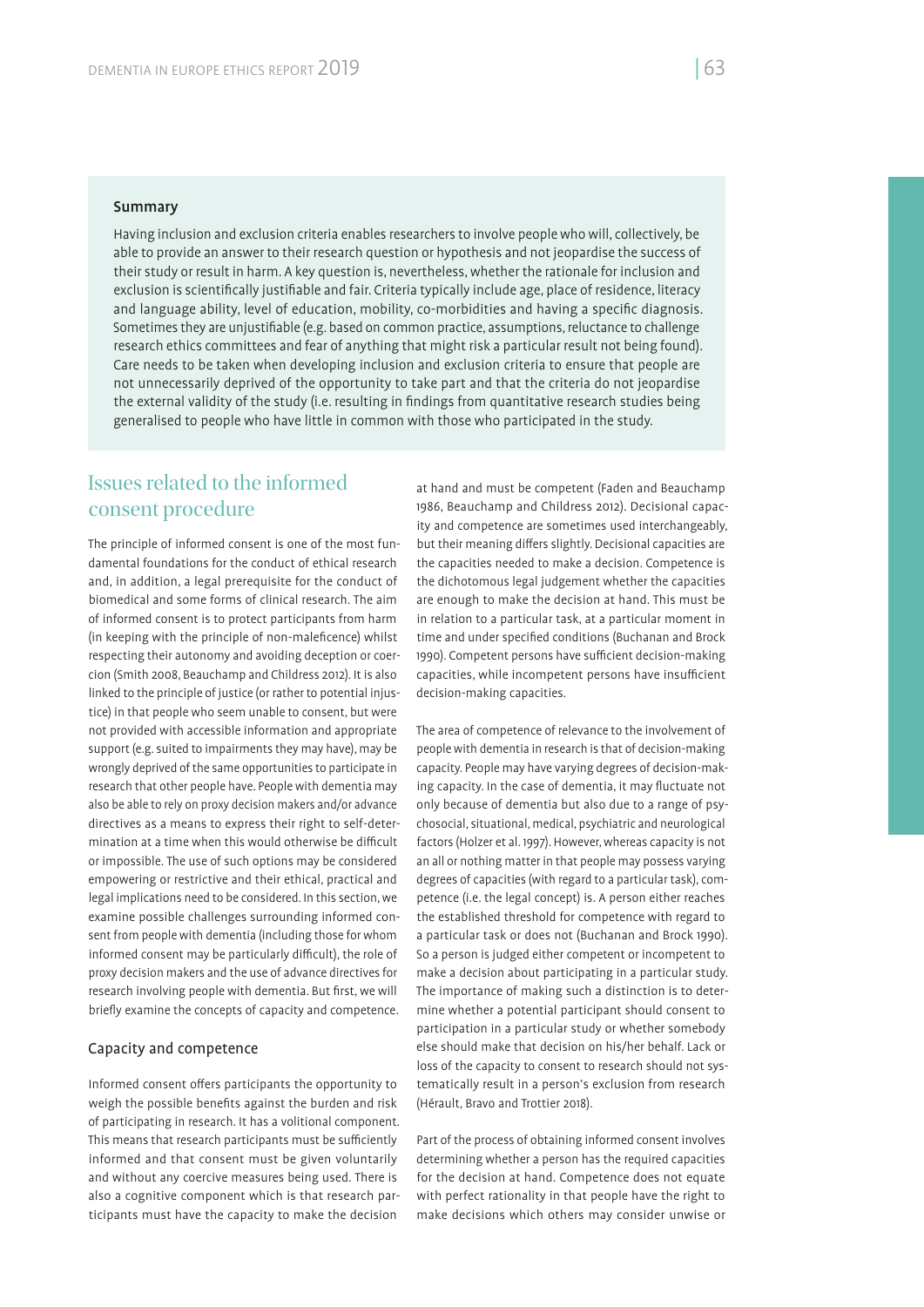irrational provided that they fulfil the criteria governing valid informed consent (DuBois 2008). This is particularly important in relation to people with dementia from various sub-groups in society who may have different values, expectations and beliefs to those of the researchers. Other factors such as level of education, socio-economic status, language and communication difficulties and distrust may also affect assessments of capacity and ultimately influence whether a person with dementia is deemed competent to participate in a particular study.

#### Assessment of the capacity to consent

Informed consent should not be understood as a signed piece of paper or a one-off requirement at the beginning of a study. Rather, it is a process based on verbal, non-verbal and behavioural cues, which needs to be revisited regularly throughout the research (Dewing 2007, Hellström, Nolan, Nordenfelt and Lundh 2007) and accompanied by ongoing reflection about the ethical involvement of participants.

*"Consent-seeking should not be thought of merely as an event. The securing of approval from research ethics committees or the signing of a consent form by respondents do not, in themselves, absolve researchers*  of further need to engage in ethical concerns and reflex*ive practice. Researchers should refrain from treating such ritualistic enactment of consent-seeking as the be-all and end-all of ethical considerations but should instead engage in a more reflexive approach to the types and levels of consent required before, during and a er the act of research" (Sin 2005, p. 290).*

This is applicable to all research designs but a degree of flexibility and the possibility for adaptation, which may result in new ethical issues arising which were not previously anticipated, is particularly relevant for longitudinal studies and some qualitative research designs (Hellström et al. 2007). A range of approaches can be used to obtain informed consent for participation in research such as clinical interviews, discussions and measures of capacity, including neurological test batteries (Beattie 2009).

The MacArthur Competency Assessment Tool for Clinical Research (MacCAT-CR) (Appelbaum 2007, Appelbaum and Grisso 2001) is sometimes described as the 'gold standard' for the assessment of capacity to consent to clinical research, although not necessarily on its own (Howe 2012). It covers understanding, appreciation of the nature of the situation, reasoning and expressing a choice. Although the tool provides a score, the end decision about capacity to consent is made by the physician administering the tool and this reflects a judgement about the appropriateness of

the decision rather than the person's capacity and hence is a normative judgement (Jongsma 2016). This means that people who make decisions about whether to participate in research which reflect different values, atypical reasoning, eccentric views or perspectives which in some way are interpreted as falling outside the norm, may be deemed as lacking the capacity to consent to research. As mentioned earlier, this would be unethical but may well be the case for many people from sub-groups in society with which researchers are not familiar. On the other hand, it could also be argued that by not providing a cut-off score, the Mac-CAT-CR provides greater flexibility and, if used sensitively, could be a more inclusive tool for use with people whose scores do not fully reflect their actual capacity to consent.

Examples of other instruments include the University of California San Diego Brief Assessment of Capacity to Consent (UBACC) and the Evaluation to Sign Consent (ESC) (Beattie 2009). The Mini Mental Status Exam (MMSE) is not generally considered as a suitable or reliable measure of the capacity to consent to research (Howe 2012). Moreover, as with diagnosis, care should be taken when drawing conclusions about capacity to consent using instruments which have not been validated for people from various minority groups.

The ability of researchers from different domains (i.e. including non-medical research) to assess capacity to consent to research varies dramatically and some researchers may need to seek assistance from their peers, or at least to reflect on the possibility of having an external assessor of the capacity to consent. Non-medical research does not necessarily entail the same risks to participants as clinical drugs trials and the level of understanding required by participants may sometimes be lower. Nevertheless, it may result in some form of harm and still touches on a range of ethical issues such as respect for autonomy, voluntariness, justice, con dentiality and dignity.

Some organisations and institutions have developed checklists for researchers of things to consider when assessing the capacity to consent to participation in research. The British Psychological Society (Dobson 2008)<sup>52</sup> in the United Kingdom, for example, has a form to guide researchers when participants do not have capacity to consent. This covers whether efforts have been made to maximise the capacity to consent, whether impairments exist which might affect decision-making capacity, whether the person understands the voluntary nature of the research, what it is about and is able to understand and weighed up the benefits and risks, and finally whether he or she has communicated his/her decision regarding participation. Depending on the responses given,

52 Developed in collaboration with the Royal College of Speech and Language Therapists and the Royal College of Psychiatrists.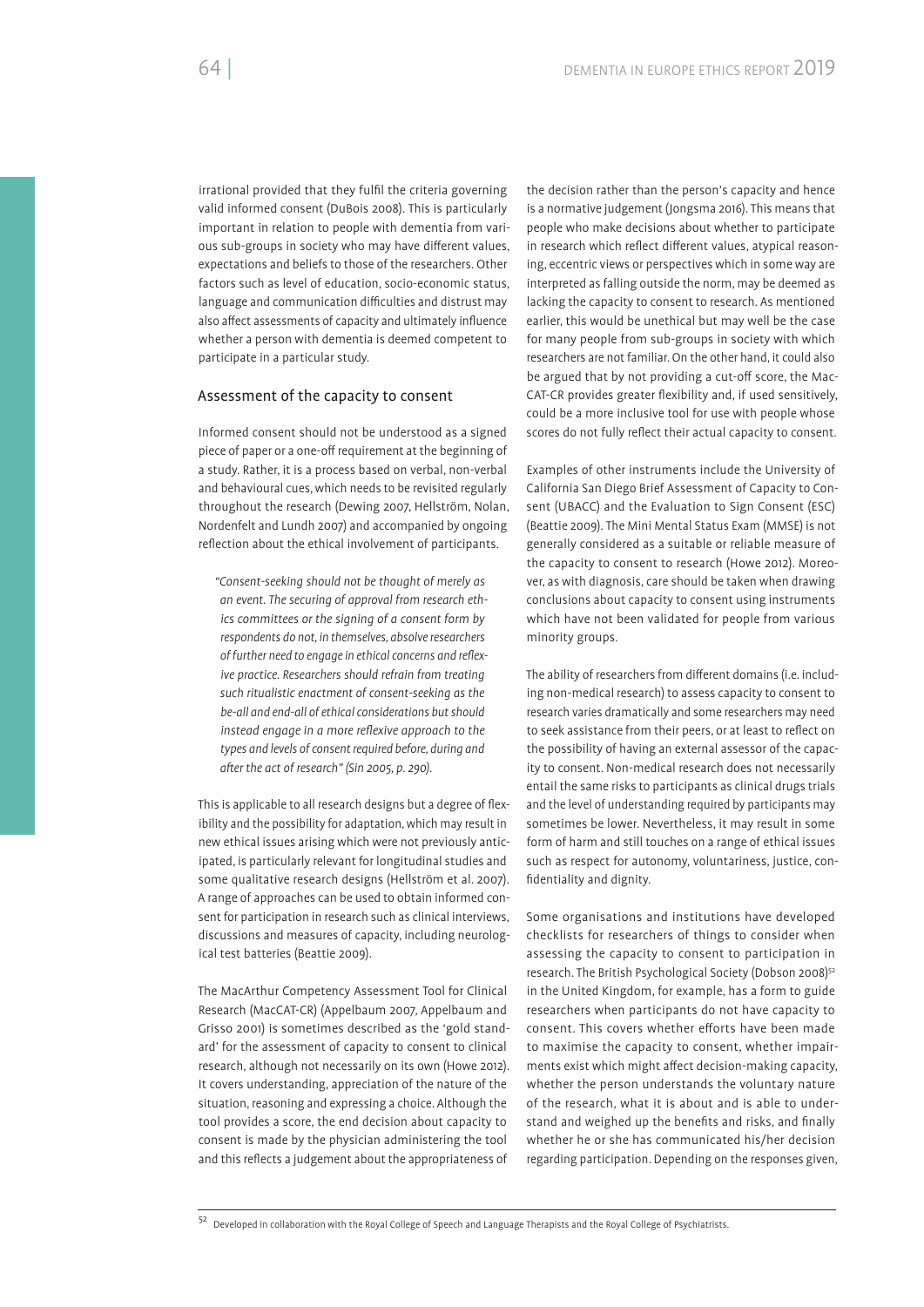researchers are advised to inform themselves about how to enable decision making, discuss the issue with the Principal Researcher or conclude that the person does not have the capacity to grant or withhold consent to take part in the research project.

The ongoing assessment of consent can be challenging in relation to people who already have dementia and whose capacity to consent may deteriorate during a particular study. Hellström et al. (2007) argue that most approaches to consent rely too heavily on cognitive ability, including the recollection and manipulation of facts, do not take feelings and experiences sufficiently into account and therefore place people with dementia in a threatening and unpleasant situation. The performance of people with dementia on tests of cognitive performance may be influenced by a range of factors such as the time of the day, level of concentration and motivation. Cognitive processing may also be affected by a person's state of general well-being (Damasio 2000). Consequently, tests which are carried out with minimal regard for the individual may affect the results obtained and lead to the unnecessary exclusion of some people with dementia from research.

Flexible and adapted informed consent procedures need to be developed or elaborated in collaboration with members of the groups concerned. This might, for example, include ensuring that information for informed consent is presented in a way that makes it easier for people from specific groups to understand and retain it sufficiently long to make a decision. Dewing (2008) points out that traditional competency-based approaches to informed consent fail to take adequate account of the situational aspect of capacity and the importance of interdependence and relationships. Some researchers have proposed alternative methods such as verbal and behavioural consent (Bamford and Bruce 2000, Bartlett and Martin 2002, Cowdell 2006). Possibilities for alternative forms of consent must also be considered in the case of people with dementia with additional impairments (e.g. visual impairments and intellectual disabilities).

Many people with dementia are able to give informed consent if appropriate adjustments are made and necessary support provided. Process consent is an approach and method to obtain ongoing consent from people "who have an extremely limited capacity, who would generally be thought to be incapable of legally informed consent by others, but on observation can communicate and express their wishes in other ways" (Dewing 2008, p.63). It is a person-centred approach which is also influenced by the concept of social justice and the importance of relationships. Process consent has been implemented, following ethics approval, in the United Kingdom, Ireland and

Australia for several qualitative research projects involving people with dementia in the field of gerontology. Dewing (2008) describes the approach as a way to work towards inclusion rather than exclusion of people with dementia in research but recognises that there will still be a cut-off point at which some people will not be able to make or communicate even small choices.

Process consent offers an alternative to the current over-emphasis on cognitive capacity, is flexible and focuses on individuals and their residual capacities and other abilities. It is not yet known whether this approach could be further expanded beyond the specific area of gerontological research and there are a few challenges surrounding the observation and interpretation of states of wellbeing (see Part 3 for more on this topic). However, Dewing (2008) draws attention to the risk of researchers too readily accepting the gold standard of informed consent and emphasises the need to seek alternative methodologies for consent.

#### Being informed vs understanding

Information provided to potential research participants with dementia should cover various issues related to a particular study (e.g. what the study is about, why the person is being asked to participate, what participation would involve, potential risks and possible benefits if any, who is responsible for the study, the timeframe of the study and whom to contact for more information, further explanation or in case of complaints) and general issues related to participation in research (e.g. the voluntary nature of participation, the right to withdraw at any time, confidentiality and privacy issues). Participants must be able to comprehend the information provided, demonstrate that they have understood, assess the relevance of information to them and make a reasoned decision.

Some research can be particularly complex, requiring researchers to provide additional information to help people understand various concepts and the purpose of the study. In order to promote inclusive research, it is important to ensure that every effort is made, even for relatively straightforward studies about everyday issues, to ensure that participant information sheets and informed consent forms are accessible to people with varying degrees of cognitive impairment, intellectual disabilities and language and communication difficulties, as well as being appropriate for a culturally diverse population. It may be necessary to develop more than one version of relevant documentation, to provide alternative materials and tools, and to provide support. Watchman (2014) also emphasises the importance of adopting a flexible and individualistic approach to facilitate the active engagement and participation of people with intellectual disabilities and dementia in research.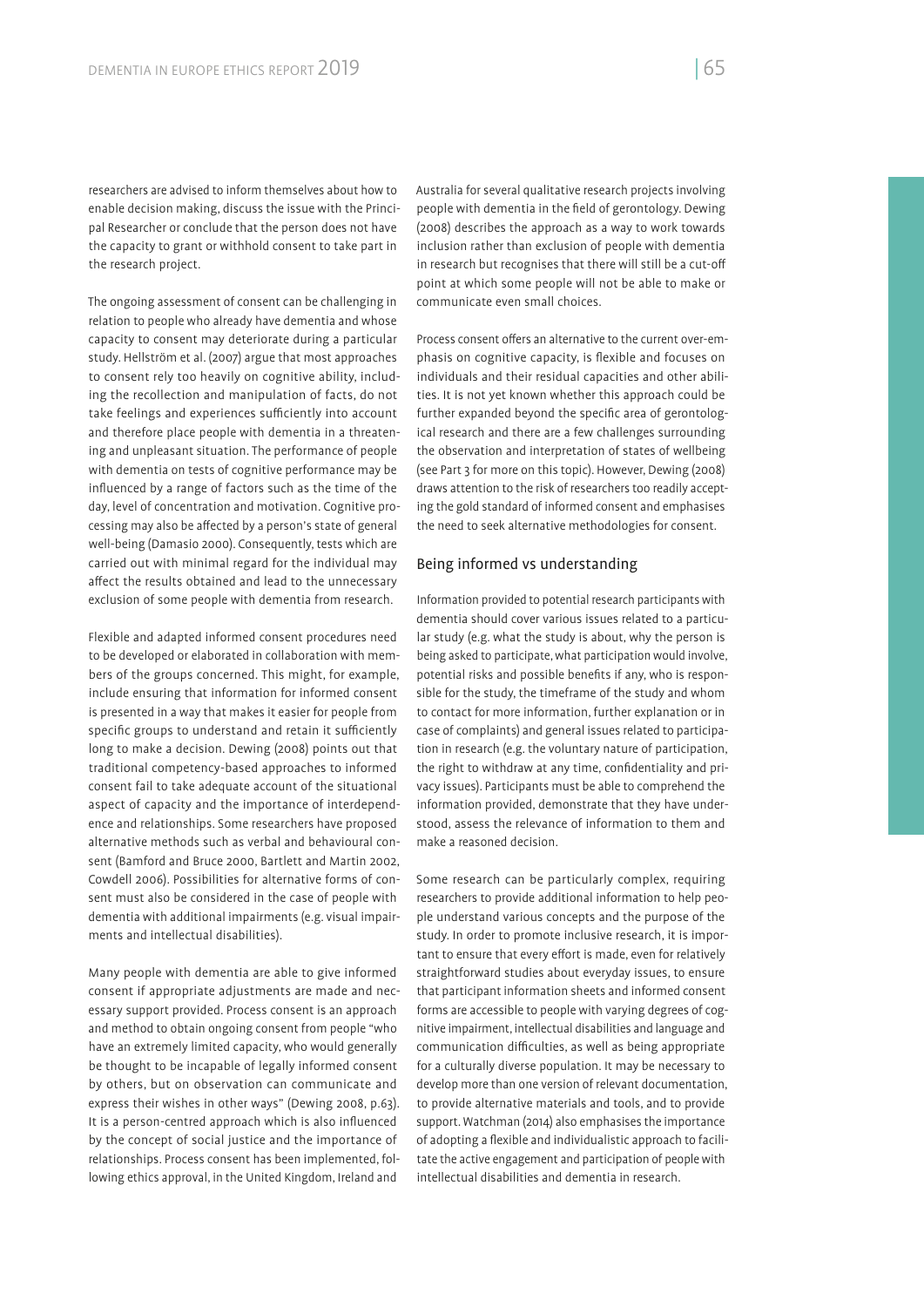# Assessment of burden, risk and potential benefit

In the context of research, risk is often discussed alongside burden and balanced against possible benefit. Ethical research aims to minimise risk and enhance potential benefit so that the risks to the participant are proportionate to the potential benefits to that person and society (Emanuel, Wendler and Grady 2000). However, the definition of benefit is often too narrow to take fully into account the kinds of benefits that are possible and important to people with dementia participating in research, such as spiritual, emotional or psychological benefit. Moreover, there are ethical and legal limits to the degree of risk and burden that is considered acceptable for research involving people who are unable to consent. For example the Council of Europe's Additional Protocol on Human Rights and Biomedicine (2005) only allows research without a direct benefit with people who are unable to consent if the research entails only minimal risk and minimal burden.

Additionally, article 15 of this document contains a series of conditions in the case of people without the capacity to consent to research. These include conditions such as that the results have the potential to produce real and direct benefit to their health, that the research could not be carried out on people capable of giving consent, that the people have been properly informed of their rights and of safeguards, that authorisations from legal representatives have been obtained, that previously expressed wishes taken into account and that they have not objected to participation.

The issue of direct benefit may be side-stepped subject to ful filment of the above-mentioned conditions provided that, amongst other conditions:

- "the research has the aim of contributing, through significant improvement in the scientific understanding of the individual's condition, disease or disorder, to the ultimate attainment of results capable of conferring benefit to the person concerned or to other persons in the same age category or afflicted with the same disease or disorder or having the same condition;
- the research entails only minimal risk and minimal burden for the individual concerned; and any consideration of additional potential benefits of the research shall not be used to justify an increased level of risk or burden."

Assessments of risk, benefit and burden cannot easily be made for whole groups of people and there is a risk of paternalism, leading to a lot of people being overprotected and excluded from research without having any say in the matter. Drawing on a relational ethics perspective, Fisher (2009) suggests that failure to include the perspectives of those

directly concerned in such discussions may lead to the rejection of scientific research procedures which potential participants and their relatives might perceive as benign and/or worthwhile considering. She states:

*"Formulating regulations and ethical judgments solely on the bases of opinions expressed by experts in the scholarly community and IRB members risks treating subjects as 'research material' rather than as moral agents with the right to judge the ethicality of investigative procedures in which they participate" (2009, p.5).*

As unique individuals, people with dementia have their own perceptions of danger and of the level of risk that they are willing to take. Having dementia may even be an additional motivation to take part in research (e.g. to benefit relatives and other people who may develop dementia in the future or as a means to contribute to society in some way). There is therefore a risk of overprotecting people with dementia, infantilising them and depriving them of their autonomy, which is problematic for the reasons discussed earlier in the sub-section on gatekeeping (Jongsma and Schweda 2018).

With regard to benefits which are not directly linked to health, Casaret, Jason and Karlawish (2000) point out that when people are approaching death, for example, the things that they find important may change. They may, for example, place a greater value on dignity, meaning, control, strengthening relationships and addressing unfinished business of a personal nature. In the case of people with advanced dementia, the expression of such concerns or priorities may be difficult but this does not mean that they do not exist. Participating in research may, for some people with dementia, correspond to these new priorities (e.g. by providing meaning or enabling them to feel part of something). For others, participating in research might interfere with current goals and priorities (e.g. by taking up valuable time they might prefer to spend with relatives or friends). Similarly, a person who is very close to death might not assess the possibility of serious risk in the same way as a person who has not yet reached that stage. Some risks may be considered as being more significant and others less so (Casarett, Jason and Karlawish, 2000). This would depend greatly on the individual as well as on his/ her awareness of his/her prognosis.

People with dementia, and those whose opinions they consider valuable, should be involved, to the greatest extent possible, in assessing the level of risk they are willing to take and the level of burden they are willing to accept. Details of the responses from participants (or in some cases their proxies) about the perceived risks, burdens and benefits of participation should be taken into consideration by researchers when designing subsequent studies. It is important to realise that in practice, researchers focus a lot on lowering risk when designing their studies and often forget about the burden that participation may entail. While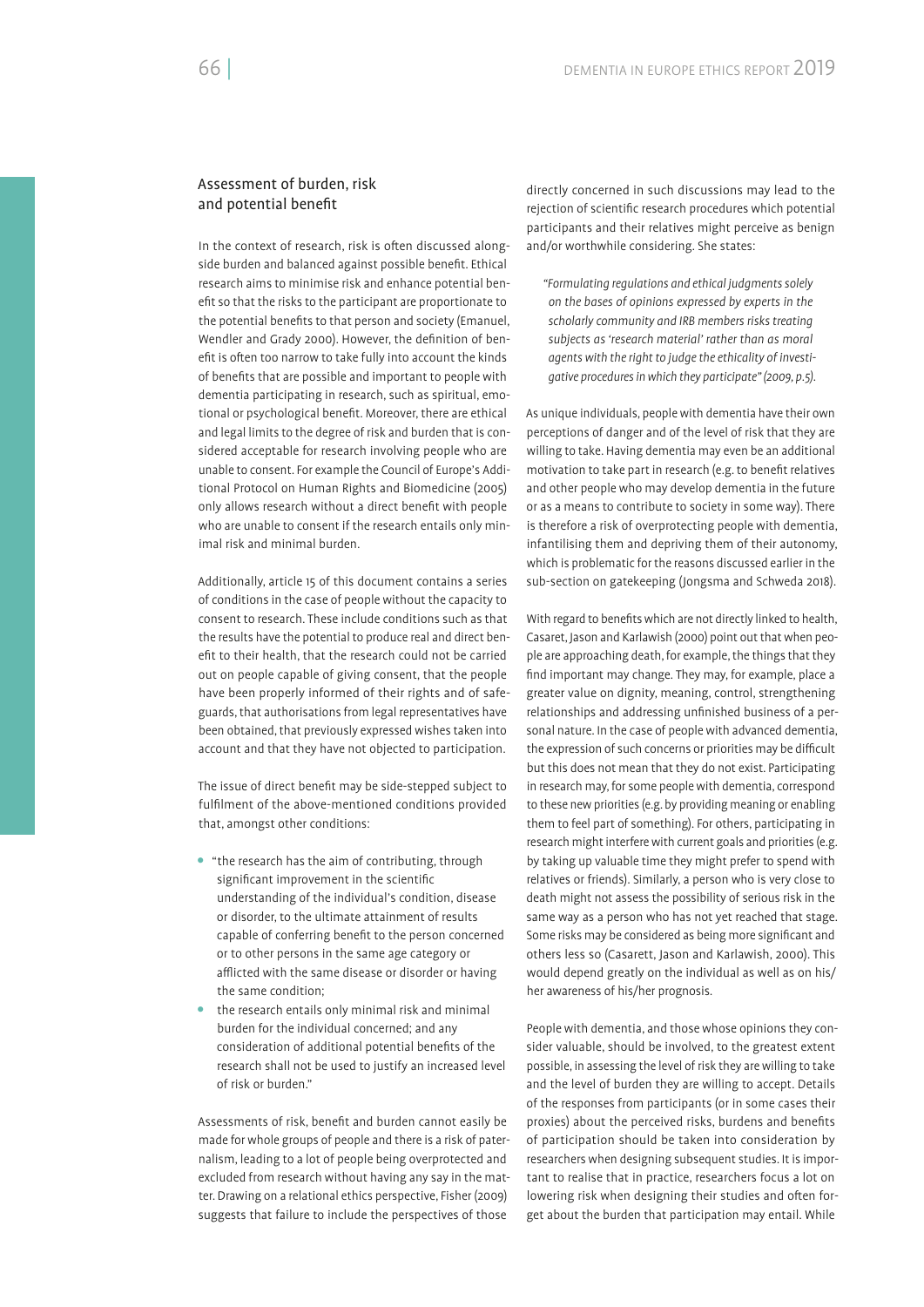burden is also a very important factor in potential participants' decision making, burden for them does not only entail specific procedures. It also includes logistical burden (e.g. travelling to hospitals, time spent participating) and burden for the family and carers. These types of burden are very important in relation to decision making and should already be dealt with by researchers in the research protocol.

# Voluntariness and the therapeutic misconception

Participation in research of any kind must be voluntary. There are different degrees of lack of voluntariness ranging from being subjected to research without having had any choice in the matter, being forced to participate on the basis of some kind of threat or deciding to participate on the basis of undue influence (DuBois 2008). Pressure to participate can be quite subtle and may be unintentional. An example would be a person being asked by a healthcare professional or staff in a residential care setting and fearing upsetting that person due to a feeling of dependency on him or her, respect for his/her position or not wanting to jeopardise an existing positive relationship with that person.

People's voluntariness could also be influenced by their interpretation of what they are being asked to do and why. The decision about whether or not to participate in research may depend on how research is understood and most importantly, whether a person understands the difference between research and treatment or care. This might not always be as obvious as it first seems, especially in situations where a person is informed about a study by a healthcare professional in a healthcare setting (Lewens 2006). There is some evidence to suggest that people with dementia considering participation in research frequently mistake proposed research for treatment options (Dresser 2001). The risk of this happening may be even greater in the case of people with mild dementia who write combined advance directives for treatment and research (Pierce 2010). Medical researchers and healthcare professionals involved in recruitment for research should not take it for granted that people with dementia understand this difference and also bear in mind other factors which may make it more difficult for some people to understand (e.g. people who are not familiar with the way the healthcare system works and the connection to medical research, who have difficulties understanding the language used, who are stressed about their condition or who feel intimidated by the perceived power status of the person providing them with the explanation).

The provision of treatment and care is generally consented to on the basis of an assumption that it is necessary and will hopefully in some way be personally beneficial. If this distinction is not clear, it cannot be said that a person has given informed consent to research. Medical researchers should try to ensure that potential participants realise that the overall

aim of research, including biomedical research, is not to improve their health or contribute to their personal wellbeing.

It is also important to ensure that healthcare professionals responsible for recruiting research participants, who are sometimes extremely enthusiastic about the study, do not 'oversell' the virtues of the study or communicate their assumption that it will be beneficial in some way to potential participants. Research participants will not necessarily bene fit from better monitoring, for example, and even if this were the case, this should not be a selling point but rather an indication of the need to improve standard diagnosis and care.

Financial incentives to contribute to research in the context of PI were discussed in Part 1 of this discussion paper and linked to arguments surrounding recognition of the value of a person's contribution to research. With regard to potential research participants being offered financial incentives, the principle of justice needs to be considered because payment could contribute towards the exploitation of some groups of people and skew samples in much the same way as their systematic exclusion would. In addition, for some people sufficient payment might result in them accepting risks or burdens that they would otherwise not have been willing to take.

#### Vulnerability and disability

Researchers may be faced with difficult decisions about how to comply with rigidly defined informed consent procedures, including additional measures to protect vulnerable participants, whilst not excluding certain groups of people (such as some people with intellectual disabilities, with more advanced dementia or from various minority groups) or including them without their consent (Doody 2018). Raudonis (1992) describes a fine line between "protecting vulnerable research participants and making paternalistic decisions supposedly in their best interests" (Nordento and Kappel 2011, p. 368). Alongside the clear-cut perception of competence as something a person has or does not have, Sin (2005) emphasises the fluidity of consent and the dynamic nature of research, which calls for a more reflexive approach and acknowledgement of the socially constructed nature of assumptions surrounding the concepts of 'normal', 'competent' and 'informed consent'.

A lot of the protective measures governing the participation of people with dementia are linked to perceptions that they form a vulnerable group of people. Such vulnerability is an acquired status compared to other groups in society who may have been considered as vulnerable all their lives, which is the case for many people with physical or intellectual disabilities. The perceived vulnerability and in many cases over-estimation of vulnerability may partly have its origins in the long history of institutional care of some groups of people and the focus on looking after or caring for them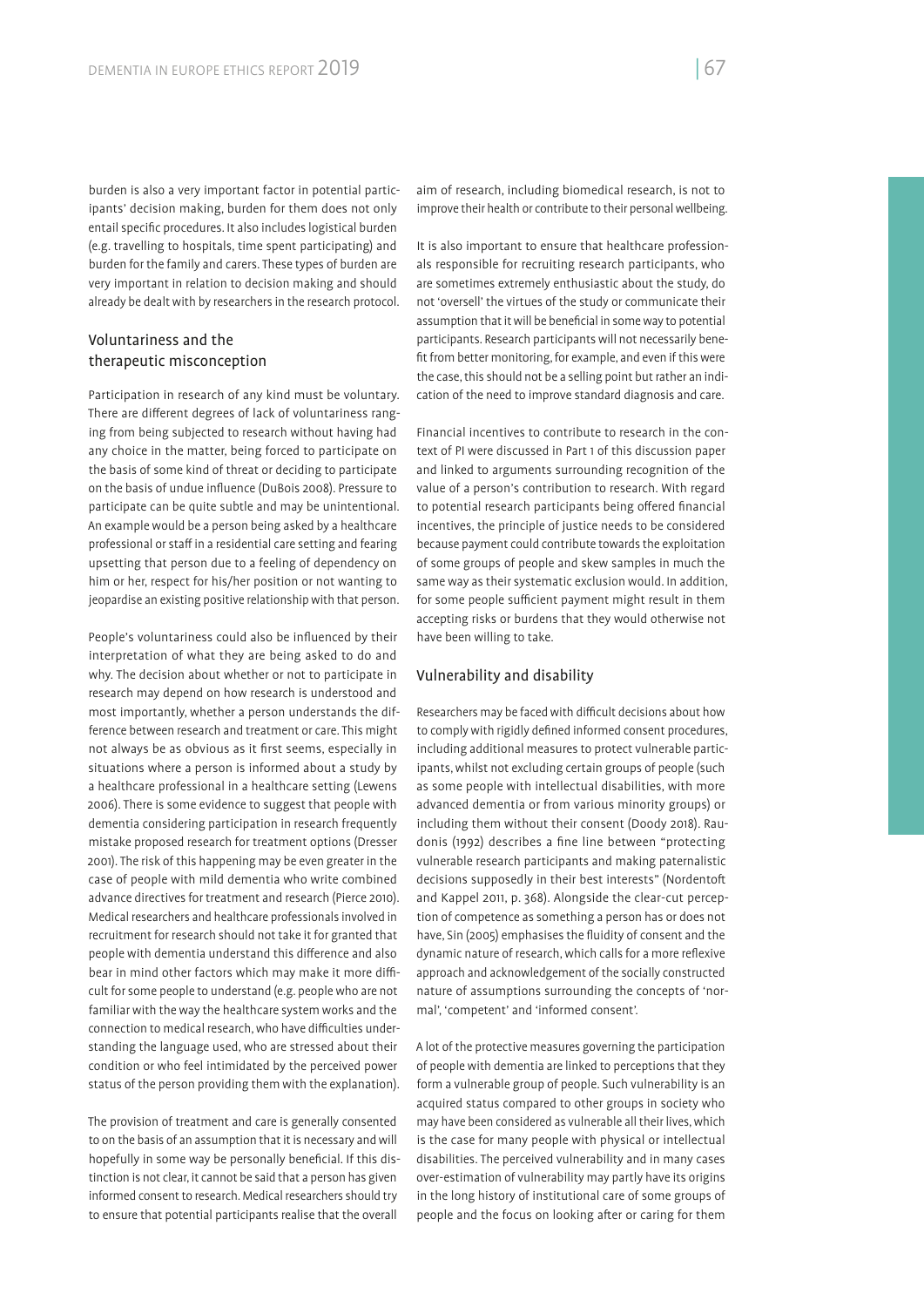(Doody 2018). The normalisation movement which began in the 1970s, based on the work of Wolfensberger, Nirje and Bank-Mikkelson amongst others, was linked to intellectual disability and promoted 'the dignity of risk' rather than protection. Its focus on integration in community life is perhaps also relevant to the goal of enabling people with dementia to participate in research and for researchers, funders and research ethics committees alike to avoid overly focusing on protection and denying freedom of choice to people with severe, profound or significant disabilities (NHS Health Scotland 2016).

The first three paragraphs of article 12 of the United Nations Convention on the Rights of Persons with Disabilities (CRPD 2006) may also be helpful when considering the issue of consent to research by people with dementia, namely,

- 5. States Parties reaffirm that persons with disabilities have the right to recognition everywhere as persons before the law,
- 6. States Parties shall recognize that persons with disabilities enjoy legal capacity on an equal basis with others in all aspects of life,
- 7. States Parties shall take appropriate measures to provide access by persons with disabilities to the support they may require in exercising their legal capacity.

Consequently, it should not be concluded that a person lacks competence (i.e. legal capacity) to consent to research unless necessary adaptations and efforts have been made to minimise the possible impact of various impairments (e.g. linked to language, communication, memory and abstract reasoning) on decision-making capacity. Similar adaptations should also be considered in relation to other factors, not necessarily physical, mental, intellectual or sensory impairments, which may impact on the capacity of a person with dementia to give informed consent.

#### Assent and dissent

A key aspect of the informed consent procedure, also linked to the requirement of voluntariness, is that people understand that they have the right not only to refuse to participate in a study but also to withdraw at any time without having to provide any justification for their decision. When a person with dementia continues to participate though unable to confirm his/her informed consent (e.g. based on a proxy decision maker having taken over this responsibility), special attention should be paid to signs of possible assent and dissent. These should equally be respected in the case of people who still have the capacity to consent (Jongsma, Bos and van de Vathorst 2015).

Black, Rabins, Sugarman and Karlawish (2010) suggest that both assent and dissent can be expressed or indicated verbally (e.g. saying 'no'), behaviourally (e.g. acting agreeably or trying to move away) or emotionally (e.g. through facial expression or posture) and advise researchers to consult with informal carers to help them understand individual participants' typical means of expression in relation to assent and dissent. This means that even if unable to understand the ins and outs of the study or give reasons for wanting to take part or withdraw, a person with fairly advanced dementia may be able to communicate his/her wish to withdraw or refuse a particular research activity and this may contribute towards decisions to involve more people with advanced dementia in research. However, verbal and non-verbal signs of dissent may be subject to individual and cultural variations. Moreover, Young, Ferguson-Coleman and Keady (2014) point out with reference to Deaf people, much of the focus on non-verbal communication of people with dementia equates non-verbal with non-linguistic, whereas with Deaf people the non-verbal is actually language. Facial expression, raising or lowering the eyebrows, puffing out the cheeks and movement of the eyes all contribute towards the meaning of an utterance. Similarly, averting one's gaze is not simply a non-verbal marker of indifference but a means of disengagement as no further communication can take place (Young et al. 2014).

Black et al. (2010) describe the concept of assent as a means to respect a person's remaining autonomy and to enable cognitively impaired people to be involved, to the extent that this is possible, in the decision making process. Careful attention to signs of assent or dissent throughout the research process may also help keep the person with dementia and his/her needs and wishes at the centre of research and avoid him/her being treated as a mere means to an end.

The term 'dissent' is used somewhat ambiguously in the literature. One definition refers to objection during a trial ('the wish to discontinue participation'), also sometimes referred to as objection, distress or resistance. This notion of dissent draws on respect for autonomy whereby dissent should be closely monitored, given that some people who lack decisional capacity are not able (cannot formulate the wish) to withdraw during the trial (Jongsma, Bos and van de Vathorst 2015). Another definition describes dissent as the opposite of consent or assent, consisting of a measure of protection from risks and burden that a person might not want to accept, a means to respect his/her dignity and a shield from distress or from unwanted research activities. Black et al. suggest that the need to respect dissent is, ethically-speaking, hierarchically more important than obtaining assent due to its protective function but nevertheless argue in favour of including people with dementia who are unable to consent and also unable to dissent. They recommend that research ethics committees determine whether any protection beyond proxy consent (e.g. such as an advance directive for research and independent monitor) is needed for people who lack the ability to assent and/or the ability to dissent.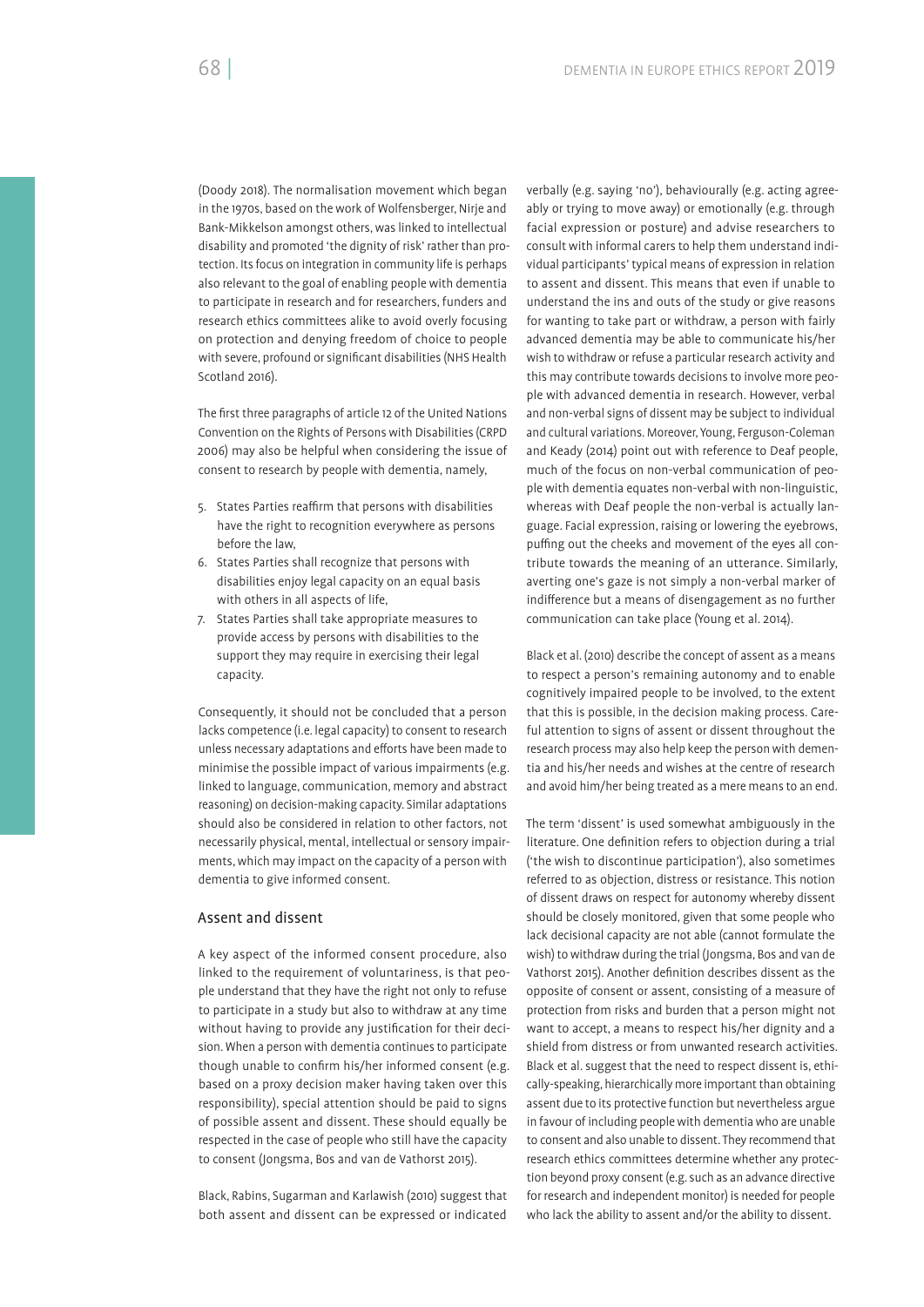# Recommendations for researchers

- Ensure that informed consent does not consist of a one-off event if the research is ongoing over a period of time.
- Clarify the process for determining capacity on an ongoing basis.
- Bear in mind that although a diagnosis of dementia may justify an evaluation of a person's capacity to consent to research, it does not automatically mean that a person lacks such capacity.
- Reflect on appropriate processes and legislation where judgement of capacity is difficult.
- Develop and propose to research ethics committees alternative methods of obtaining informed consent which are neither exclusionary nor paternalistic.
- If people are unable to write, check whether your research ethics committee would accept oral consent (e.g. in the presence of at least one witness and repeated at regular intervals).
- Provide details about how and by whom capacity will be assessed.
- Where possible, arrange for ongoing assessments of capacity to be carried out by those with the necessary expertise who are independent from the research so as to avoid bias.
- Be transparent about the role of medical researchers so as to prevent therapeutic misconception (e.g. do not sign letters about possible research trials as 'your treating doctor').
- Where possible, try to ensure that healthcare professionals (where relevant) proposing research participation are not also responsible for a person's treatment or care, so as to avoid putting the person with dementia under pressure to consent and also to avoid the therapeutic misconception (i.e. mistaking a proposal to participate in research for an offer of treatment).
- Take measures to include people with dementia in the informed consent process, including when they are deemed to lack capacity (e.g. provide information and ask for assent).
- Closely monitor participants during research and check whether they are still willing to participate and understand what participation involves.
- Use validated tools, wherever possible and when available, to obtain consent from people from minority groups or with specific characteristics which necessitate special measures.
- Consider developing or using different methods and tools, where required, to provide people with dementia with information about the proposed research.

# Recommendations for research ethics committees

- Require researchers to describe in research protocols the method used to identify a person who could support the patient in the informed consent process, if needed.
- Recommend that the healthcare professional proposing participation in research is not also responsible for a potential participant's treatment or care.
- Require researchers to provide details of their plans to seek ongoing informed consent and to provide justification if this is not planned.

# Recommendations for funders

- Ensure that any reimbursement or payment proposed to research participants is in line with available national or local guidance on rates, or in keeping with the principle of fair market value.
- Encourage researchers to incorporate costs related to obtaining ongoing consent in their requests for funding.
- Ensure clarity about the process to monitor ongoing capacity if research continues over an extended period of time.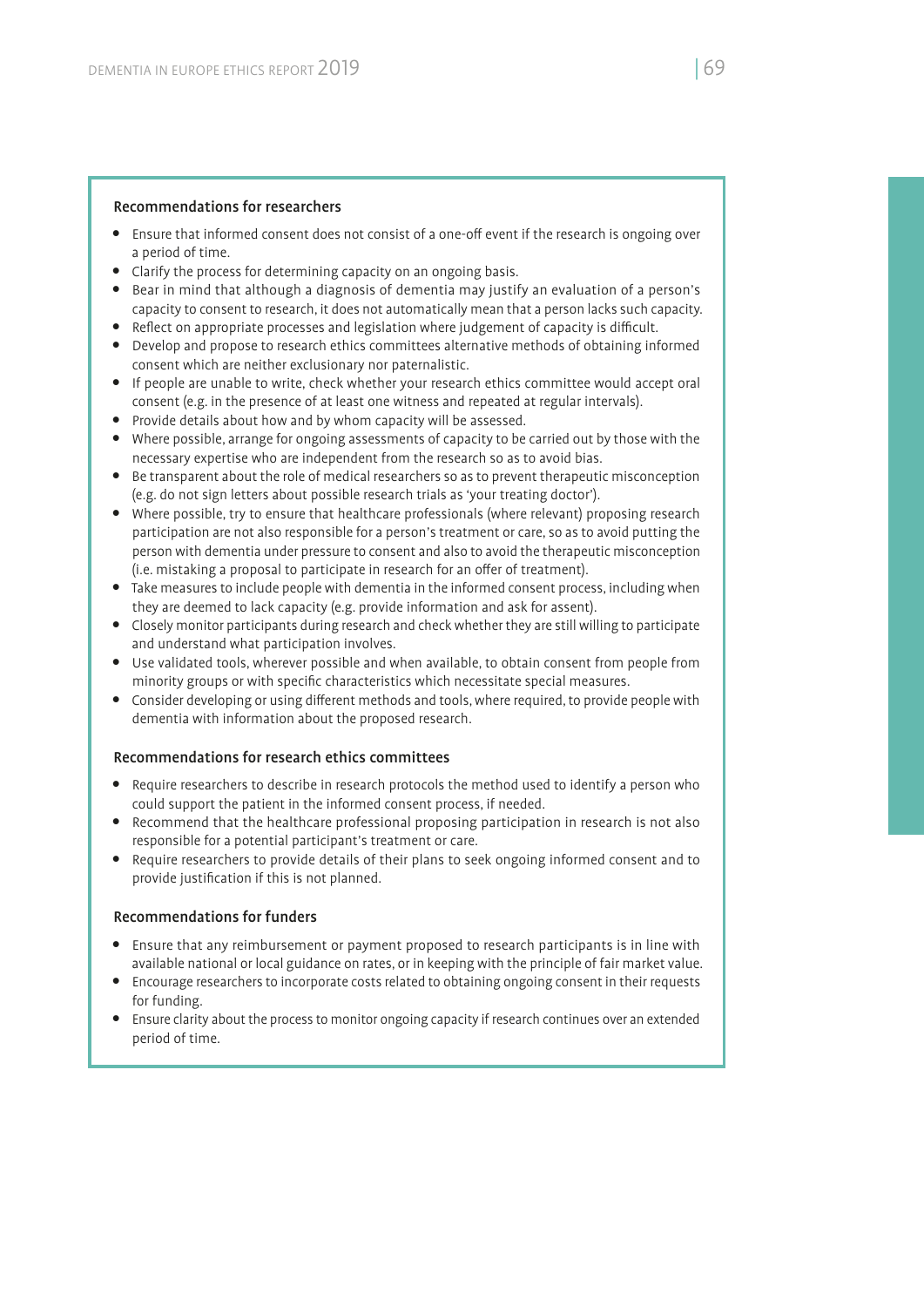# Summary

The informed consent procedure is fundamental to the conduct of ethically sound research and closely linked to the principles of respect for autonomy, non-maleficence and justice. Approaches are needed which provide appropriate protection from harm whilst not overriding the right to self-determination (e.g. through blanket judgement of vulnerability). Informed consent should be seen as an ongoing process, continuing throughout the whole research process. It is important to be attentive to signs of assent and dissent which may be expressed differently by people with dementia from different sub-groups of the population. The capacity to provide ongoing consent and the way that assent and dissent is communicated may vary for each person as dementia progresses.

The issues of burden, risk and benefit, and the importance that each person attributes to them, need to be considered, as well as the potential confusion between research and treatment, especially with regard to clinical research. Creative and innovative methods are needed to make it possible for a diverse population of people with dementia to be involved in research (e.g. people with dementia from minority ethnic groups, with lower levels of education, language or literacy difficulties, with intellectual disability or with more advanced dementia). Procedures, attitudes and the environment should promote rather than hinder the abilities of people with dementia to provide consent.

# Consent with and on behalf of people with dementia: shared, supported and proxy decision making

Researchers often suggest to potential participants that they discuss their possible participation in a study with their close family and friends, and state that they are more than welcome to contact them for further clarification or with any questions. However, discussions about the involvement of other people in the decision-making process related to informed consent to research are often linked to concerns about a person lacking the capacity to provide informed consent. There has also been a move away from the concept of proxy (i.e. substituted) decision making towards shared decision making and supported decision making. This is sometimes seen as a way to promote autonomy and enable people with dementia who have limited capacities to continue to play a role in decision making. The concepts of shared decision making and supported decision are similar in some respects and may be complementary to some extent. They developed separately but in parallel and the origin of each leads to a slight different in how they are perceived.

Shared decision making, for example, focuses on a range of skills and practices that can be used to promote a collaborative decision making process. This has been typically used in the context of healthcare decision making (Elwyn et al. 2012). The emphasis is on the decision-making process with the actual decision, especially the issue of who made it, being considered as far less important. The process, which typically involves healthcare professionals as well as patients, involves the use of decision aids, the provision of information and ongoing discussions, all of which are

aimed at increasing knowledge, helping people to feel less confused about a range of options and resulting in more informed and values-based choices, better communication and people being more involved in making decisions (Simmons and Gooding 2017). Shared decision making has, however, been criticised for failing to take sufficiently into account the power imbalance which often exists between patients and healthcare providers or researchers and for decision aids often failing to accommodate for the needs of people with low health literacy (Simmons and Gooding 2017).

Shared decision making can also be understood as an individual or cultural choice or philosophy irrespective of cognitive ability. For many people with dementia, participating or sharing in the decision-making process is as important as, if not more important than, making the actual decision (Daly, Bunn and Goodman 2018). In some cultures, there is a deeply rooted set of ethical and cultural traditions which reflect familism rather than the individualist approach common to informed consent procedures in Western culture. Writing in the context of recent attempts to promote a more individualistic approach to informed consent in China, Bian (2015) states:

*"Familism is the Confucian family-based and family-oriented way of life embodied in the Chinese mode of decision-making in which all close family members play an important role. Close family members in contemporary Chinese society typically include the patient's spouse and parents (especially when one's children are not yet adults), as well as adult children. When facing major decisions for any family member, all close family members come together to make a collective decision" (Bian 2015, p.375).*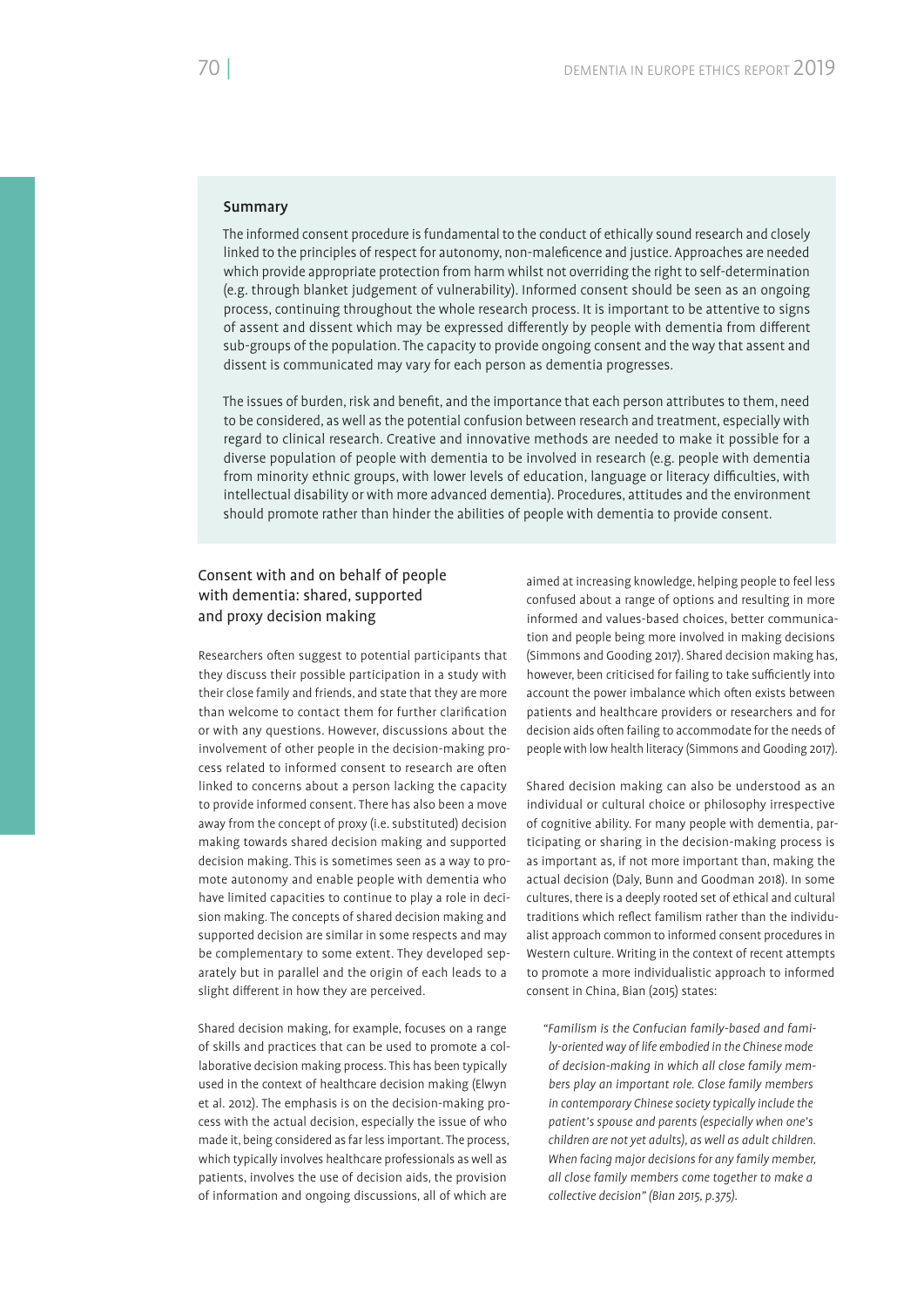According to this philosophy, the family is prioritised over the individual, which runs counter to the taken-for-granted practices of individualism, which are dominant in many modern Western societies (Bian 2015). Familism and the practice of shared decision making is common amongst several minority ethnic communities in Europe and is not related to lack of decision-making capacity. Enabling a less individualistic approach to decision making in the context of research may be an important means to promote the ethical involvement of a more diverse set of people with dementia in research, irrespective of the reason for the choice of this approach.

Supported decision making is about providing the necessary support to enable a person to make a decision, including one that is legally recognised. Whilst the term does not appear in the UN Convention on the Rights of Persons with Disabilities (2006), supported decision making very much reflects the ethos of that convention and is often associated with it. Simmons and Gooding (2017, p.276) describe the rationale for supported decision making as follows:

*"In crude terms, supported decision-making promotes the idea that just as people who use wheelchairs are entitled to ramps in order to access buildings, so too people with mental health-related disability – 'psychosocial disability' – are entitled to support to exercise choices and their lives. (The same idea holds for people with intellectual disability, or any other*  disability that may affect decision-making, includ*ing the way other people perceive and/or denigrate a person's decision-making ability)."*

In their recommendations on research (and data sharing) involving people with dementia, Thorogood et al. (2018) point out that research ethics guidelines generally promote supported or shared decision-making. They suggest that this might include "simplifying consent forms, providing visual or memory aids, taking interactive or educational approaches (where persons with dementia are asked to explain their understanding of consent elements), re-explaining misunderstood information, or involving familiar carers to facilitate explanation and communication of a decision" (Thorogood et al. 2018, p.1338). Such measures could perhaps be further extended to address any barrier experienced by people with dementia, regardless of whether it is linked to a health condition (e.g. such as having a lower level of literacy or being a member of a group that is stigmatised etc.).

In situations where a person has been appointed who is authorised to decide on behalf of a person with dementia about participation in research (i.e. a 'proxy' or 'substitute' decision maker), it is increasingly excepted that that person should base his/her decisions on the known will and preferences of the person with dementia and not on the basis of 'best interests' or 'welfare' (Thorogood et al. 2018).

Where possible, people with dementia should, as far as possible, be included in the decision-making process. In addition, even people evaluated as unable to give consent for research may preserve the capacity to appoint a research proxy (Kim et al. 2011).

It is increasingly recommended, if not stipulated (European Directive 2001), that proxy consent should represent the person's presumed will. In reality, this is often not the case. Proxies often do not know a person's will and preference and make decisions that the person appointing them would not have made (Kim et al. 2013, Thorogood et al. 2018). Proxies may sometimes be too restrictive, thus depriving people with dementia of the opportunity to be involved in research or, on the contrary, involve people with dementia in research when this does not correspond to their wishes, values and interests (Jongsma 2016).

An important area to consider is that of risk because decisions about participation in research involve considering potential risks, burdens and benefits. According to Landau et al. (2010), a person's position regarding the relative importance of safety and autonomy may depend on whether he or she is personally responsible for the safety and wellbeing of the person with dementia. People may be more protective of others, than they would be of themselves (Nuffield Council on Bioethics 2009), particularly in cases where the person being 'protected' is considered in some way vulnerable. Proxy consent is often described as paternalistic but as Hellström et al. (2007) point out, it may also serve as a means to enable people with dementia, who would otherwise be excluded from research, to engage in an activity which can, in many cases, boost self-esteem, be enjoyable and enriching, and provide a means to validate feelings and experiences.

The recommendation or obligation for proxies to take into account current or previously expressed wishes of a person with dementia who lacks the capacity to consent to research could be considered as a factor contributing towards respect for autonomy, beneficence and non-maleficence, but the phrase 'taken into account' does not guarantee that the proxy will respect the wishes of the latter. If the known or supposed wishes of the person with dementia are not acted on (unless there is a morally justifiable reason for not doing so), it cannot be said that his or her autonomy has been respected. This suggestion should not be interpreted as undermining the goodwill or underestimating the difficulties that many proxies experience when making decisions on behalf of people with dementia. Proxies can be very beneficial in combination with advance directives because they may be well-placed to help interpret/identify the kinds of studies a person might have wanted to participate in, drawing on the information provided in an advance directive, their knowledge of the person and possible information about his/her wishes and interests. Some people with dementia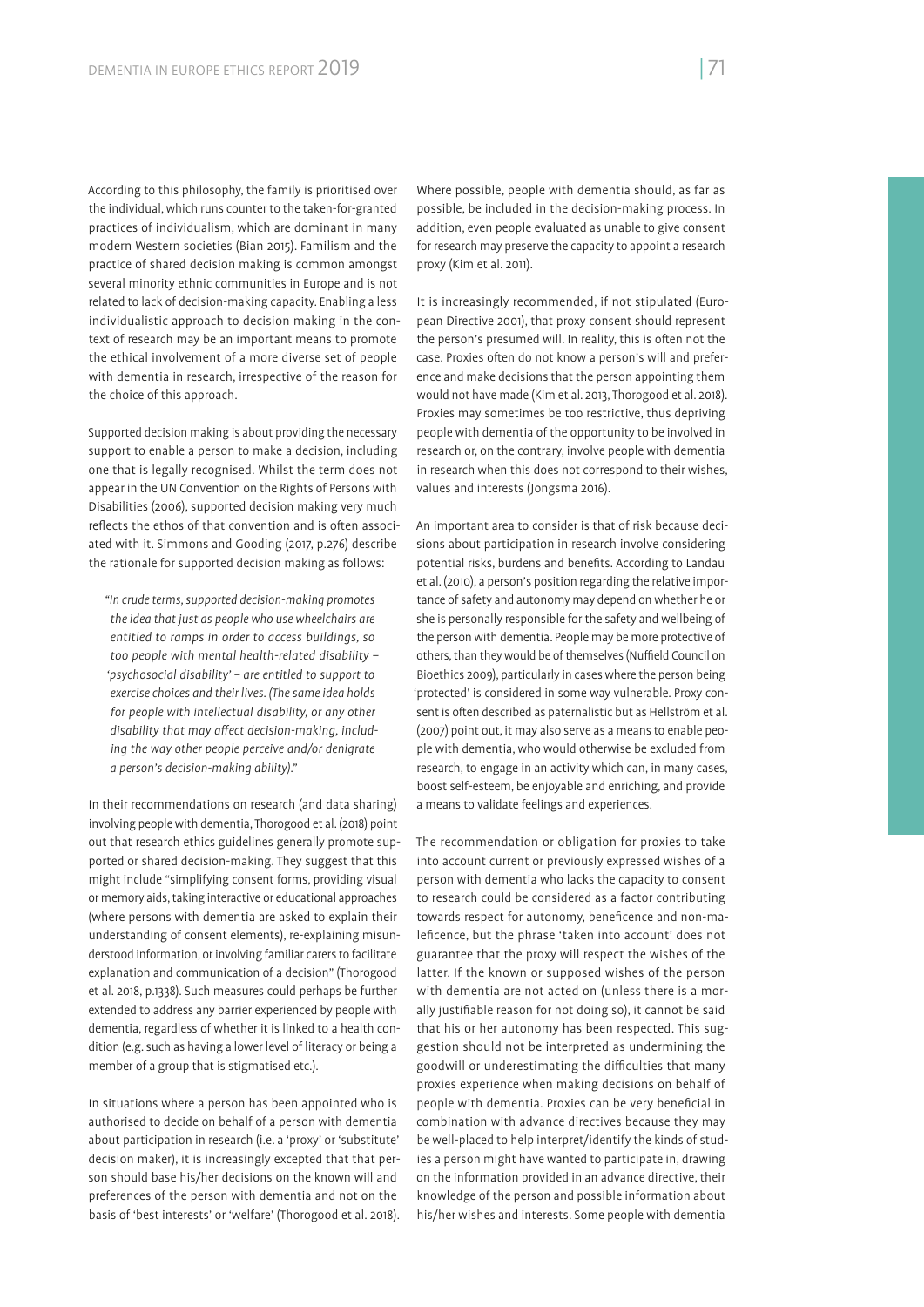grant their proxies the power to override their previously expressed wishes (e.g. in the light of scientific advances which result in unanticipated consequences for participation or on significant changes in the person's situation). Others may want their advance directives to be followed, without leaving leeway for their proxy to decide.

Some people may be hesitant about taking on the role of proxy. Such hesitancy may be linked to a range of factors such as not understanding the concept of proxy decision making, not understanding the possible legal implications of being a proxy, worrying about the level of commitment

needed, being unsure about what knowledge and skills they may need and whether they have that, having language dif ficulties, finding explanations and documentation difficult to understand, having concerns about having to discuss personal or complex issues with researchers or lacking trust in researchers. In some communities, there may be issues of respect and clearly defined responsibilities which influence who should take on that role. That person might not be the one who understands best the needs and wishes of the person with dementia. In some communities, it may be common to involve several people in such important decisions and not to appoint one person as proxy.

## Recommendations for researchers

- Show willingness and be proactive in discussing the issue of shared, supported and substitute decision making with potential participants with dementia and other relevant people. Some people will not be familiar with the different options.
- Ensure that people with dementia are encouraged, where possible, to make their own decisions relating to participation in research, bearing in mind that some may prefer to appoint a proxy.
- Do not seek the opinion of a proxy decision maker if the person with dementia has the capacity to decide for him/herself.

### Recommendations for research ethics committees

- Ask researchers to describe how they intend to involve people with dementia who lack the capacity to provide informed consent to research without assistance or support.
- Be open to potential participants' possible wishes to involve significant others in the informed consent process.

### Summary

When promoting inclusive research, it is important to respect priorities and traditions related to decision making which are more family or group orientated (as opposed to the more individualistic approach common in much of Europe). As dementia progresses, people may in any case need more support in order to make and express decisions related to their potential participation in research. Shared decision making helps ensure that when people with dementia lack the capacity to make decisions on their own, every attempt is made to enable them to participate in the decision-making process. In some cases, where they are not able to make a decision themselves, such participation may be just as important as the decision that is eventually made. Supported decision making is about providing sufficient support to enable the person with dementia to make a decision, including one that is legally recognised. Proxy decision making does not simply involve making a decision on someone else's behalf because proxies are expected to make decisions which represent a person's will and preferences (and their presumed will if they are currently unable to express preferences). Researchers need to play an active role in whatever form of decision making is legally appropriate and adopted so as to ensure that people with dementia are meaningfully involved to the greatest extent possible and according to their preferences.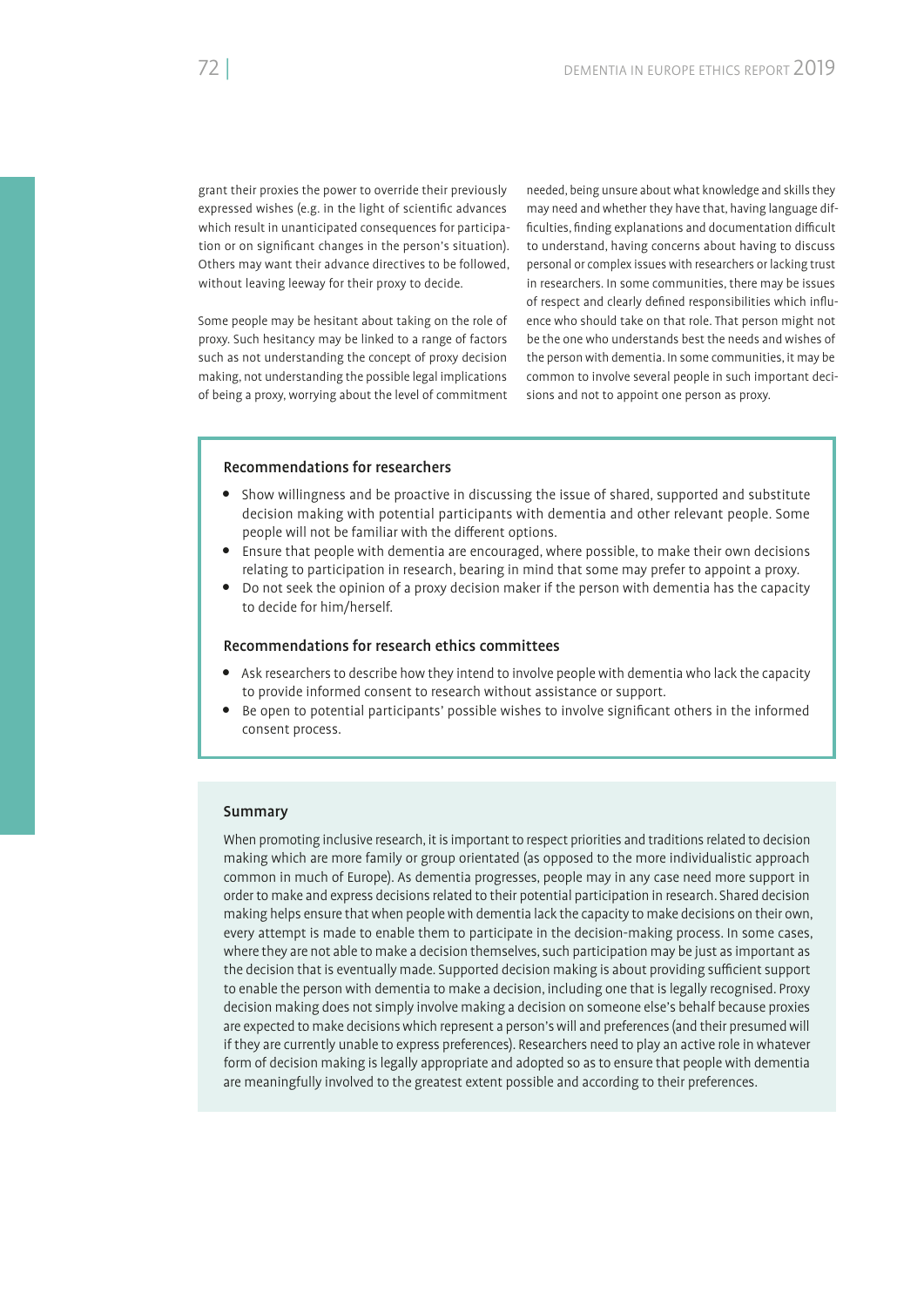## Advance directives for research

In the context of inclusive research, it is important to consider the involvement of people with more advanced dementia in research, including those who do not have the necessary capacity to consent and who do not have a representative with the legal right to make such decisions on their behalf. It may be possible to determine what a person's wishes would have been by consulting close family and friends or an advance directive for research. Advance directives were developed in the 1960s in the United States of America and were originally written to express in writing wishes regarding medical treatment in the event of an accident or illness which made it impossible to exercise self-determination (Vollmann 2001). The moral authority of advance directives resides in the principle of respect for a person's precedent autonomy (Berghmans 2000, Vollmann 2001), by permitting such autonomy to be extended into the future, well beyond the point that he or she would otherwise have been able to exercise it. The concept of the advance directive has been further extended to the research situation in some countries. Advance directives may be legally binding or simply advisory depending on their legal status in each country and sometimes on the nature of the decisions to be made (Andorno, Gennet, Jongsma and Elger 2016).

Several ethical concerns have been raised about the use of advance directives in the context of dementia (in general, not necessarily for research). These are mainly linked to arguments about personal identity and changing interests. There is a broad and complex philosophical debate surrounding personhood and dementia. An issue of particular concern and of relevance to the debate about advance directives for research is whether the person who wrote an advance directive is the *same* person as the one for whom it may later be applied, and if not, why the advance directive should be respected.

Parfit (1984), for example, takes the view that personal identity is constituted over time by varying degrees of continuity between former and later selves in terms of a wide range of psychological and physical features. The psychological aspect of personal identity is constituted by the degrees of similarity between two temporally separate selves with regard to a person's personality, belief structure and desires, which may in certain cases, depending on the degree of similarity and continuity, move from being intra-personal to being inter-personal. In line with this argument, if psychological continuity were to become so deeply disturbed that someone became 'another person' (e.g. based on perceived changes in personality due to advanced dementia), would

this mean that the advance directive should have no more moral force in relation to that person than it would have, had it been written by a stranger, friend or relative? According to Dresser (1986), a person with dementia may lose the 'properties' necessary for retaining personal identity over time, thereby becoming a different moral person. This claim relies on the assumption that people with dementia could lose so much mental capacity that their past preferences and interests no longer seem attributable to them (Dresser 1995, Buchanan and Brock 1989). This claim, that dementia causes a disruption in identity, draws on Parfit's theory of identity. Based on the assumption that the writer of the advance directive and the person with dementia are different people, it is argued that there is no reason to assume that the directive has any moral authority over the person with dementia.

Dworkin (1994), on the other hand, argues in favour of respecting advance directives. He views autonomy as a reflection of a person's integrity, whereby people express their character through the lives they lead based on values, commitments, convictions and critical as well as experiential interests. Critical interests include the kinds of things that give meaning to people's lives and make a person think, had it not been so, their life would have been worse or wasted. Experiential interests cover things that people do simply because they enjoy doing them. Dworkin's view would seem to imply that having dementia at a particular stage in a person's life, would just be one stage in a complete life which has already involved different stages. The stage someone is currently in, is affected by interests and concerns which transcend that stage and are important for their life as a whole. The competent and incompetent selves are thus one and the same person. It could therefore be concluded that advance directives should be respected because they are expressions of the critical interests a person has, and that they should therefore take precedence over current experiential interests. However, Jongsma (2016), whilst not rejecting the idea that advance directives should be respected, argues that research participation is not a critical interest for most people and that advance directives for research would be better understood quite simply as 'declarations of willingness'. Moreover, in keeping with ethically sound research practices, any clear objection to the initiation or continuation of a research procedure should result in the withdrawal of a research participant (Jongsma and van de Vathorst 2015). Consequently, aside from precedent autonomy, researchers also have an obligation to protect people with diminished capacities from undue harm and burden.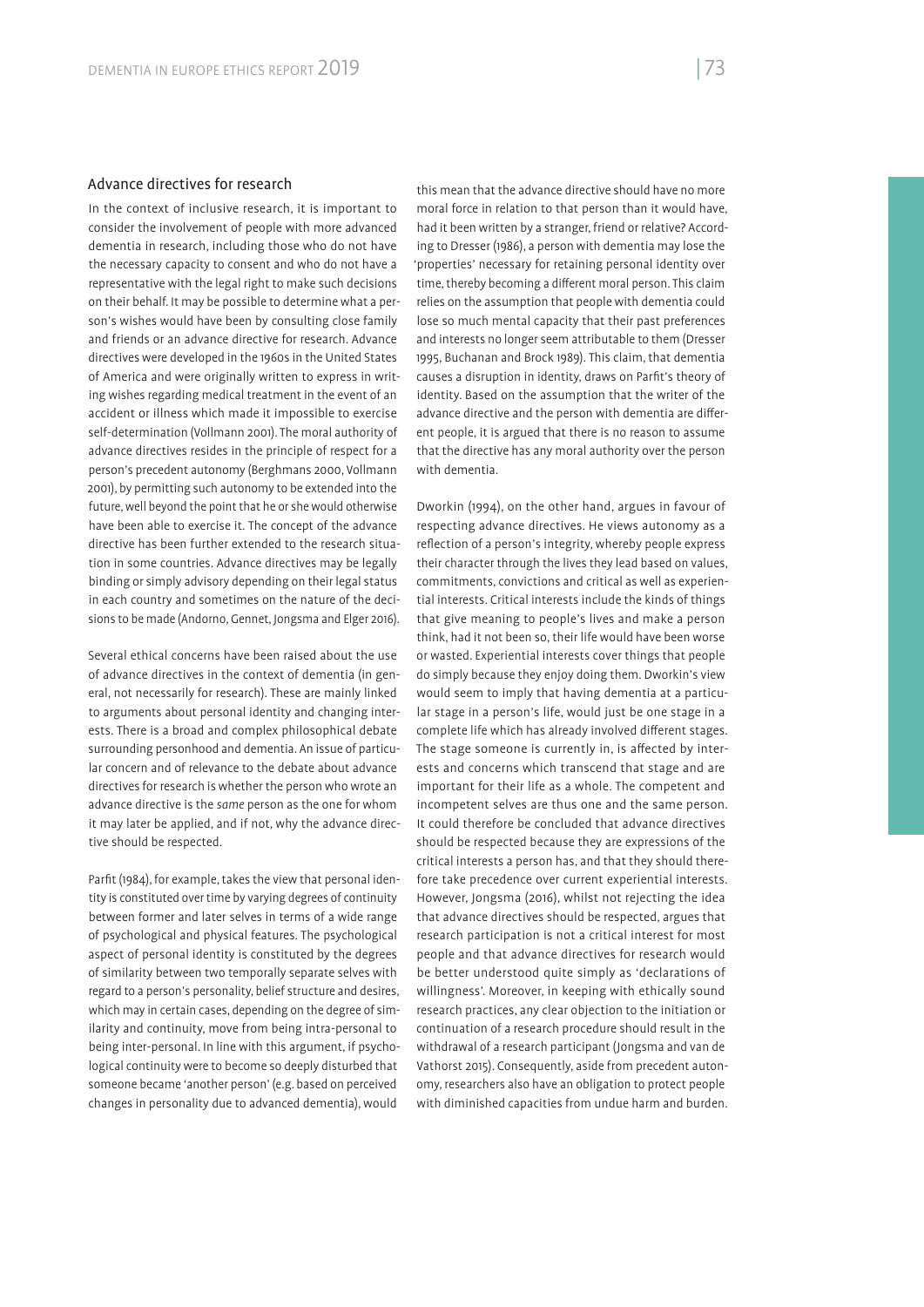Porteri (2018) interprets claims about the disruption of psychological continuity and personal identity as implying that when people with dementia become incompetent, they may become a different and a new person, and that the person they used to be ceases to exist. She points out that potential changes in personality, in beliefs and interests, as a consequence of dementia, are feared precisely because people feel that these changes will affect themselves and not that they will give rise to a different and new person. People with dementia, at whatever stage of the disease, are still recognised as mothers, fathers, partners, sisters, brothers and friends. Relatives and friends have a personal commitment to them and feel that they have responsibilities and duties towards them not just because they are part of the larger human family, but because they are the very same person they used to be (Porteri 2018). Moreover, taking the identity argument to the extreme, if the person is no longer the same person, then the relatives of that person should theoretically have no say in matters relating to him or her. Porteri concludes that body is an important concept in that as long as the body is there, so is the person, adding that bodily continuity as a criterion for considering the person with dementia as the same person better guarantees respect for that person's rights and wellbeing prior to and after loss of capacity (in this context in relation to participation in research).

The legal status of advance directives for research in Europe (at least for those covering biomedical research) remains unclear. In 2001, the Clinical Trials Directive, to be replaced eventually by the new Regulation on Clinical Trials when it comes into force, makes reference to "incapacitated adults who have not given or not refused informed consent before the onset of their incapacity". This reference is of relevance to whether additional measures of protection are considered necessary, without there being any further elaboration of the concept of advance directives (Jongsma 2016). The

current European legal framework regarding the use of advance directives for research in the context of biomedical research neither explicitly mentions the possibility of their use not forbids it (Andorno et al. 2016). This ambiguity/ lack of clarity may fuel unease and uncertainty surrounding the use of advance directives as the sole instrument by which researchers might determine whether or not people with dementia who lack the capacity to consent and have no proxy can participate in research. Finally, the desire to participate in most clinical trials is dependent on participants having a study partner (usually a partner, adult child or close friend). Consequently, without the agreement of a close relative or friend, a person with dementia having expressed the wish to participate in research in an advance directive for research may be prevented from doing so.

Consenting to future research in an advance directive is also problematic because, as pointed out by Berghmans (1998), it is difficult to give consent for a future experiment which has not yet been devised and which, by the very nature of research, is likely to be innovative. Researchers may find it easier to accept a negative advance directive for research as this does not raise issues about the ambiguity surrounding the risks and burdens people might be exposing themselves to. The risks of research as well as the potential burdens and benefits can only ever be estimated but in the case of decisions made for research that might occur several years later, procedures and methods may have advanced beyond what was initially imaginable. The 'informed' aspect of consent is therefore missing in the case of advance directives for research. However, people can be informed about and helped to understand the implications of this lack of prior knowledge and then make as informed a decision as possible. Those who have a trusted person could be encouraged to appoint and allow the involvement of a proxy (see next sub-section) in future decisions about participation in research.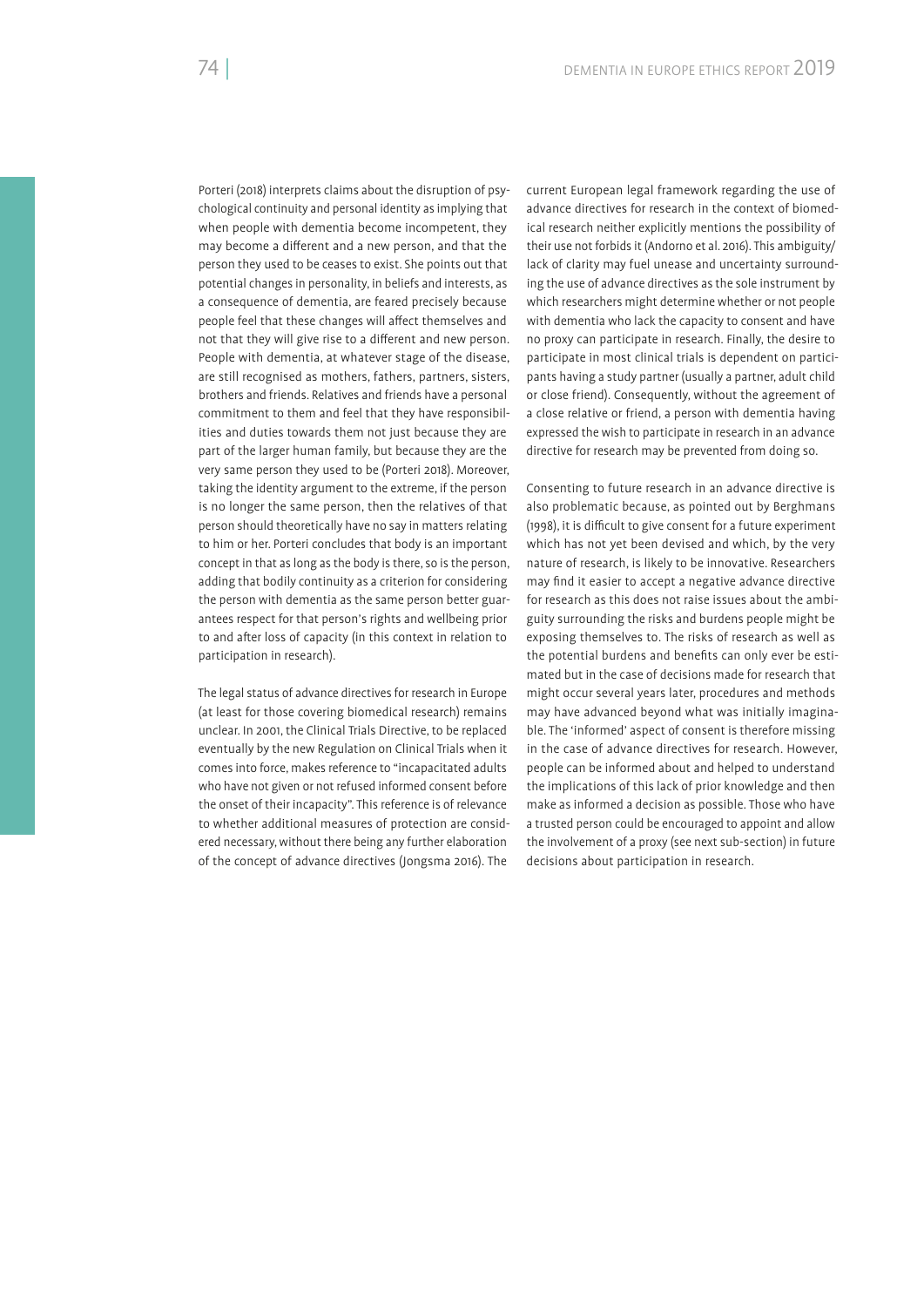## Recommendations for researchers

- Involve proxy decision makers, if they have been granted that power, in determining whether the research that is eventually proposed is in line with the wishes expressed in the advance directive.
- Do not resort to the use of an advance directive for research if the person with dementia currently has the capacity to consent or refuse to participate in research.
- Consider the current wishes of a person with dementia with regard to continuing with or withdrawing from a study (in terms of indications of assent or dissent). Clear signs of the wish to withdraw from a study should be respected even if the person's current participation is based on a valid advance directive.
- Reflect on personal beliefs about personhood and how this relates to advance decision making.

## Recommendations for research ethics committees

- Recommend that researchers consider previously expressed wishes and preferences when proposing participation in research.
- Accept preferences expressed in an advance directive as a valid expression of interest in participating in the research.

#### Summary

Advance directives for research provide another way for people to express their wishes about future participation in research, in most cases drawn up before they develop dementia. Ethical concerns around advance directives for research tend to focus on issues related to personal identity, changing interests and that fact that the requirement for people to make 'informed' decisions is problematic because relevant and necessary information about particular studies is not available when the directive is drawn up. The notions of a loss of self or personhood and of a complete change of identity, as obstacles to the use of advance directives for research, are rejected by the ethics working group. They emphasise the need to respect any current signs of objection to the initiation or continuation of a research procedure and the importance of involving people who are authorised to do so in determining whether proposed research is in line with the wishes expressed in the advance directive.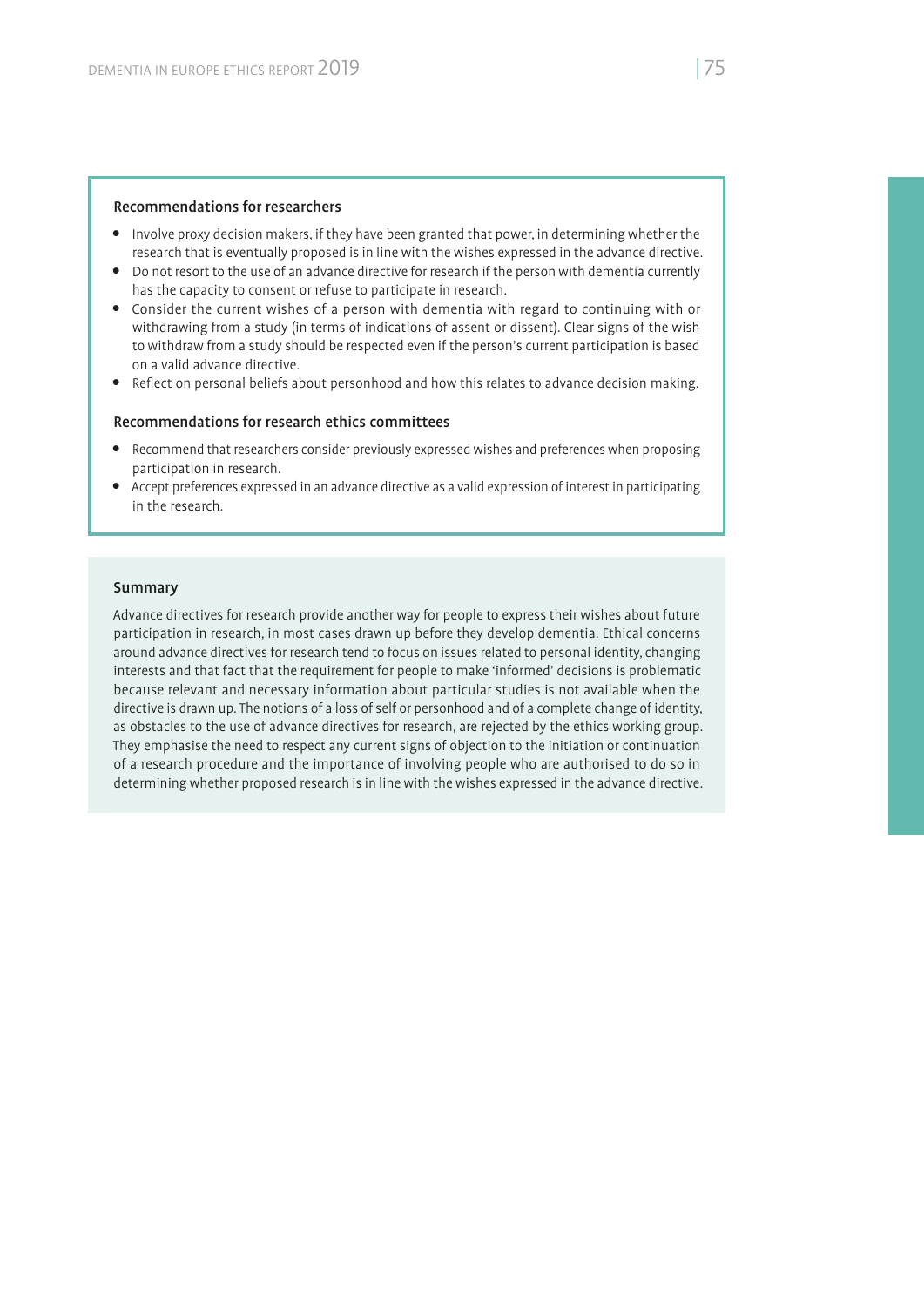## Part 3: Ethical Challenges during Participation in Research: promoting wellbeing and avoiding harm

Much of the discussion paper so far has focused on how to attract the interest of a diverse set of people with dementia to research and how to go about ensuring a fair and just selection of those people in the context of research. The primary goal of research is not to benefit participants but researchers must consider participants' wellbeing and not focus on acquiring valuable data at all costs. Also, once people with dementia have agreed to participate in research, it is important that researchers ensure that they are treated with respect and due consideration for their wellbeing. Furthermore, researchers can be considered as having a duty of care towards their participants, which includes taking necessary measures to avoid them coming to any harm.

 $\blacktriangleright$  "When I participate in a research project, please explain what the research is about in clear words and give me a printed version in simple language. Make it easy for me to understand the purpose and aims of this study, and in what way I can contribute. On the one hand, I want to be treated like any other person but on the other hand, I need assistance to participate. I want to be seen holistically as a person with special needs but also as a person who is capable, creative and responsible. To feel well despite my disease, I need empathy, respect, kindness and the opportunity to be heard and understood" (Angela, person with dementia, Austria).

The fact that research participants provided informed consent does not release researchers from the moral obligation to take measures to try to ensure that they have as positive and safe an experience as possible. Researchers' responsibilities can be perceived not merely as negative obligations (i.e. to refrain from causing them harm) but also in terms of positive obligations towards research participants (Richardson 2008). In some situations, it may be best to take concrete action to promote participants' wellbeing and protect them from harm, whereas in others it may be best to refrain from doing something<sup>53</sup>.

Our interest in Part 3 of this discussion paper is on the wellbeing and safety of people with dementia whilst participating in research, and on any lasting impact of research on wellbeing. People who participate in research are voluntarily contributing to society and irrespective of the importance that they assign to their own wellbeing and safety, researchers have a duty and responsibility to promote their wellbeing and protect them from harm.

## Promoting wellbeing and minimising the risk of harm

## A positive and safe environment for participants

Perceptions of wellbeing are socially constructed and there may differences from one person and cultural group to the next with regard to how wellbeing is interpreted and the importance attached to it. Wellbeing is a fairly broad concept as the following quote from Naci and Ioannidis (2015) suggests.

*"Wellness refers to diverse and interconnected dimensions of physical, mental, and social well-being that*  extend beyond the traditional definition of health. It *includes choices and activities aimed at achieving physical vitality, mental alacrity, social satisfaction, a sense of accomplishment, and personal fulfilment."* 

When people with dementia volunteer to participate in research, they often do not know exactly what to expect. Many will be stepping outside their usual comfort zones, going to unfamiliar places and interacting with people they don't know.

Researchers should treat participants with dementia with the same level of respect as that afforded to other people (e.g. being polite, showing acceptance and behaving in an appropriate and courteous manner), take necessary measures to

<sup>53</sup> Some of the issues, especially in relation to wellbeing, will also be relevant to people with dementia contributing to Public Involvement activities.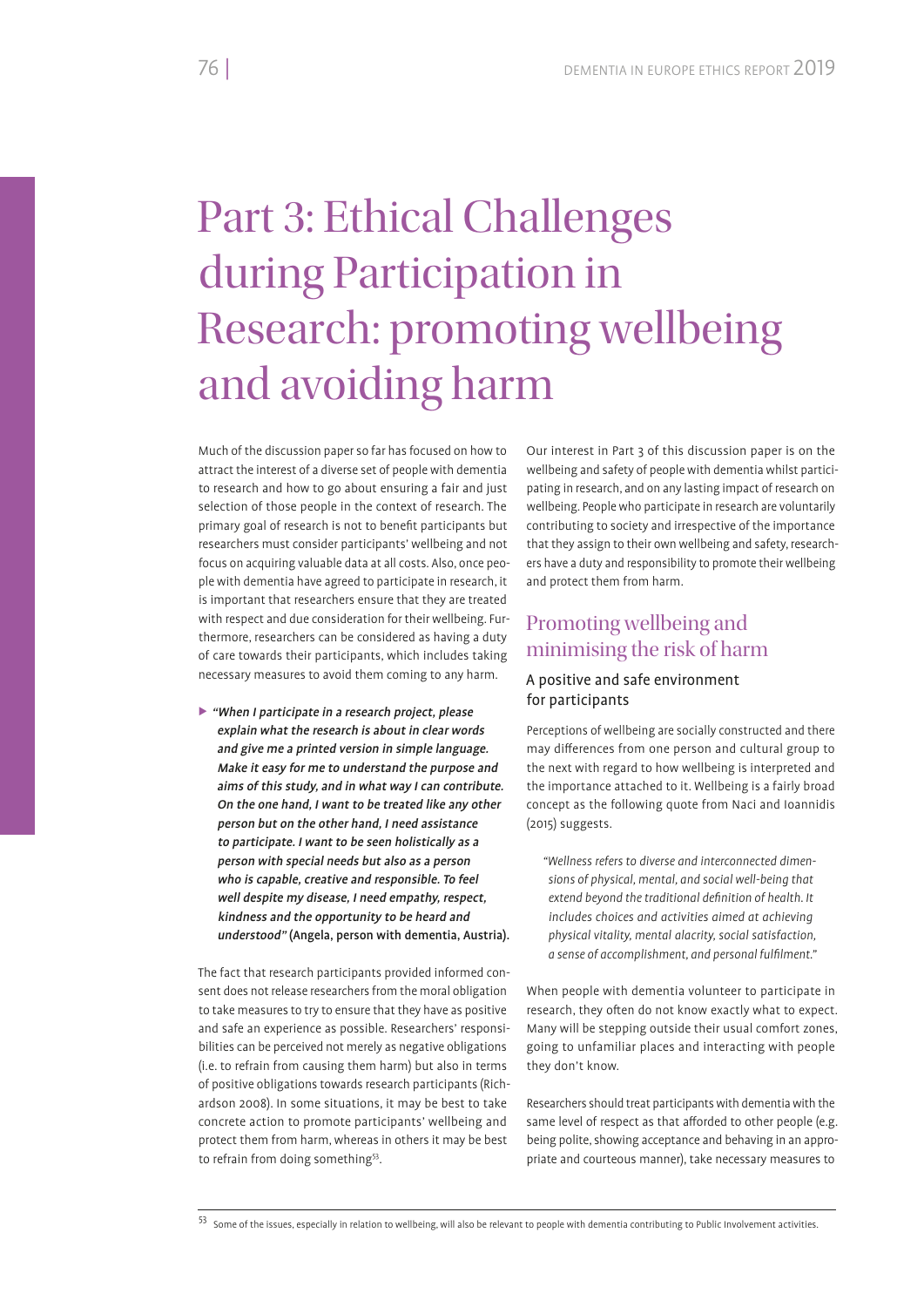ensure continuing respect for participants' right to self-determination (see sub-section on ongoing consent and the right to withdraw) but in addition, provide all necessary support linked to the specific needs that participants may have as a result of having dementia. Some challenges and needs, for which adaptations and flexibility may be required, may be directly linked to cognitive impairments associated with dementia (e.g. related to memory, attention span, handling information, logical thinking, orientation in time and space, calculating, writing, reading and communicating). However, drawing on the concept of disability, the extent to which such impairments become barriers to participation in research also depends on procedures, attitudes and practices within society and to lack of reasonable accommodation. Careful consideration of how, when and where study visits are planned, the adaptation of tools, instruments and activities, the provision of additional time, the use of aids and props to facilitate communication and promote understanding, and the development of creative methodologies are all important issues to consider in order to promote the wellbeing of people with dementia involved in research.

It is important that researchers take into account physical, emotional, relational and interpersonal factors in the context of multiple and complex identities and challenges encountered by a diverse set of participants with dementia. Researchers may need to develop their cultural awareness and sensitivity (knowledge and acceptance of people from different cultures and of cultural differences and similarities between people) and cultural competence (knowledge combined with appropriate attitudes and skills (e.g. openness, respect and acceptance). The acquisition of cultural competence requires some degree of self-reflection (e.g. awareness of one's own background and a readiness to question one's own assumptions) and is therefore an important aspect of reflexivity and positioning (see sub-section on this topic). Many researchers would benefit from involving a diverse set of people with dementia in PI and from contacting representatives from different communities so as to ensure that the positive environment they seek to create for research participants is inclusive and responds to the needs, wishes and challenges of a broad group of people with dementia.

The research environment is made up of researchers with different beliefs and attitudes, possessing different virtues which may also impact on participants' wellbeing. Velasquez, Andre, Shanks and Meyer (1988), like other theorists of the ethics of virtues, argue that the fundamental question should not always be "what should I do?" but "what kind of person should I be?" They suggest that virtues such as honesty, compassion, generosity, fidelity, integrity and fairness, to name but a few (which are also attitudes, dispositions and character traits) can be learned, practiced and developed. This is something that happens through interaction with others within a community and may eventually result in a predisposition to act in ways which reflect those virtues. Certain virtues are

likely to be considered more important than others in different cultures and in different contexts, hence the importance of cultural awareness and sensitivity.

- $\heartsuit$  Do you consider acceptance of diversity and a desire to promote inclusion as virtues?
- $\heartsuit$  Are there other characteristics you would consider as virtues which would be important for researchers to have or cultivate?

## The wellbeing of informal carers and supporters

The focus of this discussion paper is on people with dementia but for many people with dementia involved in research, their participation can have an impact on relatives and close friends who support them. Informal carers and supporters may sometimes find themselves with responsibilities they did not necessarily choose (e.g. ensuring that the person with dementia attends study visits, has read and understood relevant documentation and complies with research procedures). Some of them may have specific needs (e.g. linked to language, literacy or mobility etc.), they may have competing obligations (e.g. professional, family and personal responsibilities) and some may lack trust in researchers (especially if from a marginalised group) or simply prefer to spend their time on other things. In cases where study partners are required for research, this not only excludes people with dementia who don't have one but also risks putting pressure on informal carers and supporters who are not able or do not wish to get involved. Such pressure and the impact that this can have on people's lives, wellbeing and relationships should be considered and alternatives found. Informal carers and supporters should not be taken for granted as without them, much research involving people with dementia would not happen. Neither should they be ignored or denied the possibility to support the person with dementia. Terminology such as relatives, families and friends may sometimes exclude people from the LGBTI community, who may not relate to such terms which are not consistent with that of the 'family of choice'. Similarly, for some people with intellectual disability longterm social care support staff may be more of a constant in their lives than family.

An area of particular concern is that of interpretation. This issue has been discussed in relation to the diagnosis of dementia and assessment for services (Alzheimer Europe 2018) but it is also relevant to participation in research (e.g. in relation to informed consent, interviews and focus group discussions and completing outcomes measures). There are pros and cons to the use of relatives as interpreters. On the positive side, relatives are often familiar with the person's situation and better able to understand what the person is trying to communicate, they are in many cases trusted (i.e. they will not reveal what the person says outside of the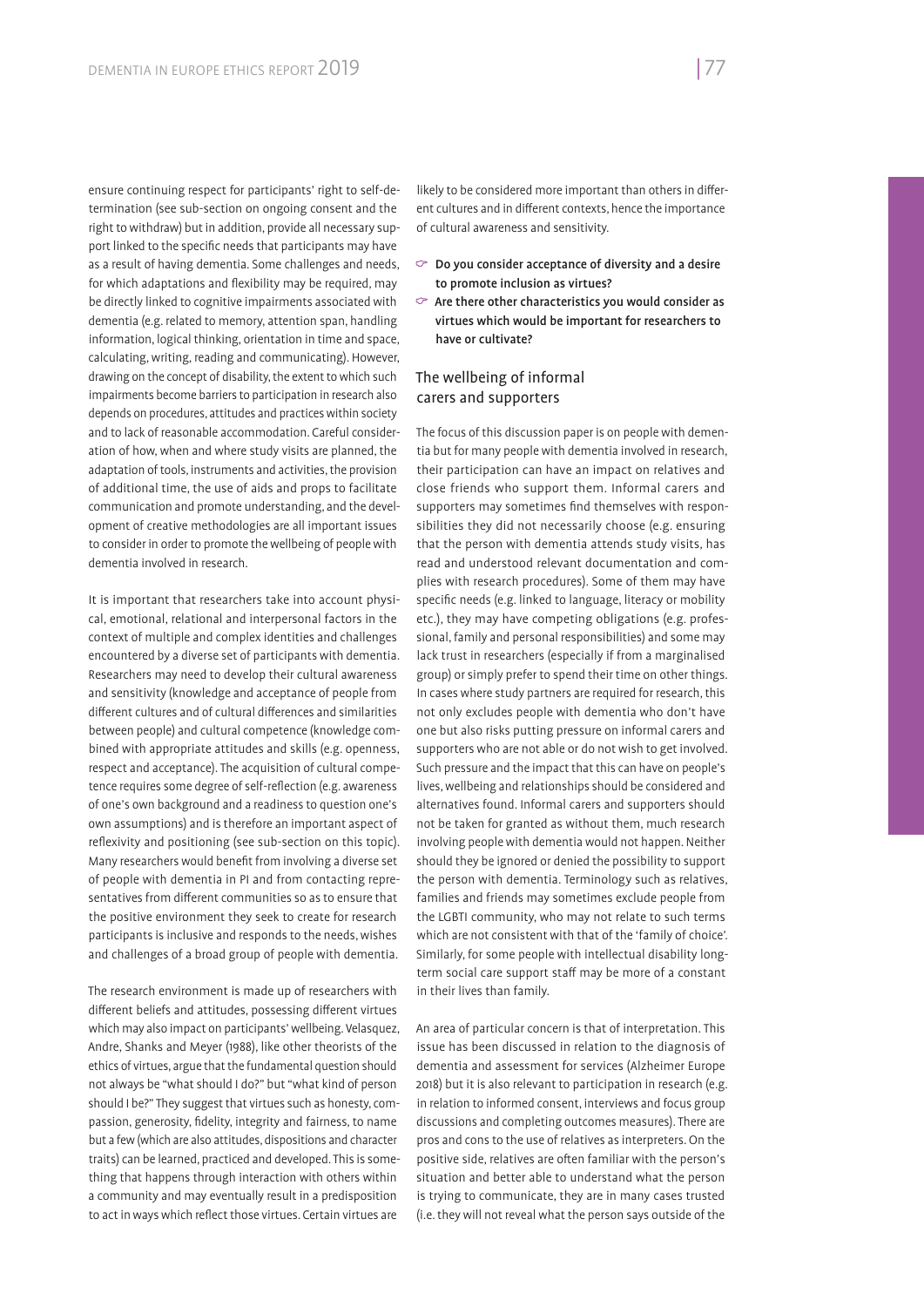family) and in some cases may be familiar with a particular language or dialect that is not spoken by many people. Their involvement may be essential to the wellbeing of a person with dementia and to their participation in a study. There are, however, some issues to consider in relation to the wellbeing of all concerned. The involvement of relatives may mean overriding the general principles of respect for privacy and confidentiality. Younger people (e.g. second or third generation migrants who sometimes have better language skills than their older relatives) may be uncomfortable with certain issues (e.g. sensitive topics addressed in qualitative research or medical details about the participant). Some people with dementia might also be uneasy talking about issues which could call into question their standing within the family. It could be argued that the use of relatives and friends for interpretation in research increases the risk of obtaining unreliable data.<sup>54</sup>

## The prevention of harm

A safe environment also means a place or situation in which people with dementia will not be harmed. Some tests that research participants undergo can be experienced as burdensome, stressful, uncomfortable and even painful. Research participants must be informed of these risks as part of the informed consent process. However, in cases where proxy consent has been provided or consent has been provided in an advance directive, the participant might not currently understand what is being asked of them and why. In addition, pain and discomfort are to some extent subjective. What bothers or is painful to one person, may be experienced quite differently by someone else. The following table provides examples of a few issues linked to various research activities which may result in some people with dementia having a less than positive experience of participating in research.

| <b>Action</b>                                                                               | Potentially negative consequences/experience                                                                                                                                                                                                                                                                                                                                                                              |
|---------------------------------------------------------------------------------------------|---------------------------------------------------------------------------------------------------------------------------------------------------------------------------------------------------------------------------------------------------------------------------------------------------------------------------------------------------------------------------------------------------------------------------|
| Doing tests of performance<br>(e.g. doing a paper and<br>pencil test or a computer<br>test) | Performance anxiety (more so in the case of people with low levels of education<br>۰<br>or difficulties with language and literacy).<br>Loss of self-esteem or concerns about deterioration of condition because of<br>$\bullet$<br>known or imagined score.<br>Culturally biased questions. Feel discriminated against.<br>۰                                                                                             |
| Being involved in a focus<br>group discussion                                               | Feeling of not having sufficiently contributed.<br>$\bullet$<br>Feeling of not having been equally valued by the researchers.<br>٠<br>Feeling of not being sufficiently knowledgeable or eloquent.<br>۰<br>Concerns about having disappointed the researchers.<br>$\bullet$                                                                                                                                               |
| Having a scan                                                                               | Claustrophobic feeling.<br>$\bullet$<br>Being disturbed by the noise.<br>۰<br>Having a complication or lasting side effects.<br>$\bullet$                                                                                                                                                                                                                                                                                 |
| Having a spinal tap                                                                         | Painful or unpleasant.<br>$\bullet$                                                                                                                                                                                                                                                                                                                                                                                       |
| Giving a blood sample                                                                       | Painful or unpleasant.<br>۰                                                                                                                                                                                                                                                                                                                                                                                               |
| Being interviewed                                                                           | Feeling intimidated by highly educated researchers.<br>$\bullet$<br>Concerns about performance in relation to other people who were interviewed.<br>$\bullet$<br>Concerns that other people will find out what was said (e.g. maybe was too<br>$\bullet$<br>critical about someone).<br>Revival of memories of unpleasant things from the past.<br>$\bullet$<br>Unease linked to the discussion of sensitive topics.<br>٠ |
| Survey                                                                                      | Difficulty understanding some of the questions.<br>۰<br>Fear of making mistakes, of letting the researchers down or of not responding in<br>$\bullet$<br>a way that the participant thinks the researcher is looking for.<br>Arousal of unpleasant emotions and feelings such as anger, frustration and<br>$\bullet$<br>inadequacy.                                                                                       |
| Observation                                                                                 | Concerns about who has access to the information.<br>$\bullet$<br>Concerns about doing or saying something embarrassing.<br>$\bullet$<br>Feeling exhausted. No break from observation, no privacy.<br>$\bullet$                                                                                                                                                                                                           |

<sup>54</sup> For a discussion about issues related to the use of relatives and close friends for interpretation, please see Alzheimer Europe's report on intercultural care and support (2018).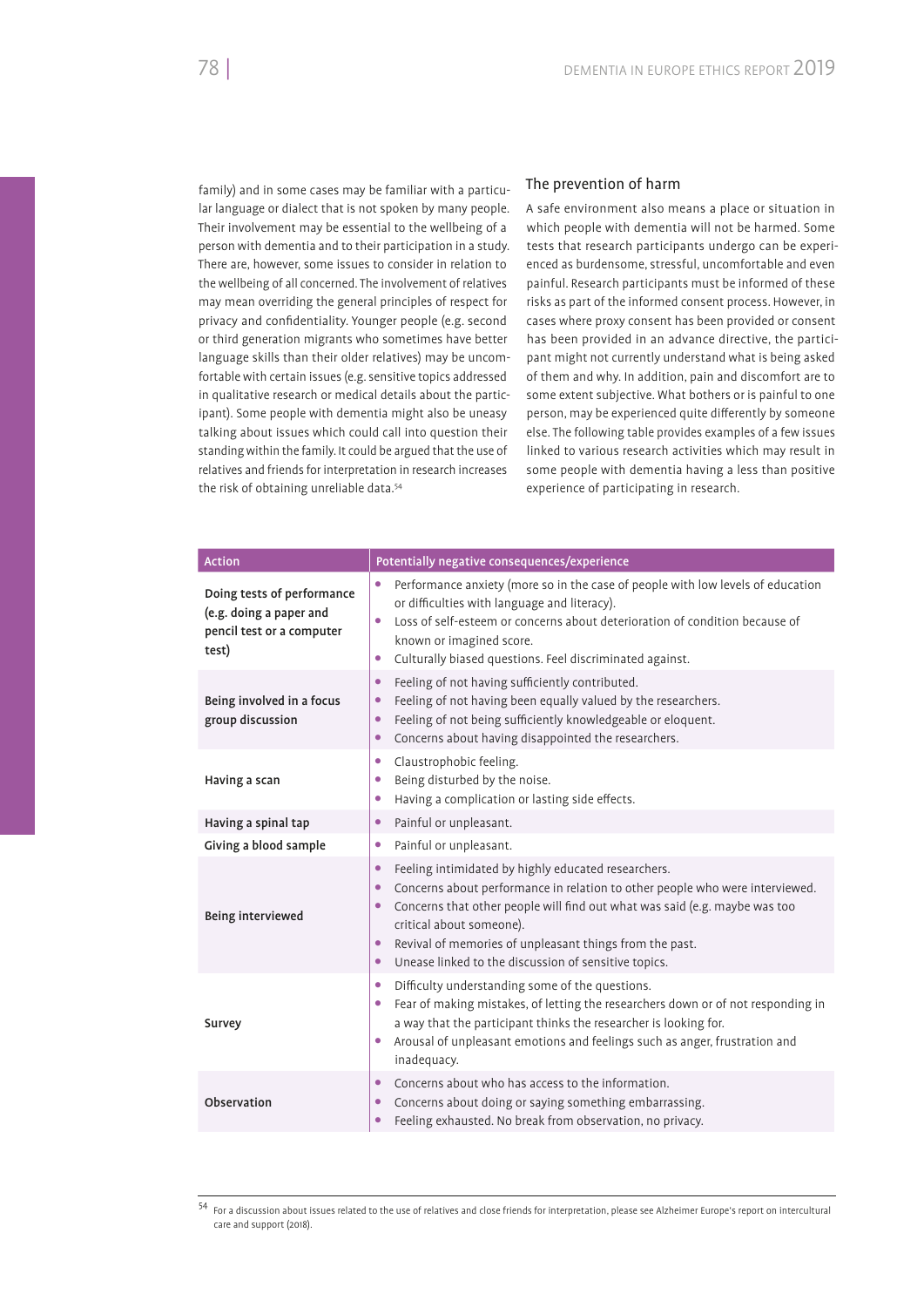Information provided about what is involved (in terms of the procedure and known risks) is not necessarily sufficient preparation or protection from harm. People may, for example, evaluate whether or not a risk is acceptable on the basis of information provided but burden, has an experiential component (Jongsma and de Vathorst 2015). People do not necessarily know how they will feel about a particular intervention or procedure until they have experienced it, particularly in the case of repeated invasive procedures like blood tests but also for non-medical procedures which some people might find disturbing (e.g. in-depth interviews on sensitive issues). Having dementia may also alter someone's experience of certain research procedures because of increased difficulties with language, communication and comprehension. These may be further compounded for people with low levels of education, additional difficulties with language and literacy or from communities which are typically marginalised. A person might, for example, not fully understand or remember what the procedure involves, be unable to express his/her concerns or ask questions, or feel confused, disorientated or overwhelmed. For these reasons, it is vitally important that researchers take an interest in how participants experience what they are asked to do, that researchers provide appropriate support and consideration and that they are attentive to whether participants are happy to continue or wish to end their participation in their research.

With regard to the duty of care mentioned earlier, it is generally accepted that researchers should take precautions to ensure that their participants do not come to any harm during their study, but also to take any necessary measures if they discover that participants in their study are, for example, currently being abused, exploited or suffering from neglect. In some qualitative studies which address sensitive topics and where a relationship of trust is built up over time, interactions may sometimes be mistaken by participants as having a therapeutic quality (i.e. researchers being committed to improving their personal health or situation rather than seeking data to answer a particular research question). Some researchers, especially in the context of advocacy research, argue that researchers have a personal responsibility to resolve such issues. Others argue that it is not the role of researchers to intervene directly in matters for which they lack the necessary expertise and could do more harm than good, and that their role should be limited to alerting relevant professionals. Responses to unethical practice should also be in line with regulatory bodies where appropriate (e.g. in the United Kingdom, this would be the Nursing and Midwifery Council when conducting research with National Health Service patients).

## Recommendations for researchers

- $\bullet$  Be sensitive to and respect different interests and needs of participants.
- Recognise the equal value of different types and levels of contribution towards research.
- **•** Build on advice obtained from PI and from relevant gatekeepers about how to create a supportive, respectful and culturally appropriate environment and manner of interacting with people with dementia from diverse backgrounds. Be aware of expectations surrounding participation in research (including the management of hopes, fears and possible disappointment in relation to people with dementia, carers and the wider network).
- Be attentive to possible perceptions of a power differential and of actual differences in power (interpersonal and structural).
- Ensure that you have sufficient experience conducting research with people with dementia and if not, seek the support of researchers who have.
- If people with dementia are unable to communicate their wishes, consult informal carers/supporters in order to gain a better understanding of what would promote the wellbeing and respect the known wishes of the former with regard to their participation in research.
- Ensure that procedures and interventions are not unnecessarily or over burdensome and ask for feedback about levels of burden during and after a study.
- Ensure that sensitive topics are approached with sensitivity and care.
- Ensure that participants with dementia have someone they can contact after the study should they need support or have any questions.
- If unsure about where the boundaries lie with regard to intervention in issues related to the wellbeing of research participants but not directly linked to the research, check with your ethics committee.

## Recommendations for research ethics committees

 Ensure that researchers provide details of provisions to promote wellbeing and protect participants from harm.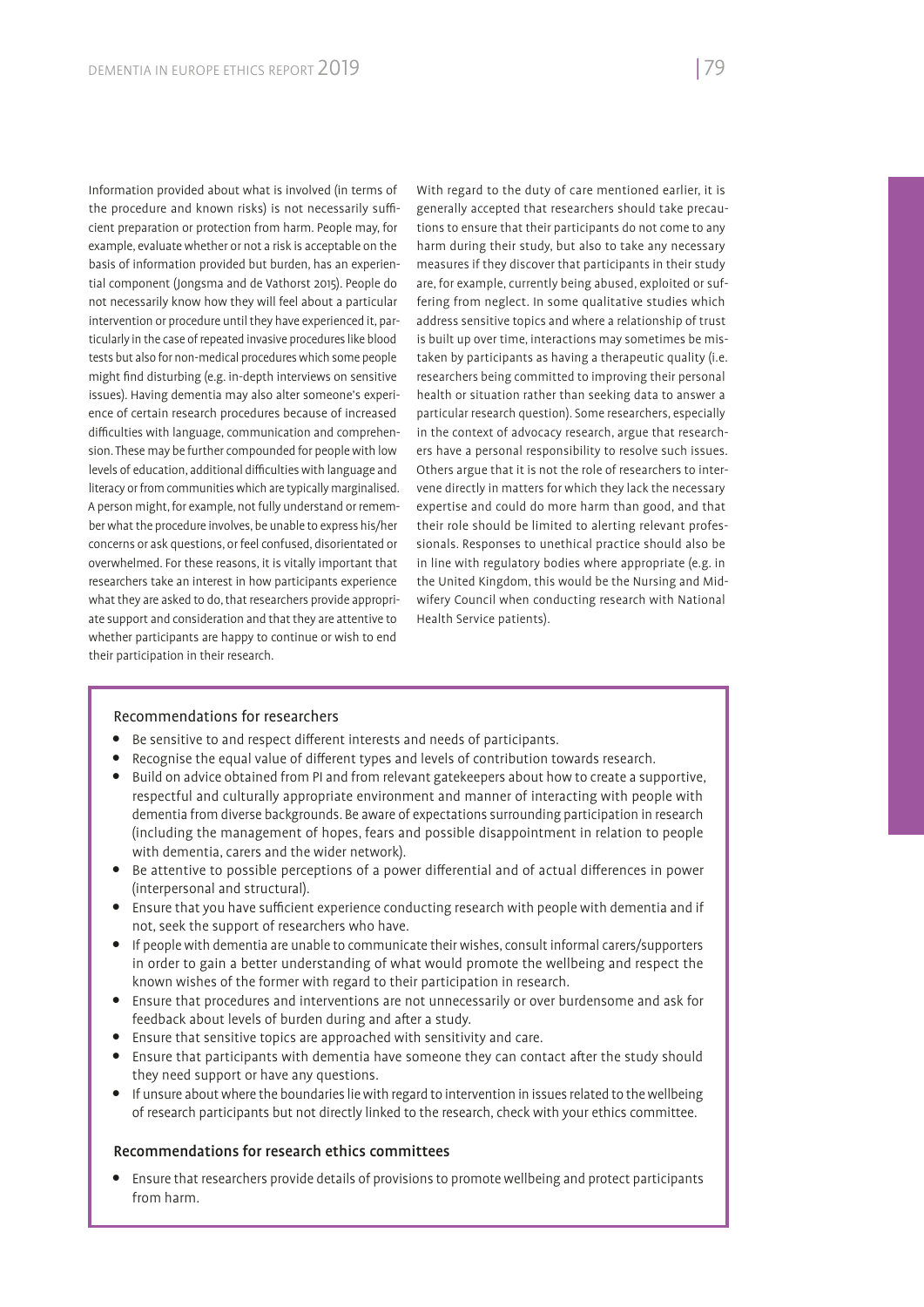## Summary

Measures to promote wellbeing, respect autonomy, treat people with dementia with respect, and value cultural differences and diversity must continue throughout the whole research process. The aim should be to ensure that participants have a positive experience in return for their personal investment in research and that they are not harmed. This may also contribute towards the retention of participants which is beneficial to the research process. Researchers need to bear in mind that the same research procedure may be experienced differently by different participants and that pain and discomfort are to some extent subjective. The wellbeing of informal carers and supporters should also be considered because not only are they important in their own right but the continued participation of people with dementia in research is often dependent on their continued support.

## The ongoing right to self-determination

Regardless of how informed consent was initially provided (e.g. by the participant, by a proxy or in an advance directive), it is important, in terms of respect for autonomy, beneficence and non-maleficence, that informed consent is perceived as a continuous process. The concept of ongoing consent, whereby consent is sought at regular intervals throughout the study, is becoming increasingly common.

## Confirmation of the wish to participate in research

The concept of ongoing consent (including indications of assent) when conducting research with people with dementia is particularly important because:

- participants with dementia who initially provided informed consent themselves may at some point forget that they did so,
- participants with dementia may not have provided consent themselves prior to the actual study (as consent was either provided by a proxy or by means of an advanced directive some time ago), and
- participants with dementia might be confused and not realise that they are currently involved in research and/or that they are entitled to withdraw at any time.

The process of ongoing consent provides an opportunity for researchers to verify that participants with dementia still have the capacity to consent to continued participation. Where this is not the case, it provides an opportunity to reflect on whether and if so how, this affects their continued participation and the possible need for additional protective measures. It also provides a regular opportunity to discuss with participants how they feel about various procedures and interventions that they have undergone or that are planned.

The concept of 'process consent', which was mentioned earlier, involves re-visiting and re-establishing consent regularly throughout the study with a particular focus on residual capacity and on adapting methods to correspond to participants' individual abilities (not necessarily cognitive) and their preferred ways of receiving information (Dewing 2008). This might, for example, involve the use of modified, simplified forms, key words with or without pictures, web-based information, images, photosymbols, 'talking mats', videos to contextualise the information, extending the evaluation of consent over an extended period and judging consent on the basis of how a person responds and the feelings they express.

Dewing (2008) emphasises that process consent is meant for use with persons with extremely limited capacity who would generally be thought to be lacking competence (i.e. the legal capacity to consent) but that it can also be used in conjunction with other forms of consent, including proxy consent, as a means to include people with dementia in research. However, greater attention needs to be paid to how to maximise the potential of a broad range of people to consent to participate in research. The level of capacity is not the only factor interfering with the ability of people with dementia to consent. Various supports and approaches, including the establishment of a trusted relationship and environment, also need to be culturally appropriate and to correspond to the needs and abilities of people with dementia from various marginalised groups. Dewing (2008) describes the first step of process consent as consisting of establishing basic biographical knowledge of the person and having some 'clues' about how each person presents when in a state of relative wellbeing, so as to be able to approach that person for ongoing consent in a favourable context/environment and to build up a relationship of trust.

It is unclear to what extent such an approach would be feasible or accepted by research ethics committee for some types of research (e.g. for randomised controlled trials or in studies involving large numbers of participants). Nevertheless, the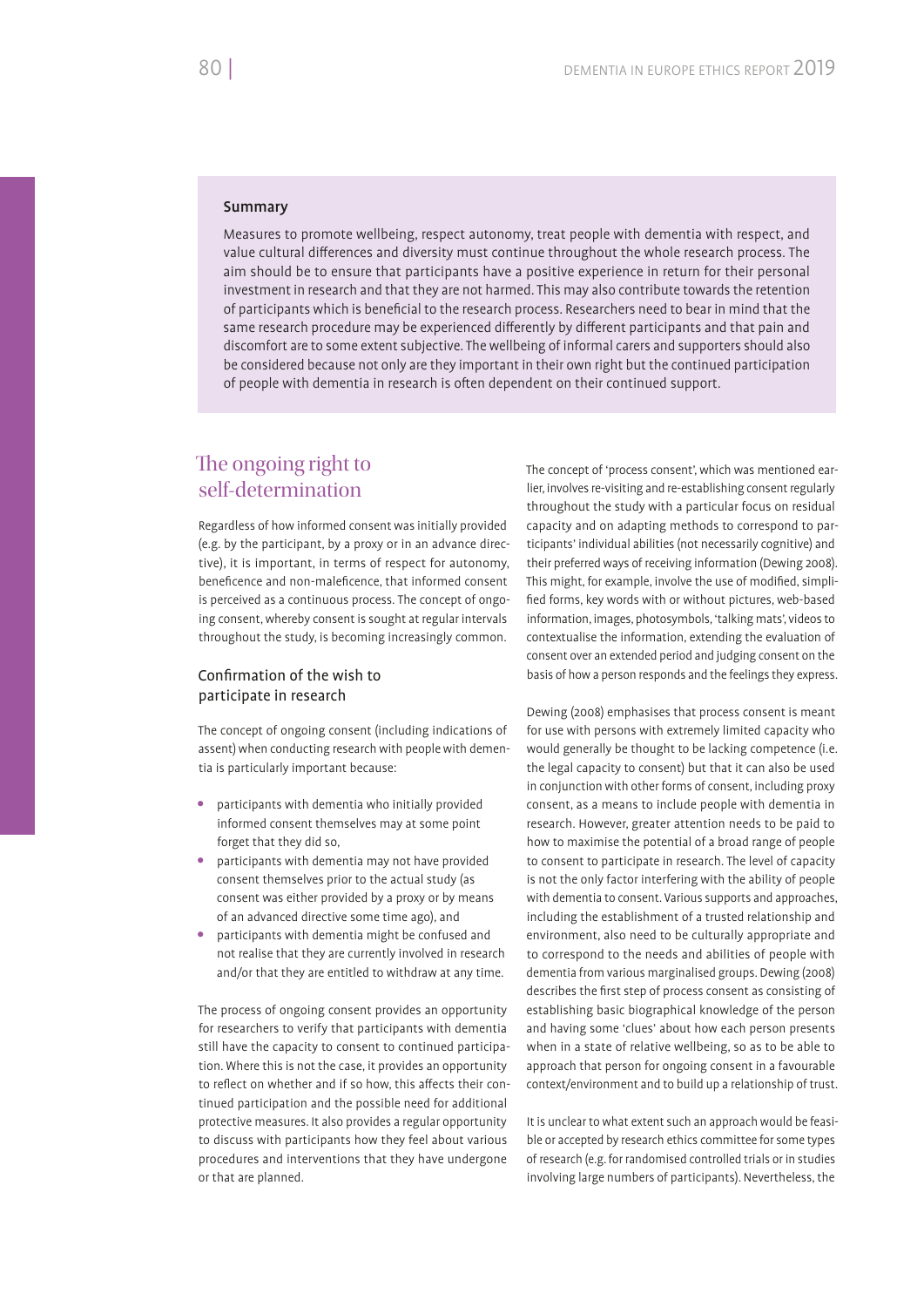general concept of ongoing consent can and is applied in a wide range of research projects in the form of re-assessing informed consent or verifying assent at various stages of the research process, thereby ensuring that the principle of voluntariness is still applicable and that people with dementia can express their self-determination.

## The continued right to withdraw

The continued right to withdraw from research is an integral part of the ongoing consent process. Whereas participants need capacity to consent, they do not need capacity to withdraw from research. This can be done at any point and participants should not be asked to justify their reasons for withdrawal. This does not prevent researchers from discussing withdrawal with participants (mainly in case of research that has a high potential to benefit participants) so as to ensure that withdrawal from the study is not based on misunderstandings or on contingent reasons that could

be overcome. People with dementia may, however, at some point lack the ability to communicate their desire to withdraw, as mentioned above not understand that they have the choice, and even not be aware that participation is causing them distress. For this reason, it is important that researchers are attentive to signs of distress, discomfort or harm throughout the whole research process, during which participants' ability to understand and communicate may deteriorate.

Apart from obvious signs of resistance such as turning away, verbal and emotional expressions and non-verbal indications of the desire to withdraw, there may also be very subtle signs which are difficult to interpret, especially in the light of the multiple intersecting identities of both participants and researchers. For this reason, informal carers and supporters may have an important role to play in helping researchers to identify relevant signs of distress, harm or the desire to withdraw.

## Recommendations for researchers

- Consider creative, person-centred approaches to ongoing consent which recognise and understand the needs of a diverse group of people with dementia.
- Be attentive to possible resistance from participants with dementia (gestures, body language, facial expression, emotional expression and verbal indication).
- Try to gain cultural awareness so as to recognise such signs from people from different cultures and with diverse characteristics.
- Consult informal carers about possible signs of dissent of people with dementia who are unable to consent. Do not proceed with an intervention in case of doubt.
- Ensure that approaches and attitudes to ongoing consent and withdrawal are culturally appropriate.
- Do not make withdrawal dependent on proof of capacity (as in consent); it should be possible at any time and with no justification necessary.
- Be aware that people with dementia may forget that they are involved in research and not understand that they have a choice to refuse a particular intervention or act.

## Recommendations for research ethics committees

 Ask researchers to describe the measures that they will take to verify whether participants wish to continue or withdraw from the study after initial informed consent has been given.

## Recommendations for funders

 Recognise the value of small-scale studies where priority is given to seldom heard voices and where capacity may fluctuate.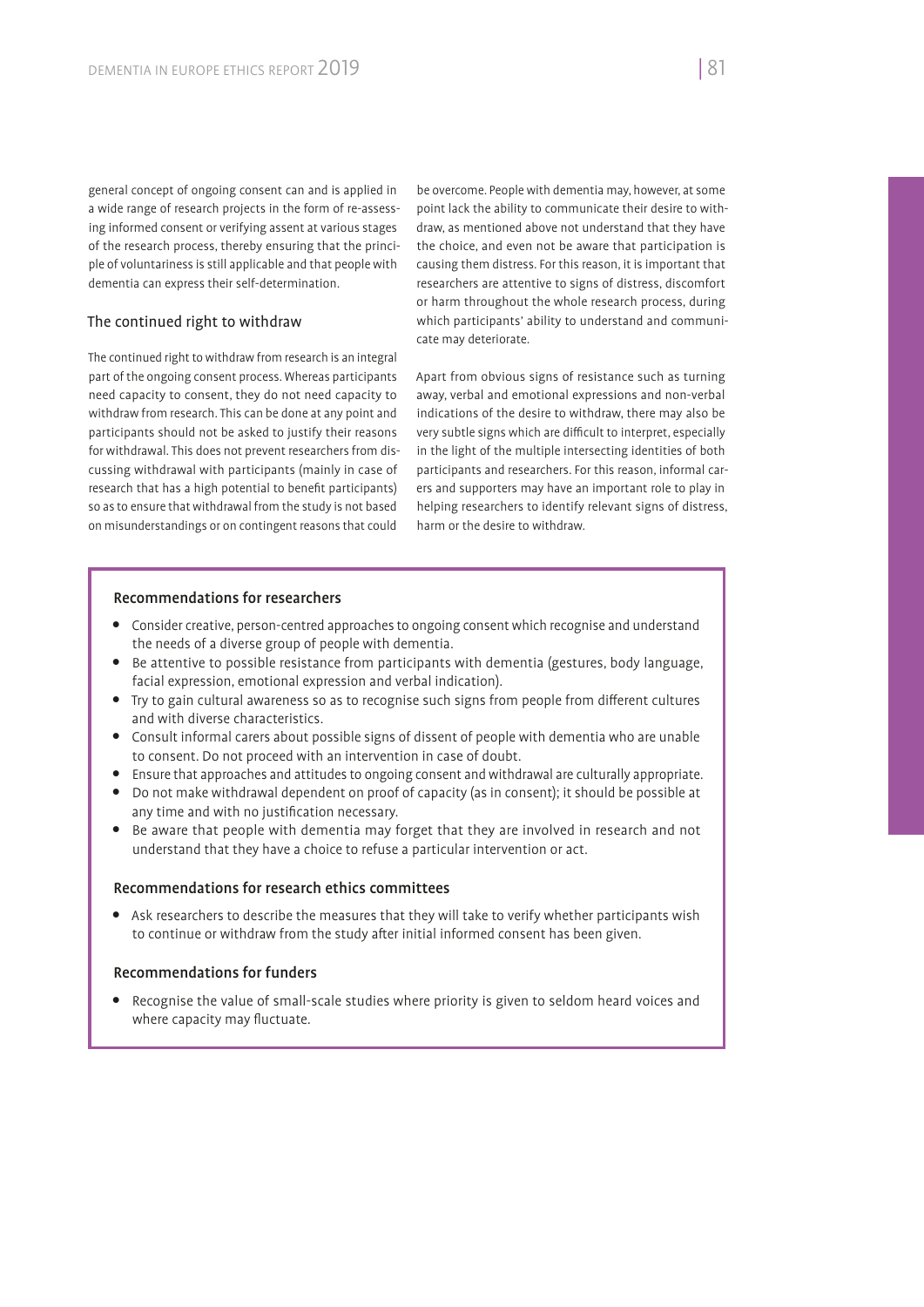## Reflexivity and positionality

## The importance of self-reflection

When striving for more inclusive research, the concepts of reflexivity and positionality are particularly relevant. Reflexivity consists of a continuing process of self-scrutiny on the part of researchers through which they attempt to acquire a greater awareness of the relationship between themselves and research participants. Positionality is about where researchers stand in relation to the people with and on whom they are conducting research.

Through reflexivity and positionality, researchers reflect on the personal factors which may in some way affect their choice of research topic and appropriate methodology, how they analyse their findings, which findings they emphasise and how they frame and communicate their conclusions (Malterud 2001). Reflexivity at a more structural level is also important. This involves reflecting, for example, on the social position of the researcher or on what the researcher represents (e.g. structures like universities or hospitals). Researchers need to be aware of their own degree of power and privilege compared to that of people with dementia involved in PI or as research participants. They need to reflect on how these possible different positions influence their collaboration and the information or data, and on how they can reduce the power gap in this collaboration. In other words, is this research or collaboration a reproduction of structural lines of oppression or have steps been taken to move towards inclusive research?

This involves researchers paying attention to how their perceptions as well as cognitive, theoretical, linguistic, political and cultural characteristics or circumstances, as well as structural factors, might affect their interpretations (Alvesson and Sköldberg 2009). There is no single accepted procedure for reflexivity but it typically consists of reflecting on one's own background, history and other relevant factors, as well as writing memos of one's thoughts and observations about the data collection and analysis.

Reflexivity is usually associated with qualitative research methods in that it is grounded in the belief that researchers can never be totally separate/detached from their research participants. Some quantitative researchers, influenced by the positivist paradigm, would be more inclined to consider self-reflection within the research process as too subjective, and as a problem which with the right research design could hopefully be eradicated (Newton 2009). However, according to Lakew (2016), attention to subjectivity may actually increase the likelihood of achieving objectivity by obtaining a more complete and inclusive account of 'reality'.

*"…models do not build themselves any more than they interpret themselves […] choices are still to be made, and these are frequently based on intuitions,*  *hunches and ideas of what is needed that have not*  yet been fully rationalized" (Greiffenhagen, Mair and *Sharrock 2011, p.103).*

Positionality is closely linked to reflexivity in that it rests on the assumption that people have multiple overlapping identities and that a person's position in society, including their cultural background as well as a range of factors and characteristics which shape and reflect their identities, affects the way they make sense of the world. In the past, it was often assumed that a researcher was either an insider or an outsider (with regard to different groups of potential participants) and that there were certain advantages and disadvantages to being either. Drawing on critical and feminist theory, postmodernism, multiculturalism and participatory and action research, insider/outsider issues are increasingly being reframed in terms of one's positionality with regard to ethnicity, class, gender, culture and other factors. It is claimed that this is a better approach to understanding the dynamics of research within and across different cultures and sub-groups (Merriam, Johnson-Bailey, Lee, Kee, Ntseane and Muhamad 2001). Aguilar (1981, p.25) emphasises the internal variation and multiplicity of social and cultural characteristics in all cultures and sub-cultures and asks, "What is it that an insider is insider of?" This suggests that there are different levels of insider and outsider status which may be different at different times (Merriam et al. 2001).

Lack of awareness of one's positionality may affect how certain things are understood, research priorities, sampling strategies and the analysis of results, not only conclusions that are drawn but which specific issues are analysed in the first place. Researchers who fail to address the concepts of reflexivity and positionality may end up with a selective perception, miss intricacies (which fall outside the realm of their experience) and fail to understand the meanings that research participants and people contributing to PI give to their lives.

#### Knowledge claims and objectivity

The issue of what counts as knowledge represents a fundamental question underlying various research paradigms and is also relevant to the concept of reflexivity. Corbin and Strauss (2008) suggest that knowledge arises through the action and interaction of self-reflective beings, with past memories and recollections entering directly or indirectly into actions. Drawing on a pragmatic approach to the acquisition of knowledge, they suggest that

*"….acts of knowing embody perspectives. Thus, what is discovered about 'reality' cannot be divorced from the operative perspective of the knower, which enters silently into his or her search for, and ultimate conclusions about, some event" (Corbin and Strauss 2008, p.4).*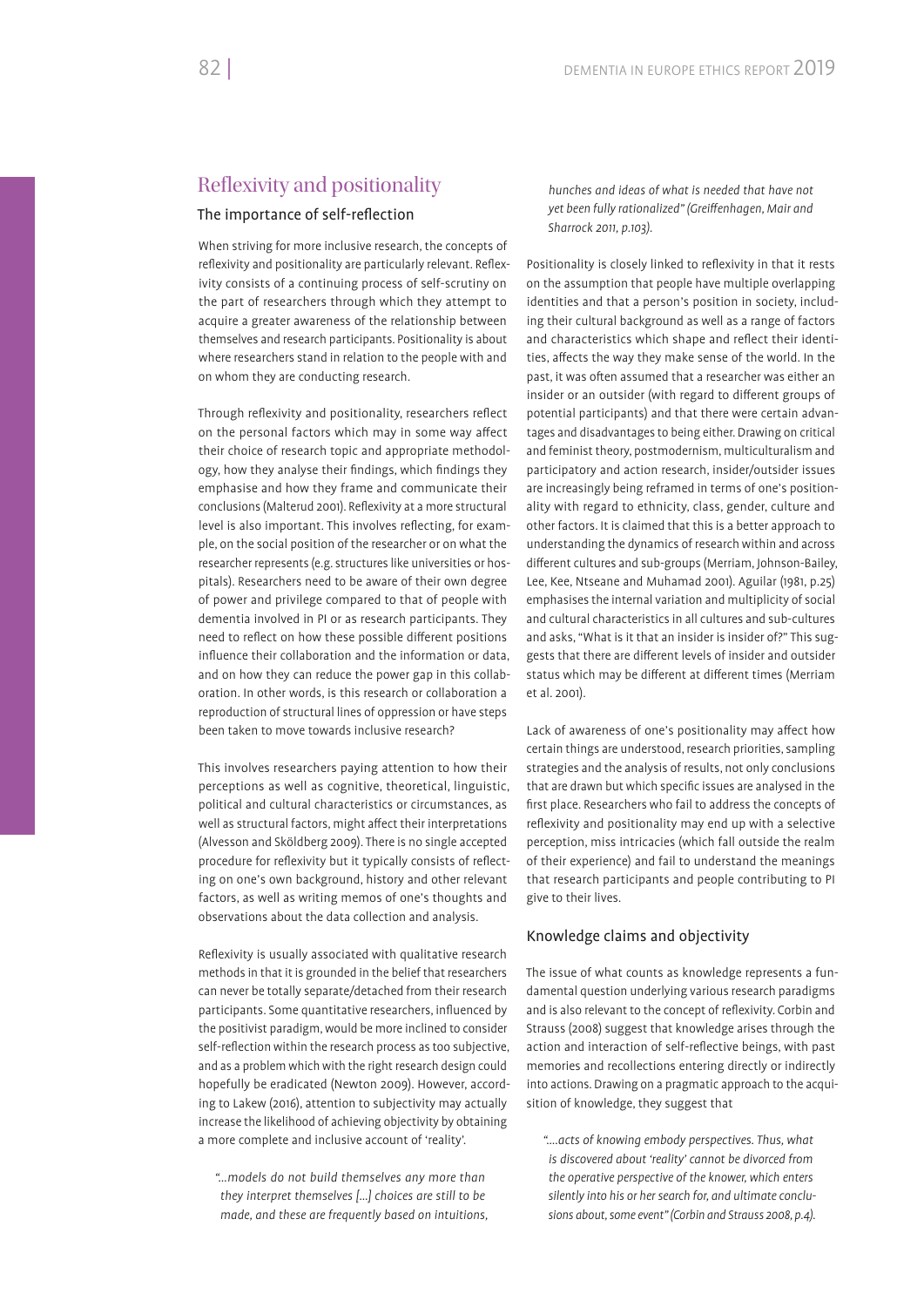There may also be differences within a similar methodological approach. Kvale and Brinkmann (2009) describe a key difference of relevance to the issue of reflexivity, in the context of different philosophical approaches to qualitative interviewing, through the metaphors of the miner and the traveller. The miner metaphor describes knowledge as being like a buried valuable metal which the miner unearths without contaminating it in any way. It is there, intact, waiting to be discovered. The traveller metaphor describes knowledge as something that is constructed as a result of the traveller walking along with people, listening to their experience of the world, trying to make sense of it and retelling it on his or her return.

The focus of the positivist paradigm was initially on the discovery of an 'absolute truth' which could be objectively observed and measured, and on the need to avoid 'contamination' of the data by the researcher (i.e. resulting from attitudes, beliefs or behaviour). It is now widely accepted that researcher reactivity (i.e. the possibility that the researcher might influence the research situation or the participants) and total neutrality or objectivity (in the sense of freedom from bias) cannot be completely ruled out. Researchers may strive for objectivity but people can never be truly divorced from their own subjectivity.

*"We can strive to remain objective, but must be ever mindful of our subjectivities. Such is positionality. We have to acknowledge who we are as individuals, and as members of groups, and as resting in and moving within social positions" (Bourke 2014, p.3).*

Ritchie and Lewis (2009) suggest that reflexivity is actually important when striving for objectivity and neutrality. It provides a way to reflect on different ways in which bias might occur and can also be useful when seeking to understand and portray the perspectives of research participants.

## Power relations and matching

In some feminist approaches to interviewing, reflexivity and positionality are incorporated into the data collection process, which is perceived as a reflective and interactive activity that is non-hierarchical and avoids objectifying the participant. Such approaches reflect a more collaborative approach to research whereby researchers are encouraged to step outside the traditional formal and neutral role, and to share information about themselves. This can also be perceived as a form of reciprocity (Ritchie and Lewis 2009).

It has been suggested that gender matching or matching based on social class, ethnic group or other key socio-demographic characteristics may help provide greater insight into participants' experience, help address perceived power imbalances and encourage people from such groups to contribute to research (Ritchie and Lewis 2009).

Self-reflection on this issue may lead to decisions about whether or not to interview people with different key characteristics to those of the researchers (e.g. whether female researchers should interview women in a particular study or whether researchers should be matched with participants from the same minority group, who speak the same language or with similar key socio-demographic criteria). Sometimes, having certain characteristics in common (e.g. based on ethnicity, gender, disability or age) may mean that researchers have experienced similar forms of oppression and unequal power relations. The perception of an unequal relationship of power in the context of a study would probably not be conducive to open discussion, particularly if issues of oppression or discrimination were highly relevant to the research questions (Ritchie and Lewis 2009). However, as pointed out by Berdai-Chaouni, Claeys and De Donder (2018), presumed proximity, based for example on having a shared ethnicity, may result in overlooking other factors such as social class, which create a distance from the research participants and in failing to seek other ways of challenging barriers.

Reflection and subsequent decisions about possible matching need to be made very carefully to avoid making assumptions and researchers limiting themselves to only conducting research with certain participants. It is important to bear in mind here that there may be power imbalances within certain groups (e.g. based on class, gender, religion, language spoken and ancestry) and that consequently, it will not always be considered as a disadvantage for a researcher to conduct research with people from a group with which he/she does not personally identify.

*"Can Whites study Blacks? Straights study gays? The colonized study the colonizer? (…/…) More recent discussions of insider/outsider status have unveiled the complexity inherent in either status and have acknowledged that the boundaries between the two positions are not all that clearly delineated. In the real world of data collection, there is a good bit of*  slippage and fluidity between these two states" (Mer*riam et al. 2001, p.405).*

Similarly, generalisations about researchers with certain characteristics being either suited or not suited to conduct research with certain groups of participants would amount to negative stereotyping, prejudice and discrimination. Participants may also be inclined to assume that a matched researcher understands certain issues or customs (i.e. wanting to avoid stating the obvious, based on an assumed understanding), and therefore not describe their experience in detail. For some participants, the matched criteria may not be central to their self-identity and some participants may feel more comfortable discussing certain issues with an 'outsider'.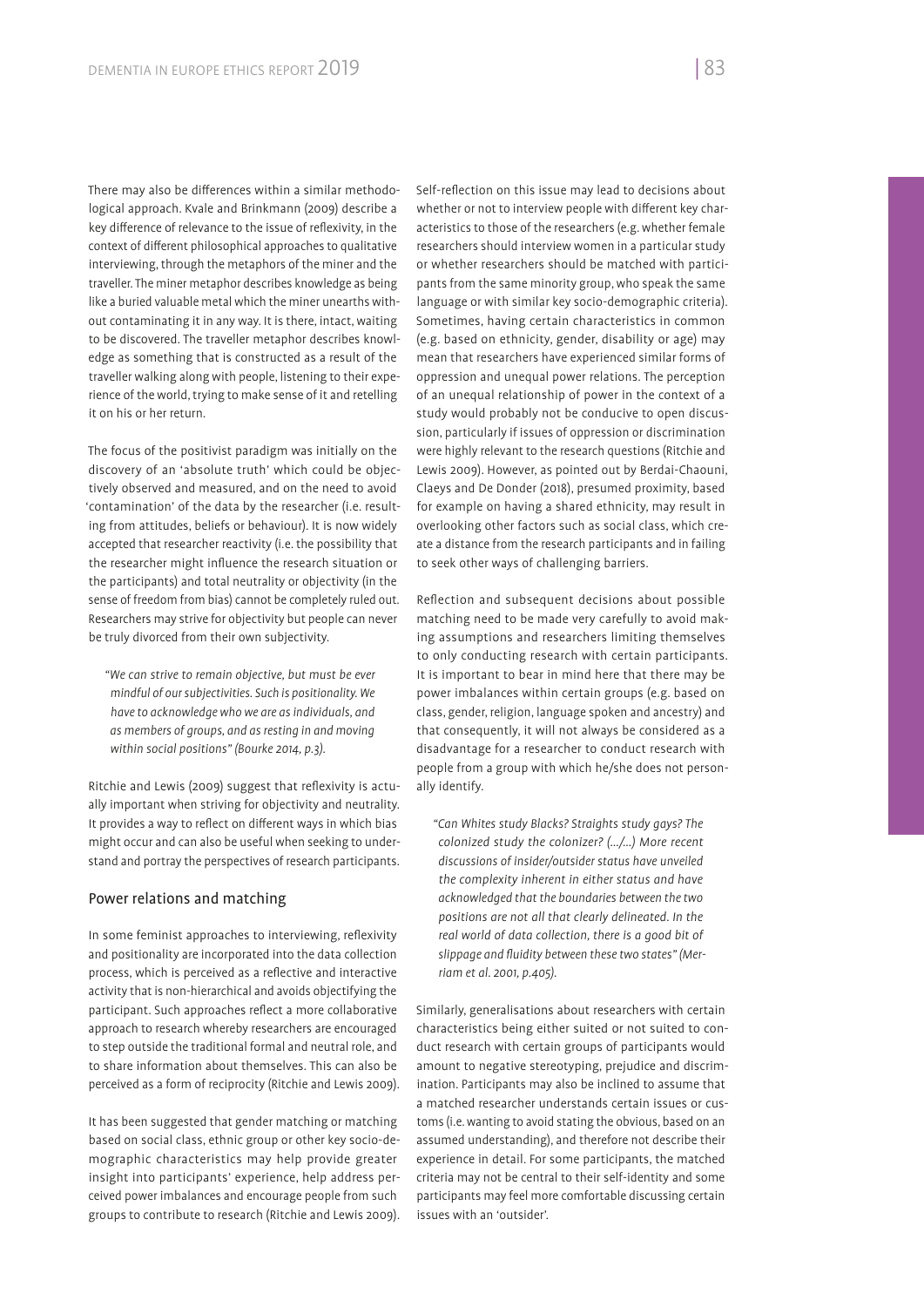Self-reflection, with regard to key socio-demographic characteristics, should therefore aim for an increased awareness of one's own characteristics and how these might be perceived by and have an impact on participants, but without this leading to actions based on generalisations. Ritchie and Lewis (2009) conclude that researchers need to assess the potential risks of cultural collusion versus unhelpful power dynamics. This might result in greater sensitivity to the needs and wellbeing of participants, measures being taken to promote trust and perhaps seeking support from fellow researchers, members of the communities or groups

in question or gatekeepers. However, being a member of a particular community does not automatically make someone an expert on the lives of everyone from that group or grant them immediate access to the thoughts and feelings of people from that group (Shaw et al. 2019).

## Assumptions, beliefs and attitudes

Researchers, like everyone else in society, have a wide range of beliefs and assumptions about various issues which may impact on their attitudes and behaviour towards people with dementia. This could in turn have an impact on how they conduct research and on the experience that people with dementia have of PI and of participating in research. Areas which would be particularly useful to reflect on include perceptions of dementia, personhood and vulnerability.

### *Dementia*

Reflexivity and positioning enables researchers to become aware of their beliefs and assumptions about dementia and people with dementia, of how these may differ to those held by the people who may contribute to their research and to be attentive and respectful of other ways of making sense of dementia.

There may be considerable variation amongst researchers, research ethics committees and funders with regard to the extent to which dementia is perceived in a holistic<sup>55</sup> as opposed to a strictly biomedical manner. Literature on lay people's perceptions of dementia reveal, in addition, beliefs about the origin of dementia, such as it being a natural part of ageing, a divine test or punishment, something that is contagious, a mental disorder (that runs in families) or a result of lack of activity or of neglect by families (Mukadam, Cooper and Livingston 2011, Alzheimer Europe 2013, Parveen et al. 2017). In the context of research, perceptions and beliefs about dementia may affect the opportunities that are offered to and taken up by people with dementia, the choice of research questions which are deemed worthwhile, the methodologies considered possible and appropriate, and the way that people with

dementia are treated, which may in turn have an impact on their wellbeing and involvement in research.

Perceptions are often expressed through words and may be associated with images, including metaphors. Words and images can be powerful and affect the way that people think about the concepts and people to which they apply. George (2010) describes this in terms of a moral challenge linked to semantic choice, whereby subtle alterations in the way that people talk about certain conditions may contribute to more humane approaches to them. The term 'demented', for example, is still used by some researchers (who often have a more medical background) despite frequent objections from people with dementia. Such objections are linked to the term being considered insulting due to its association in Latin with being 'out of one's mind' and in some countries, the term being used in a pejorative manner in much the same way as terms such as 'crazy' or 'mad'. Similarly, some French and Dutch terms (e.g. dément, Alzheimérien and dementerende) are nouns which denote what a person "is". This is similar to the practice of calling people with schizophrenia "schizophrenics" in that it reduces a person to a disease state. Referring to people with dementia as patients may make sense in clinical research settings but outside of that context may sometimes be perceived as a focus on the disease and not the person.

## *Personhood*

Perceptions of personhood were mentioned earlier in relation to advance directives with regard to the moral justification to respect them. They are also important with regard to respect, dignity, wellbeing and equity.

For some people, personhood is dependent on the possession of certain capacities. Others would argue that personhood more or less equates with simply being a human being, whereas the role of interaction has also been highlighted, as has the importance of the physical body. Kitwood (1997, p.8), for example, described personhood as "a standing or status that is bestowed upon one human being, by others, in the context of relationship and social being". With regard to perceptions of personhood which are linked to the possession of certain cognitive capacities, including the capacity for logical reasoning and memory, Post (2006) criticises what he calls a hyper-cognitive approach which risks denying some people 'person status'. He also describes the belief that some people have of a kind of "non-material soul that still exists intact underneath all the neurological losses of dementia" (Post 2006, p.231). However, some people believe that this unique inner essence continues beyond human life (e.g. through reincarnation or an afterlife), whereas for others, it is something that can be lost.

 $55$  For example, reflecting a more bio-psycho-social model proposed by Kitwood, including the perception of dementia as a disability.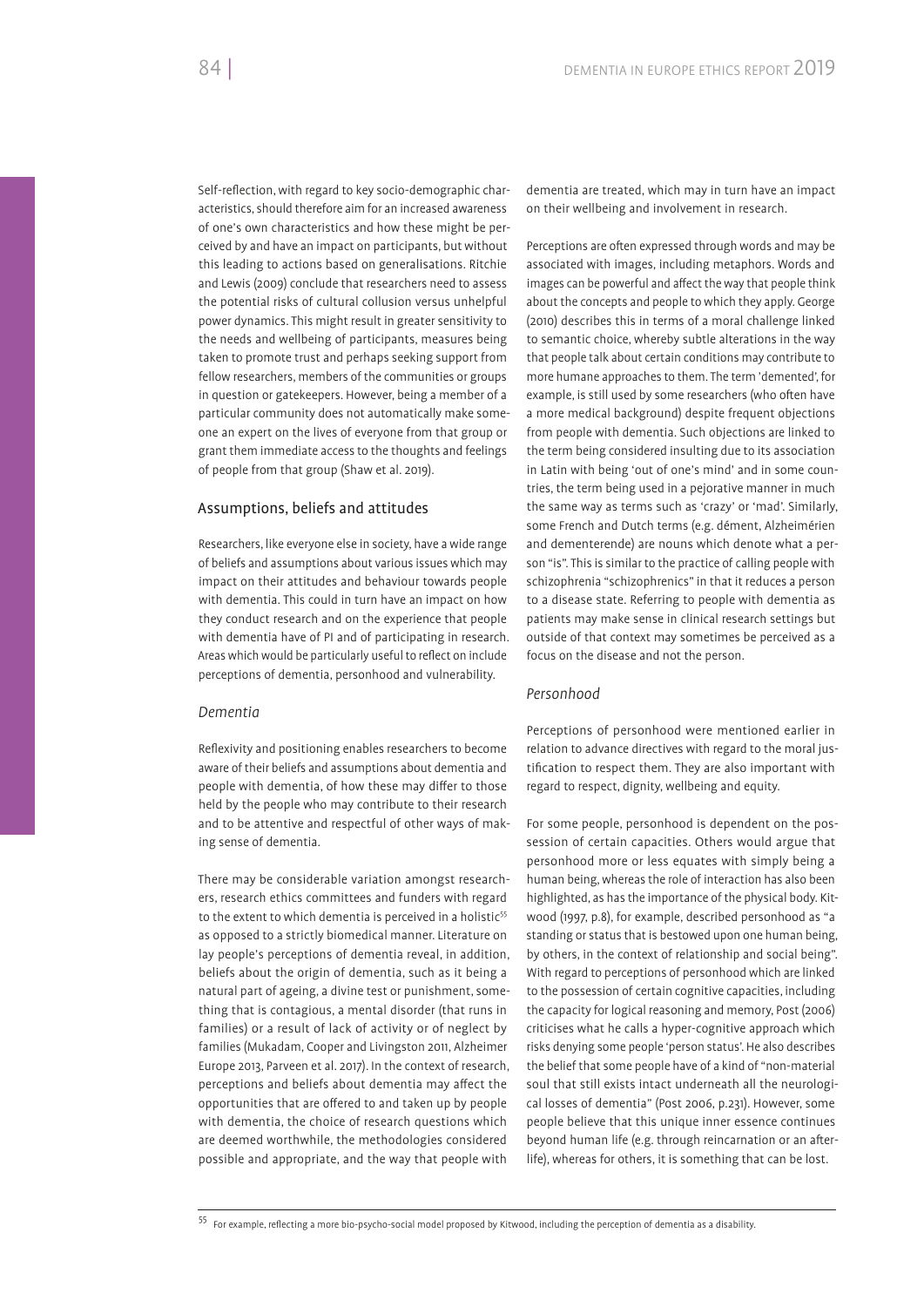*"But you have to remember, that body is not who the person is. The person is gone."*

*"There's no sense is asking her…. She's not there…" (Dunham and Cannon 2008, p. 49).*

Perceptions of the loss of a human essence are often associated with terms and images such as "off/away with the fairies". "lights on, no-one home", an "empty shell", "not being there", "sitting there like vegetables", the person just being "a body", "vegetables in a parallel world", a "speechless shadow" (Devlin et al. 2007, Dunham and Cannon 2008, Piehl 2009, Swane 1996) and with metaphors evoking monster-like characteristics, a ghostly disappearing self, a living death, natural floods and disaster, fights and crusades, and epidemics. These metaphors, along with others such as a return to childhood, challenge the notion of individuality, human dignity and personhood and disregard people's individual life course and their values, thereby promoting inadequate understandings of dementia and hence also influencing attitudes and behaviour towards them in ways that are problematic (Jongsma & Schweda 2018).

The changed behaviour and appearance of the person are emphasised at the expense of their personality, character, individuality and identity. Some people may find such metaphors helpful as a means to avoid blaming the person with dementia. Perceiving them as something different may serve to lessen their perceived responsibility for behaving in a certain way and enable carers to retain a positive image of them. However, it is unlikely that this would be helpful to people with dementia in terms of their being treated with consideration and respect. The use of metaphors may affect the way that people relate to others who have dementia and may result in negative stereotyping. Through metaphors, the disease can be given an identity (e.g. of a flood, a monster, an attacker etc.) which can be visualised and emotions projected onto it. It can be blamed, hated and avoided. Stereotypes and images based on metaphors can be fairly powerful and prevent people from recognising the individuality of each person with dementia and their personhood. Beliefs about personhood may have a significant impact on how researchers treat people with dementia. They may affect how researchers relate to people with dementia participating in their research, for example, whether they treat them as individuals with feelings, needs and a unique history or as objects to scrutinise and study. In the case of the latter, there is a risk of people with dementia being used as a means to an end, their dignity not being respected and their needs and physical and emotional wellbeing overlooked.

Not all researchers will have reflected on the issue of personhood but may nevertheless have beliefs about it which are based on taken-for-granted assumptions. In such cases, it may be difficult to know where to start and

some background reading about various philosophical approaches may be useful in gaining self-awareness as well as a broader perspective on this issue.

## *Vulnerability*

The issue of vulnerability was discussed earlier in relation to the informed consent procedure. However, it also has implications, more generally, for attitudes and behaviour towards people with dementia involved in research. Some definitions of vulnerability focus on people lacking characteristics or attributes (e.g. insufficient power, education, resources or strength) that are considered necessary to protect their interests (CIOMS 2002) or in a more political sense on people lacking "basic rights and liberties that make them particularly open to exploitation" (Zion 2002).

In the case of dementia, the main issues which might result in people with dementia being considered as vulnerable are age, cognitive impairment, being dependent on others for care, being a resident in a long-term care institution or having end-stage dementia. Additional factors may co-exist such as being a member of an ethnic minority group, gender, physical or intellectual disability, sexual orientation and living situation (e.g. being homeless or nomadic) (Alzheimer Europe 2011). Categories have also been proposed which focus on the characteristics or situations believed to render people vulnerable, such as cognitive, communicative, legal, deferential, institutional, linked to infrastructure, medical, economic and social (Kipnis 2001, National Bioethics Advisory Commission 2001).

However, as Levine et al. (2004) point out, not everyone who fits into any of these categories is vulnerable, and some people who do not fit into any of these categories could nevertheless be vulnerable in some way. Group-based approaches to vulnerability detract from the perception of all human beings as potentially vulnerable (as being capable of suffering), as well as of the vulnerability of people for reasons which are not immediately evident. Focusing on vulnerable groups may also contribute towards seeing certain groups of people as 'the problem' and overlooking similarities and differences between groups and individuals. For example, research participants all require some degree of protection, some people belong to more than one group and some members of a group may need additional protection with regard to certain issues but not others (DuBois 2008). There is a risk of stereotyping vulnerable research participants, devaluing them and this leading to unfair treatment or discrimination rather than appropriate protection of their rights.

An alternative non-group based approach to vulnerability involves assessing people for specific vulnerabilities and heightened risk. A specific condition or diagnosis (e.g. dementia) would alert researchers and justify them in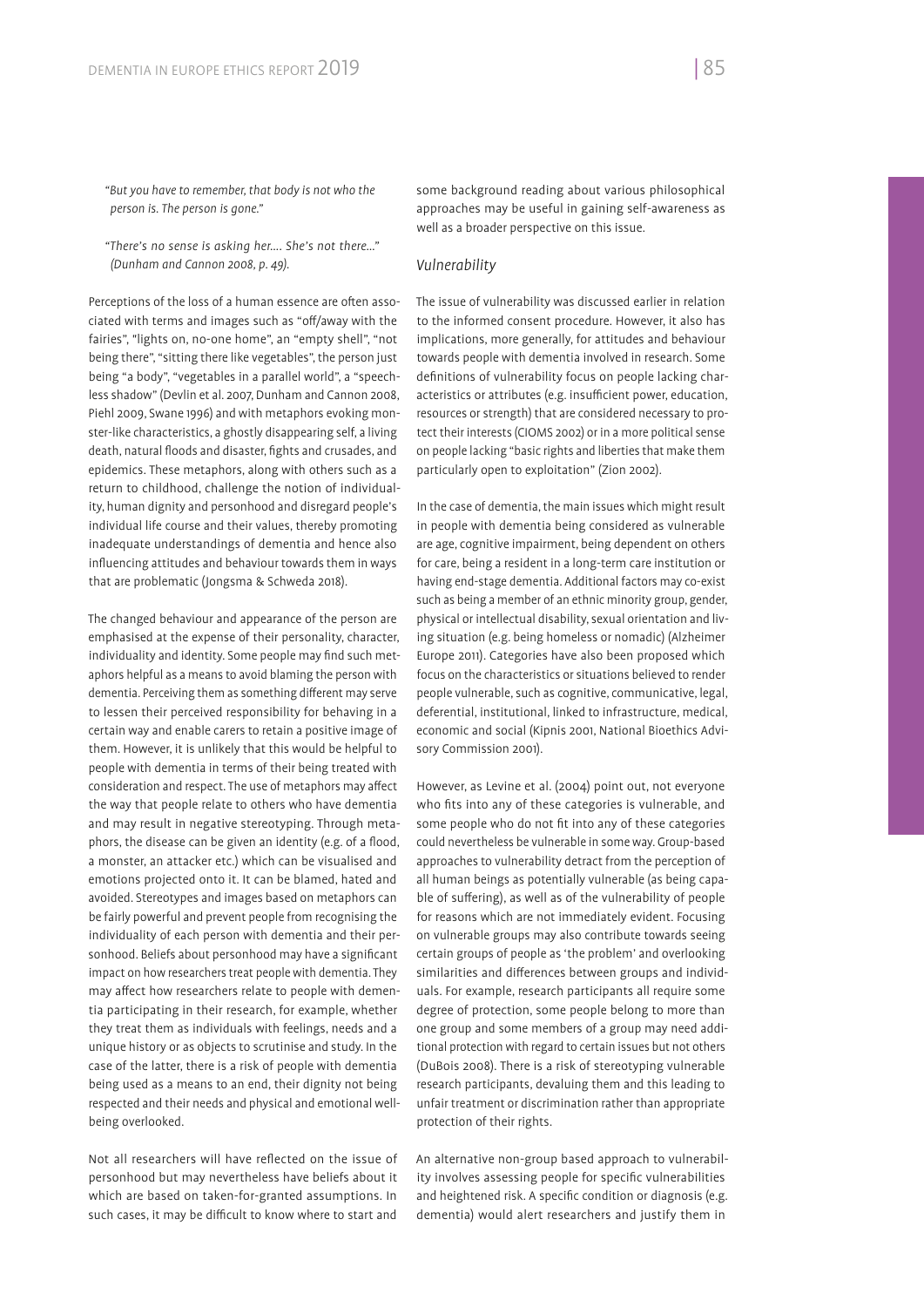assessing people with that condition for different types of vulnerability insofar as they relate to their study (DuBois 2008). The process of reflexivity and positioning could help researchers to recognise aspects of their own identity and situation for which they might be considered vulnerable, either currently or at some point in the future, how their position might affect someone with dementia who is considered as being vulnerable and the potential impact of their understanding of vulnerability on the research process and on the people with dementia contributing to their research.

## Recommendations for researchers

- Take time to reflect on your own perceptions and beliefs with regard to dementia, people with dementia and the involvement of people with dementia as research participants (also in PI).
- Reflect on your positionality in relation to potential participants with dementia from diverse backgrounds and marginalised groups.
- Take necessary measures to act on the results of such reflection to improve the research process and/or the experience of participants.

## Summary

The conduct of inclusive research calls for researchers to examine their own beliefs, perceptions and assumptions about people who may have very different characteristics, lives, histories and cultures to their own. Although researchers may realise that they have certain things in common with participants and may be respectful of possible differences, reflection is often needed to gain insight into how their own social position and personal characteristics might reflect or communicate differences of power and in some way impact on participants' wellbeing and on the research itself. The solution is not necessarily to match participants with researchers who have similar characteristics. There are advantages and disadvantages to this practice. Similarly, beliefs about the origin, cause and lived experience of dementia, as well as taken-for-granted assumptions about related concepts such as vulnerability and personhood, may affect how researchers behave towards people with dementia and decisions they make about research design and methodology. The concepts and practice of reflexivity and positionality are often associated with qualitative research but we encourage quantitative researchers to also consider their potential value (e.g. as a means to foster respectful relationships with research participants, avoid the potentially harmful impact of perceived power imbalances and reduce bias).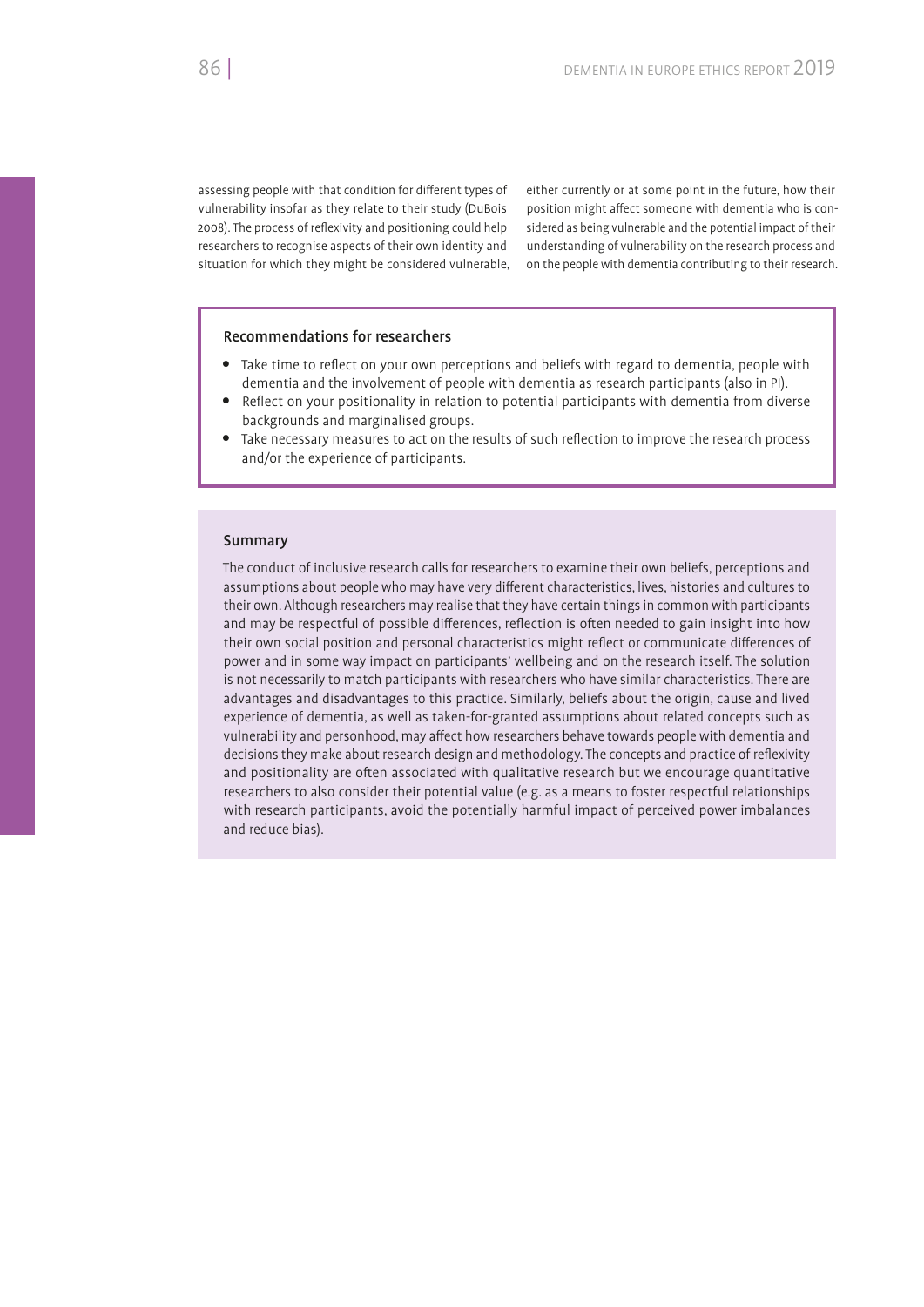## Part 4: Ethical Challenges Linked to Involvement after the end of research

## Introduction

The involvement of people with dementia in research is not only important during research but also after it ends. People with dementia who contribute towards research through PI or as research participants should not be simply dropped or disregarded even if researchers need to move on to other studies. People have often invested a great deal of time and effort in research projects and may be interested in knowing what changed as a result of their investment. Regardless of the nature or level of their involvement, out of a sense of respect, gratitude and reciprocity, and in keeping with the relationship of trust hopefully already established, researchers should carefully plan how the involvement of people with dementia in a particular study ends. The aim should be to ensure that people with dementia feel appreciated, valued and hopefully motivated to repeat the experience.

## Feeding back findings to relevant individuals and communities

In keeping with the principle of reciprocity, researchers have a moral duty to provide feedback to those who contributed to the research and to relevant lay communities (e.g. to the general public, minority communities for whom the topic was particularly relevant). As stated by Taylor (2019, p. 1),

*"Research subjects contribute to the greater good and expose themselves to risk of harm. They have a right to know the outcome of the research. This is especially important for participants with a direct interest*  in the findings, for whom knowledge can be power."

The ethical requirement to provide feedback is stated in the Declaration of Helsinki (World Medical Association 2013) but only in relation to medical research. In addition to reciprocity, which involves an element of gratitude and respect, involving people with dementia in the period following the end of the study also provides an opportunity to ensure that the findings are communicated in an accessible way to the people and communities for whom they are particularly relevant and who could benefit from them. Some findings could have a direct impact on people's lives and some findings could be used to influence policy and service development.

*"…. social scientists do not have a mandate to guarantee justice, but we do have a responsibility to our research participants who have consented to let us into their worlds, to treat them with respect and understanding and to ensure that the results of our research are appropriately disseminated" (Shaw, Howe, Beazer and Carr 2019, p.14).*

Through effective and meaningful feedback, this may also raise awareness about the importance of research and encourage people to get involved. Measures to inform people with dementia about the results and significance of the ndings can be planned and costed in advance and form part of dissemination activities. The role of PI continues here for example in supporting the development of easyread or plain language findings that enable the sharing of ndings and recommendations in an accessible manner. In large-scale research projects (e.g. European, cross-country studies), some members of the consortium may be allocated responsibility for this and have funds to accomplish this work. Such work may also be part of a broader initiative aimed at creating and maintaining interest in the research topic and work amongst the general public. In smaller scale research projects, principal investigators may need to do this themselves. Social media may support this process by increasing the impact and reach of work and positively influencing relevant communities. The obligation to provide feedback to participants should not be considered as being dependent on having dedicated or remaining funds.

 "We want researchers to come back and tell us the outcome of research that we have been involved in. Please be honest and don't bury 'bad' findings" (Scottish Dementia Working Group 2014).

## Structural barriers

There may often be challenges to fulfilling the duty to provide feedback which appear to be structural. For example, researchers may have to account for the hours they spend on particular projects. If after-study communication/feedback was not accounted for in the initial budget (which they might not necessarily have influenced), they may have difficulty dedicating the necessary time to this important task. In such cases, it would be necessary to use their own time to fulfil this duty, to challenge funding practices and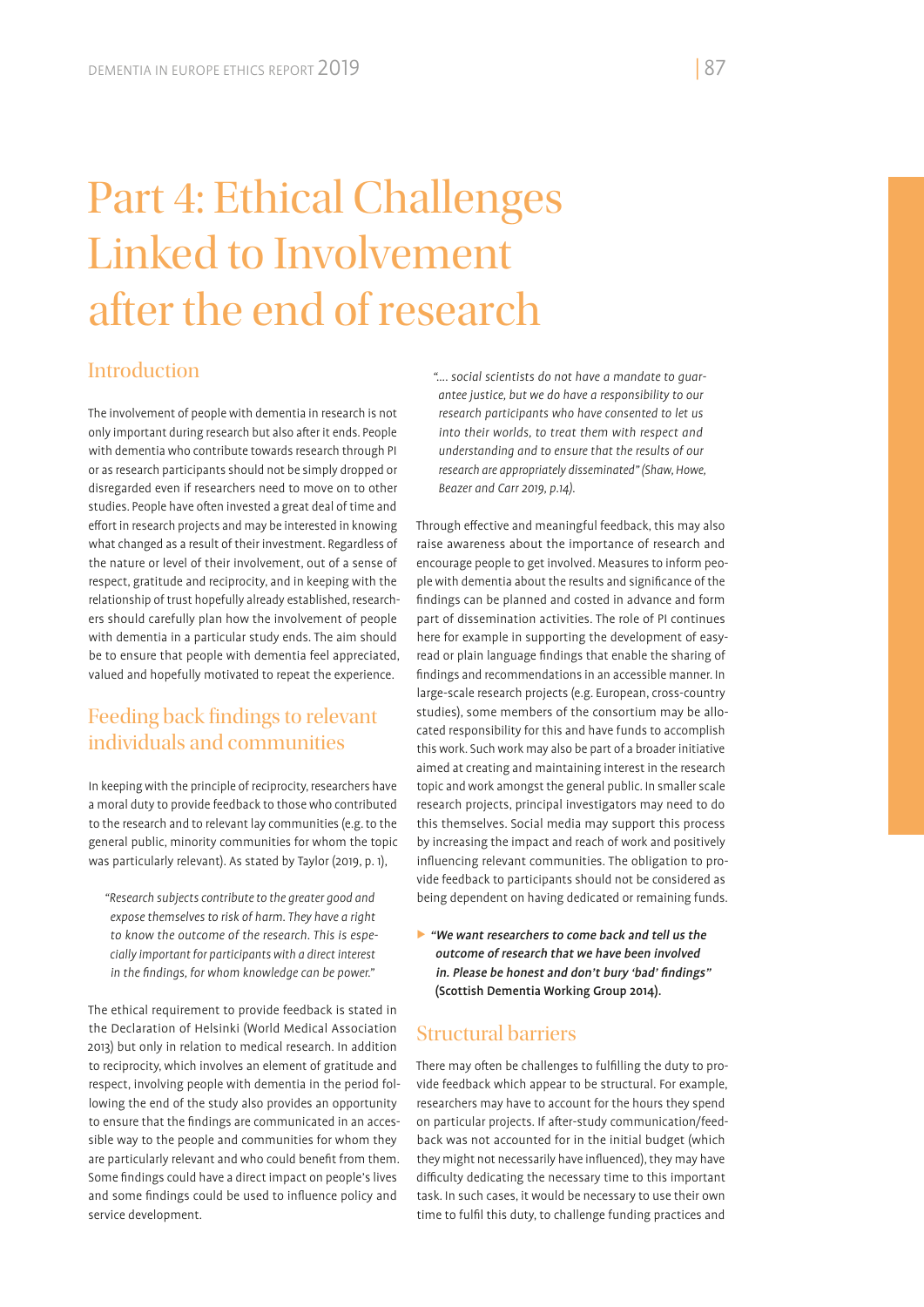to ensure that future funding covers lay communication and feedback. There may be personal reasons and situations which make some researchers more successful than others in achieving this. However, the publication of the findings of research in scientific, peer-reviewed journals is not always covered by budgets (i.e. in terms of time and fees for open access journals) and yet researchers typically invest their time and energy in submitting articles for publication because it is in their interest to do so (e.g. for their academic careers).

Some researchers make a generalised and patronising assumption that participants would not be interested in the results, would not understand them or would misinterpret them (perhaps raising unrealistic hopes, or on the contrary shattering hope), whilst others raise concerns about the logistics of tracking people down and about data protection issues (Taylor 2019). For some, it may be a challenge to present the results in a clear and understandable way. However, even legitimate concerns about providing the right kind of feedback in the right way do not justify failure to respect this moral obligation. Structural barriers are created, maintained and perpetuated by individuals and therefore need to be challenged. Efforts to ensure that lay people also benefit from knowledge resulting from research have led to a few important changes. Some funders of research, for example, now require researchers to publish their findings in open access journals. This is a step in the right direction but as pointed out by Taylor (2019, p.1), "Results might be in the public domain but it doesn't follow that people know about them, can find them, have access to them, or make sense of them".

In the context of clinical trials, lay summaries of research ndings have become obligatory under the Clinical Trials Directive, moving from a 'nice to have' to a 'need to have' status. Similarly, the British Medical Journal has recently introduced a requirement for researchers seeking to publish their papers to provide details of their plans for disseminating their findings to participants and other relevant communities, or to declare that they have no such plans. The British Journal of Learning Disabilities requires an accessible summary to be submitted with all article submissions for ease of all readers when scanning the content and with the explicit aim of making research findings more accessible to people with learning disabilities.

## Post-trial access

Informing people with dementia who contributed to research about the findings is not the only way to show respect and appreciation for their time and efforts. In the context of biomedical research, post-trial access arrangements are becoming more important. Based on a justice argument, people who had the risk, burden and benefit of participation, shouldn't be worse off after participation.

Therefore, since 2013 the Declaration of Helsinki sees it as a moral obligation towards research participants to make post trial arrangements.

*"In advance of a clinical trial, sponsors, researchers and host country governments should make provisions for post-trial access for all participants who still need an intervention identified as beneficial in the trial. This information must also be disclosed to participants during the informed consent process" (Declarations of Helsinki 2013, article 34).*

In practice, this entails, giving participants the opportunity to continue taking the experimental drug before it obtains marketing approval. One possible way to do this is through open label extension studies which seem quite fair as they give each participant the opportunity to freely consent to continue with the study in the full knowledge that s/he will receive the experimental drug.

Open label extension studies are often carried out immediately after a double blind randomised clinical trial of an unlicensed drug. The aim of the extended study is to determine the safety and tolerability of the experimental drug over a longer period of time, which is generally longer than the initial trial and may extend up until the drug is licensed. Participants all receive the experimental drug irrespective of which arm of the previous trial they were in. Consequently, the study is no longer blind in that everybody knows that each participant is receiving the experimental drug but the participants and researchers still do not know which group participants were in during the initial trial.

There are a few relevant ethical issues related to this practice. For example, people may base their decision on continued participation on whether they had a positive or negative experience of the trial. However, they would not know whether their experience was linked to having taken the experimental drug, another drug or having received a placebo. For those who were not taking the experimental drug, their experience in the follow-up trial may turn out to be very different (Taylor and Wainwright 2005).

Also, if they are told about the possibility of the open label extension trial when deciding whether or not to take part in the initial trial (i.e. with the implication that whatever group they are ascribed to, in the follow-up study they will be guaranteed the experimental drug), this may induce some people to consent to the initial study. Taylor and Wainwright (2005) suggest that this might even amount to a form of coercion. However, by the time they reach the end of the study, of those who did not initially receive the experimental drug, some may no longer meet the inclusion criteria, may no longer be in a position to benefit from it (assuming that it is effective) or the drug might be counter-indicated for them for reasons not known at the outset of the study. The extension study,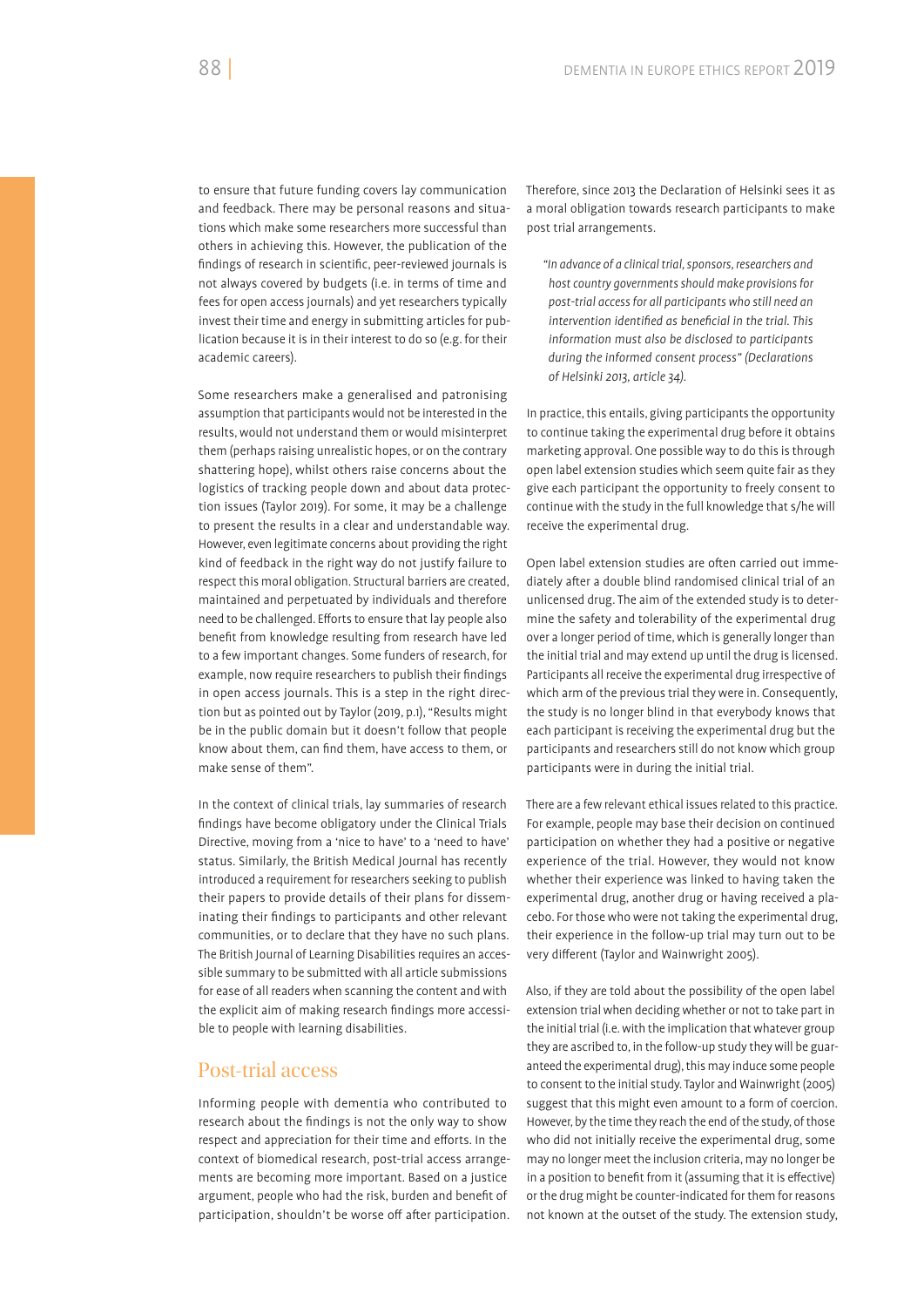although planned, may not even be carried out if the data from the main study are not such as to justify the extension. Consequently, researchers should be very clear about the prospect of the open label extension trial and avoid it becoming a potentially misleading incentive to participation.

Taylor and Wainwright (2005) suggest that the open label trials may serve the purpose of prescribing an unlicensed drug on compassionate grounds, which whilst laudable, should not be camouflaged as scientific research. Rather governments should take responsibility and set up the

appropriate legal mechanisms to make it possible for participants whose medical condition merits prolonged treatment with the experimental drug to have access to it. It would also be important to ensure that any claims made at the recruitment stage of the trial are clear and enable potential participants to make a fully informed decision. For the re-consent linked to continuing (or in some cases starting) to take the experimental drug, it should be emphasised that it has not yet received marketing authorisation and that the long-term benefits which might arise from the taking it, as well as the potential risks, are not yet known.

## Recommendations for researchers

- Plan, budget for and write plain language summaries (for guidelines on writing plain English summaries for people having participated in a particular study and for relevant lay communities, see: https://www.invo.org.uk/resource-centre/plain-english-summaries/).
- Engage with people from the communities (including gatekeepers) about how and what to give back and in what format, recognising that this may not always be written.
- Include costs for dissemination, including accessible dissemination, in funding proposals and bids.
- Be sensitive to how the findings or any feedback are communicated (e.g. issues related to terminology, tone and how members of different communities are portrayed). Please see guidelines developed in collaboration with the members of the EWGPWD in 2013 on the portrayal of dementia and of people with dementia https://www.alzheimer-europe.org/Ethics/Ethical-issues-in-practice/2013-Theethical-issues-linked-to-the-perceptions-and-portrayal-of-dementia-and-people-with-dementia/ Guidelines
- Carefully plan how to bring the involvement of people with dementia in a particular study to an end so that people feel appreciated and valued rather than used and cast aside when no longer needed.
- $\bullet$  Communicate findings to research participants and relevant lay communities using appropriate means of communication and dissemination (e.g. talks, pamphlets, reports on Internet, podcasts, web pages, newspapers, pictorial guides, graphic facilitation, professional/non-academic journals, social media etc.).
- Involve a broad range of people with dementia, people from relevant sub-groups and gatekeepers so as to ensure the best way to do this.
- Avoid sensationalistic reporting and unnecessarily complex explanations, without nevertheless this resulting in over-simplification and failure to communicate sufficient details for people to be able to understand the possible significance of the findings and to be able to use them to lobby for change.
- Explain how the findings fit into the 'big picture' (i.e. what is the next step, what now needs to be explored, what kind of changes will result from the findings?).
- If possible, discuss the results with people with dementia (i.e. those who were not involved in the study).

## Recommendations for research ethics committees

- Check whether lay reporting has been envisaged and the appropriateness of plans for the dissemination and communication.
- At the end of the study, ask for information on how research results have been disseminated and communicated to the participants and communities.
- Review policies on the return of results and make sure they are described in the protocol and information materials.
- Review post-trial arrangements in the protocol and make sure they are ethically acceptable.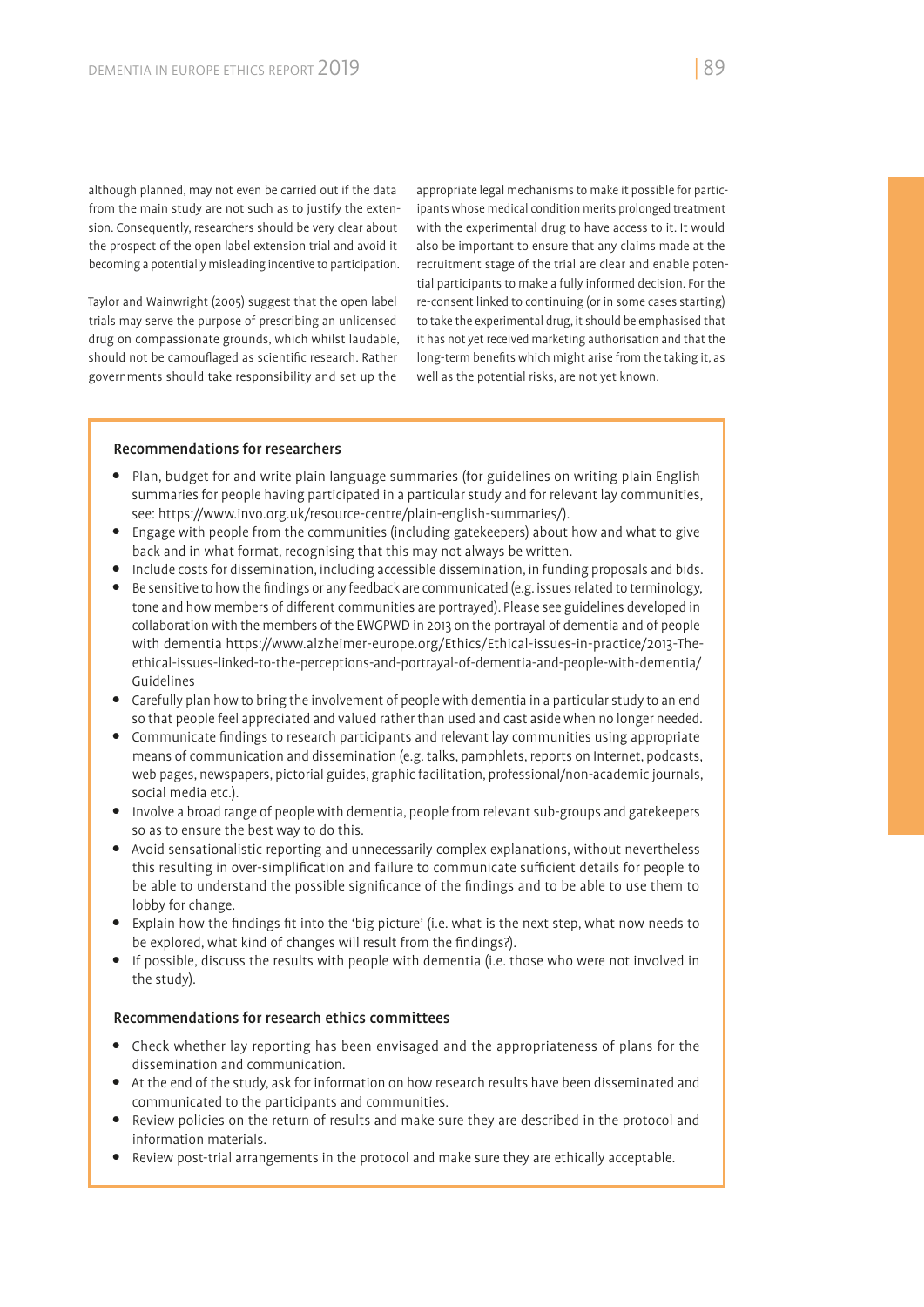## Recommendations for funders

- Clarify study dissemination plans and routes to impact with a range of audiences (e.g. to individuals, communities and policy makers etc.).
- Provide a dedicated budget for lay reporting (i.e. reporting of the findings to the general public in a form and in places which are accessible to them).
- Include costs for open access publications within funding call.

## **Summary**

Just as research is not finished when the last piece of data has been analysed, neither is the involvement of people with dementia who contributed to a study through PI or as a research participant. Research findings need to be published in order to ensure that studies are not unnecessarily repeated and so that other researchers can verify the findings, challenge them and build on the knowledge that has been acquired. People with dementia and other members of the general public often don't have access to findings published in peer-reviewed journals (although open access publishing is becoming more common). They should be provided with lay summaries. To ensure that such summaries are understandable and disseminated in appropriate places, using appropriate means, a diverse range of people with dementia should be involved in the dissemination process. Out of courtesy, respect and acknowledgement of the considerable investment that people with dementia make to research and to society, researchers should consider whether there is something they could give in return. This might be a small token of gratitude, feedback on the results of the study (as just mentioned) or, in clinical trials, post-trial access to the experimental drug, subject to ethical approval.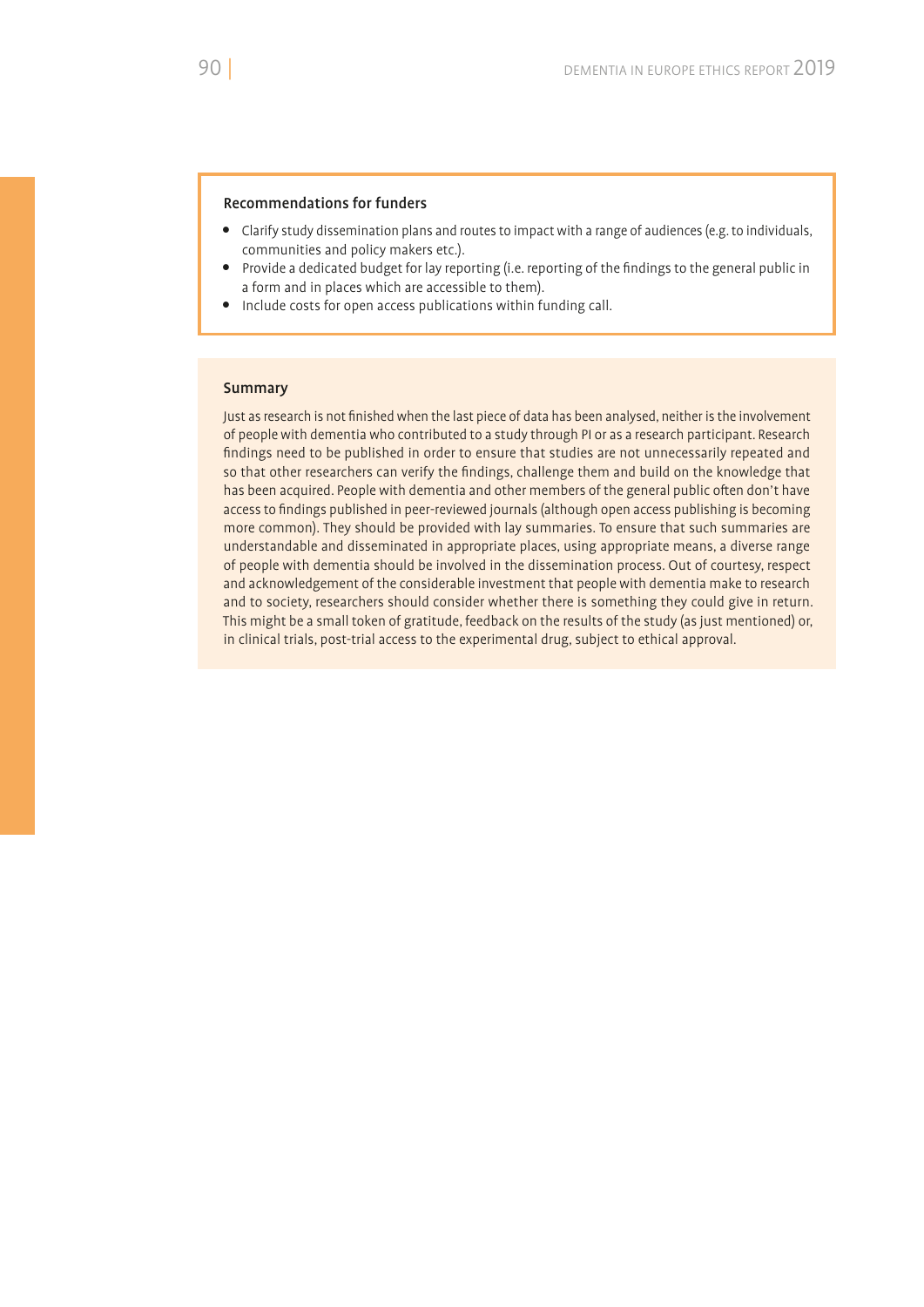## References

- Andorno R, Gennet E, Jongsma KR, Elger B. (2016) Integrating Advance Research Directives into the European Legal Framework. *Eur J Health Law*, 23, 49–64.
- Aguilar LR (1981). Insider research: an ethnography of a debate. In DA Messerschmidt (ed.) *Anthropologists at home in North America* (Cambridge: Cambridge University Press, p. 15–26.)
- Alzheimer's Disease International (2012). *Overcoming the stigma of dementia*. Alzheimer's Disease International
- Alzheimer Europe (2016). *Discussion paper on ethical issues*  linked to the changing definitions/use of terms related *to Alzheimer's disease*. Alzheimer Europe
- Alzheimer Europe (2018). *The development of intercultural care and support for people with dementia from minority ethnic groups*. Alzheimer Europe
- Alvesson M & Sköldberg K (2009). Reflexive methodology: *new vistas for qualitative research*. London: Sage.
- Appelbaum PS & Roth LH (1982). Competency to Consent to Research: A Psychiatric Overview. *Archives of Gen Psychiatry*, 39(8), 951.
- Appelbaum PS & Grisso T (2001). *MacArthur Competence assessment tool for clinical research (MacCAT-CR)*. Professional Resource Press: Toronto, Canada.
- Appelbaum PS. (2007). Assessment of patients' competence to consent to treatment. *The New England Journal of Medicine*, 357, 1834–40.
- APPGD (All-Party Parliamentary Group on Dementia) (2013). *Dementia does not discriminate: The experiences of black, Asian and minority ethnic communities*. London: The Stationery Office.
- Arnstein SR (1969). A Ladder of Citizen Participation, *J Amer Insti of Planners*, 35(4), 216–24.
- Ayalon L & Tesch-Römer C (2017). Taking a closer look at ageism: Self- and other-directed ageist attitudes and discrimination. *Eur J of Ageing*, 14(1), 1-4.
- Baldwin JN, Napier S, Neville S & Wright-St Clair V A (2018). Impacts of older people's patient and public involvement in health and social care research: A systematic review. *Age and Ageing*, 47(6), 801-9.
- Ball S, Harshfield A, Carpenter A, Bertscher A & Marjanovic S (2019). *Patient and public involvement in research. Enabling meaningful contributions*. Santa Monica, CA: RAND Corporation, 2019. https://www.rand.org/pubs/ research\_reports/RR2678.html
- Barber S J (2017). An Examination of Age-Based Stereotype Threat About Cognitive Decline: Implications for Stereotype-Threat Research and Theory Development. *Perspectives on Psychol Science*, 12(1), 62-90.
- Barth F (1998). Ethnic groups and boundaries: The social organization of culture difference. Waveland Press Inc: Long Grove, Illinois.
- Baumgarten M (2012). *Paradigm Wars Validity and Reliability in Qualitative Research*. Grin Verlag
- Beauchamp T & Childress JF (2012). *Principles of biomedical ethics (7th edition)*. Oxford and New York: Oxford University Press
- Beattie A, Daker-White G, Gilliard J & Means R (2005). 'They don't quite fit the way we organise our services'-Results from a UK field study of marginalised groups and dementia care. *Disability & Society*, 20(1), 67-80.
- Beattie E (2009). Research Participation of Individuals with Dementia. *Res in Gerontol Nurs*, 2(2), 94-102.
- Berdai Chaouni S & De Donder L (2018). Invisible realities: Caring for older Moroccan migrants with dementia in Belgium. *Dementia*, 147130121876892.
- Berdai Chaouni S, Claeys A & De Donder L (2018). *How to (qualitatively) involve older people with dementia and their informal carers with a migration background in research? Insights from a longitudinal project in Brussels*. Proceedings from the European Congress of Qualitative Inquiry, 63–71.
- Berghmans RLP (2000). Advance directives and dementia. *Annals of the New York Academy of Sciences*, 913,105–10.
- Beresford P (2019). Public Participation in Health and Social Care: Exploring the Co-production of Knowledge. *Frontiers in Sociology*, 3.
- Beswick A, Burke M, Shlomo YB & Dieppe P (2008). *Predict: increasing the participation of elderly in clinical trials. Work package 1: literature review*. PREDICT
- Bhattacharyya S & Benbow SM (2013). Mental health services for black and minority ethnic elders in the United Kingdom: A systematic review of innovative practice with service provision and policy implications. *Int Psychoger*, 25(3), 359-73.
- Bhopal R & Sheikh A (2009). Inclusion and exclusion of ethnic-minority populations in research on the effectiveness of interventions. Diversity in Health and *Care*, 6, 1–4.
- Bian L (2015). Medical Individualism or Medical Familism? A Critical Analysis of China's New Guidelines for Informed Consent: The Basic Norms of the Documentation of the Medical Record. *J Med and Philosophy*, 40(4), 371-86.
- Black A, Strain K, Wallsworth C, Charlton SG, Chang W, McNamee K & Hamilton C (2018). What constitutes meaningful engagement for patients and families as partners on research teams? *J Health Serv Res & Policy*, 23(3), 158-67.
- Black BC, Rabins PV, Sugarman J & Karlawish JH (2010). Seeking assent and respecting dissent in dementia research. *Am J Psychiatry*, 18(1), 77–85.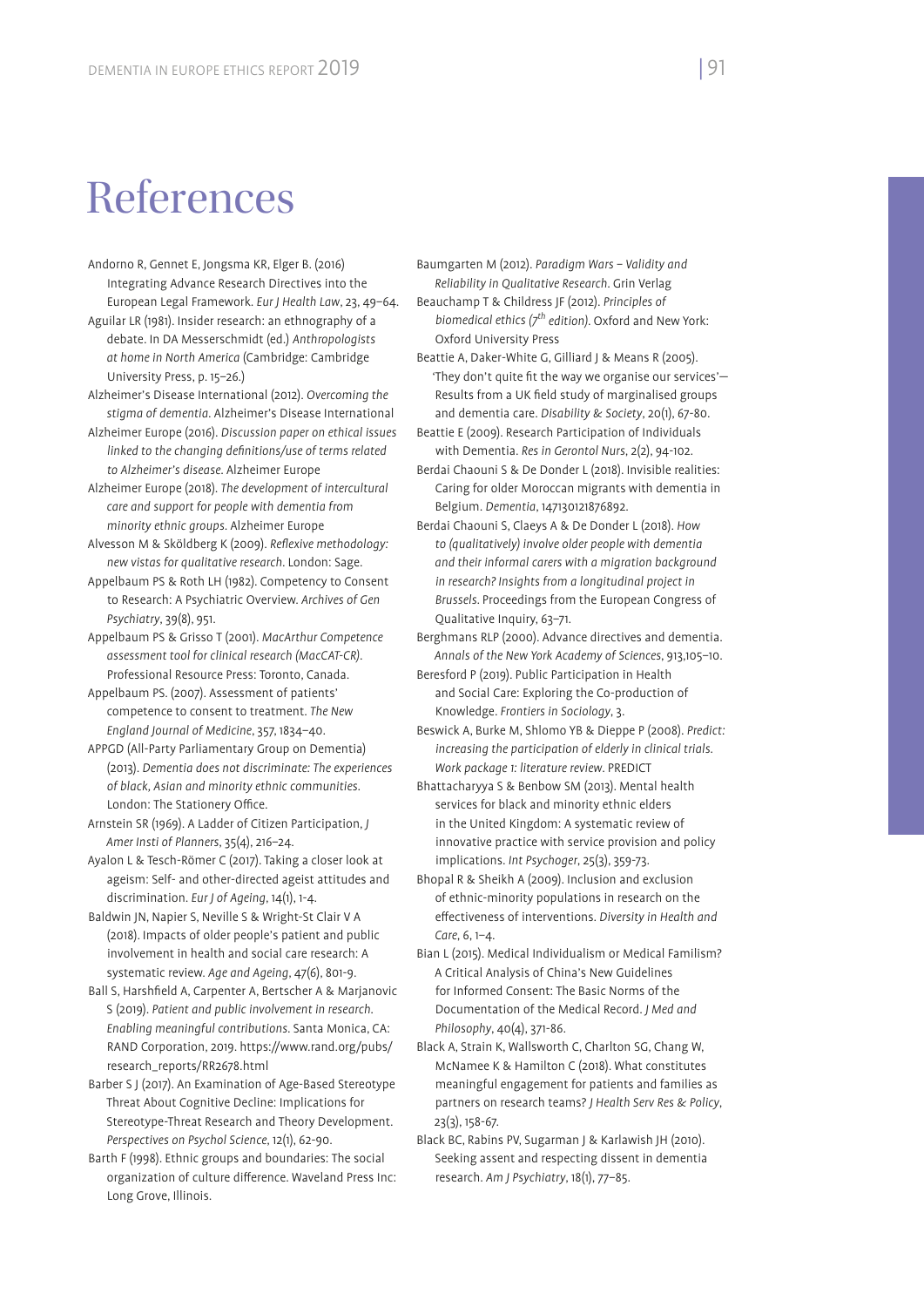- Blakemore A, Kenning C, Mirza N, Daker-White G, Panagioti M & Waheed W (2018). Dementia in UK South Asians: a scoping review of the literature. *BMJ Open*, 8(4), e020290.
- Blum NS (1991). The management of stigma by Alzheimer's family caregivers. *J Contemp Ethnography*, 20, 263–84.
- Bourke B (2014). Positionality: Reflecting on the Research Process. *The Qualitative Report*, 19(33), 1–9.
- Brach C, Keller D, Hernandez LM, Baur C, Parker R, Dreyer B, Schyve P, Lemerise AJ and Schillinger D (2012). Ten Attributes of Health Literate Health Care Organizations: Discussion paper. https://nam.edu/ perspectives-2012-ten-attributes-of-health-literatehealth-care-organizations/
- Brayne C & Davis D (2012). Making Alzheimer's and dementia research fit for populations. The Lancet, 380(9851), 1441-3.
- Brett J, Staniszewska S, Mockford C, Herron-Marx S, Hughes J, Tysall C & Suleman R (2014). Mapping the impact of patient and public involvement on health and social care research: A systematic review. *Health Expectations*, 17(5), 637-50.
- Buchanan AE & Brock DW (1990), *Deciding for others: the ethics of surrogate decision making*. Cambridge University Press
- Casarett DJ & Karlawish JHT (2000). Are special ethical guidelines needed for palliative care research? *J Pain and Symptom Management*, 20(2), 130–9.
- Chaaya M, Phung TKT, El Asmar K, Atweh S, Ghusn H, Khoury RM … Waldemar G (2016). Validation of the Arabic Rowland Universal Dementia Assessment Scale (A-RUDAS) in elderly with mild and moderate dementia. *Aging & Mental Health*, 20(8), 880-7.
- Cheffey J, Hill L, McCullough C & McCullough C (2017). "Can I facilitate a project when my memory lets me down?": The challenges and rewards of co-producing a "living well with dementia" course. *FPOP Bulletin*, 137, 19–25.
- Cherubini A, Del Signore S, Ouslander J, Demla T & Michel J-P (2010). Fighting against age discrimination in clinical trials. *J Am Geriatrics Soc*, 58(9), 1791–6.
- Cipriani G, Danti S, Carles C & Di Fiorino M (2018). Aging With Down Syndrome: The Dual Diagnosis: Alzheimer's Disease and Down Syndrome. *Am J Alz Dis & Other Dem*, 33(4), 253-62.
- Condon L, Bedford H, Ireland L, Kerr S, Mytton J, Richardson Z & Jackson C (2019). Engaging Gypsy, Roma, and Traveller Communities in Research: Maximizing Opportunities and Overcoming Challenges. *Qual Health Res*, 1–10.
- Corrigan PW & Watson AC (2007). The stigma of psychiatric disorders and the gender, ethnicity, and education of the perceiver. *Community Mental Health Journal*, 43(5), 439-58.
- Council for International Organization of Medical Societies (2002). *International Ethical Guidelines for Biomedical Research Involving Human Subjects, Commentary on Guideline 13*. Available from: www. cioms.ch
- Crenshaw K (1989). Demarginalizing the Intersection of Race and Sex: A Black Feminist Critique of Antidiscrimination Doctrine, Feminist Theory and Antiracist Politics. *University of Chicago Legal Forum*, 1, Article 8. Available at: http://chicagounbound. uchicago.edu/uclf/vol1989/iss1/8
- Creswell JW (2009). *Research design. Qualitative, quantitative and mixed methods approaches. Third Edition*. Thousand Oaks, California: Sage Publications Inc
- Daigle K (2019). Public trust that scientists work for the good of society is growing. *Science News*, August edition. https://www.sciencenews.org/article/ public-trust-scientists-work-good-society-growing
- Daly RL, Bunn F & Goodman C (2018). Shared decisionmaking for people living with dementia in extended care settings: A systematic review. *BMJ Open*, 8(6), e018977.
- Davis DS (2017). Ethical issues in Alzheimer's disease research involving human subjects. *J Med Ethics*, 43(12), 852-6.
- Denscombe M (2010). *The Good Research Guide: for smallscale social research*. McGraw Hill.
- Dewing J (2007). Participatory research: a method for process consent for people who have dementia, *Dementia*, 6(1), 11–25.
- Di Lorito C, Birt L, Poland F, Csipke E, Gove D, Diaz-Ponce A & Orrell M (2017). A synthesis of the evidence on peer research with potentially vulnerable adults: How this relates to dementia: Peer research with potentially vulnerable adults. *Int J Ger Psych*, 32(1), 58-67.
- Dobson C (2008). *Conducting research with people not having the capacity to consent to their participation A practical guide for researchers*. British Psychological Society
- Doody O (2018). Ethical challenges in intellectual disability research. *M J Nurs*, 1 (1), 1–11.
- Dresser R (1986). Life, death, and incompetent patients: conceptual infirmities and hidden values in the law. *Arizona Law Review*, 28, 373–405.
- Dresser R (1995). Dworkin on dementia: elegant theory, questionable policy. *Hastings Center Report*, 25(6): 32–8.
- Dresser R (2001). Advance directives in dementia research. Promoting Autonomy and Protecting Subjects. *IRB Ethics & Human Research*, 23(1), 1–6.
- D'Silva MU, Smith SE, Della LJ, Potter DA Rajack-Talley TA & BestL (2016). Reflexivity and Positionality in Researching African-American Communities: Lessons from the Field *Intercultural Communication Studies*,  $XXV:1$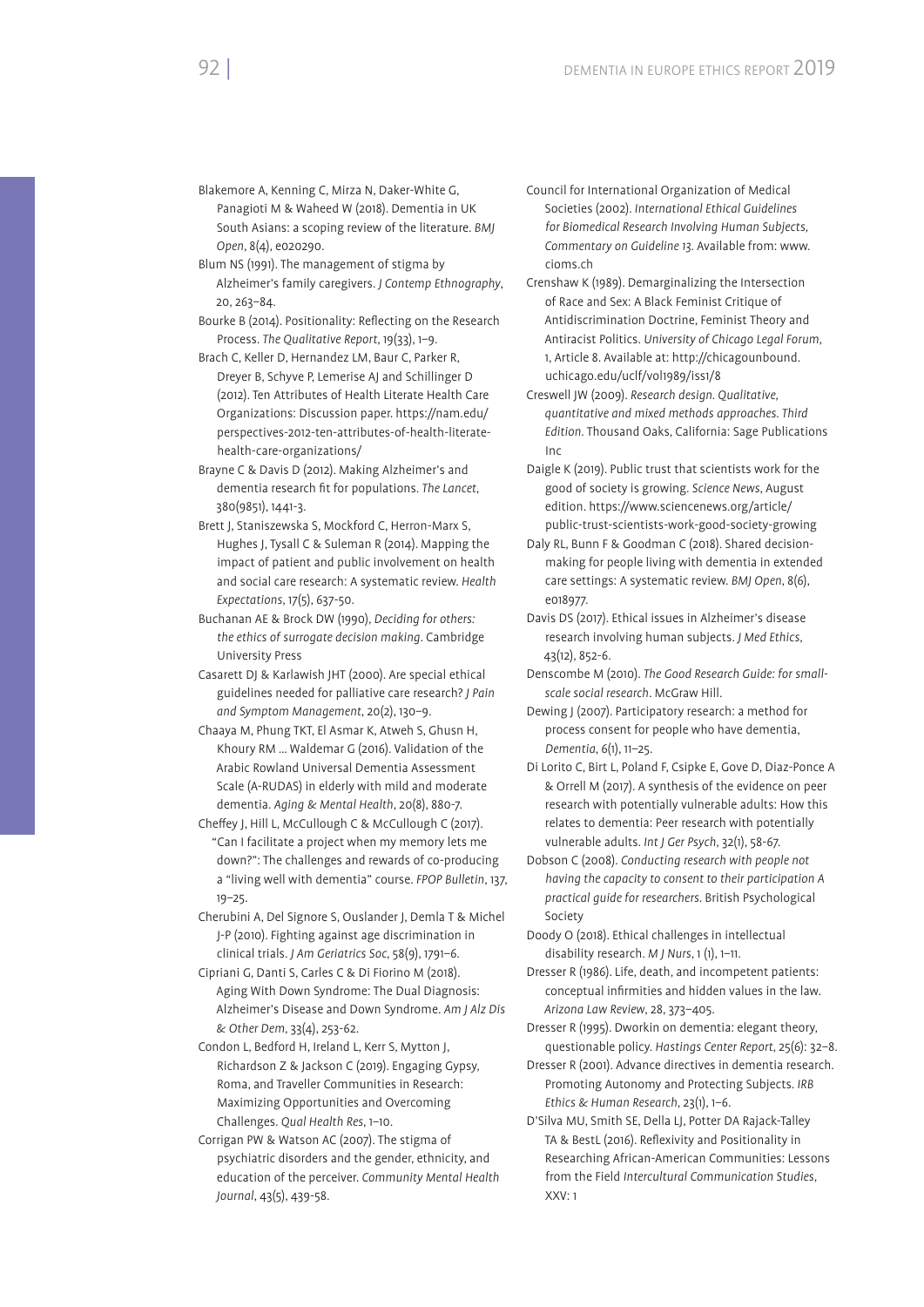DuBois JM (2008). *Ethics in mental health research: principles, guidance and cases*. Oxford University Press

- Dunham CC & Cannon JH (2008). "They're still in control enough to be in control": Paradox of power in dementia caregiving. *J Aging Studies*, 22 , S. 45–53.
- Dworkin R (1994). *Life's dominion; an argument about*  abortion, euthanasia and individual freedom, 1st Vintage Books
- Diener L, Hugonot-Diener L ….. & the European Forum for Good Clinical Practice Geriatric Medicine Working Party (2013). Guidance synthesis. medical research for and with older people in europe: proposed ethical guidance for good clinical practice: ethical considerations. *J Nutrition Health Aging*, 17(7), 625–7.
- Elwyn G, Frosch D, Thomson R, Joseph-Williams N, Lloyd A, Kinnersley P, Cording E, Tomson D, Dodd C, Rollnick S, Edwards A & Barry M. (2012). Shared Decision Making: A Model for Clinical Practice. *J Gen Int Med*, 27(10), 1361–7.
- EMA (European Medicines Agency) (1994). *ICH Topic E 7 – studies in support of special populations: geriatrics (CPMP/ICH/379/95)*, European Medicines Agency
- Emanuel E J, Wendler D & Grady C (2000). What Makes Clinical Research Ethical? *JAMA*, 283(20), 2701.
- Eurobarometer (2012). *Special Eurobarometer 386. Europeans and their languages report*. European Commission, DG COMM "Research and Speechwriting" Unit
- European Commission/EACEA/Eurydice (2016). *Compulsory Education in Europe – 2016/17.*
- *Eurydice Facts and Figures*. Luxembourg: Publications Office of the European Union.
- European Parliament and Council Regulation on clinical trials on medicinal products for human use, and repealing Directive 2001/20/EC. 2014. http://www. europarl.europa.eu/sides/getDoc.do?type=TA&langua ge=EN&reference=P7-TA-2014-0273#BKMD-37
- EUROSTAT (2017) *Statistics on Ageing society people living alone*. http://ec.europa.eu/eurostat/ statistics-explained/index.php?title=People\_in\_the\_ EU\_-statistics\_on\_an\_ageing\_society
- Eurostat (2018). *Archive: Internet access and use statistics – households and individuals – 2016 edition*. https:// ec.europa.eu/eurostat/statistics-explained
- Faber J & Fonseca LM (2014). How sample size influences research outcomes. *Dental Press J of Orthodontics*, 19(4), 27-9.
- Faden RR & Beauchamp TL (1986). *A History and Theory of Informed Consent*. New York/Oxford: Oxford University Press
- Fisher CB (2009), *Paper three: relational ethics and research with vulnerable populations.* https://www.onlineethics. org/cms/9004.aspx
- Frisoni GB, Ritchie C, Carrera E, Nilsson P, Ousset P-J, Molinuevo JL., … Minoshima S. (2019). Re-aligning scientific and lay narratives of Alzheimer's disease. *The Lancet Neurology*, 18(10), 918–9.
- Froehle C (2016). *The Evolution of an Accidental Meme: How one little graphic became shared and adapted*  by millions. https://medium.com/@CRA1G/theevolution-of-an-accidental-meme-ddc4e139e0e4#. tm1cbg2vn
- Garand L, Lingler JH, Conner KO & Dew MA (2009). Diagnostic Labels, Stigma, and Participation in Research Related to Dementia and Mild Cognitive Impairment. *Research in Gerontol Nurs*, 2(2), 112-21.
- Gillon R (1994). Medical ethics: four principles plus attention to scope. *BMJ*, 309, 184.
- Goffman E (1963). *Stigma: Notes on the Management of Spoiled Identity*. Penguin
- Gove D, Diaz-Ponce A, Georges J, Moniz-Cook E, Mountain G, Chattat, R., … The European Working Group of People with Dementia. (2017). Alzheimer Europe's position on involving people with dementia in research through PI (patient and public involvement). *Aging & Mental Health*, 22(6), 723-9.
- Gradinger F, Britten N, Wyatt K, Froggatt K, Gibson A, Jacoby A, … Popay J (2015). Values associated with public involvement in health and social care research: A narrative review. *Health Expectations*, 18(5), 661-75.
- Grant R & Sugarman J (2004). Ethics in Human Subjects Research: Do Incentives Matter? *J Med and Philosophy*, 29(6), 717-38.
- Greiffenhagen Ch, Mair M & Sharrock W (2011). From methodology to methodography: a study of qualitative and quantitative reasoning in practice, *Methodological Innovations Online*, 6(3), 93–107.
- Guba NK & Lincoln YS (199). *Handbook of Qualitatitve Research*. Sage Publications.
- Habets MG, van Delden J J & Bredenoord AL (2014). The social value of clinical research. *BMC Medical Ethics*, 15(1), 1–7.
- Hank K & Erlinghagen M (2010). Dynamics of Volunteering in Older Europeans. *The Gerontologist*, 50(2), 170-8.
- Hardavella G, Bjerg A, Saad N, Jacinto T & Powell P (2015). How to optimise patient and public involvement in your research: Doing science. *Breathe*, 11(3), 223-7.
- Harré R & van Langenhove L (Eds) (1999). *Positioning theory: Moral contexts of intentional actions*. Oxford: Blackwell
- Hayes G, Costello H, Nurock S, Cornwall A & Francis P (2018). Ticking boxes or meaningful partnership – The experience of lay representation, participant and study partner involvement in Brains for Dementia Research. *Dementia*, 17(8), 1023-34.
- Head E (2009). The ethics and implications of paying participants in qualitative research. *Int J Social Res Methodol*, 12(4), 335-344.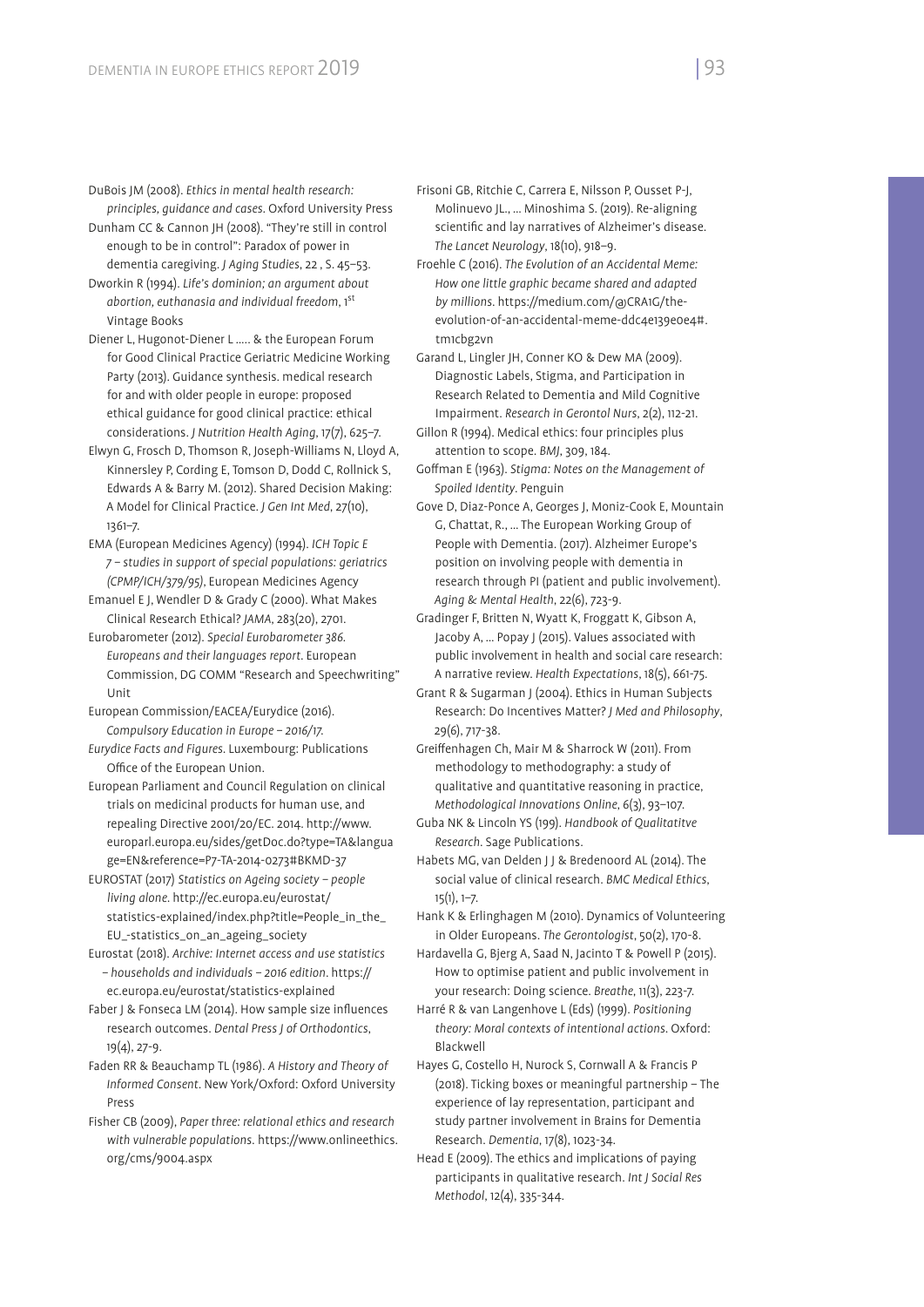- Heiat A, Gross CP & Krumholz HM (2002). Representation of the Elderly, Women, and Minorities in Heart Failure Clinical Trials. *Archives of Int Med*, 162(15).
- Hellström I, Nolan M, Nordenfelt L & Lundh U (2007). Ethical and methodological issues in interviewing persons with dementia. *Nurs Ethics*, 14(5), 608-19.
- Hérault É, Bravo G & Trottier L (2018). Advance Directives for Research: How Do They Compare with Surrogates' Predictions of Older Adults' Preferences? IRB: *Ethics & Human Res*, 40(5), 11-19.
- Holzer JC, Gansler DA, Moczynski NP & Folstein MF (1997). Cognitive functions in the informed consent evaluation process: A pilot study. *J Am Acad Psychiatry and the Law*, 25(4), 531-40.
- Horsfield J (2017). *Defining Showmen Travellers and all the fun of the fair*. Working paper (see ResearchGate)
- Howe E (2012). Informed consent, participation in research, and the Alzheimer's patient. *Innov in Clin Neuroscience*, 9(5-6), 47-51.
- Hubbard G, Downs MG & Tester S (2003). Including older people with dementia in research: Challenges and strategies. *Aging & Mental Health*, 7(5), 351-62.
- Hunter D (2007). Proportional ethical review and the identification of ethical issues. *J* of Med Ethics, 33,  $241 - 5.$
- Hussain-Gambles M (2003). Ethnic minority underrepresentation in clinical trials: Whose responsibility is it anyway? *J Health Org and Management*, 17(2), 138-43.
- International Organization for Migration (2019). *Glossary on migration. International Migration Law*. https:// publications.iom.int/system/files/pdf/iml\_34\_ glossary.pdf
- INVOLVE (2012). *Briefing notes for researchers: public involvement in NHS, public health and social care research*. www.invo.org.uk/resource-centre/ publications-by-involve
- INVOLVE (2016). *What you need to know about payment: an introductory guide for members of the public who are considering active involvement in NHS, public health or social care research.* National Institute for Health Research.
- INVOLVE (2017). *Starting out*. (Revised in 2019) Please see: https://www.invo.org.uk/wp-content/ uploads/2019/10/Starting-Out-Revised-FINAL.pdf
- INVOLVE (2018). *Guidance on co-producing a research project*. NIHS.
- Institute of Medicine of the National Academies (2009), *Initial national priorities for comparative effectiveness research*. The National Academies Press, Washington  $DC$
- Ives J, Damery S & Redwod S (2013). PI, paradoxes and Plato: Who's sailing the ship?: Table 1. *Journal Med Ethics*, 39(3), 181–5.
- Jongsma K & Schweda M. (2018). Return To Childhood? – Against The Infantilisation Of People With Late-Onset Dementia. *Bioethics*, https://doi.org/10.1111/ bioe.12458I: 10.1111/bioe.12458
- Jongsma KR & van de Vathorst S (2015). Beyond Competence: Advance Directives in Dementia Research. *Monash Bioethics Review*, 33(2),167–218.
- Jongsma KR, Bos W & van de Vathorst S (2015). Morally relevant similarities and differences between children and dementia patients as research subjects – Representation in legal documents and ethical guidelines. *Bioethics*, 29(9), 662–70.
- Jongsma KR & van de Vathorst S (2015). Dementia research and advance consent: it is not about critical interests. *J Med Ethics*, 41(8), 708–9.
- Jongsma K (2016). *Advance directives in dementia research: a medical ethical inquiry*. Erasmus University Rotterdam
- Jongsma KR, van Bruchem-Visser RL, van de Vathorst S & Mattace Raso FUS (2016). Has dementia research lost its sense of reality? A descriptive analysis of eligibility criteria of Dutch dementia research protocols. *The Netherlands J of Med*, 74(5), 201-9.
- Jongsma K, Spaeth E & Schicktanz S (2017). Epistemic injustice in dementia and autism patient organizations: An empirical analysis, *AJOB Empirical Bioethics*, DOI: 10.1080/23294515.2017.1402833
- Jubany O, Güell B & Davis R (2011). Standing up to Intersectional Discrimination: a Multi-dimensional Approach to the Case of Spain, *Droit et cultures*, 62, 197–217.
- Karlawish J, Rubright J, Casarett D, Cary M, Ten Have T & Sankar P (2009). Older Adults' Attitudes Toward Enrollment of Non-competent Subjects Participating in Alzheimer's Research. *Am J Psychiatry*, 166(2), 182-8.
- Kenning C, Daker-White G, Blakemore A, Panagioti M & Waheed W (2017). Barriers and facilitators in accessing dementia care by ethnic minority groups: a metasynthesis of qualitative studies. *BMC Psychiatry*, 17(316), 1–13
- Khan F (2011). Being monolingual, bilingual or multilingual: pros and cons in patients with dementia. *Int Psychiatry*, 8(4), 96–8.
- Kim SY, Karlawish J, Kim HM, Wall IF, Bozoki A & Appelbaum PS (2011). Preservation of the capacity to appoint a proxy decision maker: implications for dementia research. *Arch Gen Psychiatry*, 68, 214–20.
- Kim SYH, Kim HM, Ryan KA, Appelbaum PS, Knopman DS, Damschroder L, and De Vries R. (2013). How Important Is "Accuracy" of Surrogate Decision-Making for Research Participation? *PLoS ONE*, 8(1), e54790.
- Kitwood T (1990). The dialectics of dementia: With particular reference to Alzheimer's disease. *Ageing and Soc,* 10, 177–96.
- Kitwood T (1997). *Dementia reconsidered: The person comes*  first. Buckingham: Open University.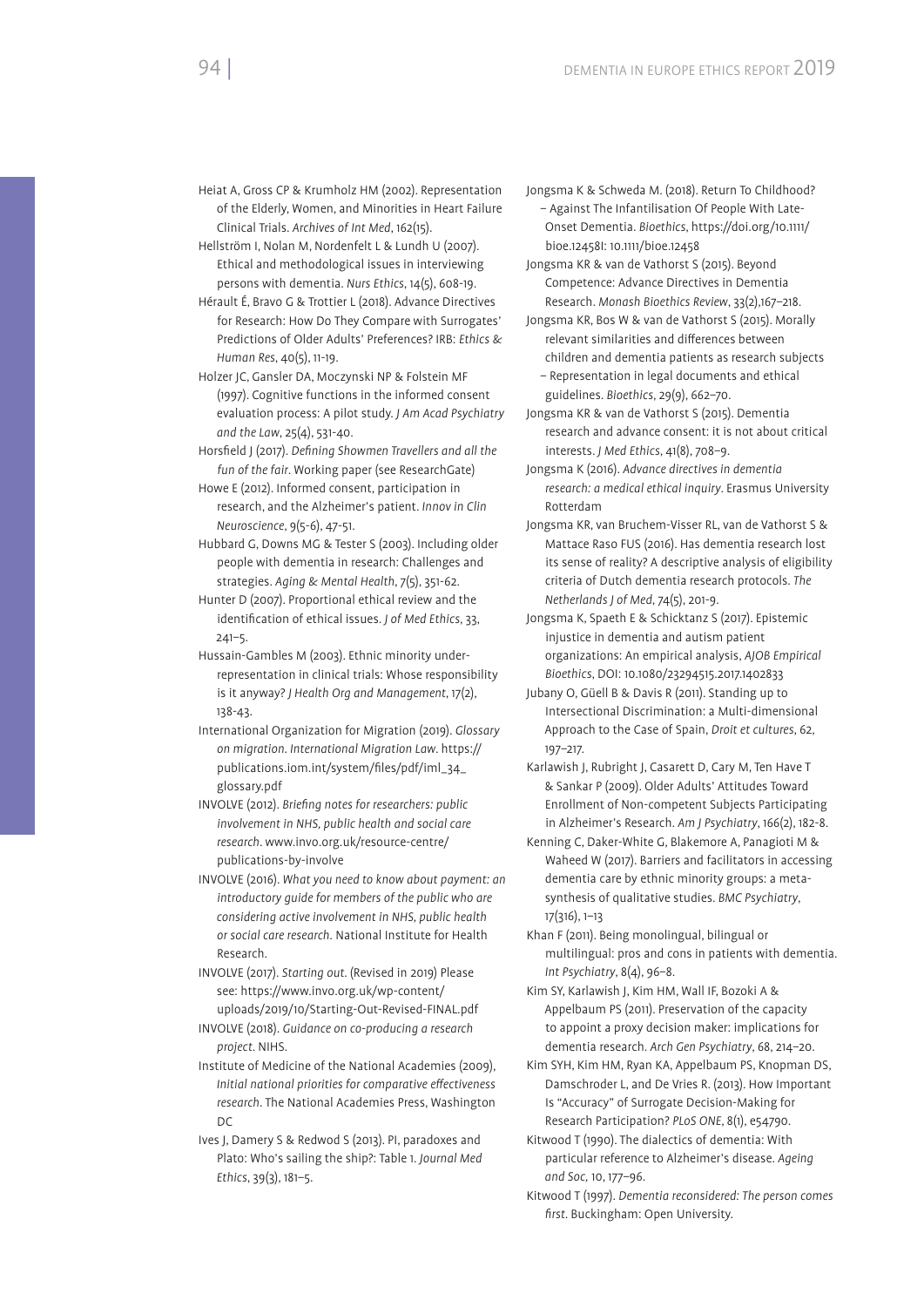- Knowles S, Voorhees J & Planner C (2015). *Participatory research vs PI – What can we learn from each other?* NIHR News Blog. https://www.spcr.nihr.ac.uk/news/ blog/participatory-research-vs-PI-2013-what-can-welearn-from-each-other
- Knudsen SV (2006). Intersectionality A Theoretical Inspiration in the Analysis of Minority Cultures and Identities in Textbooks. In Éric Bruillard et al. (eds.). *Caught in the Web or Lost in the Textbook?* Caen: IARTEM, stef, Iufm (61–76).
- Konkel L (2015). Racial and Ethnic Disparities in Research Studies: The Challenge of Creating More Diverse Cohorts. *Environ Health Perspec*, 123(12).
- Kuhn TS (1970). *The structure of scientific revolutions*. Chicago: University of Chicago Press
- Kvale S & Brinkmann S (2009). *Interviews: learning the cra of qualitative research interviewing*. Sage Publications.
- Lakew Y (2016). *Statistical Tales: Bringing in Reflexivity to Make Sense of Quantitative Data*. http://www. researchingcommunication.eu/book12chapters/C17\_ LAKEWS201617.pdf
- LaMorfe WW (2016). *Selection bias*. Boston University School of Public Health – http://sphweb.bumc.bu.edu/ otlt/MPH-Modules/EP/EP713\_Bias/EP713\_Bias2.html
- Landau R, Auslander GK, Werner S, Shoval N & Heinik J (2010). Families' and Professional Caregivers' Views of Using Advanced Technology to Track People With Dementia. *Qual Health Res*, 20(3), 409-19.
- Largent EA, Karlawish J & Grill JD (2018). Study partners: essential collaborators in discovering treatments of Alzheimer's disease. *Alzheimer's Res & Therapy*, 10, 101.
- Lawrence V, Samsi K, Banerjee S, Morgan C & Murray J (2011). Threat to Valued Elements of Life: The Experience of Dementia across Three Ethnic Groups. *The Gerontologist*, 51(1), 39–50.
- Lepore M, Shuman SBm Wiener JM and Gould E. Challenges in involving people with dementia as study participants in research on care and services. Background paper. https://aspe.hhs.gov/basic-report/ challenges-involving-people-dementia-studyparticipants-research-care-and-services
- Levine C, Faden R, Grady C, Hammerschmidt D, Eckenwiler L & Sugarman J (2004). The Limitations of "Vulnerability" as a Protection for Human Research Participants. *The Amer J Bioethics*, 4(3), 44–9.
- Lewens T (2006). Distinguishing treatment from research: A functional approach. *J Med Ethics*, 32(7), 424-9.
- Liégeois J-P (2007). *Roma in Europe*. Strasbourg, France: Council of Europe
- Link BG & Phelan JC (2001). Conceptualizing Stigma. *Annual Rev Sociol*, 27(1), 363-385.
- Link BG & Phelan JC (2006). Stigma and its public health implications. *The Lancet*, 367(9509), 528-9.
- Livingston G, Sommerlad A, Orgeta V, Costafreda SG, Huntley J, Ames D, … Mukadam N (2017). Dementia prevention, intervention, and care. *The Lancet*, 390(10113), 2673-2734.
- MacRae H (1999). Managing courtesy stigma: the case for Alzheimer's disease. *Soc of Health and Illness*, 21(1), 54–70.
- Maier K (2001). Citizen participation in planning: climbing a ladder? *Eur Planning Studies*, 9(6), 707–19.
- Malterud K (2001). Qualitative research: Standards, challenges and guidelines. *The Lancet*, 358, 483–8.
- Manthorpe J, Samsi K, Joly L, Crane M, Gage H, Bowling A & Nilforooshan R. (2019). Service provision for older homeless people with memory problems: a mixedmethods study. *Health Serv Deliv Res*, 7(9).
- McCall L (2005). The Complexity of Intersectionality. Signs: *J of Women in Cult and Soc*, 30(3), 1771-1800.
- Mersha TB & Abebe T (2015). Self-reported race/ethnicity in the age of genomic research: its potential impact on understanding health disparities. *Human Genomics*, 9(1), 1.
- Merriam SB, Johnson-Bailey J, Lee MY, Lee Y, Ntseane G & Muhamed M (2001). Power and positionality: Negotiating insider/outsider status within and across cultures. *Int J of Lifelong Educ*, 20(5), 405–16.
- Miah J, Dawes P, Leroi I, Parsons S & Starling B (2018). A protocol to evaluate the impact of involvement of older people with dementia and age-related hearing and/or vision impairment in a multi-site European research study*. Res Involvement and Engagement*, 4(1).
- Miles MB & Huberman AM (1994). *Qualitative Data Analysis. An expanded Sourcebook. Second Edition*. Thousand Oaks, California: Sage Publications Inc
- Millum J & Garnett M (2019). How Payment for Research Participation Can Be Coercive. *The Amer J of Bioethics*, 19(9), 21–31.
- Mohammed (2017). *A fragmented pathway: experience of the South Asian community and the dementia care pathway – a care giver's journey*. University of Salford: Manchester
- Moore DS & McCabe GP (2006). *Introduction to the Practice of Statistics*, Fifth edition, Freeman
- Morrow E, Ross F, Grocott P & Bennett J (2010). A model and measure for quality service user involvement in health research: Service user involvement in health research. *Int J Consumer Studies*, 34(5), 532-9.
- Mukadam N, Cooper C & Livingston G (2011). A systematic review of ethnicity and pathways to care in dementia. *Int J Ger Psych,* 26, 12–20.
- Naci H & Ioannidis JPA (2015). Evaluation of Wellness Determinants and Interventions by Citizen Scientists. *JAMA*, 314(2), 121.
- Nash C, Hawkins A, Kawchuk J & Shea SE (2012). What's in a name? Attitudes surrounding the use of the term « mental retardation ». *Paed & Child Health*, 17(2), 71-4.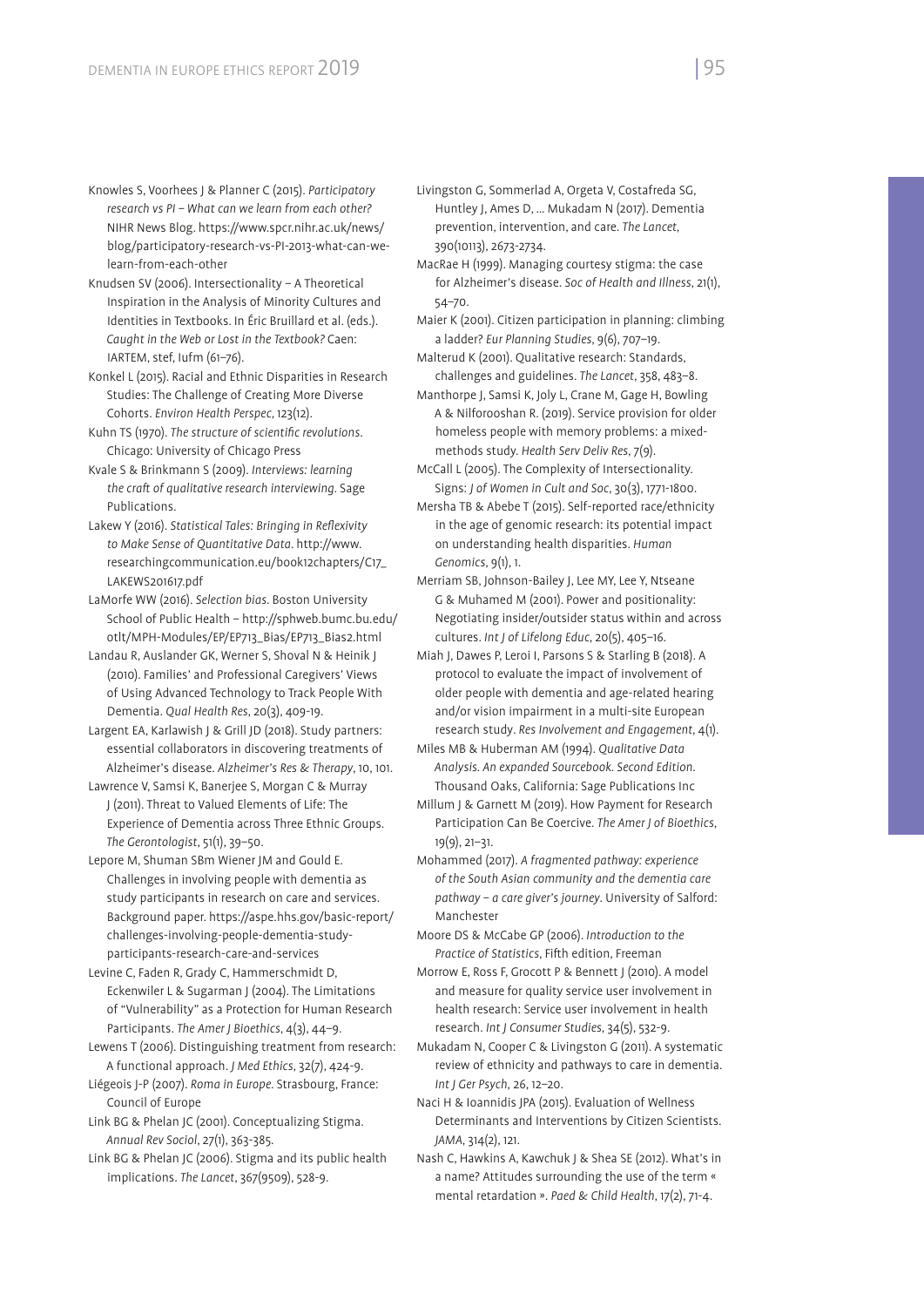- Nash JC (2008). Re-thinking intersectionality. *Feminist Rev,*  $89(1)$ ,  $1-15$ .
- National Bioethics Advisory Commission (2001), *Ethical and policy issues in research involving human participants*. Bethseda, MD: National Bioethics Advisory Commission
- National Health Service (2018). *NHS workforce*. https:// www.ethnicity-facts-figures.service.gov.uk/workforceand-business/workforce-diversity/nhs-workforce/ latest#methodology
- Newton L (2009). Reflexivity, Validity and Roses. *Complicity: An Int J of Complex and Educ*. 6 (2), 104–12.
- NHS Health Scotland (2016). *Dementia and equality meeting the challenge in Scotland Recommendations of the National Advisory Group on Dementia and Equality*. NHS Health Scotland
- Nielsen TR, Andersen BB, Kastrup M, Phung TKT & Waldemar G (2011). Quality of Dementia Diagnostic Evaluation for Ethnic Minority Patients: A Nationwide Study. *Dem and Geriat Cog Disord*, 31(5), 388-96.
- Nielsen TR, Antelius E, Spilker RS, Torkpoor R, Toresson H, Lindholm C, … on behalf of the Nordic Research Network on Dementia and Ethnicity. (2015). Dementia care for people from ethnic minorities: A Nordic perspective: Dementia care for people from ethnic minorities: a Nordic perspective. *Int J Ger Psychiat*, 30(2), 217-8.
- Nielsen TR & Jørgensen K (2013). Visuoconstructional Abilities in Cognitively Healthy Illiterate Turkish Immigrants : A Quantitative and Qualitative Investigation. *The Clin Neuropsych*, 27(4), 681-92.
- Nielsen TR, Vogel A, Riepe MW, de Mendonça A, Rodriguez G, Nobili F, … Waldemar G (2011). Assessment of dementia in ethnic minority patients in Europe: A European Alzheimer's Disease Consortium survey. *Int Psychoger*, 23(1), 86-95.
- Nordentoft HM & Kappel N (2011). Vulnerable participants in health research: Methodological and ethical challenges. *J Soc Work Pract*, 25(3), 365-76.
- Nuffield Council on Bioethics (2009). *Dementia: ethical issues*. Cambridge: Cambridge Publishers Ltd. http:// nuffieldbioethics.org/wp-content/uploads/2014/07/ Dementia-report-Oct-09.pdf
- Office for National Statistics (2014). *Internet Access Quarterly Update: Q1 2014*. https://www.ons.gov.uk
- O'Reilly-de Brún M, de Brún T, Okonkwo E, Bonsenge-Bokanga JS, De Almeida Silva MM, Ogbebor F, Mierzejewska A, Nnadi L, van Weel-Baumgarten E, van Weel C, van den Muijsenbergh M & MacFarlane A (2016). Using Participatory Learning & Action research to access and engage with 'hard to reach' migrants in primary healthcare research. *BMC Health Serv Res*.16, 25.
- Orwig D, Rickles NM & Martin LG (2011). Methodological Issues in Pharmacotherapy Research in Older Adults. *The Am J Geriat Pharmacotherapy*, 9(3), 173-89.
- Palm R, Jünger S, Reuther S, Schwab CGG, Dichter MN, Holle B & Halek M (2016). People with dementia in nursing home research: A methodological review of the definition and identification of the study population. *BMC Geriatrics*, 16(1).
- Parfit D (1984). *Reasons and Persons*. Oxford: Clarendon Press.
- Parveen S, Peltier C & Oyebode JR (2017). Perceptions of dementia and use of services in minority ethnic communities: a scoping exercise. *Health and Soc Care in the Comm,* 25(2), 734–42.
- Parveen S, Barker S, Kaur R, Kerry F, Mitchell W, Happs A, … Oyebode JR (2018). Involving minority ethnic communities and diverse experts by experience in dementia research: The Caregiving HOPE Study. *Dementia*, 17(8), 990-1000.
- Patino CM & Ferreira JC (2018). Inclusion and exclusion criteria in research studies: Definitions and why they matter. *Jornal Brasileiro de Pneumologia*, 44(2), 84.
- Patterson S, Trite J & Weaver T (2014). Activity and views of service users involved in mental health research: UK survey. *Brit J of Psychiat*, 205(1), 68-75.
- PCORI (2015). *Financial compensation of patients, caregivers, and patient/caregiver organizations engaged in pcori-funded research as engaged research partners*. Patient-Centered Outcomes Research Institute
- Peisah C, Burns K, Edmonds S & Brodaty H (2018). Rendering visible the previously invisible in health care: the ageing LGBTI communities, *MJA*, 3, 106–8.
- Pierce R (2010). A changing landscape for advance directives in dementia research. *Soc Science & Med*, 70, 623–30.
- Poland F, Mapes S, Pinnock H, Katona C, Sorensen S, Fox C & Maidment ID (2014). Perspectives of carers on medication management in dementia: Lessons from collaboratively developing a research proposal. *BMC Res Notes*, 7(1), 463.
- Poland F, Charlesworth G, Leung P & Birt L (2019). Embedding patient and public involvement: Managing tacit and explicit expectations. *Health Expect*, hex.12952.
- Porter L (2010). *Unlearning the colonial cultures of planning*. Surrey: Ashgate Purdie-Vaughns, V., & Eibach, R. P. (2008). Intersectional Invisibility: The Distinctive Advantages and Disadvantages of Multiple Subordinate-Group Identities. *Sex Roles*, 59(5-6), 377-91.
- Porteri C (2018). Advance directives as a tool to respect patients' values and preferences: discussion on the case of Alzheimer's disease. *BMC Med Ethics*, 19, 9
- Post SG (2006). *The Moral Challenge of Alzheimer Disease: Ethical Issues from Diagnosis to Dying*. John Baltimore: Hopkins University Press
- Pyett P (2002). Working together to reduce health inequalities reflections on a collaborative participatory approach to health research. *Austral and New Zeal J of Pub Health*, 26(4), 332-6.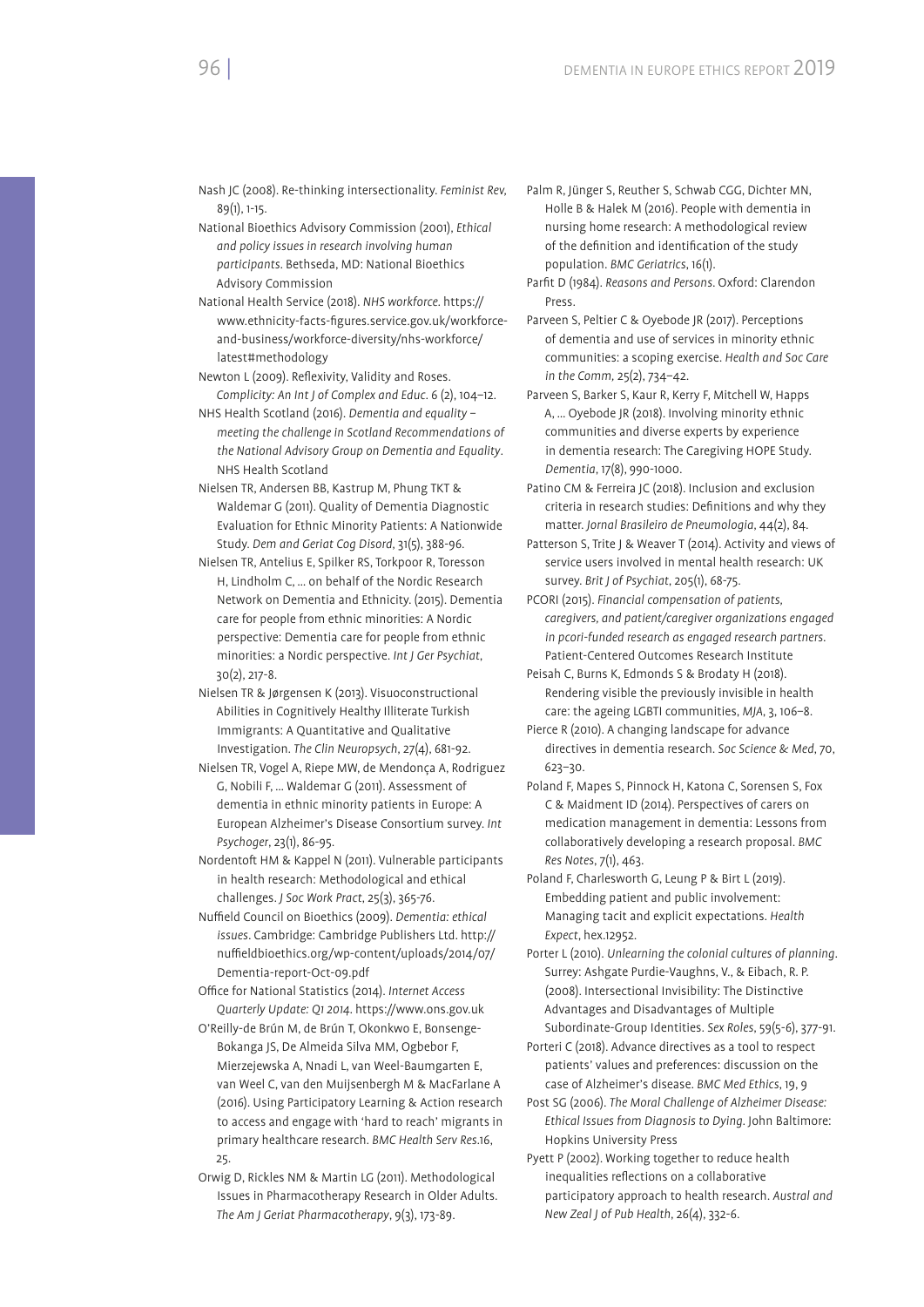- Richardson HS (2008). Incidental findings and ancillarycare obligations. *J Law, Med and Ethics*, 36, 2: 256–70.
- Right to Education (2018). *Persons with disabilities*. Accessed online on 8 August at: https://www.rightto-education.org/issue-page/marginalised-groups/ persons-disabilities
- Ritchie J & Lewis J (2009). *Qualitative research practice*. London: Sage Publications.
- Rose D & Kalathil J (2019). Power, Privilege and Knowledge: The Untenable Promise of Co-production in Mental "Health". *Frontiers in Sociol*, 4.
- Rosner ID (2015). From exclusion to inclusion: involving people with intellectual disabilities in research. *Tiltai*, 72(3), 119-28.
- Ryan L, & Golden A (2006). "Tick the Box Please": A Reflexive Approach to Doing Quantitative Social Research. *Sociology*, 40(6), 1191–1200.
- Sagbakken M, Spilker RS & Ingebretsen R (2018). Dementia and Migration: Family Care Patterns Merging With Public Care Services. *Qual Health Res*, 28(1), 16-29.
- Savulescu J & Hope T (2010). The ethics of research. In *The Routledge companion to ethics*. (Ed. Skorupski J), Routledge.
- Scottish Dementia Working Group Research Sub-Group, UK (2014). Core principles for involving people with dementia in research: Innovative practice. *Dementia*, 13(5), 680-5.
- Shah A (2007). Demographic Changes among Ethnic Minority Elders in England and Wales: Implications for Development and Delivery of Old Age Psychiatry Services. *Int J Migr, Health and Soc Care*, 3(2), 22-32.
- Sharkey K, Savulescu J, Aranda S & Schofield P (2010). Clinician gate-keeping in clinical research is not ethically defensible: An analysis. *J Med Ethics*, 36(6), 363–6.
- Shaw R, Howe J, Beazer J & Carr T (2019). Ethics and positionality in qualitative research with vulnerable and marginal groups, *Qualitative Research*, 1–17
- Simmons MB & Gooding PM (2017). Spot the difference: shared decision-making and supported decisionmaking in mental health. *Irish J of Psychol Med*, 34, 275–286.
- Simundic A-M (2013). Bias in research. *Biochemia Medica*, 12-15.
- Sin CH (2005). Seeking Informed Consent: Reflections on Research Practice. *Sociology*, 39(2), 277-94.
- Smedley A & Smedley BD (2005). Race as biology is fiction, racism as a social problem is real: Anthropological and historical perspectives on the social construction of race. *Amer Psychol*, 60(1), 16-26.
- Smiley M (1993). Feminist Theory and the Question of Identity. *Women & Politics*, 13(2), 91-122.
- Smith LJ (2008). How ethical is ethical research? Recruiting marginalized, vulnerable groups into health services research. *J Adv Nurs*, 62(2), 248-57.
- Snowdon DA (2003), Healthy aging and dementia: Findings from the nun study. *Ann Intern Med*, 139, S Pl2, 450–4.
- Sox HC (2009). Comparative Effectiveness Research: A Report From the Institute of Medicine. *Annals of Int Med*, 151(3), 203.
- Staley K (2013). There is no paradox with PI in research. *J Med Ethics*, 39(3), 186-7.
- Stangor C & Crandall CS (2000). Threat and the social construction of stigma. In T. F. Heatherton, R. E. Kleck, M. R. Hebl, & J. G. Hull (Eds.), *The social psychology of stigma* (pp. 62–87). New York, NY, US: Guilford Press.
- Staniszewska S, Brett J, Simera I, Seers K, Mockford C, Goodlad S, … Tysall C (2017). GRIPP2 reporting checklists: Tools to improve reporting of patient and public involvement in research. *BMJ*, j3453.
- Staniszewska S, Brett, J, Mockford C & Barber R (2011). The GRIPP checklist: Strengthening the quality of patient and public involvement reporting in research. *Int J of Techn Assess in Health Care*, 27(4), 391–9.
- Tashakkori A & Teddlie C (1998). *Mixed methodology. Combining qualitative and quantitative approaches*. London: Sage Publications
- Taylor GT & Wainwright P (2005). Open label extension studies: research or marketing. *Brit Med Jour*, 331, 572–4.
- Taylor J (2019). Reporting research findings to participants is an ethical imperative: Dissemination must become the default expectation for all research, *BMJ*, 367(l6324), 1–2.
- Tembo D, Morrow E, Worswick L & Lennard D (2019). Is Co-production Just a Pipe Dream for Applied Health Research Commissioning? An Exploratory Literature Review. *Frontiers in Sociol,* 4, 50.
- Thorogood A, Mäki-Petäjä-Leinonen A, Brodaty H, Dalpé G, Gastmans C, Gauthiere S, Gove D Harding R, Knoppers BM, Rossor M, Bobrowi M, on behalf of the Global Alliance for Genomics and Health, Ageing and Dementia Task Team (2018). Consent recommendations for research and international data sharing involving persons with dementia. *Alzheimer's & Dementia*, 14, 1334–43.
- Tinetti ME & Studenski SA (2011). Comparative Effectiveness Research and Patients with Multiple Chronic Conditions. *New Engl J of Med*, 364(26), 2478-81.
- Torres S (2015). Expanding the gerontological imagination on ethnicity: Conceptual and theoretical perspectives. *Ageing and Society*, 35(5), 935-60.
- Trochim WMK (2006). *Probability sampling*. Accessed on 24 July 2019 at: https://socialresearchmethods.net/kb/ sampprob.php
- Tromp K, Zwaan CM & van de Vathorst S (2016). Motivations of children and their parents to participate in drug research: a systematic review. *Eur J Pediatr*, 175(5), 599–612.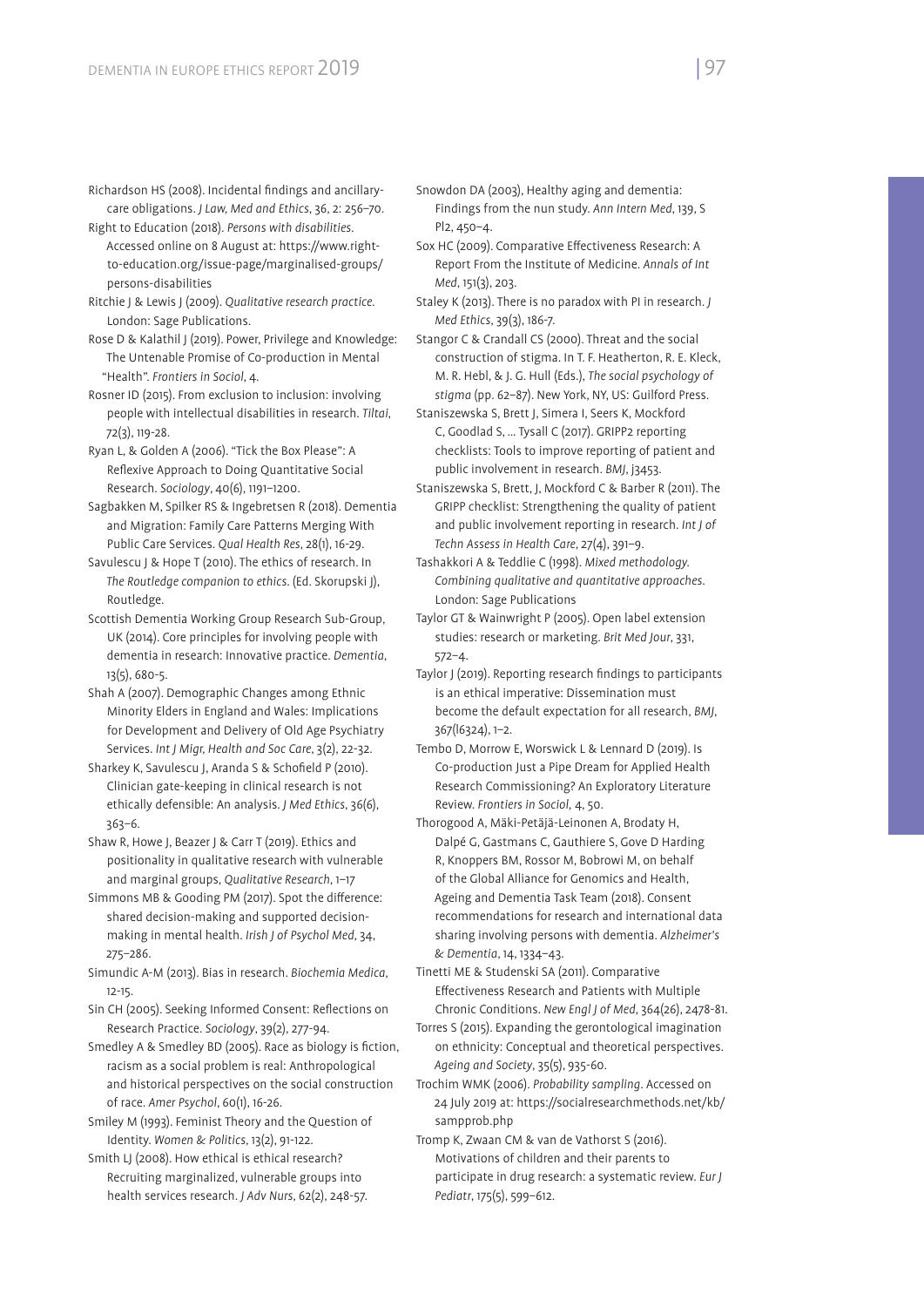- Tromp K & van de Vathorst S (2015). Gatekeeping by professionals in recruitment of pediatric research participants: Indeed an undesirable practice. *Am J Bioeth*, 15(11), 30–32.
- Tromp K & van de Vathorst S (2018). Patients' trust as fundament for research ethics boards. *Am J Bioeth*,  $18(A)$ ,  $12-A$
- Tyack D (1995), "Schooling and social diversity: historical relations. In W.D. Hawley and A.W. Jackson (eds.), *Toward a common destiny: improving race and ethnic relations in America*, Jossey-Bass Publishers, 3–38
- United Nations (2019). *Refugees and migrants: definitions*. https://refugeesmigrants.un.org/definitions
- Uppal GK, Bonas S & Philpott H (2013). Understanding and awareness of dementia in the Sikh community. *Ment Health, Relig & Cult*, 17(4), 400–14.
- Uppal G & Bonas S (2014). Constructions of dementia in the South Asian community: A systematic literature review. *Ment Health, Relig & Cult,* 17(2), 143-60.
- Uysal-Bozkir Ö, Parlevliet JL & de Rooij SE (2013). Insufficient cross-cultural adaptations and psychometric properties for many translated health assessment scales: A systematic review. *J of Clin Epidem*, 66, 608–18.
- Vertovec S (2007). Super-diversity and its implications. *Ethnic and Racial Studies*, 30, 1024–54.
- Vollmann J (2001). Advance directives in patients with Alzheimer's disease. *Med, Health Care and Philos*, 4, 161–7.
- Watchman K (2014). *Intellectual disability and dementia: research into practice*. London, Jessica Kingsley Publisher.
- Weijer C (2000). ETHICS: Protecting Communities in Biomedical Research. *Science*, 289(5482), 1142-4.
- Weiner MW (2010). *About ADNI.* Accessed online on 26 October 2011 at: http://adni.loni.ucla.edu/about/
- Wendler D, Kington R, Madans J, Wye GV, … Emanuel E (2005). Are Racial and Ethnic Minorities Less Willing to Participate in Health Research? *PLoS Med*, 3(2), e19.
- Werner P & Heinik J (2008). Stigma by association and Alzheimer's disease. *Aging & Ment Health,* 12(1), 92-9. Wilson J (2000). Volunteering. *Annu Rev Sociol*, 26, 215–40.
- Witham G, Beddow A & Haigh C (2015). Reflections on access: Too vulnerable to research? *J Res in Nurs*, 20(1), 28-37.
- Woods B, Arosio F, Diaz A, Gove D, Holmerová I, Kinnaird L, … Georges J (2019). Timely diagnosis of dementia? Family carers' experiences in 5 European countries. *Int J Geriat Psychiat*, 34(1), 114-21.
- World Health Organisation (2019). *Ageing and life course: ageism*. Accessed on 7 August at: https://www.who. int/ageing/ageism/en/
- World Medical Association (2013). *Declaration of Helsinki*. www.wma.net/policies-post/ wma-declaration-of-helsinki-ethical-principles-formedical-research-involving-humansubjects.
- Young A, Ferguson-Coleman E & Keady J (2018). Authentic public and patient involvement with Deaf sign language users: It is not just about language access. *Dementia*, 17(8), 1001-1010.
- Young A, Ferguson-Coleman E & Keady J (2018). Understanding the personhood of Deaf people with dementia: Methodological issues. *J of Aging Stud*, 31, 62–9.
- Zion D, Gillan L & Loff B (2002). The Declaration of Helsinki, CIOMS and the ethics of research on vulnerable populations. *Nature Medicine*, 6, 615–17.
- Zulman DM, Sussman JB, Chen X, Cigolle CT, Blaum CS & Hayward RA (2011). Examining the evidence: a systematic review of the inclusion and analysis of older adults in randomized controlled trials. *J Gen Intern Med*, 26(7), 783–90.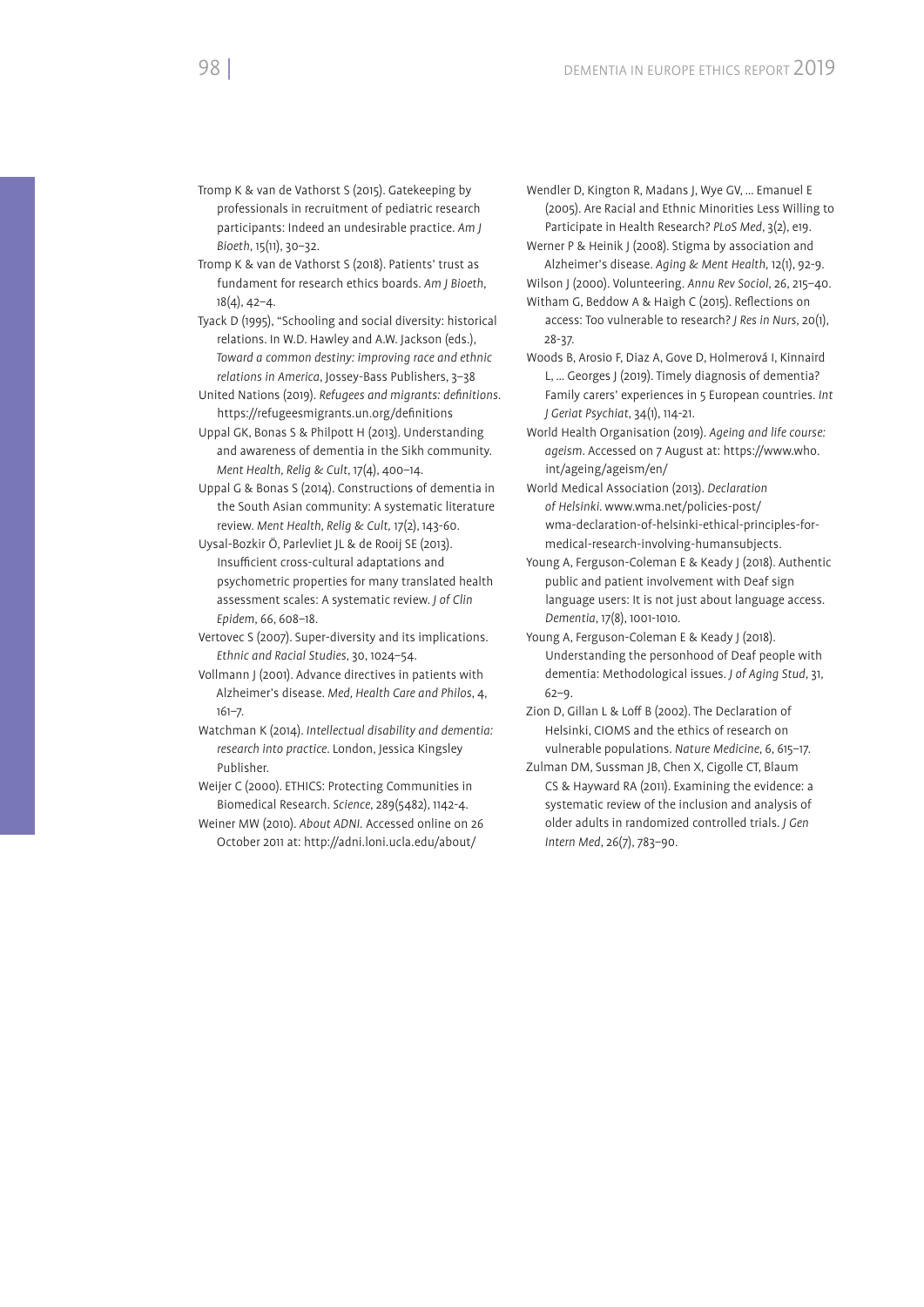## Appendix 1 – Co-authors and contributors to this paper

Alzheimer Europe would like to thank the members of the expert working group who graciously donated their time and expertise, and drafted this report. Please find below a brief overview of their backgrounds.



Dianne Gove, PhD, is Director for Projects at Alzheimer Europe and Honorary Visiting Research Fellow at the University of Bradford. She was Chair of the working group addressing inclusive research. Her background is in psychol-

ogy, education (focus on disability and gender) and psychotherapy. In 2013, she was awarded a PhD for her research into general practitioners' perceptions of dementia and how these relate to stigma. Her current work focuses mainly on promoting Public Involvement in research projects and on addressing ethical issues in various research projects in which Alzheimer Europe is involved.



Jean Georges has been the Executive Director of Alzheimer Europe since 1996. Prior to this, he worked as a journalist and as a parliamentary assistant to members of the Luxembourg and European Parliament. He was responsible for

setting up the European Dementia Ethics Network in 2008 and has since contributed towards several ethics projects in that context.



Mohammed Akhlak Rauf, MBE, is currently working through a PhD at the University of Bradford, where he is studying the coping strategies (manage transitions) of South Asian carers of a relative with dementia. He is the founder

of the Meri Yaadain (My Memories) Community Interest Company, which seeks to raise awareness of dementia and facilitate culturally appropriate service provision amongst BAME communities. He was awarded an MBE in recognition of his work with people with dementia and their families.



Dr Jennifer R. van den Broeke is Senior Project Leader and Advisor Older persons and health at Pharos (national Centre of expertise on health disparities in the Netherlands). She leads projects in the field of care for older persons

with low health literacy and/or migrant background and their informal caregivers. She is involved in several research projects and has experience in developing and offering training and tools for health and social care professionals, and testing materials and questionnaires amongst end users e.g. informal caregivers. She obtained her PhD at AMC-UvA with action research. The title of her thesis was 'In need of a collaborative response. An analysis of collaboration between public health, primary care and social care in deprived neighbourhoods'.



Dr Karin Jongsma is a bioethicist with a particular interest in topics related to the ethics of decision-making, Patient and Public Involvement and digital health. She is Assistant Professor of Bioethics at the Julius Center of the

University Medical Center Utrecht. Karin obtained her PhD in medical ethics based on her dissertation "Advance directives in dementia research – A medical ethical inquiry" from the Erasmus University Medical Center in 2016. Karin is a member of the Institutional Research Board of the University Medical Center Utrecht, teaches several courses at undergraduate, graduate and post-graduate level and currently supervises four PhD students working on the ethics of several emerging technologies.



Ann Claeys is a registered nurse (2003) and holds a Master's Degree in Gerontology (2006). Ann Claeys' nursing background is in care for older adults. She has experience working with older adults in intra- and extramural care. Since 2010,

Ann has been a lecturer and researcher for the Nursing Programme at the Erasmus University College in Brussels. She is currently also a PhD student at Vrije Universiteit Brussel, Belgium. Her PhD is on culture sensitive care of older migrants with dementia in Brussels.



Saloua Berdai Chaouni is a biomedical scientist and gerontologist. After years of field experience in developing projects of inclusion of ethnic minorities and consulting several organisations about inclusion and diversity management,

she returned to research in 2015. As a PhD-student, affiliated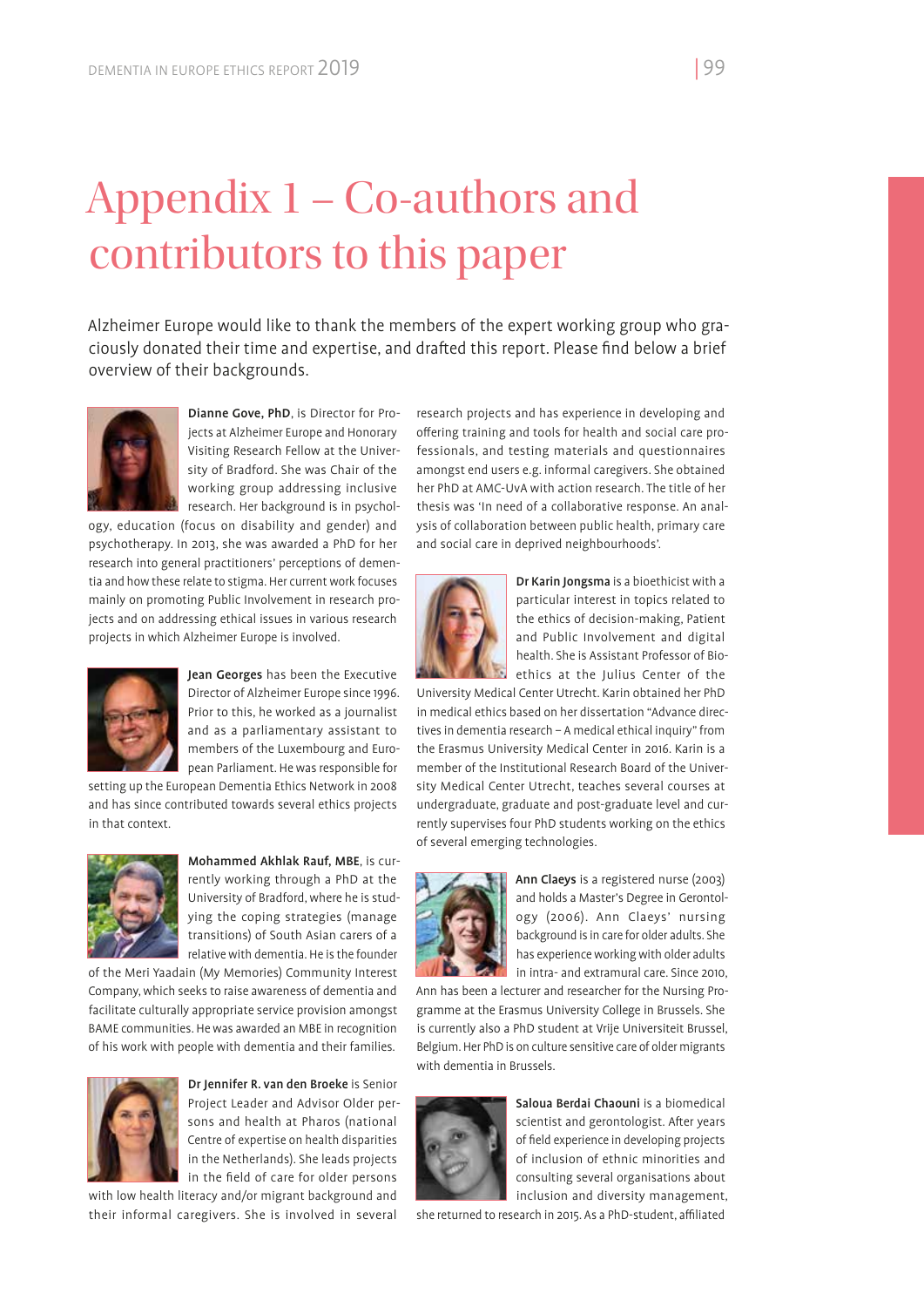to the Erasmus University College of Brussels and Vrije Universiteit Brussel, she conducts research about the experiences of dementia and care for older migrants with dementia in Belgium. Her other research work is situated at the intersection of ageing, migration and ethnic diversity; diversity management; disability and ethnic diversity; informal and formal care; qualitative research and decolonisation of research. She is also a lecturer at Karel De Grote University College in Antwerp.



Ingrid Hellström is Professor in Caring Sciences at Ersta Sköndal Bräcke University College, Stockholm, Sweden. She has a background in clinical gerontological nursing, and since 1995 especially in the care of people with dementia in a range

of care settings. Ingrid is also working on the National Guidelines at the National Board of Health and Welfare in Sweden. Her main research interest is on people living with dementia and their families, especially working with couples living at home.



Dr Krista Tromp is a bioethicist with a special interest in research ethics. In 2019, she obtained her PhD in medical ethics with a dissertation concerning clinical trials with children ('Between Protection and Participation: Moral

promises and perils in pediatric clinical research'). She is a researcher and lecturer at the Department of Medical Ethics and Philosophy of Medicine of the Erasmus University Medical Center in Rotterdam, The Netherlands, where she is also a member of the research ethics committee. Her current research projects relate to the ethics of prevention trials and early diagnosis of Alzheimer's disease and

ethical aspects regarding the design of new cancer screening strategies. Since 2016, she has also been a policy advisor in ethics at the Royal Dutch Medical Association.



Dr Corinna Porteri is a researcher in Bioethics and is responsible for the Bioethics Service at the IRCCS Saint John of God Fatebenefratelli in Brescia, Italy. The Centre is a Scientific Institute for Research and Care of national relevance whose mis-

sion involves translational research in the rehabilitation of Alzheimer's disease and mental disorders. She is involved in studies on the bioethical aspects related to care and research in people with psychiatric disorders and dementia, including the use of biomarkers for early diagnosis and the use of new technologies for rehabilitation. Corinna is the coordinator of the activities and Vice-president of the Ethics Committee of her institute that serves nine other health centres in the North of Italy. She holds a degree in philosophy with a thesis in logic and a PhD in bioethics.



Karen Watchman is Senior Lecturer in Ageing, Frailty and Dementia at the University of Stirling, Scotland where she leads the Enhancing Self-care research group in the Faculty of Health Sciences and Sport. With a focus on post-diagnos-

tic support, intellectual disability and equality issues, she seeks diverse views of participants less often included in research. As a former Chief Executive Officer of Down's Syndrome Scotland, she is an advocate of collaboration across all disciplines in dementia research with an emphasis on making research findings accessible. Karen was awarded her PhD on intellectual disability and dementia from the University of Edinburgh in 2013.

Alzheimer Europe would also like to thank the members of the European Working Group of People with Dementia who contributed to the selection of issues to be addressed, shared their perspectives of involvement in research, contributed personal testimonials and reviewed parts of the various drafts and the recommendations.

- Idalina Aguiar
- Stefan Eriksson
- Tomaž Gržinič
- Amela Hajric
- Carol Hargreaves
- Bernd Heise
- Miha Kastelic
- Petri Lampinen
- Thomas Maurer
- Angela Pototschnigg
- Chris Roberts (Vice Chair)
- Helen Rochford-Brennan (Chair)
- Geert van Laer

We would also like to thank the carers and supporters of the member of the EWGPWD.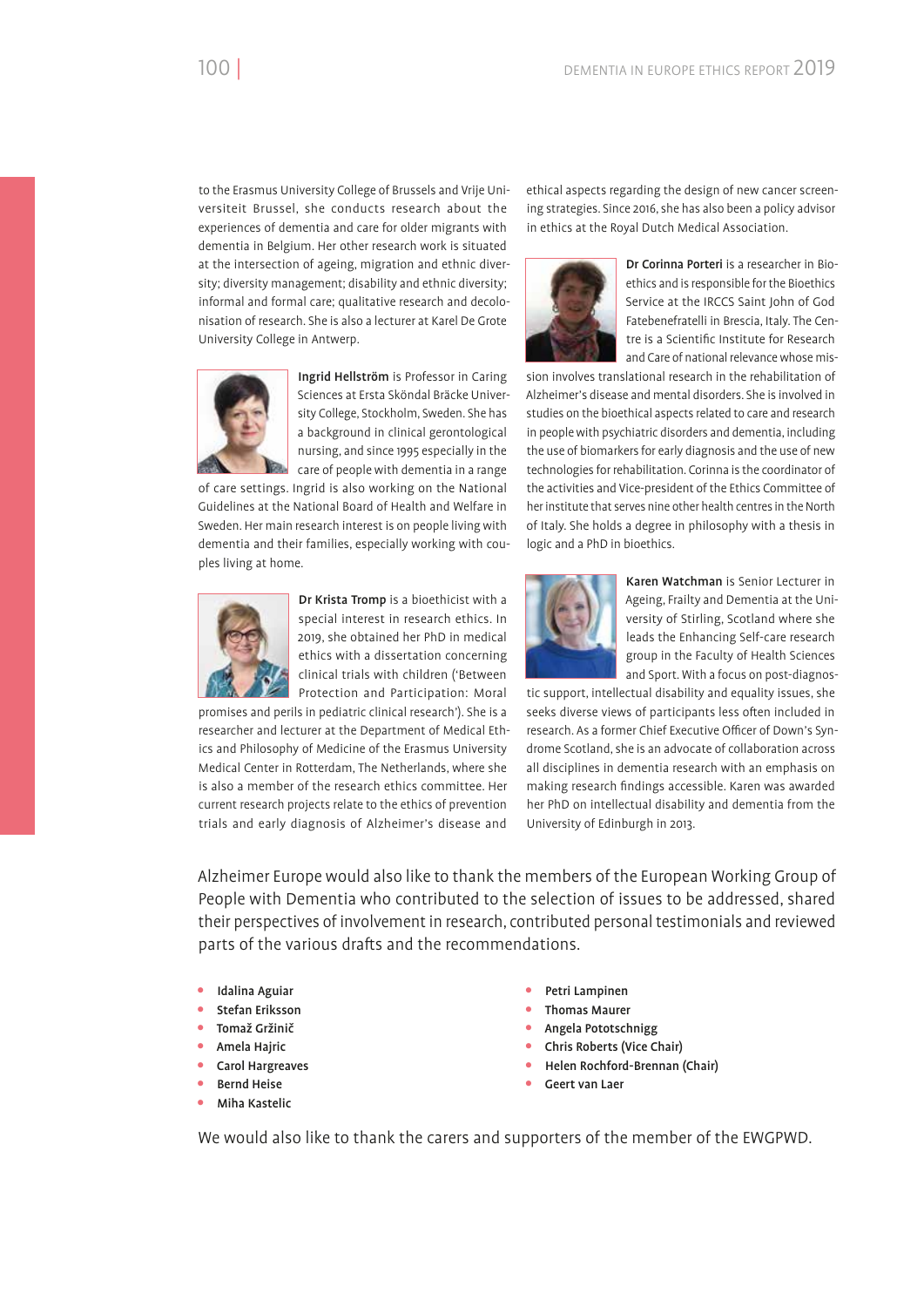

*European Working Group of People with Dementia https://www.alzheimer-europe.org/Alzheimer-Europe/Who-we-are/European-Working-Group-of-People-with-Dementia/Current-Members*

## Finally, Alzheimer Europe would like to thank experts who commented on various drafts of the text, either the whole text or sections of it which relate to their area of expertise.

- Ana Diaz, PhD, Project Officer at Alzheimer Europe, Luxembourg
- **•** Emma Ferguson-Coleman, PhD, University of Manchester, Manchester Institute for Collaborative Research on Ageing, United Kingdom
- **Maria van den Muijsenbergh, MD, PhD, Pharos,** Utrecht, the Netherlands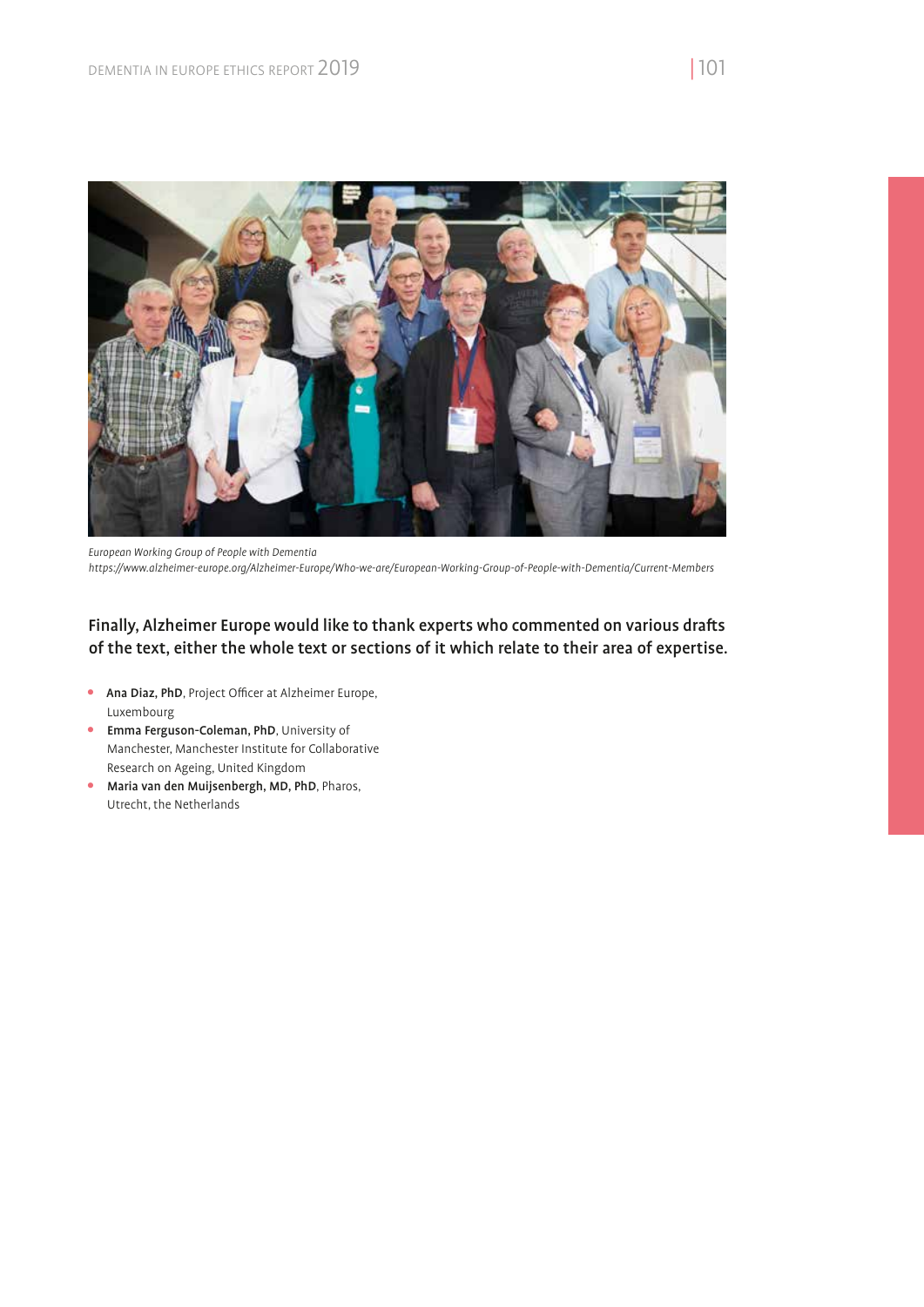# Appendix 2 – Glossary

*The following list contains a brief explanation about some of the key terms used in this discussion paper.*

## Diversity

Diversity refers to the recognition, acceptance and respect of individual differences (e.g. in relation to gender, age, political beliefs, socio-economic status, appearance and dress-style, abilities and disabilities, sexual orientation, religious beliefs, language and so on) which are what make people unique. It amounts to more than a toleration of difference. It is about moving beyond a narrow focus on difference and from reducing people to a single defining characteristic. It is about embracing and celebrating the richness of individual and group differences.

## Ethics/ethical

Ethics is a branch of philosophy which focuses on issues related to what is 'right' and 'wrong', 'good' and 'bad'. Over the centuries, philosophers, as well as researchers, healthcare professionals, politicians and members of the general public, to name but a few, have debated such issues. Guidelines, principles, values and theories abound. Determining what is ethically sound and what is not is a complex issue and a dynamic process. A clear overview of different ethical perspectives of relevance to the ethics of research can be found in Chapter 1 of the European Textbook on Ethics in Research (European Commission 2010).

## Ethnicity

References to 'ethnicity' (or 'ethnic') are generally associated with the identification with a group of people or a community on the basis of a perceived shared culture. According to Smedley and Smedley (2005), "Ethnicity refers to clusters of people who have common culture traits that they distinguish from those of other people. People who share a common language, geographic locale or place of origin, religion, sense of history, traditions, values, beliefs, food habits, and so forth, are perceived, and view themselves as constituting an ethnic group" (2005, p.17).

Ethnic groups are not permanent, inflexible entities but rather open to change, with the possibility of people moving in and out of them. People define themselves as belonging to a particular ethnic group and are also identified by others as belonging to that group (as opposed to another group) (Barth 1998). They develop together the criteria for group membership, emphasising similarities between members of the group which are significant and ignoring those which are not (also with regard to intra-group differences).

An important aspect of ethnicity is that it is not something that is biologically determined, fixed or linked to nationality or place of birth, even though members of a group might share a common ancestral geographical origin and a tradition of common descent.

## Intellectual disability

Intellectual disability is a disability that is characterised by significant limitations in both intellectual functioning (e.g. learning, problem solving and judgement) and in adaptive functioning (e.g. activities of daily life such as communication and independent living). It is not a disease and the disability starts before the age of 18. Down's syndrome is the most common identifiable cause. People with intellectual disability may still be able to learn new things and cope with various aspects of daily life but they may need more time, find it more difficult and need support.

### Intersectionality

Intersectionality is about exploring the relationships between socio-cultural categories and identities. It emphasises multiple positioning, looks at differences between and within groups, at power relations between people and how the creation of the 'Other' serves to oppress, discriminate against and marginalise some groups of people, placing the blame for any societal problems they may experience on them personally whilst failing to acknowledge structural discrimination.

## Paradigm

Kuhn, who coined the term 'paradigm', described it as a "constellation of beliefs, values, techniques and so on shared by members of a given community" (Kuhn 1970, p.175). In the context of research, paradigms are world views or belief systems which influence the way that researchers approach and carry out their studies (Guba and Lincoln 1994).

 $\bullet$  The positivist paradigm emerged in the 19<sup>th</sup> century as a rejection of metaphysics. The validity of scientific theories was considered to rest on observable and empirical analytical facts. The focus was on what could be observed and measured with the ultimate aim of being able to predict and control it. Postpositivism was a reaction against the perceived limitations of the positivist paradigm and the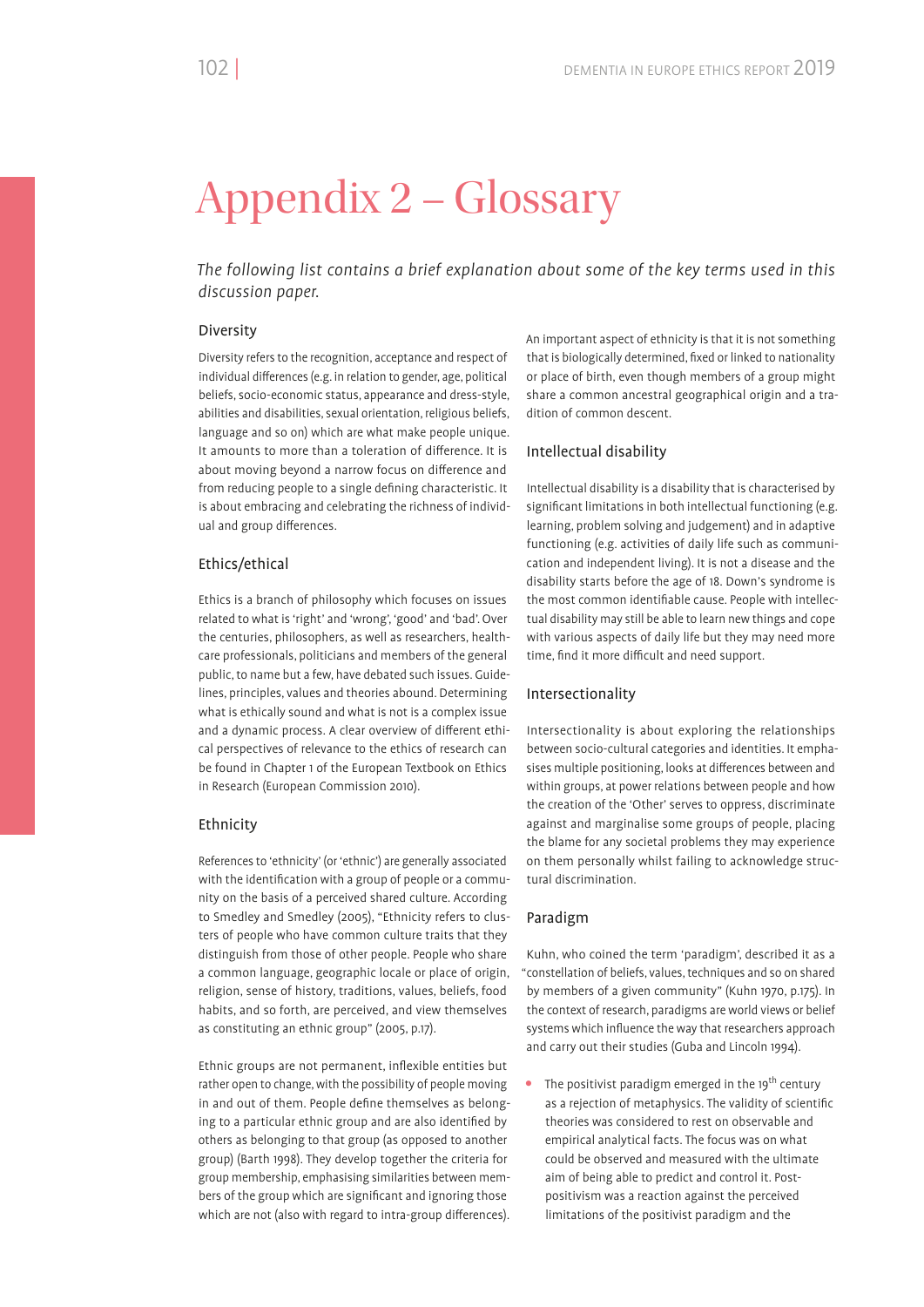realisation that the positivist paradigm was not suited to the complexities of much social science research (e.g. including research into emotions and psychological factors which cannot be observed). It involves a critique of the positivist assumption that there is an absolute truth which with the right approach can be discovered.

- The social constructivist (or interpretivist) paradigm emphasises the social construction of reality based on shared and multiple meanings. This emphasises the social construction of reality, the importance of meaning, the impossibility of obtaining valuefree knowledge, an emphasis on inductive logic and an awareness that methods of inquiry used in the natural sciences are not wholly appropriate for the study of social phenomena because the social world is mediated through meanings and human agency (Tashakkori and Teddlie 1998). Qualitative research methods are generally associated with the interpretivist paradigm.
- The paradigm of pragmatism favours the adoption of whichever methods, techniques or procedures are most relevant to providing the best understanding of the research problem and is based on the premise that no single method is perfect. By combining different methods, it is believed that certain weaknesses in one method may be cancelled out or balanced by strengths in the other and vice versa (Creswell 2009). Adopting a pragmatic approach involves inductive and deductive reasoning, as well as mixing qualitative and quantitative methods where appropriate (Tashakkori and Teddlie 1998, Creswell 2009).

## Positionality

Posititionality is about where researchers stand in relation to the people with and on whom they are conducting research. A person's position in society, including their cultural background as well as a range of factors and characteristics which shape and reflect their identities, affects the way they make sense of the world. In the context of research, this may have an impact on how participants are treated, on decision making an on the conclusions drawn.

## Public Involvement

The term Public Involvement (PI) is usually understood as meaning carrying out research and developing policies with or by members of the public and patients rather than on or for them. People who contribute towards PI are not considered as research participants. Rather, they are advisors or in some cases co-researchers who help improve research by sharing their personal experience and perspectives with researchers. Various levels of involvement are possible. All contributions are valuable.

## Qualitative research

Qualitative research typically involves collecting, analysing and attempting to uncover the deeper meaning, significance and uniqueness of human behaviour and experience, including contradictions, ambiguities, behaviours, perspectives and emotions. The overall aim is to gain an in-depth understanding of people's experience and not to obtain information which can be generalised to the larger population. Possible ambiguities and contradictions in the data are considered as a reflection of social reality rather than a problem (Denscombe 2010). Researchers are often guided by a theoretical lens, a kind of overarching theory which provides a framework for their investigation.

The approach to data collection and analysis is methodical but allows for greater flexibility than in quantitative research. Data is collected by means of observation and interaction with participants (e.g. interviews, focus group discussions, immersion in the culture) or the review of documents. This is often an iterative process involving the methodical and simultaneous collection and analysis of data. With grounded theory, for example, researchers seek and determine hidden social and collective patterns and constructions from the data, avoiding theoretical preconceptions and adjusting research questions, if appropriate, as the theory starts to emerge.

## Quantitative research

Quantitative research involves the systematic investigation of phenomena by means of the statistical analysis of numerical data in order to test hypotheses. The aim of such analysis (with the exception of descriptive statistics) is to determine whether it can be concluded that the findings were not due to chance alone. Researchers seeks patterns, trends, correlations and causal relationships between different variables. The focus is on whether and to what extent something is the case. Quantitative researchers use several different approaches.

Correlational research, for example, looks at non-causal relationships between variables using statistical analyses and is therefore mainly observational. With quasi-experimental approaches, researchers look for possible causal relationships between variables but without manipulating the variables. Cross-sectional studies compare different groups at a single point in time (almost like a snapshot of a particular variable), whereas longitudinal studies observe the same groups of people over an extended period of time which makes it possible to detect changes at the level of the individual and the group. The experimental approach seeks to establish a causal relationship between a group of variables. It is often considered as being the most rigorous approach and considered a kind of gold standard of (quantitative) scientific research. A classic example of an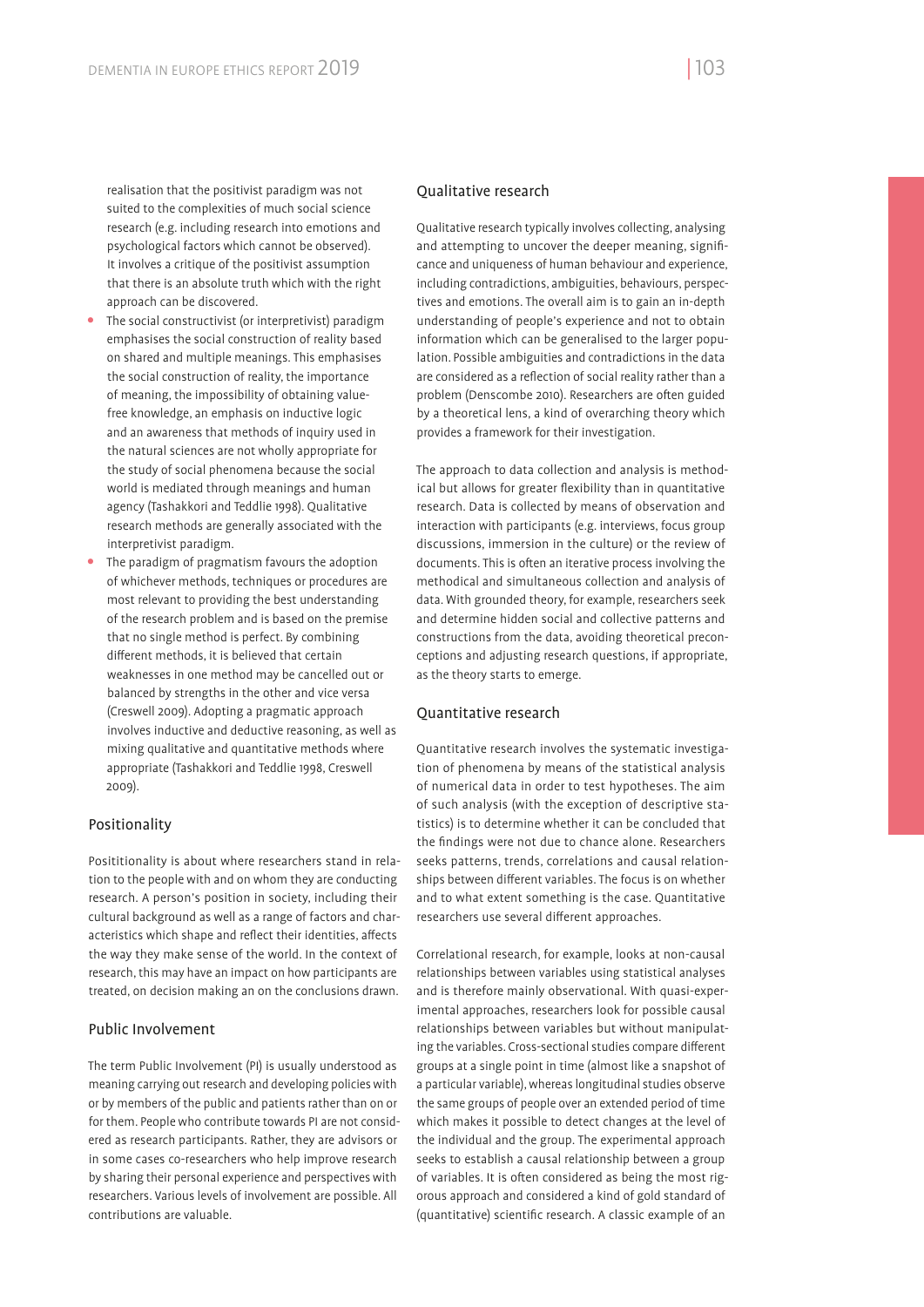experimental design would be a randomised controlled trial. As suggested by Trochim (2006), if conducted properly, this design is the strongest with regard to internal validity.

## Race

Race is a concept which categorises groups of people on the basis of biological differences (often including visible physical traits or characteristics), which it is claimed have been passed down from generation to generation (i.e. genetic differences). The concept of race is often associated with the belief that some races are inferior and even 'less human' than others, with devastating consequences for certain groups of people (e.g. discrimination, colonisation, slavery and genocide). According to Smedley and Smedley (2005), two main beliefs about race have persisted since the 20<sup>th</sup> century, namely race as consisting solely of human biogenetic variation (prevalent amongst scientists) and race consisting of a combination of physical and behavioural differences (a folk perception, also prevalent in some policies and laws). The concept of race has been challenged with opponents of this concept pointing out that so-called racial groups are not genetically discrete, measurable or scientifically meaningful and that there is more genetic diversity within 'races' than between them (Smedley and Smedley 2005, Mersha and Abebe 2015).

There may sometimes be valid reasons in the context of research for being aware of genetic differences between groups of people but the concept of 'race' (based on observed differences in biology, physical appearance and behaviour) is not useful in establishing such differences. Mersha and Abebe (2015) argue in favour of using 'ancestry informative markers' (AIMs). These are a "set of genetic variations for a particular DNA sequence that appear in different frequencies in populations from different regions of the world" (2015, p.4).

## Reasonable accommodation

Reasonable accommodation is a term used in the United Nations Declaration of the Rights of Persons with Disabilities to describe reasonable adjustments or adaptations that should be made to ensure that people have the same opportunities (e.g. to use services, access buildings and play a role in society).

## Reflexivity

It is not possible to rule out researcher reactivity (i.e. the possibility that the researcher might influence the research situation or the participants) or achieve objectivity (in the sense of freedom from bias) completely. It is therefore important to reflect on this and attempt to gain insight into it (a process which Kvale and Brinkmann call "reflexive objectivity") thereby enhancing sensitivity. This involves reflecting on one's own background, history and other relevant factors as well as regularly writing memos of one's thoughts and observations about the data collection and analysis.

### Research

Research consists of a systematic, organised inquiry to find answers to worthwhile questions, using predefined methods or procedures which are clearly documented. The answers to such questions should contribute towards a body of knowledge or theory and it should be possible for other people to understand exactly what researchers did to arrive at their conclusions and any limitations there may have been to the study.

### Sampling

Sampling strategies in quantitative research fall into two categories, namely probabilistic sampling and non-probabilistic sampling. The term probabilistic refers to the probability that everyone in the population has an equal chance of ending up in the study. Whilst non-probabilistic sampling is considered as permitting the lowest level of generalisability, its advantages in terms of reaching certain populations may sometimes need to be considered.

Qualitative research usually involves relatively small numbers of participants and contrary to the focus of much of quantitative research on random sampling, samples are often purposively selected. This is in keeping with one of the fundamental aims of qualitative research which is to gain an in-depth understanding of people's experience, for which diversity is necessary. Purposive sampling involves the selection of potential participants based on knowledge about the population and research topic, and on the research question. The number of people to be included in the sample is often not set in advance. Sampling evolves over the course of the study.

### *Note*

Readers might also find the Jargon Buster document produced by INVOLVE (2007) helpful. It contains definitions of several terms which are often used in the context of Public Involvement: https://www.invo.org.uk/wp-content/ uploads/2011/12/PIP44jargonbuster.pdf